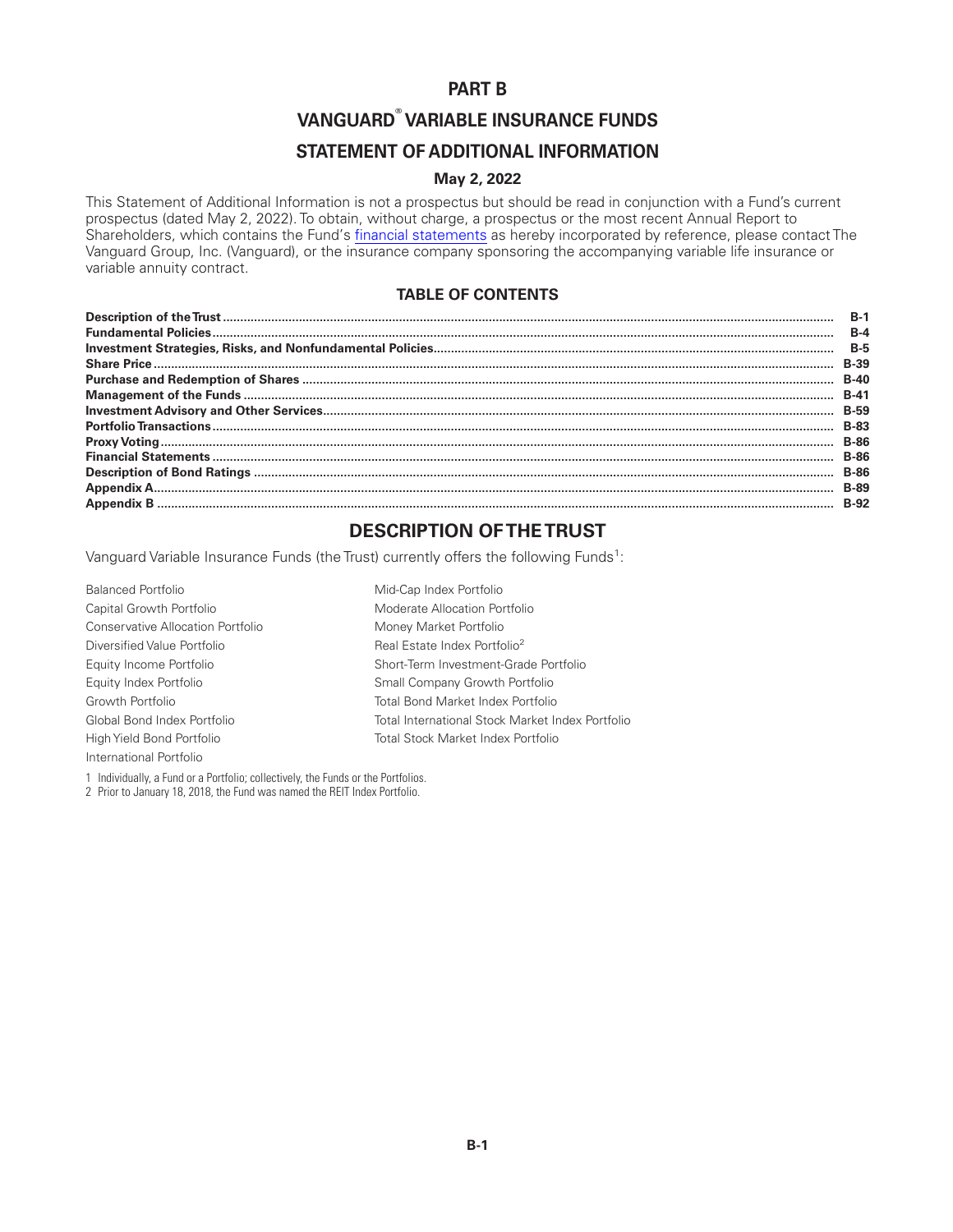<span id="page-1-0"></span>Each Fund offers only one class of shares (Investor Shares). Throughout this document, any references to "class" indicate how a Fund would operate if, in the future, the Fund issued more than one class of shares. The Trust has the ability to offer additional portfolios or classes of shares. There is no limit on the number of full and fractional shares that may be issued for a single portfolio or class of shares.

#### **Organization**

The Trust was organized as a Maryland corporation in 1989 before becoming a Pennsylvania business trust later in 1989, and was reorganized as a Delaware statutory trust in 1998. The Trust is registered with the United States Securities and Exchange Commission (SEC) under the Investment Company Act of 1940 (the 1940 Act) as an open-end management investment company. All Portfolios within the Trust, other than the Growth and Real Estate Index Portfolios, are classified as diversified within the meaning of the 1940 Act. The Growth and Real Estate Index Portfolios are classified as nondiversified within the meaning of the 1940 Act.

Each Fund offers its shares to insurance companies that sponsor both annuity and life insurance contracts. An insurance company might offer some, but not necessarily all, of the Funds.

#### **Service Providers**

*Custodians.* The Bank of New York Mellon, 240 Greenwich Street, New York, NY 10286 (for Vanguard Money Market, Short- Term Investment-Grade, High Yield Bond, and Total Bond Market Index Portfolios); State Street Bank and Trust Company, One Lincoln Street, Boston, MA 02111 (for Vanguard Balanced, Capital Growth, Diversified Value, Equity Income, Growth, International, and Small Company Growth Portfolios); JPMorgan Chase Bank, N.A., 383 Madison Avenue, New York, NY 10179 (for Vanguard Conservative Allocation, Equity Index, Global Bond Index, Mid-Cap Index, Moderate Allocation, Real Estate Index, Total Stock Market Index, and Total International Stock Market Index Portfolios), serve as the Funds' custodians. The custodians are responsible for maintaining the Funds' assets, keeping all necessary accounts and records of Fund assets, and appointing any foreign subcustodians or foreign securities depositories.

**Independent Registered Public Accounting Firm.** PricewaterhouseCoopers LLP, Two Commerce Square, Suite 1800, 2001 Market Street, Philadelphia, PA 19103-7042, serves as the Funds' independent registered public accounting firm. The independent registered public accounting firm audits the Funds' annual financial statements and provides other related services.

*Transfer and Dividend-Paying Agent.* The Funds' transfer agent and dividend-paying agent is Vanguard, P.O. Box 2600, Valley Forge, PA 19482.

#### **Characteristics of the Funds' Shares**

*Restrictions on Holding or Disposing of Shares.* There are no restrictions on the right of shareholders to retain or dispose of a Fund's shares, other than those described in the Fund's current prospectus and elsewhere in this Statement of Additional Information. Each Fund or class may be terminated by reorganization into another mutual fund or class or by liquidation and distribution of the assets of the Fund or class. Unless terminated by reorganization or liquidation, each Fund and share class will continue indefinitely.

**Shareholder Liability.** The Trust is organized under Delaware law, which provides that shareholders of a statutory trust are entitled to the same limitations of personal liability as shareholders of a corporation organized under Delaware law. This means that a shareholder of a Fund generally will not be personally liable for payment of the Fund's debts. Some state courts, however, may not apply Delaware law on this point. We believe that the possibility of such a situation arising is remote.

**Dividend Rights.** The shareholders of each class of a Fund are entitled to receive any dividends or other distributions declared by the Fund for each such class. No shares of a Fund have priority or preference over any other shares of the Fund with respect to distributions. Distributions will be made from the assets of the Fund and will be paid ratably to all shareholders of a particular class according to the number of shares of the class held by shareholders on the record date. The amount of dividends per share may vary between separate share classes of the Fund based upon differences in the net asset values of the different classes and differences in the way that expenses are allocated between share classes pursuant to a multiple class plan approved by the Vanguard Variable Insurance Funds' board of trustees.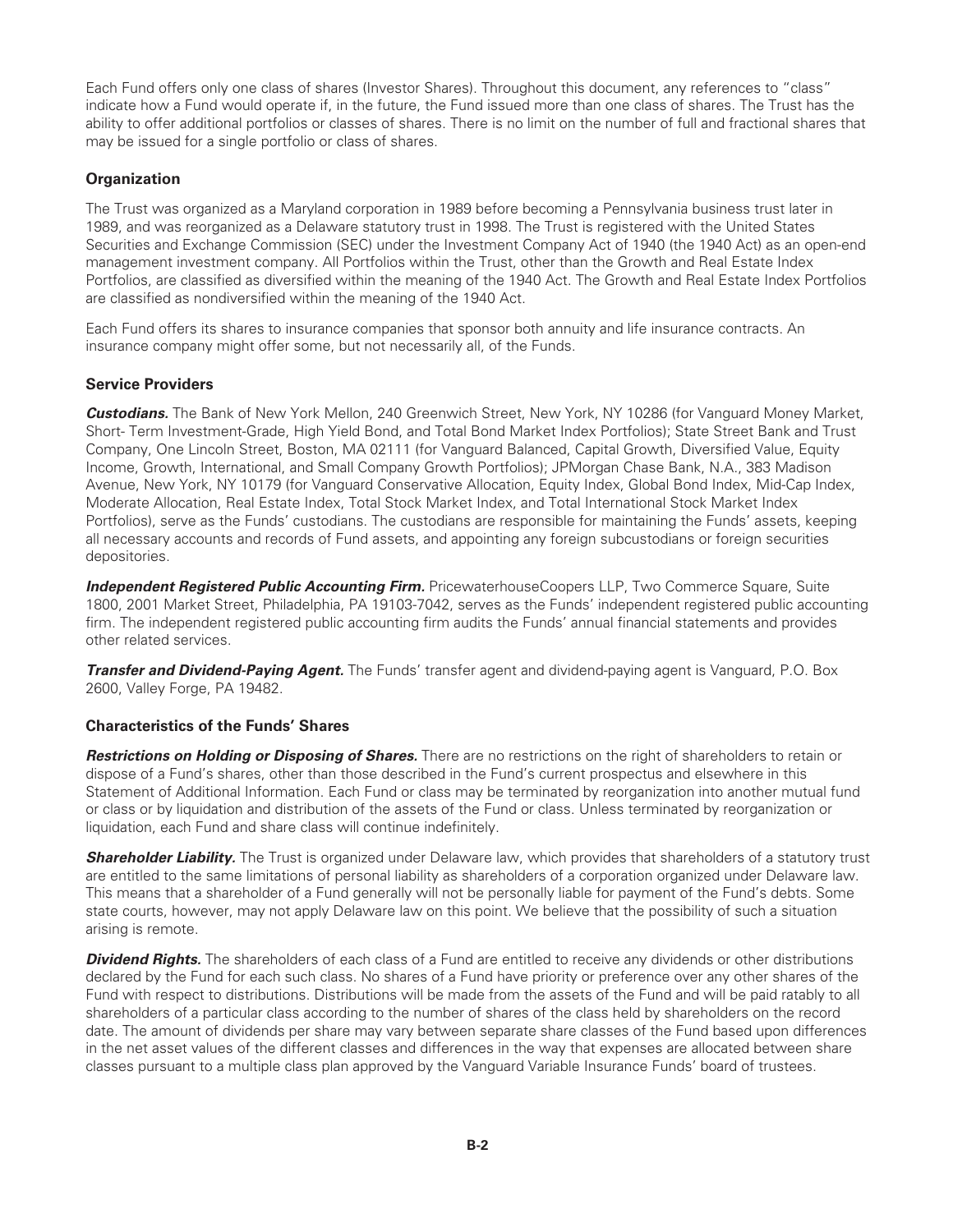**Voting Rights.** Shareholders are entitled to vote on a matter if (1) the matter concerns an amendment to the Declaration of Trust that would adversely affect to a material degree the rights and preferences of the shares of a Fund or any class; (2) the trustees determine that it is necessary or desirable to obtain a shareholder vote; (3) a merger or consolidation, share conversion, share exchange, or sale of assets is proposed and a shareholder vote is required by the 1940 Act to approve the transaction; or (4) a shareholder vote is required under the 1940 Act. The 1940 Act requires a shareholder vote under various circumstances, including to elect or remove trustees upon the written request of shareholders representing 10% or more of a Fund's net assets, to change any fundamental policy of a Fund, and to enter into certain merger transactions. Unless otherwise required by applicable law, shareholders of a Fund receive one vote for each dollar of net asset value owned on the record date and a fractional vote for each fractional dollar of net asset value owned on the record date. However, only the shares of a Fund or the class affected by a particular matter are entitled to vote on that matter. Voting rights are noncumulative and cannot be modified without a majority vote by the shareholders.

**Liquidation Rights.** In the event that a Fund is liquidated, shareholders will be entitled to receive a pro rata share of the Fund's net assets. Shareholders may receive cash, securities, or a combination of the two.

**Preemptive Rights.** There are no preemptive rights associated with the Funds' shares.

*Conversion Rights*. There are no conversion rights associated with the Funds' shares.

*Redemption Provisions.* Each Fund's redemption provisions are described in the current annuity or life insurance program prospectus and elsewhere in this Statement of Additional Information.

**Sinking Fund Provisions.** The Funds have no sinking fund provisions.

*Calls or Assessment.* Each Fund's shares, when issued, are fully paid and non-assessable.

**Shareholder Rights.** Any limitations on a shareholder's right to bring an action in federal court do not apply to claims arising under the federal securities laws to the extent that any such federal securities laws, rules, or regulations do not permit such limitations.

#### **Tax Status of the Funds**

Each Fund expects to qualify each year for treatment as a "regulated investment company" under Subchapter M of the Internal Revenue Code of 1986, as amended (the IRC). This special tax status means that the Funds will not be liable for federal tax on income and capital gains distributed to shareholders. In order to preserve its tax status, each Fund must comply with certain requirements relating to the source of its income and the diversification of its assets. If a Fund fails to meet these requirements in any taxable year, the Fund will, in some cases, be able to cure such failure, including by paying a fund-level tax, paying interest, making additional distributions, and/or disposing of certain assets. If the Fund is ineligible to or otherwise does not cure such failure for any year, it will be subject to tax on its taxable income at corporate rates. In addition, a Fund could be required to recognize unrealized gains, pay substantial taxes and interest, and make substantial distributions before regaining its tax status as a regulated investment company.

Further, each Fund intends to comply with the separate asset diversification requirements imposed by Section 817(h) of the IRC on certain insurance company separate accounts. If a Fund were to fail to qualify as a regulated investment company or the Section 817(h) diversification test, each insurance company's separate account invested in the Fund would fail to satisfy the account's separate diversification requirements under the IRC, with the result that income and gain allocable to the variable annuity and variable life insurance contracts supported by that account could be taxable to contract holders currently.

Dividends received and distributed by each Fund on shares of stock of domestic corporations (excluding Real Estate Investment Trusts (REITs)) may be eligible for the dividends-received deduction applicable to corporate shareholders. Insurance companies investing in the Funds through one or more separate accounts must satisfy certain requirements in order to claim the deduction. Also, distributions attributable to income earned on a Fund's securities lending transactions, including substitute dividend payments received by a Fund with respect to a security out on loan, will not be eligible for the dividends-received deduction.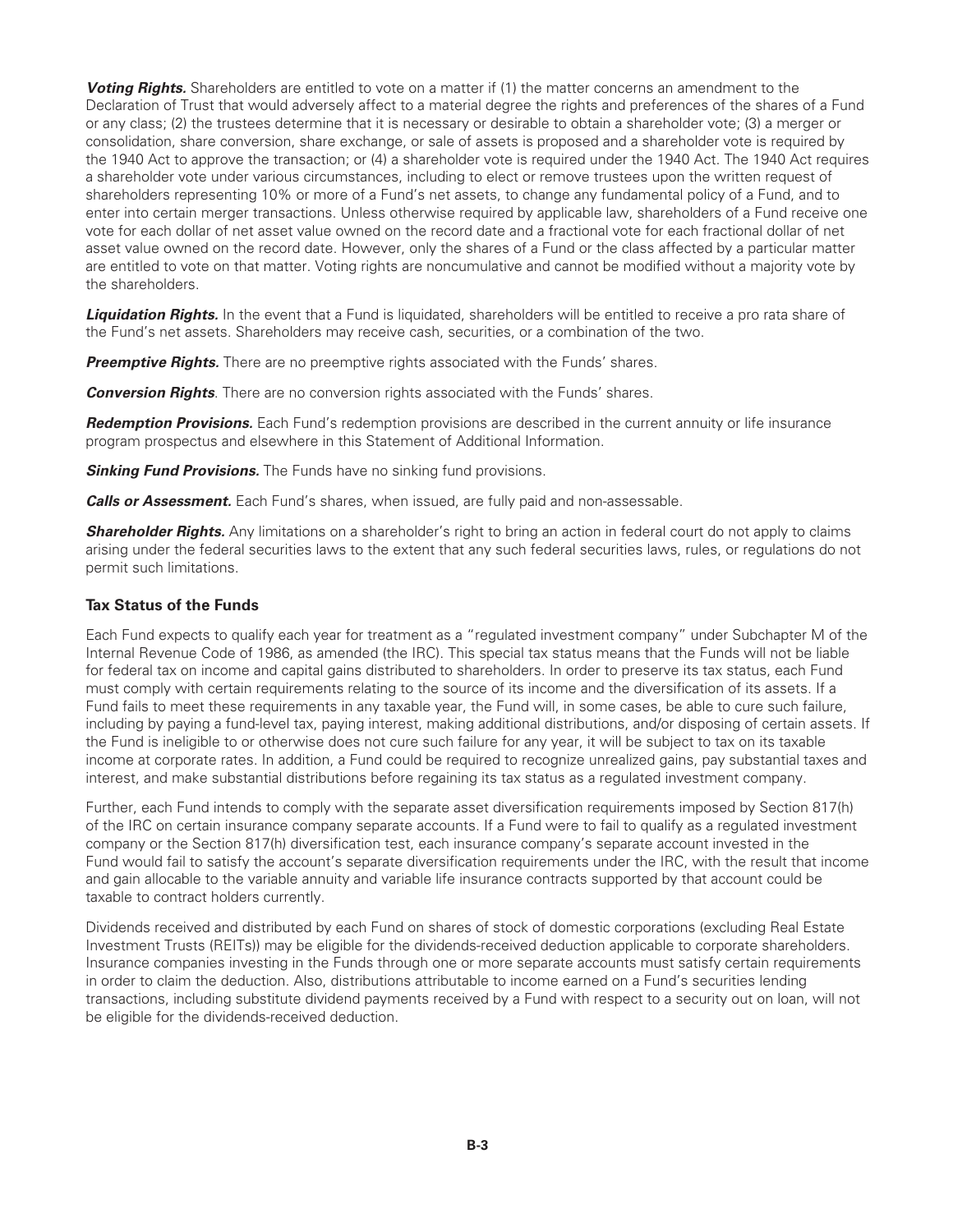<span id="page-3-0"></span>Taxable ordinary dividends received and distributed by each Fund on its REIT holdings may be eligible to be reported by the Fund, and treated by individual shareholders, as "qualified REIT dividends" that are eligible for a 20% deduction on its federal income tax returns. Individuals must satisfy holding period and other requirements in order to be eligible for this deduction. Without further legislation, the deduction would sunset after 2025. Shareholders should consult their own tax professionals concerning their eligibility for this deduction.

For more information on the tax treatment of the Funds and their insurance company separate account shareholders, see *"Tax Matters—Federal Tax Discussion Applicable to Variable Annuity and Variable Life Insurance Contracts."*

## **FUNDAMENTAL POLICIES**

Each Fund is subject to the following fundamental investment policies, which cannot be changed in any material way without the approval of the holders of a majority of the Fund's shares. For these purposes, a "majority" of shares means shares representing the lesser of (1) 67% or more of the Fund's net assets voted, so long as shares representing more than 50% of the Fund's net assets are present or represented by proxy or (2) more than 50% of the Fund's net assets.

**Borrowing.** Each Fund may borrow money only as permitted by the 1940 Act or other governing statute, by the Rules thereunder, or by the SEC or other regulatory agency with authority over the Fund.

*Commodities.* Each Fund may invest in commodities only as permitted by the 1940 Act or other governing statute, by the Rules thereunder, or by the SEC or other regulatory agency with authority over the Fund.

*Diversification*. With respect to 75% of its total assets, each Fund (other than the Conservative Allocation, Global Bond Index, Growth, Moderate Allocation, Real Estate Index, Total International Stock Market Index, and Total Stock Market Index Portfolios) may not: (1) purchase more than 10% of the outstanding voting securities of any one issuer; or (2) purchase securities of any issuer if, as a result, more than 5% of the Fund's total assets would be invested in that issuer's securities. This limitation does not apply to obligations of the U. S. government or its agencies or instrumentalities. Additionally, each Fund (other than the Conservative Allocation, Global Bond Index, Growth, Moderate Allocation, Real Estate Index, Total International Stock Market Index, and Total Stock Market Index Portfolios) will limit the aggregate value of its holdings of a single issuer (other than U.S. government securities, as defined in the IRC), to a maximum of 25% of the Fund's total assets as of the end of each quarter of the taxable year.

The Growth, Real Estate Index, and Total Stock Market Index Portfolios will limit the aggregate value of all holdings (other than U.S. government securities, cash, and cash items, as defined under subchapter M of the IRC, and securities of other regulated investment companies), for each holding that exceeds 5% of the Fund's total assets or 10% of the issuer's outstanding voting securities, to an aggregate of 50% of the Fund's total assets as of the end of each quarter of the taxable year. Additionally, each Fund will limit the aggregate value of holdings of a single issuer (other than U.S. government securities, as defined in the IRC, or the securities of other regulated investment companies) to a maximum of 25% of the Fund's total assets as of the end of each quarter of the taxable year.

*Industry Concentration.* Each Fund (other than those indicated in the following exceptions) will not concentrate its investments in the securities of issuers whose principal business activities are in the same industry or group of industries.

The Money Market Portfolio will concentrate its assets in the securities of issuers whose principal business activities are in the financial services industry. For the purposes of this policy, the financial services industry is deemed to include the group of industries within the financial services sector. In addition, the Fund reserves the right to concentrate its investments in government securities, as defined in the 1940 Act.

The Real Estate Index Portfolio will concentrate its investments in the securities of issuers whose principal business activities are in the real estate industry, as defined in the prospectus.

For the Equity Index, Global Bond Index, Mid-Cap Index, Total Bond Market Index, Total International Stock Market Index, and Total Stock Market Index Portfolios: Each Fund will not concentrate its investments in the securities of issuers whose principal business activities are in the same industry or group of industries, except as may be necessary to approximate the composition of its target index.

**Investment Objective.** The investment objective of each Fund (other than the Global Bond Index and Total International Stock Market Index Portfolios) may not be materially changed without the approval of a majority of such Fund's shareholders.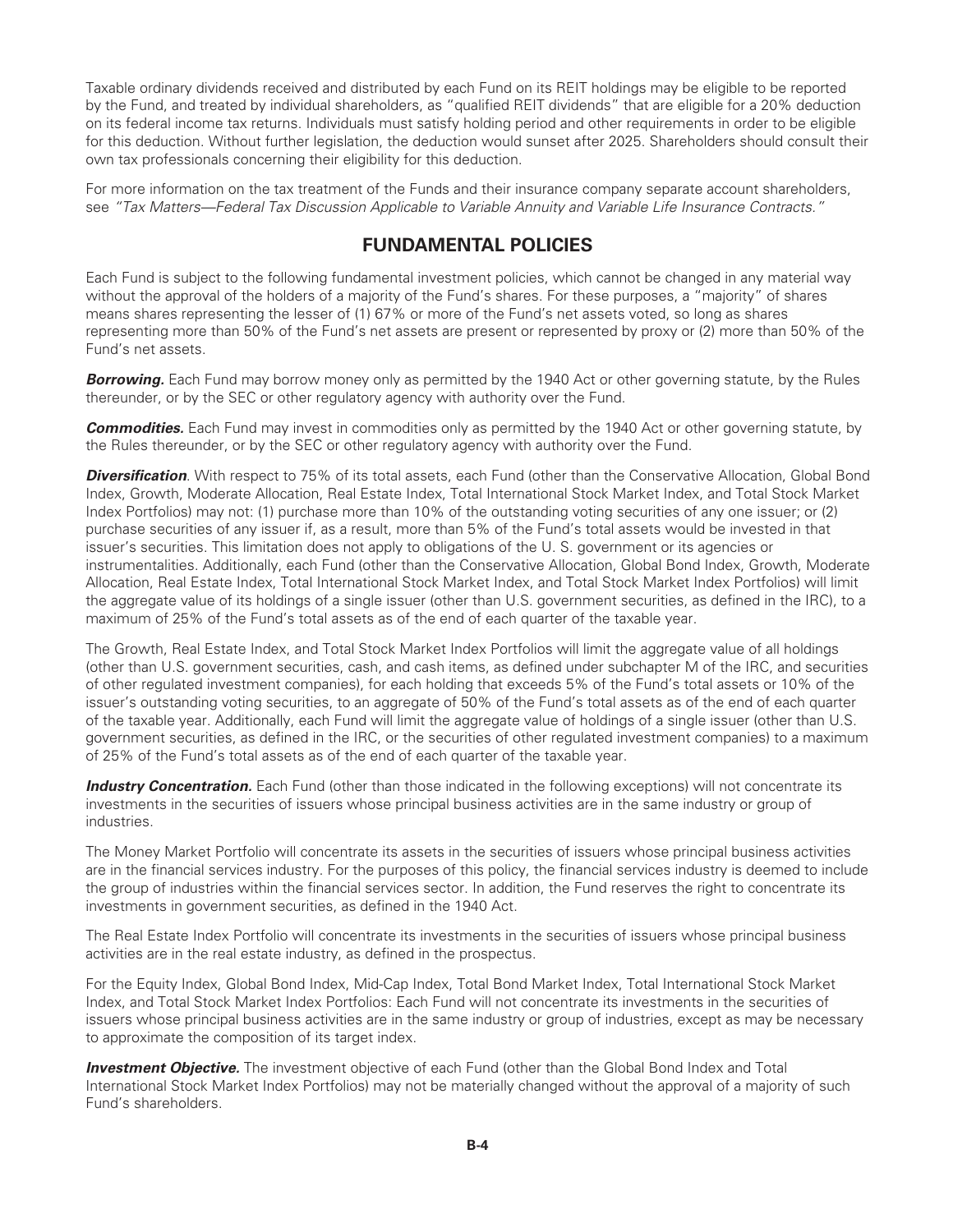<span id="page-4-0"></span>*Loans.* Each Fund may make loans to another person only as permitted by the 1940 Act or other governing statute, by the Rules thereunder, or by the SEC or other regulatory agency with authority over the Fund.

**Real Estate.** Each Fund may not invest directly in real estate unless it is acquired as a result of ownership of securities or other instruments. This restriction shall not prevent a Fund from investing in securities or other instruments (1) issued by companies that invest, deal, or otherwise engage in transactions in real estate or (2) backed or secured by real estate or interests in real estate.

**Senior Securities.** Each Fund may not issue senior securities except as permitted by the 1940 Act or other governing statute, by the Rules thereunder, or by the SEC or other regulatory agency with authority over the Fund.

*Underwriting.* Each Fund may not act as an underwriter of another issuer's securities, except to the extent that the Fund may be deemed to be an underwriter within the meaning of the Securities Act of 1933 (the 1933 Act), in connection with the purchase and sale of portfolio securities.

Compliance with the fundamental policies previously described is generally measured at the time the securities are purchased. Unless otherwise required by the 1940 Act (as is the case with borrowing), if a percentage restriction is adhered to at the time the investment is made, a later change in percentage resulting from a change in the market value of assets will not constitute a violation of such restriction. All fundamental policies must comply with applicable regulatory requirements. For more details, see **Investment Strategies, Risks, and Nonfundamental Policies**.

None of these policies prevents the Funds from having an ownership interest in Vanguard. As a part owner of Vanguard, each Fund may own securities issued by Vanguard, make loans to Vanguard, and contribute to Vanguard's costs or other financial requirements. See **Management of the Funds** for more information.

## **INVESTMENT STRATEGIES, RISKS, AND NONFUNDAMENTAL POLICIES**

Some of the investment strategies and policies described on the following pages and in each Fund's prospectus set forth percentage limitations on a Fund's investment in, or holdings of, certain securities or other assets. Unless otherwise required by law, compliance with these strategies and policies will be determined immediately after the acquisition of such securities or assets by the Fund. Subsequent changes in values, net assets, or other circumstances will not be considered when determining whether the investment complies with the Fund's investment strategies and policies.

The following investment strategies, risks, and policies supplement each Fund's investment strategies, risks, and policies set forth in the prospectus. With respect to the different investments discussed as follows, each Fund may acquire such investments to the extent consistent with its investment strategies and policies.

The Conservative Allocation, Global Bond Index, Moderate Allocation, Total International Stock Market Index, and Total Stock Market Index Portfolios (the Fund-of-Fund Portfolios) are indirectly exposed to the investment strategies and policies of the underlying Vanguard funds in which they invest and are therefore subject to all risks associated with the investment strategies and policies of the underlying Vanguard funds. The investment strategies and policies and associated risks detailed in this section also include those to which the Fund-of-Fund Portfolios indirectly may be exposed through their investment in the underlying Vanguard funds.

*Asset-Backed Securities.* Asset-backed securities represent a participation in, or are secured by and payable from, pools of underlying assets such as debt securities, bank loans, motor vehicle installment sales contracts, installment loan contracts, leases of various types of real and personal property, receivables from revolving credit (i.e., credit card) agreements, and other categories of receivables. These underlying assets are securitized through the use of trusts and special purpose entities. Payment of interest and repayment of principal on asset-backed securities may be largely dependent upon the cash flows generated by the underlying assets backing the securities and, in certain cases, may be supported by letters of credit, surety bonds, or other credit enhancements. The rate of principal payments on asset-backed securities is related to the rate of principal payments, including prepayments, on the underlying assets. The credit quality of asset-backed securities depends primarily on the quality of the underlying assets, the level of credit support, if any, provided for the securities, and the credit quality of the credit-support provider, if any. The value of asset-backed securities may be affected by the various factors described above and other factors, such as changes in interest rates, the availability of information concerning the pool and its structure, the creditworthiness of the servicing agent for the pool, the originator of the underlying assets, or the entities providing the credit enhancement.

Asset-backed securities are often subject to more rapid repayment than their stated maturity date would indicate, as a result of the pass-through of prepayments of principal on the underlying assets. Prepayments of principal by borrowers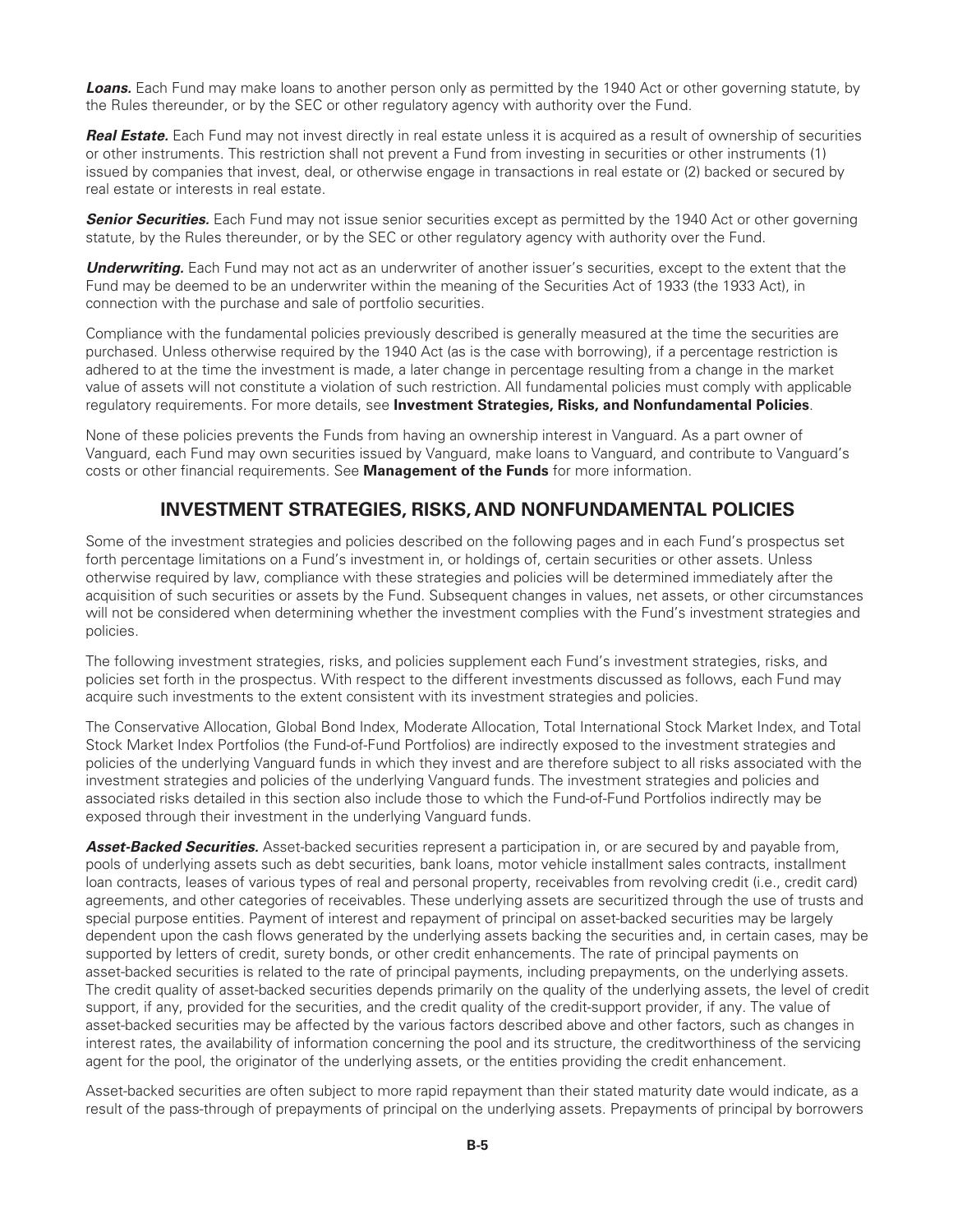or foreclosure or other enforcement action by creditors shortens the term of the underlying assets. The occurrence of prepayments is a function of several factors, such as the level of interest rates, the general economic conditions, the location and age of the underlying obligations, and other social and demographic conditions. A fund's ability to maintain positions in asset-backed securities is affected by the reductions in the principal amount of the underlying assets because of prepayments. A fund's ability to reinvest such prepayments of principal (as well as interest and other distributions and sale proceeds) at a comparable yield is subject to generally prevailing interest rates at that time. The value of asset-backed securities varies with changes in market interest rates generally and the differentials in yields among various kinds of U.S. government securities, mortgage-backed securities, and asset-backed securities. In periods of rising interest rates, the rate of prepayment tends to decrease, thereby lengthening the average life of the underlying securities. Conversely, in periods of falling interest rates, the rate of prepayment tends to increase, thereby shortening the average life of such assets. Because prepayments of principal generally occur when interest rates are declining, an investor, such as a fund, generally has to reinvest the proceeds of such prepayments at lower interest rates than those at which the assets were previously invested. Therefore, asset-backed securities have less potential for capital appreciation in periods of falling interest rates than other income-bearing securities of comparable maturity.

Because asset-backed securities generally do not have the benefit of a security interest in the underlying assets that is comparable to a mortgage, asset-backed securities present certain additional risks that are not present with mortgage-backed securities. For example, revolving credit receivables are generally unsecured and the debtors on such receivables are entitled to the protection of a number of state and federal consumer credit laws, many of which give debtors the right to set off certain amounts owed, thereby reducing the balance due. Automobile receivables generally are secured, but by automobiles rather than by real property. Most issuers of automobile receivables permit loan servicers to retain possession of the underlying assets. If the servicer of a pool of underlying assets sells them to another party, there is the risk that the purchaser could acquire an interest superior to that of holders of the asset-backed securities. In addition, because of the large number of vehicles involved in a typical issue of asset-backed securities and technical requirements under state law, the trustee for the holders of the automobile receivables may not have a proper security interest in the automobiles. Therefore, there is the possibility that recoveries on repossessed collateral may not be available to support payments on these securities. Asset-backed securities have been, and may continue to be, subject to greater liquidity risks when worldwide economic and liquidity conditions deteriorate. In addition, government actions and proposals that affect the terms of underlying home and consumer loans, thereby changing demand for products financed by those loans, as well as the inability of borrowers to refinance existing loans, have had and may continue to have a negative effect on the valuation and liquidity of asset-backed securities.

*Bank Loans, Loan Interests, and Direct Debt Instruments.* Loan interests and direct debt instruments are interests in amounts owed by a corporate, governmental, or other borrower to lenders or lending syndicates (in the case of loans and loan participations); to suppliers of goods or services (in the case of trade claims or other receivables); or to other parties. These investments involve a risk of loss in case of default, insolvency, or the bankruptcy of the borrower; may not be deemed to be securities under certain federal securities laws; and may offer less legal protection to the purchaser in the event of fraud or misrepresentation, or there may be a requirement that a purchaser supply additional cash to a borrower on demand.

Purchasers of loans and other forms of direct indebtedness depend primarily upon the creditworthiness of the borrower for payment of interest and repayment of principal. Direct debt instruments may not be rated by a rating agency. If scheduled interest or principal payments are not made, or are not made in a timely manner, the value of the instrument may be adversely affected. Loans that are fully secured provide more protections than unsecured loans in the event of failure to make scheduled interest or principal payments. However, there is no assurance that the liquidation of collateral from a secured loan would satisfy the borrower's obligation or that the collateral could be liquidated. Indebtedness of borrowers whose creditworthiness is poor involves substantially greater risks and may be highly speculative. Borrowers that are in bankruptcy or restructuring may never pay off their indebtedness, or they may pay only a small fraction of the amount owed. Direct indebtedness of countries, particularly developing countries, also involves a risk that the governmental entities responsible for the repayment of the debt may be unable, or unwilling, to pay interest and repay principal when due.

Corporate loans and other forms of direct corporate indebtedness in which a fund may invest generally are made to finance internal growth, mergers, acquisitions, stock repurchases, refinancing of existing debt, leveraged buyouts, and other corporate activities. A significant portion of the corporate indebtedness purchased by a fund may represent interests in loans or debt made to finance highly leveraged corporate acquisitions (known as "leveraged buyout" transactions), leveraged recapitalization loans, and other types of acquisition financing. Another portion may also represent loans incurred in restructuring or "work-out" scenarios, including super-priority debtor-in-possession facilities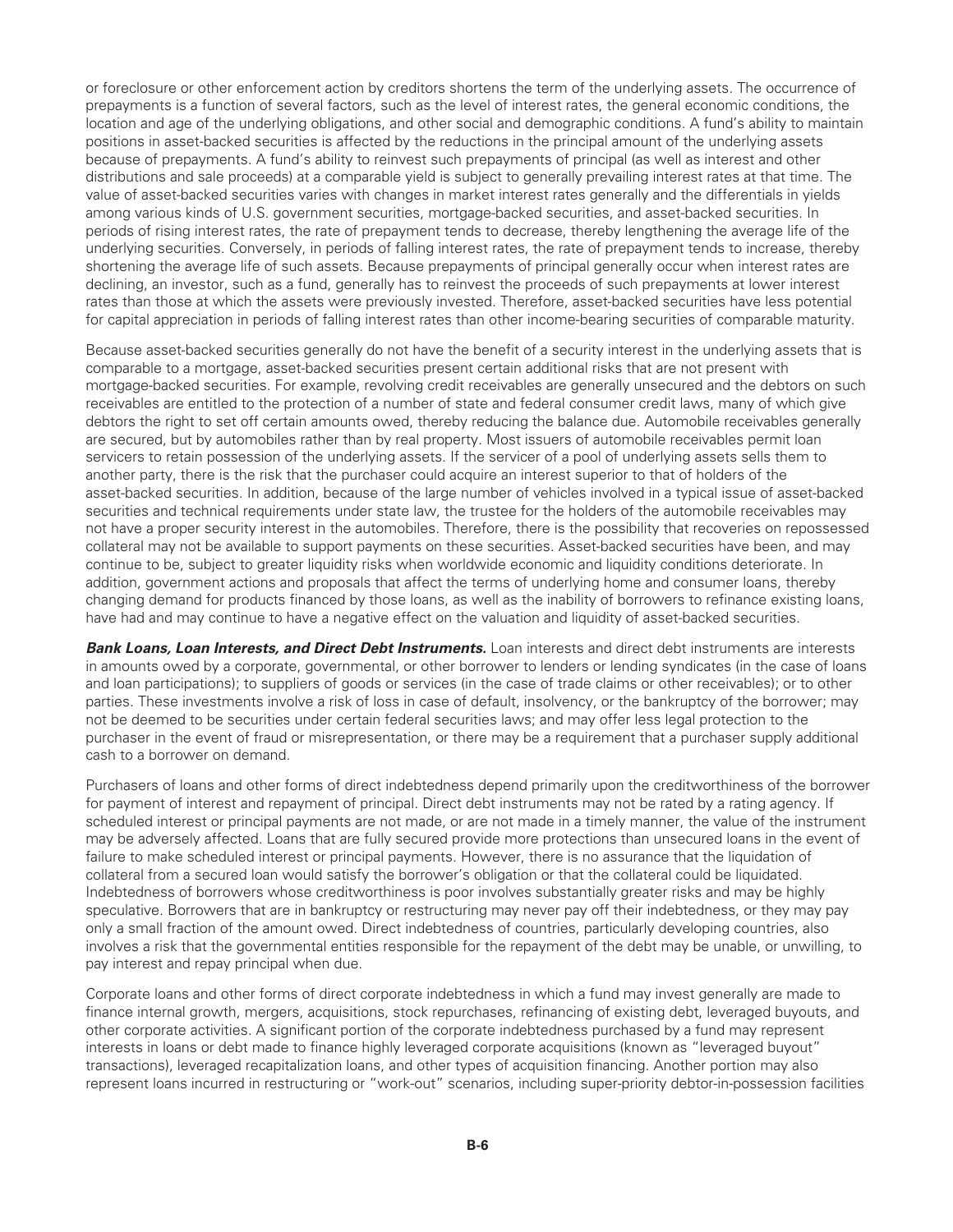in bankruptcy and acquisition of assets out of bankruptcy. Loans in restructuring or work-out scenarios may be especially vulnerable to the inherent uncertainties in restructuring processes. In addition, the highly leveraged capital structure of the borrowers in any such transactions, whether in acquisition financing or restructuring, may make such loans especially vulnerable to adverse or unusual economic or market conditions.

Loans and other forms of direct indebtedness generally are subject to restrictions on transfer, and only limited opportunities may exist to sell them in secondary markets. As a result, a fund may be unable to sell loans and other forms of direct indebtedness at a time when it may otherwise be desirable to do so or may be able to sell them only at a price that is less than their fair value.

Investments in loans through direct assignment of a financial institution's interests with respect to a loan may involve additional risks. For example, if a loan is foreclosed, the purchaser could become part owner of any collateral and would bear the costs and liabilities associated with owning and disposing of the collateral. In addition, it is at least conceivable that, under emerging legal theories of lender liability, a purchaser could be held liable as a co-lender. Direct debt instruments may also involve a risk of insolvency of the lending bank or other intermediary.

A loan is often administered by a bank or other financial institution that acts as agent for all holders. The agent administers the terms of the loan, as specified in the loan agreement. Unless the purchaser has direct recourse against the borrower, the purchaser may have to rely on the agent to apply appropriate credit remedies against a borrower under the terms of the loan or other indebtedness. If assets held by the agent for the benefit of a purchaser were determined to be subject to the claims of the agent's general creditors, the purchaser might incur certain costs and delays in realizing payment on the loan or loan participation and could suffer a loss of principal and/or interest.

Direct indebtedness may include letters of credit, revolving credit facilities, or other standby financing commitments that obligate purchasers to make additional cash payments on demand. These commitments may have the effect of requiring a purchaser to increase its investment in a borrower when it would not otherwise have done so, even if the borrower's condition makes it unlikely that the amount will ever be repaid.

A fund's investment policies will govern the amount of total assets that it may invest in any one issuer or in issuers within the same industry. For purposes of these limitations, a fund generally will treat the borrower as the "issuer" of indebtedness held by the fund. In the case of loan participations in which a bank or other lending institution serves as financial intermediary between a fund and the borrower, if the participation does not shift to the fund the direct debtor-creditor relationship with the borrower, SEC interpretations require the fund, in some circumstances, to treat both the lending bank or other lending institution and the borrower as "issuers" for purposes of the fund's investment policies. Treating a financial intermediary as an issuer of indebtedness may restrict a fund's ability to invest in indebtedness related to a single financial intermediary, or a group of intermediaries engaged in the same industry, even if the underlying borrowers represent many different companies and industries.

**Borrowing.** A fund's ability to borrow money is limited by its investment policies and limitations; by the 1940 Act; and by applicable exemptions, no-action letters, interpretations, and other pronouncements issued from time to time by the SEC and its staff or any other regulatory authority with jurisdiction. Under the 1940 Act, a fund is required to maintain continuous asset coverage (i.e., total assets including borrowings, less liabilities exclusive of borrowings) of 300% of the amount borrowed, with an exception for borrowings not in excess of 5% of the fund's total assets (at the time of borrowing) made for temporary or emergency purposes. Any borrowings for temporary purposes in excess of 5% of the fund's total assets must maintain continuous asset coverage. If the 300% asset coverage should decline as a result of market fluctuations or for other reasons, a fund may be required to sell some of its portfolio holdings within three days (excluding Sundays and holidays) to reduce the debt and restore the 300% asset coverage, even though it may be disadvantageous from an investment standpoint to sell securities at that time.

Borrowing will tend to exaggerate the effect on net asset value of any increase or decrease in the market value of a fund's portfolio. Money borrowed will be subject to interest costs that may or may not be recovered by earnings on the securities purchased with the proceeds of such borrowing. A fund also may be required to maintain minimum average balances in connection with a borrowing or to pay a commitment or other fee to maintain a line of credit; either of these requirements would increase the cost of borrowing over the stated interest rate.

The SEC takes the position that transactions that have a leveraging effect on the capital structure of a fund or are economically equivalent to borrowing can be viewed as constituting a form of borrowing by the fund for purposes of the 1940 Act. These transactions can include entering into reverse repurchase agreements; engaging in mortgage-dollar-roll transactions; selling securities short (other than short sales "against-the-box"); buying and selling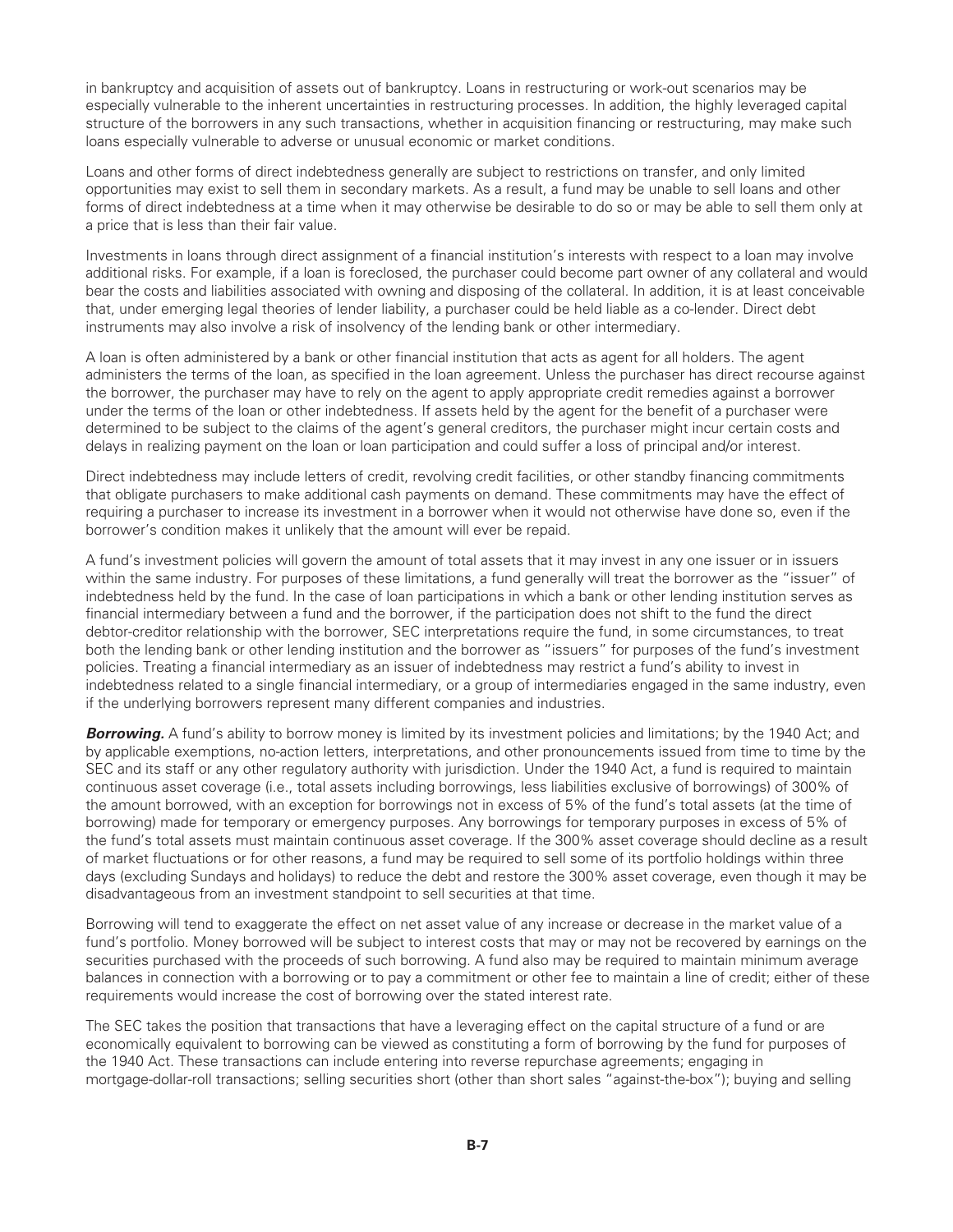certain derivatives (such as futures contracts); selling (or writing) put and call options; engaging in sale-buybacks; entering into firm-commitment and standby-commitment agreements; engaging in when-issued, delayed-delivery, or forward-commitment transactions; and participating in other similar trading practices. (Additional discussion about a number of these transactions can be found on the following pages.)

A borrowing transaction will not be considered to constitute the issuance, by a fund, of a "senior security," as that term is defined in Section 18(g) of the 1940 Act, and therefore such transaction will not be subject to the 300% asset coverage requirement otherwise applicable to borrowings by a fund, if the fund maintains an offsetting financial position; segregates liquid assets (with such liquidity determined by the advisor in accordance with procedures established by the board of trustees) equal (as determined on a daily mark-to-market basis) in value to the fund's potential economic exposure under the borrowing transaction; or otherwise "covers" the transaction in accordance with applicable SEC guidance (collectively, "covers" the transaction). A fund may have to buy or sell a security at a disadvantageous time or price in order to cover a borrowing transaction. In addition, segregated assets may not be available to satisfy redemptions or to fulfill other obligations.

**Common Stock.** Common stock represents an equity or ownership interest in an issuer. Common stock typically entitles the owner to vote on the election of directors and other important matters, as well as to receive dividends on such stock. In the event an issuer is liquidated or declares bankruptcy, the claims of owners of bonds, other debt holders, and owners of preferred stock take precedence over the claims of those who own common stock.

*Convertible Securities.* Convertible securities are hybrid securities that combine the investment characteristics of bonds and common stocks. Convertible securities typically consist of debt securities or preferred stock that may be converted (on a voluntary or mandatory basis) within a specified period of time (normally for the entire life of the security) into a certain amount of common stock or other equity security of the same or a different issuer at a predetermined price. Convertible securities also include debt securities with warrants or common stock attached and derivatives combining the features of debt securities and equity securities. Other convertible securities with features and risks not specifically referred to herein may become available in the future. Convertible securities involve risks similar to those of both fixed income and equity securities. In a corporation's capital structure, convertible securities are senior to common stock but are usually subordinated to senior debt obligations of the issuer.

The market value of a convertible security is a function of its "investment value" and its "conversion value." A security's "investment value" represents the value of the security without its conversion feature (i.e., a nonconvertible debt security). The investment value may be determined by reference to its credit quality and the current value of its yield to maturity or probable call date. At any given time, investment value is dependent upon such factors as the general level of interest rates, the yield of similar nonconvertible securities, the financial strength of the issuer, and the seniority of the security in the issuer's capital structure. A security's "conversion value" is determined by multiplying the number of shares the holder is entitled to receive upon conversion or exchange by the current price of the underlying security. If the conversion value of a convertible security is significantly below its investment value, the convertible security will trade like nonconvertible debt or preferred stock and its market value will not be influenced greatly by fluctuations in the market price of the underlying security. In that circumstance, the convertible security takes on the characteristics of a bond, and its price moves in the opposite direction from interest rates. Conversely, if the conversion value of a convertible security is near or above its investment value, the market value of the convertible security will be more heavily influenced by fluctuations in the market price of the underlying security. In that case, the convertible security's price may be as volatile as that of common stock. Because both interest rates and market movements can influence its value, a convertible security generally is not as sensitive to interest rates as a similar debt security, nor is it as sensitive to changes in share price as its underlying equity security. Convertible securities are often rated below investment-grade or are not rated, and they are generally subject to a high degree of credit risk.

Although all markets are prone to change over time, the generally high rate at which convertible securities are retired (through mandatory or scheduled conversions by issuers or through voluntary redemptions by holders) and replaced with newly issued convertible securities may cause the convertible securities market to change more rapidly than other markets. For example, a concentration of available convertible securities in a few economic sectors could elevate the sensitivity of the convertible securities market to the volatility of the equity markets and to the specific risks of those sectors. Moreover, convertible securities with innovative structures, such as mandatory-conversion securities and equity-linked securities, have increased the sensitivity of the convertible securities market to the volatility of the equity markets and to the special risks of those innovations, which may include risks different from, and possibly greater than,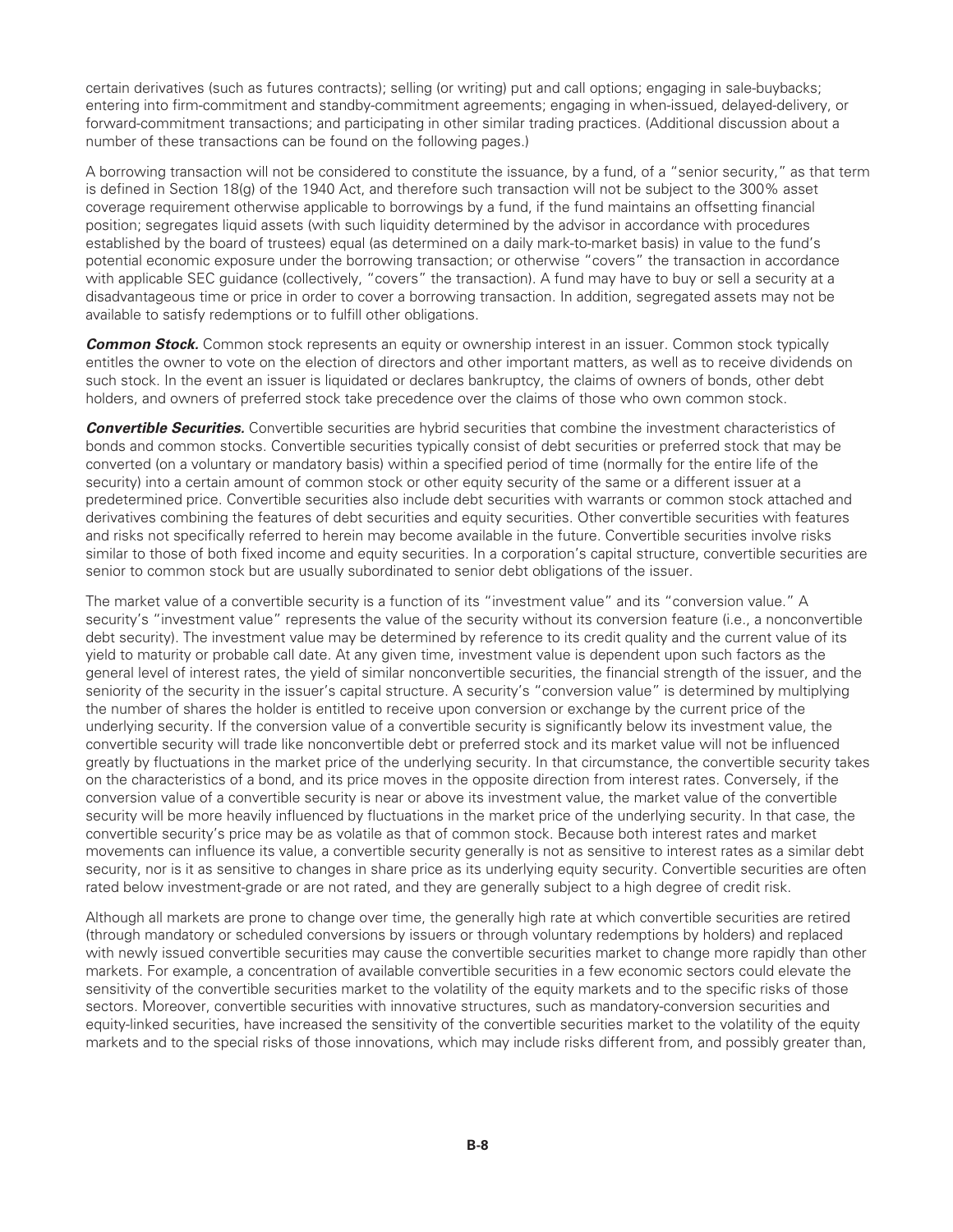those associated with traditional convertible securities. A convertible security may be subject to redemption at the option of the issuer at a price set in the governing instrument of the convertible security. If a convertible security held by a fund is subject to such redemption option and is called for redemption, the fund must allow the issuer to redeem the security, convert it into the underlying common stock, or sell the security to a third party.

*Cybersecurity Risks.* The increased use of technology to conduct business could subject a fund and its third-party service providers (including, but not limited to, investment advisors, transfer agents, and custodians) to risks associated with cybersecurity. In general, a cybersecurity incident can occur as a result of a deliberate attack designed to gain unauthorized access to digital systems. If the attack is successful, an unauthorized person or persons could misappropriate assets or sensitive information, corrupt data, or cause operational disruption. A cybersecurity incident could also occur unintentionally if, for example, an authorized person inadvertently released proprietary or confidential information. Vanguard has developed robust technological safeguards and business continuity plans to prevent, or reduce the impact of, potential cybersecurity incidents. Additionally, Vanguard has a process for assessing the information security and/or cybersecurity programs implemented by a fund's third-party service providers, which helps minimize the risk of potential incidents that could impact a Vanguard fund or its shareholders. Despite these measures, a cybersecurity incident still has the potential to disrupt business operations, which could negatively impact a fund and/or its shareholders. Some examples of negative impacts that could occur as a result of a cybersecurity incident include, but are not limited to, the following: a fund may be unable to calculate its net asset value (NAV), a fund's shareholders may be unable to transact business, a fund may be unable to process transactions, or a fund may be unable to safeguard its data or the personal information of its shareholders.

**Debt Securities.** A debt security, sometimes called a fixed income security, consists of a certificate or other evidence of a debt (secured or unsecured) upon which the issuer of the debt security promises to pay the holder a fixed, variable, or floating rate of interest for a specified length of time and to repay the debt on the specified maturity date. Some debt securities, such as zero-coupon bonds, do not make regular interest payments but are issued at a discount to their principal or maturity value. Debt securities include a variety of fixed income obligations, including, but not limited to, corporate bonds, government securities, municipal securities, convertible securities, mortgage-backed securities, and asset-backed securities. Debt securities include investment-grade securities, non-investment-grade securities, and unrated securities. Debt securities are subject to a variety of risks, such as interest rate risk, income risk, call risk, prepayment risk, extension risk, inflation risk, credit risk, liquidity risk, coupon deferral risk, lower recovery value risk, and (in the case of foreign securities) country risk and currency risk. The reorganization of an issuer under the federal bankruptcy laws or an out-of-court restructuring of an issuer's capital structure may result in the issuer's debt securities being cancelled without repayment, repaid only in part, or repaid in part or in whole through an exchange thereof for any combination of cash, debt securities, convertible securities, equity securities, or other instruments or rights in respect to the same issuer or a related entity.

*Debt Securities—Bank Obligations.* Time deposits are non-negotiable deposits maintained in a banking institution for a specified period of time at a stated interest rate. Certificates of deposit are negotiable short-term obligations of commercial banks. Variable rate certificates of deposit have an interest rate that is periodically adjusted prior to their stated maturity based upon a specified market rate. As a result of these adjustments, the interest rate on these obligations may be increased or decreased periodically. Frequently, dealers selling variable rate certificates of deposit to a fund will agree to repurchase such instruments, at the fund's option, at par on or near the coupon dates. The dealers' obligations to repurchase these instruments are subject to conditions imposed by various dealers; such conditions typically are the continued credit standing of the issuer and the existence of reasonably orderly market conditions. A fund is also able to sell variable rate certificates of deposit on the secondary market. Variable rate certificates of deposit normally carry a higher interest rate than comparable fixed-rate certificates of deposit. A banker's acceptance is a time draft drawn on a commercial bank by a borrower usually in connection with an international commercial transaction (to finance the import, export, transfer, or storage of goods). The borrower is liable for payment, as is the bank, which unconditionally guarantees to pay the draft at its face amount on the maturity date. Most acceptances have maturities of 6 months or less and are traded in the secondary markets prior to maturity.

*Debt Securities—Commercial Paper.* Commercial paper refers to short-term, unsecured promissory notes issued by corporations to finance short-term credit needs. It is usually sold on a discount basis and has a maturity at the time of issuance not exceeding 9 months. High-quality commercial paper typically has the following characteristics: (1) liquidity ratios are adequate to meet cash requirements; (2) long-term senior debt is also high credit quality; (3) the issuer has access to at least two additional channels of borrowing; (4) basic earnings and cash flow have an upward trend with allowance made for unusual circumstances; (5) typically, the issuer's industry is well established and the issuer has a strong position within the industry; and (6) the reliability and quality of management are unquestioned. In assessing the credit quality of commercial paper issuers, the following factors may be considered: (1) evaluation of the management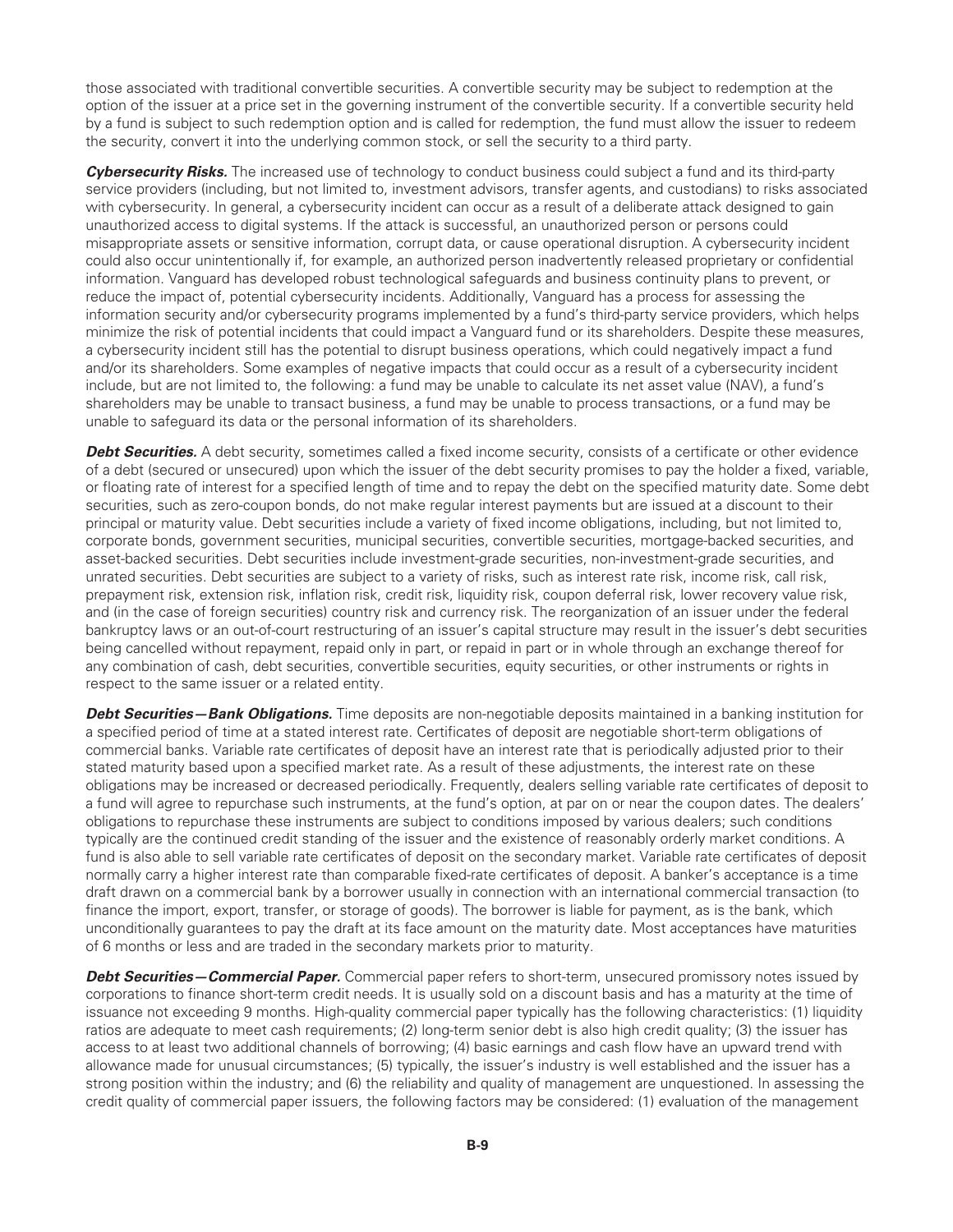of the issuer, (2) economic evaluation of the issuer's industry or industries and the appraisal of speculative-type risks that may be inherent in certain areas, (3) evaluation of the issuer's products in relation to competition and customer acceptance, (4) liquidity, (5) amount and quality of long-term debt, (6) trend of earnings over a period of ten years, (7) financial strength of a parent company and the relationships that exist with the issuer, and (8) recognition by the management of obligations that may be present or may arise as a result of public-interest questions and preparations to meet such obligations. The short-term nature of a commercial paper investment makes it less susceptible to interest rate risk than longer-term fixed income securities because interest rate risk typically increases as maturity lengths increase. Additionally, an issuer may expect to repay commercial paper obligations at maturity from the proceeds of the issuance of new commercial paper. As a result, investment in commercial paper is subject to the risk the issuer cannot issue enough new commercial paper to satisfy its outstanding commercial paper payment obligations, also known as rollover risk. Commercial paper may suffer from reduced liquidity due to certain circumstances, in particular, during stressed markets. In addition, as with all fixed income securities, an issuer may default on its commercial paper obligation.

Variable-amount master-demand notes are demand obligations that permit the investment of fluctuating amounts at varying market rates of interest pursuant to an arrangement between the issuer and a commercial bank acting as agent for the payees of such notes, whereby both parties have the right to vary the amount of the outstanding indebtedness on the notes. Because variable-amount master-demand notes are direct lending arrangements between a lender and a borrower, it is not generally contemplated that such instruments will be traded, and there is no secondary market for these notes, although they are redeemable (and thus immediately repayable by the borrower) at face value, plus accrued interest, at any time. In connection with a fund's investment in variable-amount master-demand notes, Vanguard's investment management staff will monitor, on an ongoing basis, the earning power, cash flow, and other liquidity ratios of the issuer, along with the borrower's ability to pay principal and interest on demand.

*Debt Securities—Emerging Market Risk.* Investing in emerging market countries involves certain risks not typically associated with investing in the United States, and imposes risks greater than, or in addition to, risks of investing in more developed foreign countries. These risks may significantly affect the value of emerging market investments and include, but are not limited to, the following: (i) nationalization or expropriation of assets or confiscatory taxation; (ii) currency devaluations and other currency exchange rate fluctuations; (iii) greater social, economic, and political uncertainty and instability (including amplified risk of war and terrorism); (iv) more substantial government involvement in and control over the economy; (v) less government supervision and regulation of the securities markets and participants in those markets and possible arbitrary and unpredictable enforcement of securities regulations and other laws, which may increase the risk of market manipulation; (vi) controls on foreign investment and limitations on repatriation of invested capital and on a fund's ability to exchange local currencies for U.S. dollars; (vii) unavailability of currency hedging techniques in certain emerging market countries; (viii); generally, smaller, less seasoned, or newly organized companies; (ix) the difference in, or lack of, corporate governance, accounting, auditing, recordkeeping, and financial reporting standards, which may result in unavailability of material information about issuers and impede evaluation of such issuers; (x) difficulty in obtaining and/or enforcing a judgment in a court outside the United States; and (xi) greater price volatility, substantially less liquidity, and significantly smaller market capitalization of bond markets. Also, any change in the leadership or politics of emerging market countries, or the countries that exercise a significant influence over those countries, may halt the expansion of or reverse the liberalization of foreign investment policies now occurring and adversely affect existing investment opportunities. Furthermore, high rates of inflation and rapid fluctuations in inflation rates have had, and may continue to have, negative effects on the economies and bond markets of certain emerging market countries. Custodial expenses and other investment-related costs are often more expensive in emerging market countries, which can reduce a fund's income from investments in securities or debt instruments of emerging market country issuers. Additionally, information regarding companies located in emerging markets may be less available and less reliable, which can impede the ability to evaluate such companies. There may also be limited regulatory oversight of certain foreign subcustodians that hold foreign securities subject to the supervision of a fund's primary U.S.-based custodian. A fund may be limited in its ability to recover assets if a foreign subcustodian becomes bankrupt or otherwise unable or unwilling to return assets to the fund, which may expose the fund to risk, especially in circumstances where the fund's primary custodian may not be contractually obligated to make the fund whole for the particular loss.

Emerging market investments also carry the risk that strained international relations may give rise to retaliatory actions, including actions through financial markets such as purchase and ownership restrictions, sanctions, tariffs, cyberattacks, and unpredictable enforcement of securities regulations and other laws. Such actual and/or threatened retaliatory actions may impact emerging market economies and issuers in which a fund invests.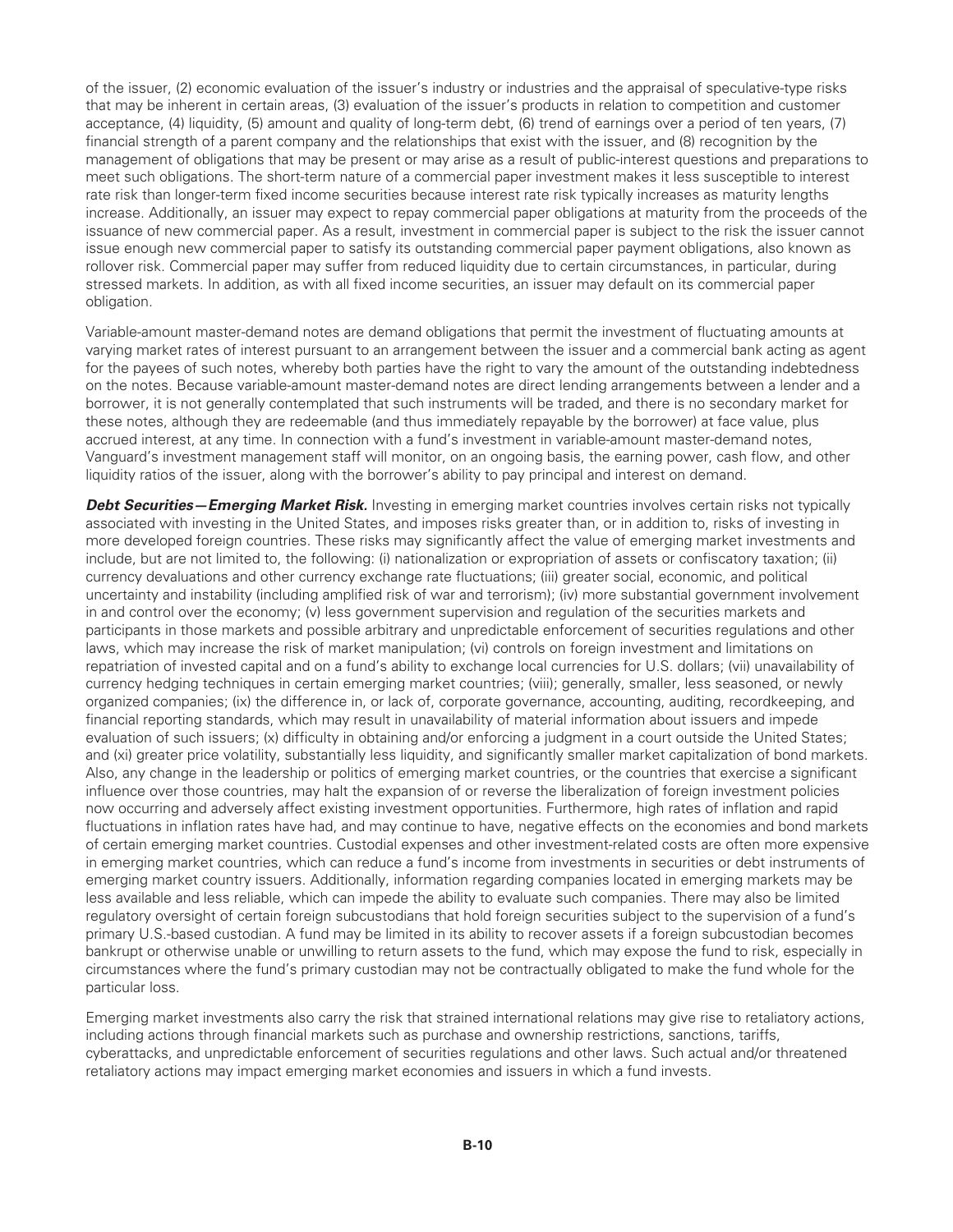*Debt Securities—Foreign Debt Securities.* Foreign debt securities are debt securities issued by entities organized, domiciled, or with a principal executive office outside the United States, such as foreign governments and corporations. Foreign debt securities may trade in U.S. or foreign markets. Investing in foreign debt securities involves certain special risk considerations that are not typically associated with investing in debt securities of U.S. issuers.

*Debt Securities—Inflation-Indexed Securities.* Inflation-indexed securities are debt securities, the principal value of which is periodically adjusted to reflect the rate of inflation as indicated by the Consumer Price Index (CPI). Inflation-indexed securities may be issued by the U.S. government, by agencies and instrumentalities of the U.S. government, and by corporations. Two structures are common. The U.S. Treasury and some other issuers use a structure that accrues inflation into the principal value of the bond. Most other issuers pay out the CPI accruals as part of a semiannual coupon payment.

The periodic adjustment of U.S. inflation-indexed securities is tied to the CPI, which is calculated monthly by the U.S. Bureau of Labor Statistics. The CPI is a measurement of changes in the cost of living, made up of components such as housing, food, transportation, and energy. Inflation-indexed securities issued by a foreign government are generally adjusted to reflect a comparable inflation index, calculated by that government. There can be no assurance that the CPI or any foreign inflation index will accurately measure the real rate of inflation in the prices of goods and services. Moreover, there can be no assurance that the rate of inflation in a foreign country will correlate to the rate of inflation in the United States.

Inflation—a general rise in prices of goods and services—erodes the purchasing power of an investor's portfolio. For example, if an investment provides a "nominal" total return of 5% in a given year and inflation is 2% during that period, the inflation-adjusted, or real, return is 3%. Inflation, as measured by the CPI, has generally occurred during the past 50 years, so investors should be conscious of both the nominal and real returns of their investments. Investors in inflation-indexed securities funds who do not reinvest the portion of the income distribution that is attributable to inflation adjustments will not maintain the purchasing power of the investment over the long term. This is because interest earned depends on the amount of principal invested, and that principal will not grow with inflation if the investor fails to reinvest the principal adjustment paid out as part of a fund's income distributions. Although inflation-indexed securities are expected to be protected from long-term inflationary trends, short-term increases in inflation may lead to a decline in value. If interest rates rise because of reasons other than inflation (e.g., changes in currency exchange rates), investors in these securities may not be protected to the extent that the increase is not reflected in the bond's inflation measure.

If the periodic adjustment rate measuring inflation (i.e., the CPI) falls, the principal value of inflation-indexed securities will be adjusted downward, and consequently the interest payable on these securities (calculated with respect to a smaller principal amount) will be reduced. Repayment of the original bond principal upon maturity (as adjusted for inflation) is guaranteed in the case of U.S. Treasury inflation-indexed securities, even during a period of deflation. However, the current market value of the inflation-indexed securities is not guaranteed and will fluctuate. Other inflation-indexed securities include inflation-related bonds, which may or may not provide a similar guarantee. If a guarantee of principal is not provided, the adjusted principal value of the bond repaid at maturity may be less than the original principal.

The value of inflation-indexed securities should change in response to changes in real interest rates. Real interest rates, in turn, are tied to the relationship between nominal interest rates and the rate of inflation. Therefore, if inflation were to rise at a faster rate than nominal interest rates, real interest rates might decline, leading to an increase in value of inflation-indexed securities. In contrast, if nominal interest rates were to increase at a faster rate than inflation, real interest rates might rise, leading to a decrease in value of inflation-indexed securities.

Coupon payments that a fund receives from inflation-indexed securities are included in the fund's gross income for the period during which they accrue. Any increase in principal for an inflation-indexed security resulting from inflation adjustments is considered by Internal Revenue Service (IRS) regulations to be taxable income in the year it occurs. For direct holders of an inflation-indexed security, this means that taxes must be paid on principal adjustments, even though these amounts are not received until the bond matures. By contrast, a fund holding these securities distributes both interest income and the income attributable to principal adjustments each quarter in the form of cash or reinvested shares (which, like principal adjustments, are taxable to shareholders). It may be necessary for the fund to liquidate portfolio positions, including when it is not advantageous to do so, in order to make required distributions.

*Debt Securities—Non-Investment-Grade Securities.* Non-investment-grade securities, also referred to as "high-yield securities" or "junk bonds," are debt securities that are rated lower than the four highest rating categories by a nationally recognized statistical rating organization (e.g., lower than Baa3/P-2 by Moody's Investors Service, Inc.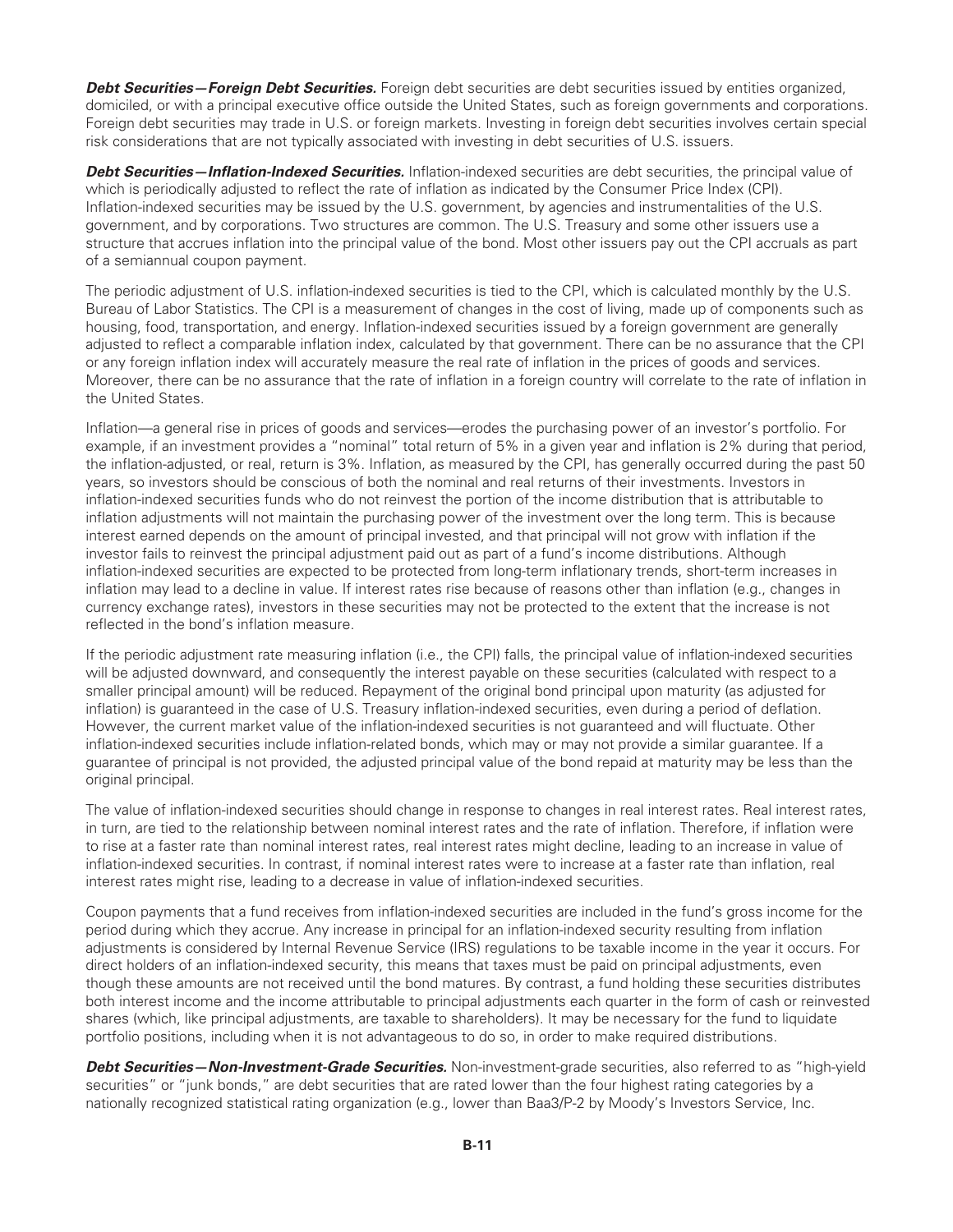(Moody's) or below BBB–/A-2 by Standard & Poor's Financial Services LLC (Standard & Poor's)) or, if unrated, are determined to be of comparable quality by the fund's advisor. These securities are generally considered to be, on balance, predominantly speculative with respect to capacity to pay interest and repay principal in accordance with the terms of the obligation, and they will generally involve more credit risk than securities in the investment-grade categories. Non-investment-grade securities generally provide greater income and opportunity for capital appreciation than higher quality securities, but they also typically entail greater price volatility and principal and income risk.

Analysis of the creditworthiness of issuers of high-yield securities may be more complex than for issuers of investment-grade securities. Thus, reliance on credit ratings in making investment decisions entails greater risks for high-yield securities than for investment-grade securities. The success of a fund's advisor in managing high-yield securities is more dependent upon its own credit analysis than is the case with investment-grade securities.

Some high-yield securities are issued by smaller, less-seasoned companies, while others are issued as part of a corporate restructuring such as an acquisition, a merger, or a leveraged buyout. Companies that issue high-yield securities are often highly leveraged and may not have more traditional methods of financing available to them. Therefore, the risk associated with acquiring the securities of such issuers generally is greater than is the case with investment-grade securities. Some high-yield securities were once rated as investment-grade but have been downgraded to junk bond status because of financial difficulties experienced by their issuers.

The market values of high-yield securities tend to reflect individual issuer developments to a greater extent than do investment-grade securities, which in general react to fluctuations in the general level of interest rates. High-yield securities also tend to be more sensitive to economic conditions than are investment-grade securities. An actual or anticipated economic downturn or sustained period of rising interest rates, for example, could cause a decline in junk bond prices because the advent of a recession could lessen the ability of a highly leveraged company to make principal and interest payments on its debt securities. If an issuer of high-yield securities defaults, in addition to risking payment of all or a portion of interest and principal, a fund investing in such securities may incur additional expenses to seek recovery.

The secondary market on which high-yield securities are traded may be less liquid than the market for investment-grade securities. Less liquidity in the secondary trading market could adversely affect the ability of a fund's advisor to sell a high-yield security or the price at which a fund's advisor could sell a high-yield security, and it could also adversely affect the daily net asset value of fund shares. When secondary markets for high-yield securities are less liquid than the market for investment-grade securities, it may be more difficult to value the securities because such valuation may require more research, and elements of judgment may play a greater role in the valuation of the securities.

Except as otherwise provided in a fund's prospectus, if a credit rating agency changes the rating of a portfolio security held by a fund, the fund may retain the portfolio security if the advisor deems it in the best interests of shareholders.

*Debt Securities—Structured and Indexed Securities.* Structured securities (also called "structured notes") and indexed securities are derivative debt securities, the interest rate or principal of which is determined by an unrelated indicator. Indexed securities include structured notes as well as securities other than debt securities. The value of the principal of and/or interest on structured and indexed securities is determined by reference to changes in the value of a specific asset, reference rate, or index (the reference) or the relative change in two or more references. The interest rate or the principal amount payable upon maturity or redemption may be increased or decreased, depending upon changes in the applicable reference. The terms of the structured and indexed securities may provide that, in certain circumstances, no principal is due at maturity and, therefore, may result in a loss of invested capital. Structured and indexed securities may be positively or negatively indexed, so that appreciation of the reference may produce an increase or a decrease in the interest rate or value of the security at maturity. In addition, changes in the interest rate or the value of the structured or indexed security at maturity may be calculated as a specified multiple of the change in the value of the reference; therefore, the value of such security may be very volatile. Structured and indexed securities may entail a greater degree of market risk than other types of debt securities because the investor bears the risk of the reference. Structured or indexed securities may also be more volatile, less liquid, and more difficult to accurately price than less complex securities or more traditional debt securities, which could lead to an overvaluation or an undervaluation of the securities.

*Debt Securities—U.S. Government Securities.* The term "U.S. government securities" refers to a variety of debt securities that are issued or guaranteed by the U.S. Treasury, by various agencies of the U.S. government, or by various instrumentalities that have been established or sponsored by the U.S. government. The term also refers to repurchase agreements collateralized by such securities.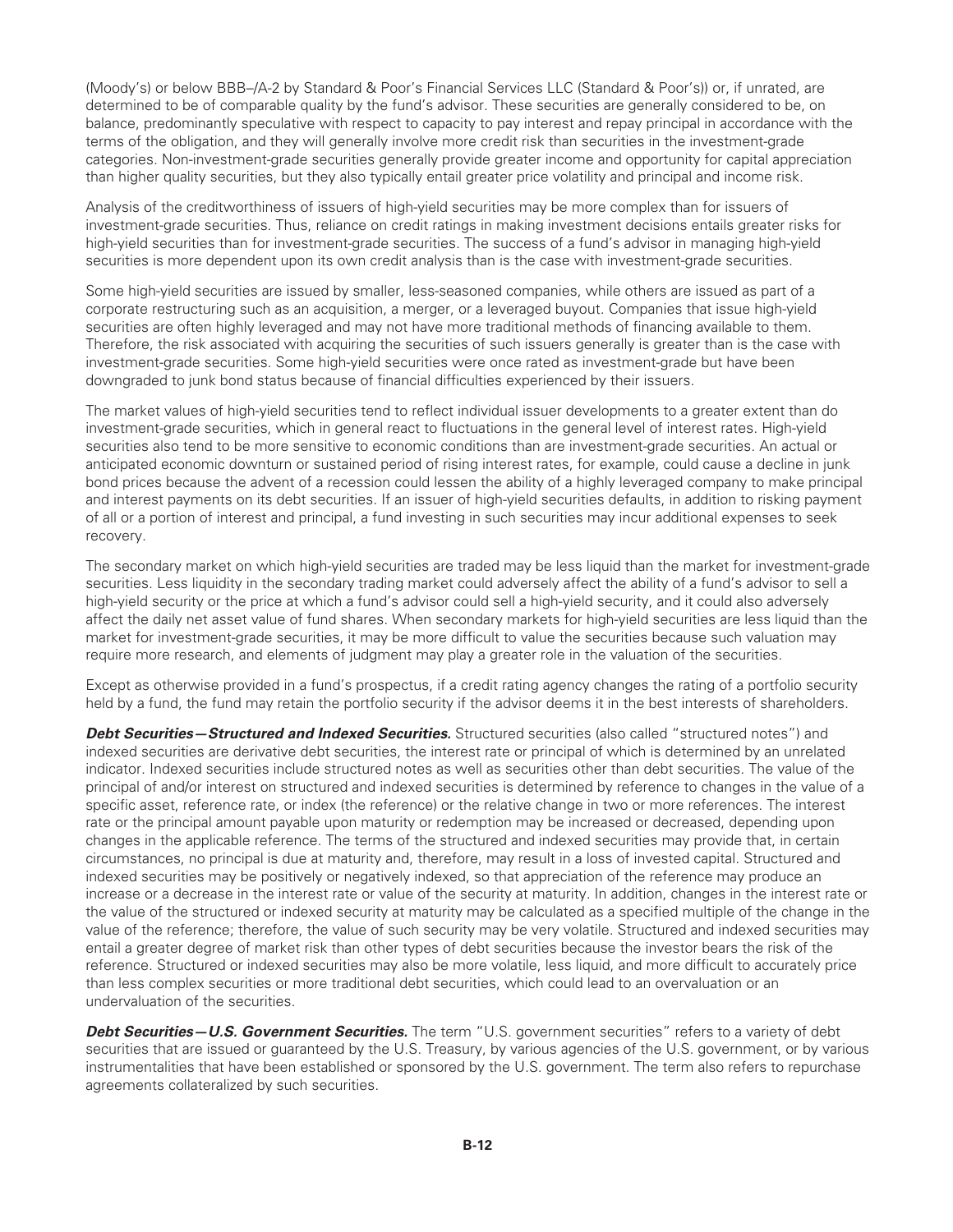U.S. Treasury securities are backed by the full faith and credit of the U.S. government, meaning that the U.S. government is required to repay the principal in the event of default. Other types of securities issued or guaranteed by federal agencies and U.S. government-sponsored instrumentalities may or may not be backed by the full faith and credit of the U.S. government. The U.S. government, however, does not guarantee the market price of any U.S. government securities. In the case of securities not backed by the full faith and credit of the U.S. government, the investor must look principally to the agency or instrumentality issuing or guaranteeing the obligation for ultimate repayment and may not be able to assert a claim against the United States itself in the event the agency or instrumentality does not meet its commitment.

Some of the U.S. government agencies that issue or guarantee securities include the Government National Mortgage Association, the Export-Import Bank of the United States, the Federal Housing Administration, the Maritime Administration, the Small Business Administration, and the Tennessee Valley Authority. An instrumentality of the U.S. government is a government agency organized under federal charter with government supervision. Instrumentalities issuing or guaranteeing securities include, among others, the Federal Deposit Insurance Corporation, the Federal Home Loan Banks, and the Federal National Mortgage Association. From time to time, uncertainty regarding the status of negotiations in the U.S. government to increase the statutory debt ceiling could increase the risk that the U.S. government may default on payments on certain U.S. government securities, cause the credit rating of the U.S. government to be downgraded, increase volatility in the stock and bond markets, result in higher interest rates, reduce prices of U.S. Treasury securities, and/or increase the costs of various kinds of debt. If a U.S. government-sponsored entity is negatively impacted by legislative or regulatory action, is unable to meet its obligations, or its creditworthiness declines, the performance of a fund that holds securities of the entity may be adversely impacted.

**Debt Securities—Variable and Floating Rate Securities.** Variable and floating rate securities are debt securities that provide for periodic adjustments in the interest rate paid on the security. Variable rate securities provide for a specified periodic adjustment in the interest rate, while floating rate securities have interest rates that change whenever there is a change in a designated benchmark or reference rate (such as the Secured Overnight Financing Rate (SOFR) or another reference rate) or the issuer's credit quality. There is a risk that the current interest rate on variable and floating rate securities may not accurately reflect current market interest rates or adequately compensate the holder for the current creditworthiness of the issuer. Some variable or floating rate securities are structured with liquidity features such as (1) put options or tender options that permit holders (sometimes subject to conditions) to demand payment of the unpaid principal balance plus accrued interest from the issuers or certain financial intermediaries or (2) auction-rate features, remarketing provisions, or other maturity-shortening devices designed to enable the issuer to refinance or redeem outstanding debt securities (market-dependent liquidity features). Variable or floating rate securities that include market-dependent liquidity features may have greater liquidity risk than other securities. The greater liquidity risk may exist, for example, because of the failure of a market-dependent liquidity feature to operate as intended (as a result of the issuer's declining creditworthiness, adverse market conditions, or other factors) or the inability or unwillingness of a participating broker-dealer to make a secondary market for such securities. As a result, variable or floating rate securities that include market-dependent liquidity features may lose value, and the holders of such securities may be required to retain them until the later of the repurchase date, the resale date, or the date of maturity. A demand instrument with a demand notice exceeding seven days may be considered illiquid if there is no secondary market for such security.

*Debt Securities—Zero-Coupon and Pay-in-Kind Securities.* Zero-coupon and pay-in-kind securities are debt securities that do not make regular cash interest payments. Zero-coupon securities generally do not pay interest. Zero-coupon Treasury bonds are U.S. Treasury notes and bonds that have been stripped of their unmatured interest coupons, or the coupons themselves, and also receipts or certificates representing an interest in such stripped debt obligations and coupons. The timely payment of coupon interest and principal on these instruments remains guaranteed by the full faith and credit of the U.S. government. Pay-in-kind securities pay interest through the issuance of additional securities. These securities are generally issued at a discount to their principal or maturity value. Because such securities do not pay current cash income, the price of these securities can be volatile when interest rates fluctuate. Although these securities do not pay current cash income, federal income tax law requires the holders of zero-coupon and pay-in-kind securities to include in income each year the portion of the original issue discount and other noncash income on such securities accrued during that year. Each fund that holds such securities intends to pass along such interest as a component of the fund's distributions of net investment income. It may be necessary for the fund to liquidate portfolio positions, including when it is not advantageous to do so, in order to make required distributions.

*Depositary Receipts.* Depositary receipts (also sold as participatory notes) are securities that evidence ownership interests in a security or a pool of securities that have been deposited with a "depository." Depositary receipts may be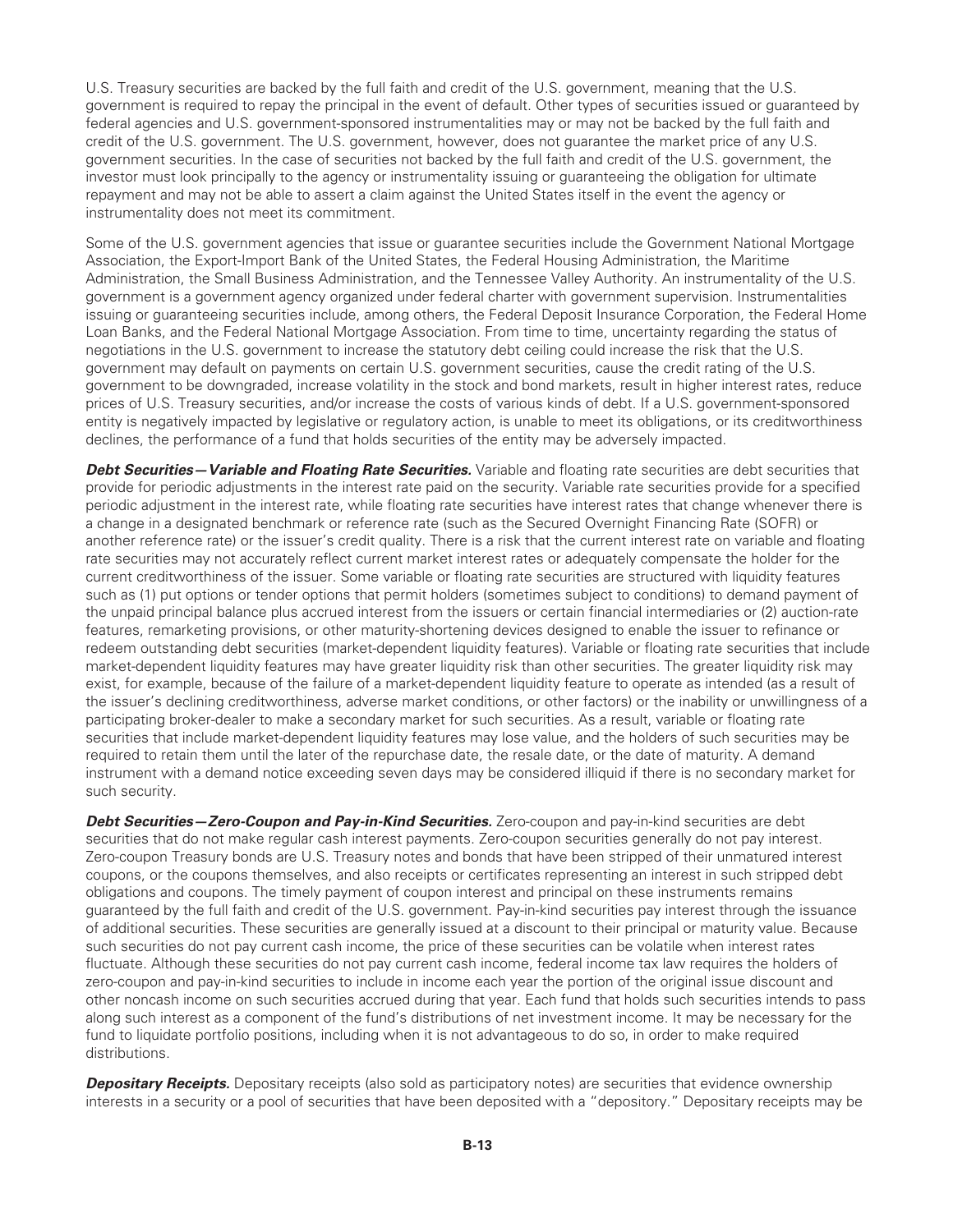sponsored or unsponsored and include American Depositary Receipts (ADRs), European Depositary Receipts (EDRs), and Global Depositary Receipts (GDRs). For ADRs, the depository is typically a U.S. financial institution, and the underlying securities are issued by a foreign issuer. For other depositary receipts, the depository may be a foreign or a U.S. entity, and the underlying securities may have a foreign or a U.S. issuer. Depositary receipts will not necessarily be denominated in the same currency as their underlying securities. Generally, ADRs are issued in registered form, denominated in U.S. dollars, and designed for use in the U.S. securities markets. Other depositary receipts, such as GDRs and EDRs, may be issued in bearer form and denominated in other currencies, and they are generally designed for use in securities markets outside the United States. Although the two types of depositary receipt facilities (sponsored and unsponsored) are similar, there are differences regarding a holder's rights and obligations and the practices of market participants.

A depository may establish an unsponsored facility without participation by (or acquiescence of) the underlying issuer; typically, however, the depository requests a letter of nonobjection from the underlying issuer prior to establishing the facility. Holders of unsponsored depositary receipts generally bear all the costs of the facility. The depository usually charges fees upon the deposit and withdrawal of the underlying securities, the conversion of dividends into U.S. dollars or other currency, the disposition of noncash distributions, and the performance of other services. The depository of an unsponsored facility frequently is under no obligation to distribute shareholder communications received from the underlying issuer or to pass through voting rights to depositary receipt holders with respect to the underlying securities.

Sponsored depositary receipt facilities are created in generally the same manner as unsponsored facilities, except that sponsored depositary receipts are established jointly by a depository and the underlying issuer through a deposit agreement. The deposit agreement sets out the rights and responsibilities of the underlying issuer, the depository, and the depositary receipt holders. With sponsored facilities, the underlying issuer typically bears some of the costs of the depositary receipts (such as dividend payment fees of the depository), although most sponsored depositary receipt holders may bear costs such as deposit and withdrawal fees. Depositories of most sponsored depositary receipts agree to distribute notices of shareholder meetings, voting instructions, and other shareholder communications and information to the depositary receipt holders at the underlying issuer's request.

For purposes of a fund's investment policies, investments in depositary receipts will be deemed to be investments in the underlying securities. Thus, a depositary receipt representing ownership of common stock will be treated as common stock. Depositary receipts do not eliminate all of the risks associated with directly investing in the securities of foreign issuers.

*Derivatives.* A derivative is a financial instrument that has a value based on—or "derived from"—the values of other assets, reference rates, or indexes. Derivatives may relate to a wide variety of underlying references, such as commodities, stocks, bonds, interest rates, currency exchange rates, and related indexes. Derivatives include futures contracts and options on futures contracts, certain forward-commitment transactions, options on securities, caps, floors, collars, swap agreements, and certain other financial instruments. Some derivatives, such as futures contracts and certain options, are traded on U.S. commodity and securities exchanges, while other derivatives, such as swap agreements, may be privately negotiated and entered into in the over-the-counter market (OTC Derivatives) or may be cleared through a clearinghouse (Cleared Derivatives) and traded on an exchange or swap execution facility. As a result of the Dodd-Frank Wall Street Reform and Consumer Protection Act (the Dodd-Frank Act), certain swap agreements, such as certain standardized credit default and interest rate swap agreements, must be cleared through a clearinghouse and traded on an exchange or swap execution facility. This could result in an increase in the overall costs of such transactions. While the intent of derivatives regulatory reform is to mitigate risks associated with derivatives markets, the regulations could, among other things, increase liquidity and decrease pricing for more standardized products while decreasing liquidity and increasing pricing for less standardized products. The risks associated with the use of derivatives are different from, and possibly greater than, the risks associated with investing directly in the securities or assets on which the derivatives are based.

Derivatives may be used for a variety of purposes, including—but not limited to—hedging, managing risk, seeking to stay fully invested, seeking to reduce transaction costs, seeking to simulate an investment in equity or debt securities or other investments, and seeking to add value by using derivatives to more efficiently implement portfolio positions when derivatives are favorably priced relative to equity or debt securities or other investments. Some investors may use derivatives primarily for speculative purposes while other uses of derivatives may not constitute speculation. There is no assurance that any derivatives strategy used by a fund's advisor will succeed. The other parties to a fund's OTC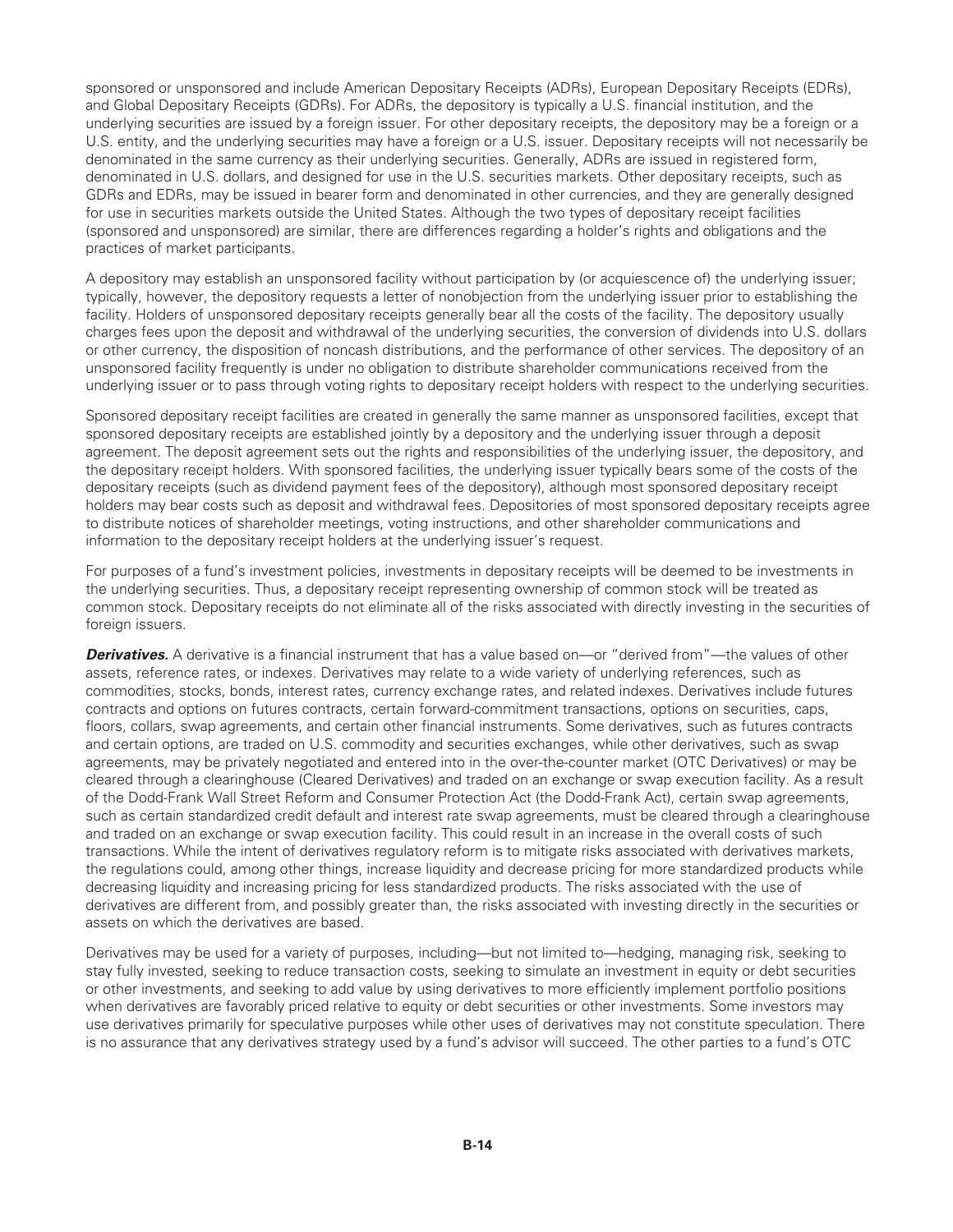Derivatives contracts (usually referred to as "counterparties") will not be considered the issuers thereof for purposes of certain provisions of the 1940 Act and the IRC, although such OTC Derivatives may qualify as securities or investments under such laws. A fund's advisor(s), however, will monitor and adjust, as appropriate, the fund's credit risk exposure to OTC Derivative counterparties.

Derivative products are highly specialized instruments that require investment techniques and risk analyses different from those associated with stocks, bonds, and other traditional investments. The use of a derivative requires an understanding not only of the underlying instrument but also of the derivative itself, without the benefit of observing the performance of the derivative under all possible market conditions.

When a fund enters into a Cleared Derivative, an initial margin deposit with a Futures Commission Merchant (FCM) is required. Initial margin deposits are typically calculated as an amount equal to the volatility in market value of a Cleared Derivative over a fixed period. If the value of the fund's Cleared Derivatives declines, the fund will be required to make additional "variation margin" payments to the FCM to settle the change in value. If the value of the fund's Cleared Derivatives increases, the FCM will be required to make additional "variation margin" payments to the fund to settle the change in value. This process is known as "marking-to-market" and is calculated on a daily basis.

For OTC Derivatives, a fund is subject to the risk that a loss may be sustained as a result of the insolvency or bankruptcy of the counterparty or the failure of the counterparty to make required payments or otherwise comply with the terms of the contract. Additionally, the use of credit derivatives can result in losses if a fund's advisor does not correctly evaluate the creditworthiness of the issuer on which the credit derivative is based.

Derivatives may be subject to liquidity risk, which exists when a particular derivative is difficult to purchase or sell. If a derivative transaction is particularly large or if the relevant market is illiquid (as is the case with certain OTC Derivatives). it may not be possible to initiate a transaction or liquidate a position at an advantageous time or price.

Derivatives may be subject to pricing or "basis" risk, which exists when a particular derivative becomes extraordinarily expensive relative to historical prices or the prices of corresponding cash market instruments. Under certain market conditions, it may not be economically feasible to initiate a transaction or liquidate a position in time to avoid a loss or take advantage of an opportunity.

Because certain derivatives have a leverage component, adverse changes in the value or level of the underlying asset, reference rate, or index can result in a loss substantially greater than the amount invested in the derivative itself. Certain derivatives have the potential for unlimited loss, regardless of the size of the initial investment. A derivative transaction will not be considered to constitute the issuance, by a fund, of a "senior security," as that term is defined in Section 18(g) of the 1940 Act, and therefore such transaction will not be subject to the 300% asset coverage requirement otherwise applicable to borrowings by a fund, if the fund covers the transaction in accordance with the requirements described under the heading *"Borrowing.*"

Like most other investments, derivative instruments are subject to the risk that the market value of the instrument will change in a way detrimental to a fund's interest. A fund bears the risk that its advisor will incorrectly forecast future market trends or the values of assets, reference rates, indexes, or other financial or economic factors in establishing derivative positions for the fund. If the advisor attempts to use a derivative as a hedge against, or as a substitute for, a portfolio investment, the fund will be exposed to the risk that the derivative will have or will develop imperfect or no correlation with the portfolio investment. This could cause substantial losses for the fund. Although hedging strategies involving derivative instruments can reduce the risk of loss, they can also reduce the opportunity for gain or even result in losses by offsetting favorable price movements in other fund investments. Many derivatives (in particular, OTC Derivatives) are complex and often valued subjectively. Improper valuations can result in increased cash payment requirements to counterparties or a loss of value to a fund.

On October 28, 2020, the Securities and Exchange Commission adopted new regulations governing the use of derivatives by registered investment companies ("Rule 18f-4"). The Funds will be required to implement and comply with Rule18f-4 by August 19, 2022. Once implemented, Rule 18f-4 will impose limits on the amount of derivatives a fund can enter into, eliminate the asset segregation framework currently used by funds to comply with Section 18 of the Investment Company Act of 1940, as amended, treat derivatives as senior securities and require funds whose use of derivatives is more than a limited specified exposure amount to establish and maintain a comprehensive derivatives risk management program and appoint a derivatives risk manager.

Each Fund intends to comply with Rule 4.5 under the Commodity Exchange Act (CEA), under which a fund may be excluded from the definition of the term Commodity Pool Operator (CPO) if the fund meets certain conditions such as limiting its investments in certain CEA-regulated instruments (e.g., futures, options, or swaps) and complying with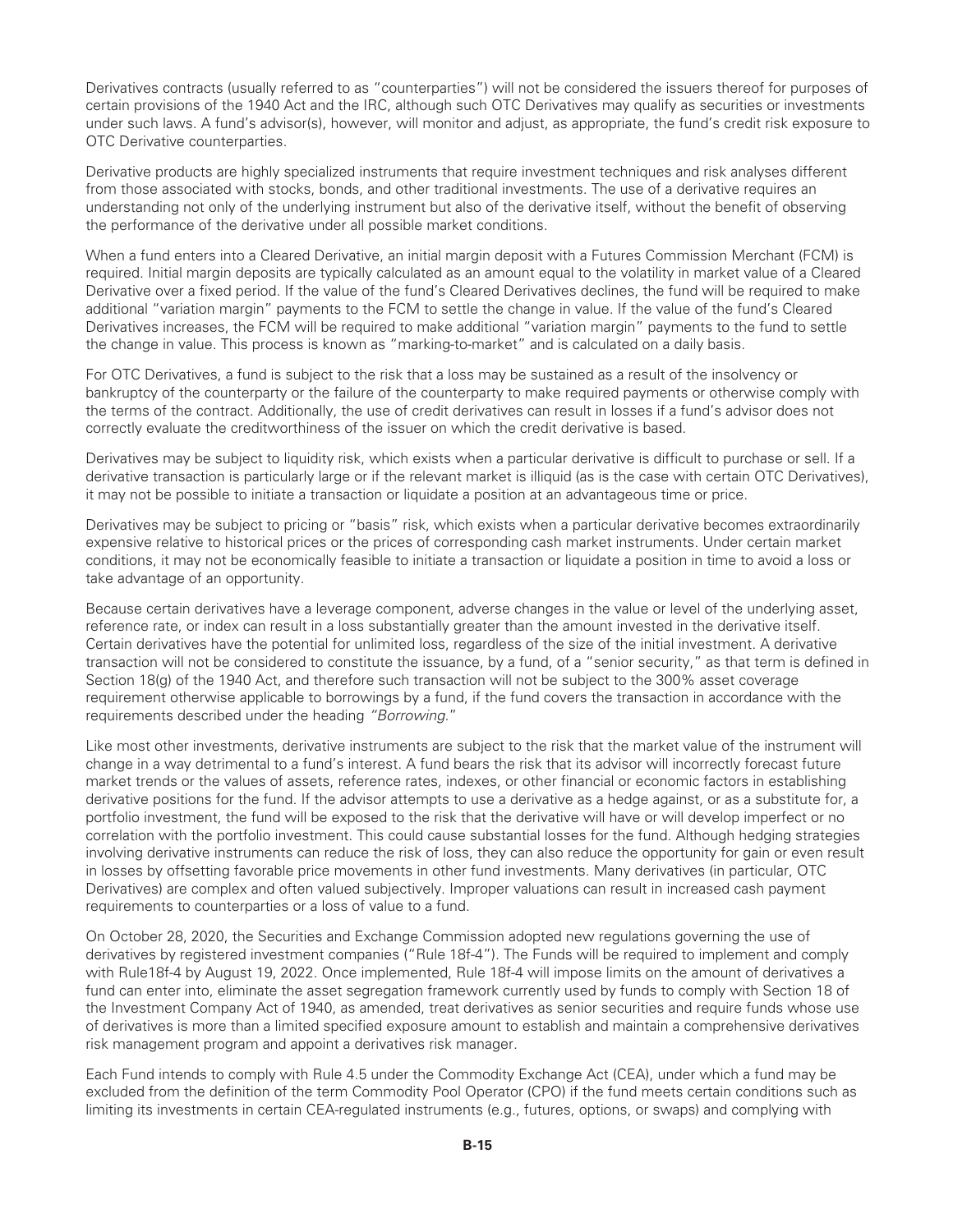certain marketing restrictions. Accordingly, Vanguard is not subject to registration or regulation as a CPO with respect to each Fund under the CEA. Each Fund (other than the Money Market Portfolio) will only enter into futures contracts and futures options that are traded on a U.S. or foreign exchange, board of trade, or similar entity or that are quoted on an automated quotation system.

*Environmental, Social, and Governance (ESG) Considerations.* ESG risk factors, either quantitative or qualitative, may be used as a component of certain funds' investment processes as a means to assess risk (e.g., risk analysis, credit analysis, or investment opportunities) as the advisor deems appropriate. The weight given to ESG factors may vary across types of investments, industries, regions, and issuers; may change over time; and not every ESG factor may be identified or evaluated. Consideration of ESG factors may affect a fund's exposure to certain issuers or industries. The advisor's assessment of an issuer may differ from that of other funds or an investor's assessment of such issuer. As a result, securities selected by the advisor may not reflect the beliefs and values of any particular investor. The advisor may be dependent on the availability of timely, complete, and accurate ESG data being reported by issuers and/or third-party research providers to evaluate ESG factors. ESG factors are often not uniformly measured or defined, which could impact an advisor's ability to assess an issuer. Where ESG risk factor analysis is used as one part of an overall investment process (as may be the case for actively managed funds included in this Statement of Additional Information), such funds may still invest in securities of issuers that all market participants may not view as ESG-focused or that may be viewed as having a high ESG risk profile.

For funds advised by Vanguard, Vanguard's Investment Stewardship Team, on behalf of the Board of Trustees of each Vanguard-advised fund, administers proxy voting, engagement, and advocacy for the equity holdings of the Vanguard-advised funds. The Investment Stewardship Team may engage with issuers to better understand how they are addressing material risks, including ESG risks. Specifically, the Investment Stewardship Team may engage with companies on how they disclose significant risks to shareholders, develop their risk mitigation approach, and report on progress.

For funds advised by third-party advisory firms independent of Vanguard, such third-party advisory firms are responsible for administration of proxy voting and engagement with respect to the equity holdings they manage on behalf of the fund.

Each fund has adopted procedures and guidelines for monitoring portfolio holding human rights practices and violations pursuant to which it may assess regulatory, reputational, or other risks associated with the alleged activity. In extraordinary circumstances a fund may divest of a portfolio holding where doing so is deemed appropriate.

*Eurodollar and Yankee Obligations.* Eurodollar bank obligations are dollar-denominated certificates of deposit and time deposits issued outside the U.S. capital markets by foreign branches of U.S. banks and by foreign banks. Yankee bank obligations are dollar-denominated obligations issued in the U.S. capital markets by foreign banks.

Eurodollar and Yankee obligations are subject to the same risks that pertain to domestic issuers, most notably income risk (and, to a lesser extent, credit risk, market risk, and liquidity risk). Additionally, Eurodollar (and, to a limited extent, Yankee) obligations are subject to certain sovereign risks. One such risk is the possibility that a sovereign country might prevent capital, in the form of dollars, from flowing across its borders. Other risks include adverse political and economic developments, the extent and quality of government regulation of financial markets and institutions, the imposition of foreign withholding taxes, and expropriation or nationalization of foreign issuers. However, Eurodollar and Yankee obligations will undergo the same type of credit analysis as domestic issuers in which a Vanguard fund invests, and they will have at least the same financial strength as the domestic issuers approved for the fund.

*Exchange-Traded Funds.* A fund may purchase shares of exchange-traded funds (ETFs). Typically, a fund would purchase ETF shares for the same reason it would purchase (and as an alternative to purchasing) futures contracts: to obtain exposure to all or a portion of the stock or bond market. ETF shares enjoy several advantages over futures. Depending on the market, the holding period, and other factors, ETF shares can be less costly and more tax-efficient than futures. In addition, ETF shares can be purchased for smaller sums, offer exposure to market sectors and styles for which there is no suitable or liquid futures contract, and do not involve leverage.

An investment in an ETF generally presents the same principal risks as an investment in a conventional fund (i.e., one that is not exchange-traded) that has the same investment objective, strategies, and policies. The price of an ETF can fluctuate within a wide range, and a fund could lose money investing in an ETF if the prices of the securities owned by the ETF go down. In addition, ETFs are subject to the following risks that do not apply to conventional funds: (1) the market price of an ETF's shares may trade at a discount or a premium to their net asset value; (2) an active trading market for an ETF's shares may not develop or be maintained; and (3) trading of an ETF's shares may be halted by the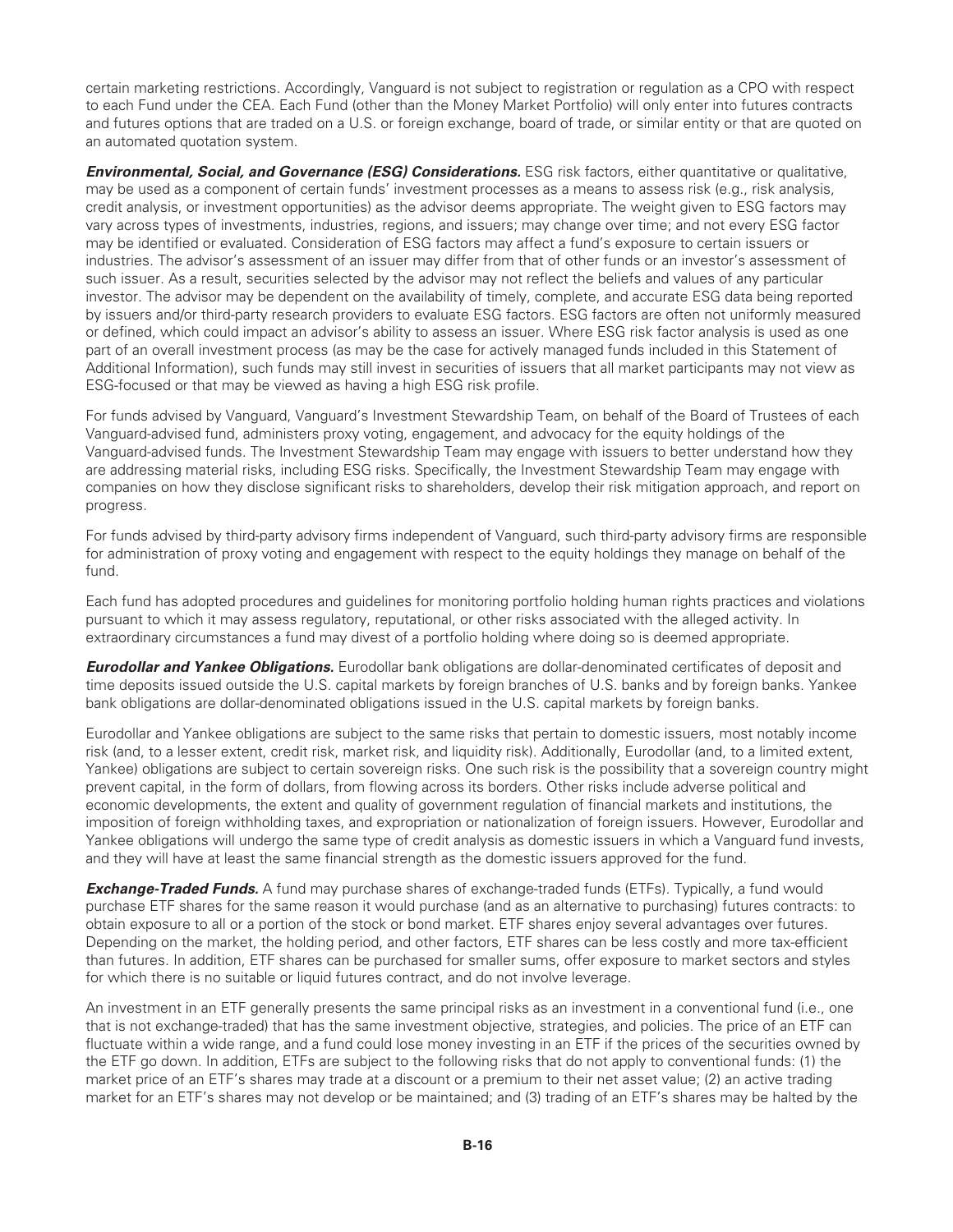activation of individual or marketwide trading halts (which halt trading for a specific period of time when the price of a particular security or overall market prices decline by a specified percentage). Trading of an ETF's shares may also be halted if the shares are delisted from the exchange without first being listed on another exchange or if the listing exchange's officials determine that such action is appropriate in the interest of a fair and orderly market or for the protection of investors.

Most ETFs are investment companies. Therefore, a fund's purchases of ETF shares generally are subject to the limitations on, and the risks of, a fund's investments in other investment companies, which are described under the heading *"Other Investment Companies."*

In connection with the recent adoption of new Rule 12d1-4 under the 1940 Act, the orders were rescinded on January 19, 2022, and a fund's investments in Vanguard ETF Shares beyond the limits of Section 12(d)(1) are subject to the conditions of Rule 12d1-4, as described under the heading "Other Investment Companies."

#### \*U.S. Patent No. 6,879,964.

**Foreign Securities.** Typically, foreign securities are considered to be equity or debt securities issued by entities organized, domiciled, or with a principal executive office outside the United States, such as foreign corporations and governments. Securities issued by certain companies organized outside the United States may not be deemed to be foreign securities if the company's principal operations are conducted from the United States or when the company's equity securities trade principally on a U.S. stock exchange. Foreign securities may trade in U.S. or foreign securities markets. A fund may make foreign investments either directly by purchasing foreign securities or indirectly by purchasing depositary receipts or depositary shares of similar instruments (depositary receipts) for foreign securities. Direct investments in foreign securities may be made either on foreign securities exchanges or in the over-the-counter (OTC) markets. Investing in foreign securities involves certain special risk considerations that are not typically associated with investing in securities of U.S. companies or governments.

Because foreign issuers are not generally subject to uniform accounting, auditing, and financial reporting standards and practices comparable to those applicable to U.S. issuers, there may be less publicly available information about certain foreign issuers than about U.S. issuers. Evidence of securities ownership may be uncertain in many foreign countries. As a result, there are risks that could result in a loss to the fund, including, but not limited to, the risk that a fund's trade details could be incorrectly or fraudulently entered at the time of a transaction. Securities of foreign issuers are generally more volatile and less liquid than securities of comparable U.S. issuers, and foreign investments may be effected through structures that may be complex or confusing. In certain countries, there is less government supervision and regulation of stock exchanges, brokers, and listed companies than in the United States. The risk that securities traded on foreign exchanges may be suspended, either by the issuers themselves, by an exchange, or by government authorities, is also heightened. In addition, with respect to certain foreign countries, there is the possibility of expropriation or confiscatory taxation, political or social instability, war, terrorism, nationalization, limitations on the removal of funds or other assets, or diplomatic developments that could affect U.S. investments in those countries. Additionally, the imposition of economic or other sanctions on the United States by a foreign country, or on a foreign country or issuer by the United States, could impair a fund's ability to buy, sell, hold, receive, deliver, or otherwise transact in certain investment securities or obtain exposure to foreign securities and assets. This may negatively impact the value and/or liquidity of a fund's investments and could impair a fund's ability to meet its investment objective or invest in accordance with its investment strategy. Sanctions could also result in the devaluation of a country's currency, a downgrade in the credit ratings of a country or issuers in a country, or a decline in the value and/or liquidity of securities of issuers in that country.

Although an advisor will endeavor to achieve the most favorable execution costs for a fund's portfolio transactions in foreign securities under the circumstances, commissions and other transaction costs are generally higher than those on U.S. securities. In addition, it is expected that the custodian arrangement expenses for a fund that invests primarily in foreign securities will be somewhat greater than the expenses for a fund that invests primarily in domestic securities. Additionally, bankruptcy laws vary by jurisdiction and cash deposits may be subject to a custodian's creditors. Certain foreign governments levy withholding or other taxes against dividend and interest income from, capital gains on the sale of, or transactions in foreign securities. Although in some countries a portion of these taxes is recoverable by the fund, the nonrecovered portion of foreign withholding taxes will reduce the income received from such securities.

The value of the foreign securities held by a fund that are not U.S. dollar-denominated may be significantly affected by changes in currency exchange rates. The U.S. dollar value of a foreign security generally decreases when the value of the U.S. dollar rises against the foreign currency in which the security is denominated, and it tends to increase when the value of the U.S. dollar falls against such currency (as discussed under the heading *"Foreign Securities—Foreign*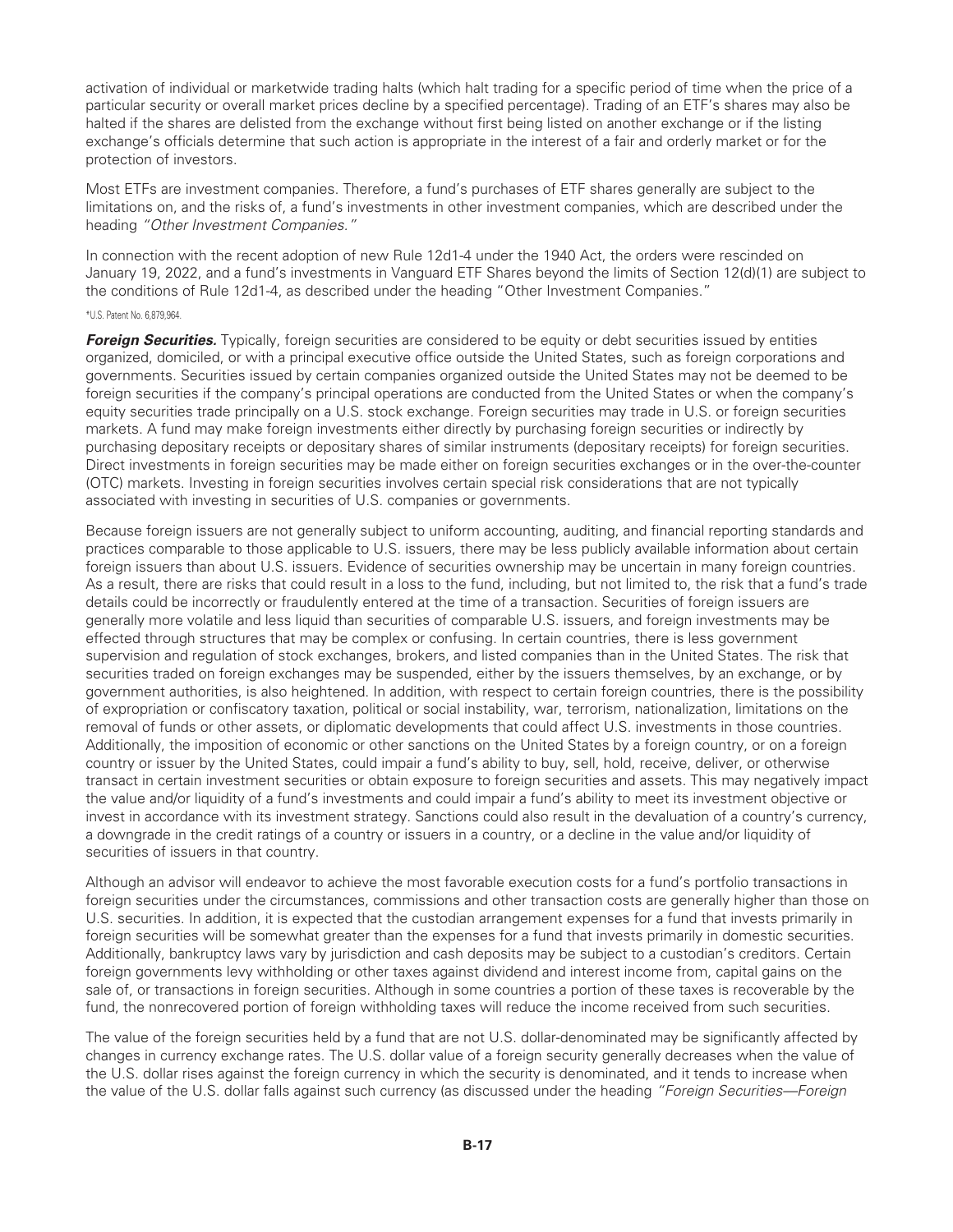*Currency Transactions,"* a fund may attempt to hedge its currency risks). In addition, the value of fund assets may be affected by losses and other expenses incurred from converting between various currencies in order to purchase and sell foreign securities, as well as by currency restrictions, exchange control regulations, currency devaluations, and political and economic developments.

*Foreign Securities—China A-shares Risk.* China A-shares (A-shares) are shares of mainland Chinese companies that are traded locally on the Shanghai and Shenzhen stock exchanges. A-shares investment by foreign investors are currently only available through the Qualified Foreign Investor (QFI) license or the China Stock Connect program. The developing state of the investment and banking systems of China subjects the settlement, clearing, and registration of securities transactions to heightened risks. Additionally, there are foreign ownership limitations that may result in limitations on investment or the return of profits if a fund purchases and sells shares of an issuer in which it owns 5% or more of the shares issued within a six-month period. It is unclear if the 5% ownership will be determined by aggregating the holdings of a fund with affiliated funds.

Due to these restrictions, it is possible that the A-shares quota available to a fund as a foreign investor may not be sufficient to meet the fund's investment needs. In this situation, a fund may seek an alternative method of economic exposure, such as by purchasing other classes of securities or depositary receipts or by utilizing derivatives. Any of these options could increase a fund's investment cost. Additionally, investing in A-shares generally increases emerging markets risk due in part to government and issuer market controls and the developing settlement and legal systems.

Investing in China A-shares through Stock Connect. The China Stock Connect program (Stock Connect) is a mutual market access program designed to, among other things, enable foreign investment in the PRC via brokers in Hong Kong. A QFI license is not required to trade via Stock Connect. There are significant risks inherent in investing in A-shares through Stock Connect. Specifically, trading can be affected by a number of issues. Stock Connect can only operate when both PRC and Hong Kong markets are open for trading and when banking services are available in both markets on the corresponding settlement days. As such, if one or both markets are closed on a U.S. trading day, a fund may not be able to dispose of its shares in a timely manner, which could adversely affect the fund's performance. Trading through Stock Connect may require pre-delivery or pre-validation of cash or securities to or by a broker. If the cash or securities are not in the broker's possession before the market opens on the day of selling, the sell order will be rejected. This requirement may limit a fund's ability to dispose of its A-shares purchased through Stock Connect in a timely manner.

Additionally, Stock Connect is subject to daily quota limitations on purchases into the PRC. Foreign investors, in the aggregate, are subject to ownership limitations for Shanghai or Shenzhen listed companies, including those purchased through Stock Connect. Once the daily quota is reached, orders to purchase additional A-shares through Stock Connect will be rejected. Only certain A-shares are eligible to be accessed through Stock Connect and such securities could lose their eligibility at any time. In addition, a fund's purchase of A-shares through Stock Connect may only be subsequently sold through Stock Connect and is not otherwise transferable. Stock Connect utilizes an omnibus clearing structure, and the fund's shares will be registered in its custodian's name on the Hong Kong Central Clearing and Settlement System. This may limit an advisor's ability to effectively manage a fund's holdings, including the potential enforcement of equity owner rights.

*Foreign Securities—China Bonds Risk.* The People's Republic of China (China) continues to limit direct foreign investments, generally in industries deemed important to national interests. Foreign investment in Chinese securities is also subject to substantial restrictions, although Chinese regulators have begun to introduce programs through which foreign investors can gain direct access to certain Chinese securities markets. The People's Bank of China (PBoC) has established a program that permits eligible foreign investors to invest directly in securities traded on the Chinese Interbank Bond Market (CIBM). A fund may invest in the bonds available on the CIBM through Bond Connect and the Hong Kong Monetary Authority that allows investors from mainland China and overseas to trade in each other's respective markets. Bond Connect provides a connection between mainland China- and Hong Kong-based financial institutions, permitting investors to trade between the mainland China and Hong Kong markets electronically, thus eliminating the stricter restrictions that were present under previous access models. While the CIBM is relatively large and trading volumes are generally high, the market remains subject to similar risks as bond markets in other emerging market countries.

Investing in securities traded on the CIBM through Bond Connect is also subject to regulatory risks. The relevant rules and regulations of, the structure and terms of, and a fund's access to Bond Connect may be subject to change with minimal notice and have the potential to be applied retroactively. Additionally, as is the case with other emerging market economies, China's ability to develop and sustain its legal, tax, regulatory, financial reporting, accounting, and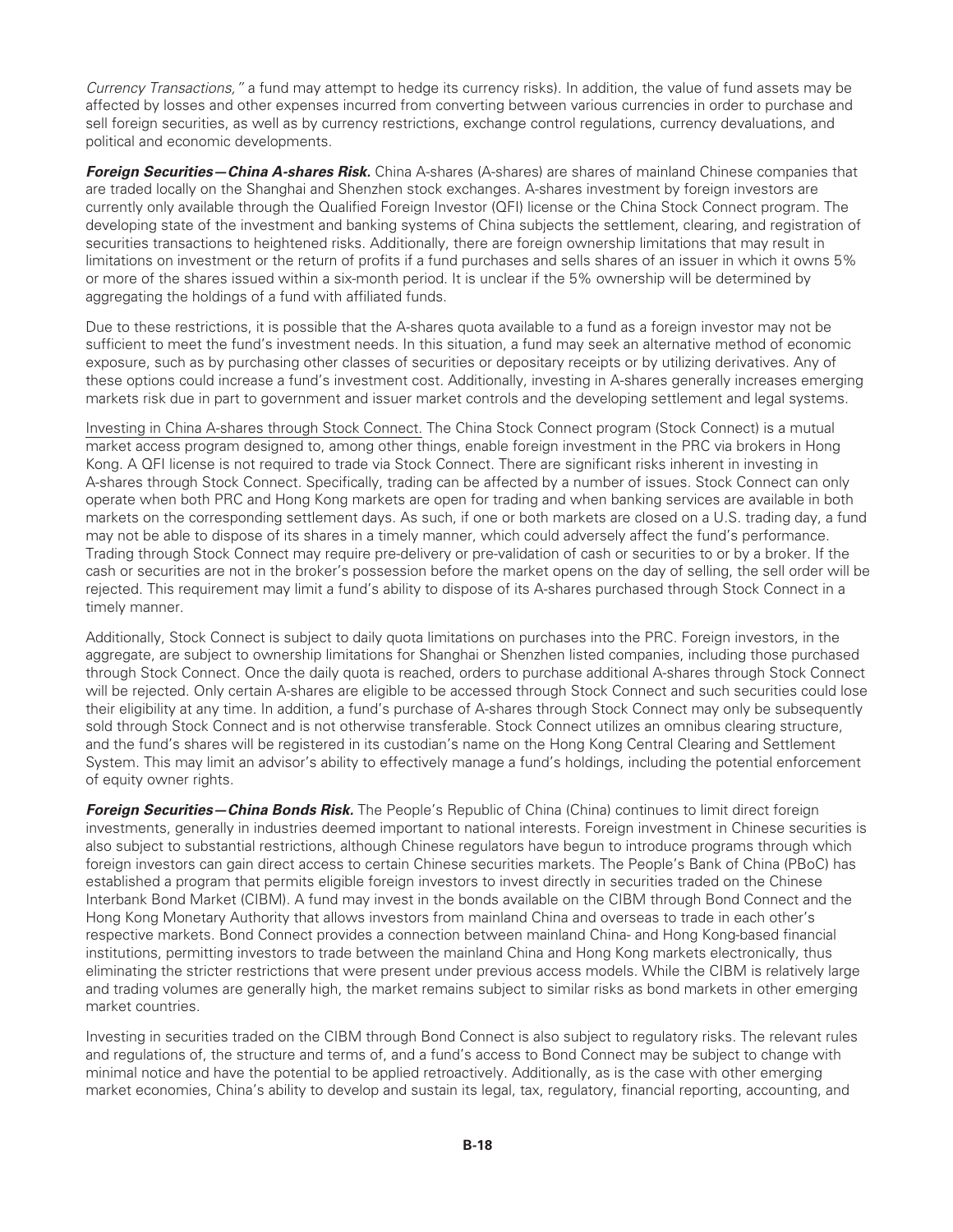recordkeeping systems could influence the course of foreign investment. In particular, the Chinese legal system constitutes a significant risk factor for investors. The interpretation and enforcement of Chinese laws and regulations are uncertain, and investments in China may not be subject to the same degree of legal protection as in other developed countries.

In the event account opening or trading is suspended on the CIBM, a fund's ability to invest in securities traded on the CIBM will be adversely affected and may negatively affect the fund. Furthermore, if Bond Connect is not operating, a fund may not be able to acquire or dispose of bonds through Bond Connect in a timely manner, which could adversely affect the fund's performance.

Market volatility and potential lack of liquidity due to low trading volume of certain bonds on the CIBM may result in significant fluctuations in the prices of certain bonds traded on the CIBM. The bid-ask spreads of the prices of such securities may be large, and a fund may therefore incur significant costs and may suffer losses when selling such investments. The bonds traded on the CIBM may be difficult or impossible to sell, which may impact a fund's ability to acquire or dispose of such securities at their expected prices. A fund is also exposed to risks associated with settlement procedures and default of counterparties.

Bond Connect trades are settled in RMB, which is currently restricted and not freely convertible. As a result, a fund's investments through Bond Connect will be exposed to currency risk and incur currency conversion costs, and it cannot be guaranteed that investors will have timely access to a reliable supply of RMB. RMB is the only currency of China. Although both onshore RMB (CNY) and offshore RMB (CNH) are the same currency, they are traded in different and separate markets. These markets operate separately and can be subject to different liquidity constraints and market forces, meaning their valuations can vary. As part of standard fund management practices, a fund may hedge the foreign exchange (FX) exposure that arises from the inclusion of Chinese RMB-denominated bonds into the base currency of the fund.

Trading through Bond Connect is performed through newly developed trading platforms and operational systems. There is no assurance that such systems will function properly (in particular, under extreme market conditions) or will continue to be adapted to changes and developments in the market. In the event relevant systems fail to function properly, trading through Bond Connect may be disrupted. A fund's ability to trade through Bond Connect may therefore be adversely affected. In addition, where a fund invests in securities traded on the CIBM through Bond Connect, it may be subject to risks of delays inherent in order placing and/or settlement.

Any changes in the application of tax law to China-sourced dividends and interest from non-government bonds paid to a fund, future clarifications thereof, and/or subsequent retroactive enforcement by Chinese tax authorities may result in a loss to a fund.

*Foreign Securities—Emerging Market Risk.* Investing in emerging market countries involves certain risks not typically associated with investing in the United States, and it imposes risks greater than, or in addition to, risks of investing in more developed foreign countries. These risks may significantly affect the value of emerging market investments and include: (i) nationalization or expropriation of assets or confiscatory taxation; (ii) currency devaluations and other currency exchange rate fluctuations; (iii) greater social, economic, and political uncertainty and instability (including amplified risk of war and terrorism); (iv) more substantial government involvement and control over the economy; (v) less government supervision and regulation of the securities markets and participants in those markets and possible arbitrary and unpredictable enforcement of securities regulations and other laws, which may increase the risk of market manipulation; (vi) controls on foreign investment and limitations on repatriation of invested capital and on the fund's ability to exchange local currencies for U.S. dollars; (vii) unavailability of currency-hedging techniques in certain emerging market countries; (viii) generally smaller, less seasoned, or newly organized companies; (ix) differences in, or lack of, corporate governance, accounting, auditing, record keeping and financial reporting standards, which may result in unavailability of material information about issuers and impede evaluation of such issuers; (x) difficulty in obtaining and/or enforcing a judgment in a court outside the United States; and (xi) greater price volatility, substantially less liquidity, and significantly smaller market capitalization of securities markets. Also, any change in the leadership or politics of emerging market countries, or the countries that exercise a significant influence over those countries, may halt the expansion of or reverse the liberalization of foreign investment policies now occurring and adversely affect existing investment opportunities. Furthermore, high rates of inflation and rapid fluctuations in inflation rates have had, and may continue to have, negative effects on the economies and securities markets of certain emerging market countries. Custodial expenses and other investment-related costs are often more expensive in emerging market countries, which can reduce a fund's income from investments in securities or debt instruments of emerging market country issuers. Additionally, information regarding companies located in emerging markets may be less available and less reliable, which can impede the ability to evaluate such companies. There may also be limited regulatory oversight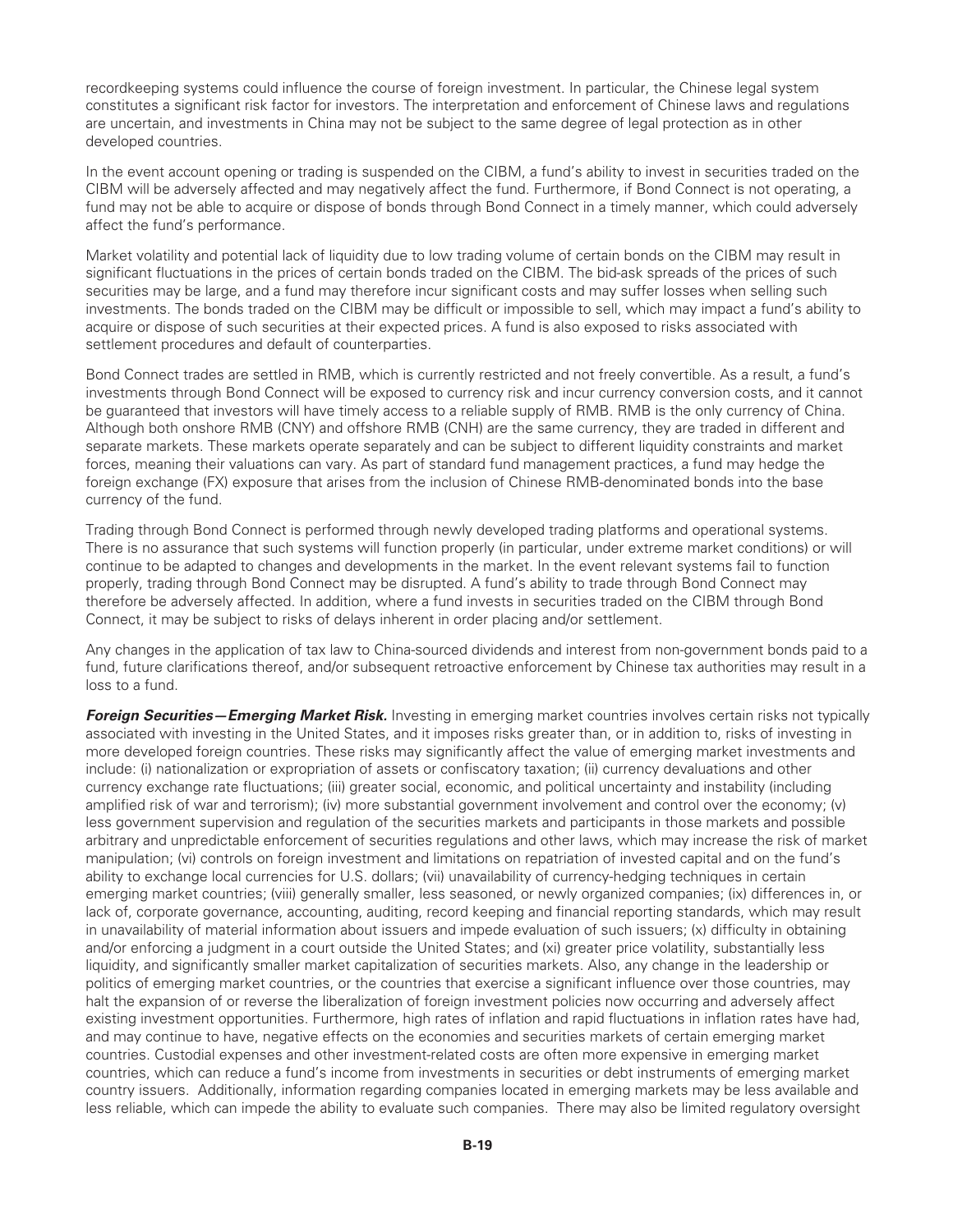of certain foreign sub-custodians that hold foreign securities subject to the supervision of the Fund's primary U.S.-based custodian. The Fund may be limited in its ability to recover assets if a foreign sub-custodian becomes bankrupt or otherwise unable or unwilling to return assets to the Fund, which may expose the Fund to risk, especially in circumstances where the Fund's primary custodian may not be contractually obligated to make the Fund whole for the particular loss.

Emerging market investments also carry the risk that strained international relations may give rise to retaliatory actions, including actions through financial markets such as purchase and ownership restrictions, sanctions, tariffs, cyberattacks, and unpredictable enforcement of securities regulations and other laws. Such actual and/or threatened retaliatory actions may impact emerging market economies and issuers in which a Fund invests. For example, in China, ownership of companies in certain sectors by foreign individuals and entities is prohibited. In order to facilitate investment in these companies by foreign individuals, many Chinese companies have created variable interest entities ("VIEs") that provide exposure to the Chinese company through contractual arrangements instead of equity ownership. VIE structures are subject to risks associated with breach of the contractual arrangements, including difficulty in enforcing any judgments outside of the United States, and do not offer the same level of investor protection as direct ownership. Additionally, while VIEs are a longstanding industry practice, they have not been approved by Chinese regulators. Chinese regulators could prohibit Chinese companies from accessing foreign investment through VIEs, or sever their ability to transmit economic and governance rights to foreign individuals and entities. Such actions would significantly reduce, and possibly permanently eliminate, the market value of VIEs held by a Fund.

*Foreign Securities—Foreign Currency Transactions.* The value in U.S. dollars of a fund's non-dollar-denominated foreign securities may be affected favorably or unfavorably by changes in foreign currency exchange rates and exchange control regulations, and the fund may incur costs in connection with conversions between various currencies. To seek to minimize the impact of such factors on net asset values, a fund may engage in foreign currency transactions.

Currency exchange transactions may be conducted either on a spot (i.e., cash) basis at the rate prevailing in the currency exchange market or through forward contracts to purchase or sell foreign currencies. A forward currency contract involves an obligation to purchase or sell a specific currency at a future date, which may be any fixed number of days from the date of the contract agreed upon by the parties, at a price set at the time of the contract. These contracts are entered into with large commercial banks or other currency traders who are participants in the interbank market. Currency exchange transactions also may be effected through the use of swap agreements or other derivatives.

Currency exchange transactions may be considered borrowings. A currency exchange transaction will not be considered to constitute the issuance, by a fund, of a "senior security," as that term is defined in Section 18(g) of the 1940 Act, and therefore such transaction will not be subject to the 300% asset coverage requirement otherwise applicable to borrowings by a fund, if the fund covers the transaction in accordance with the requirements described under the heading *"Borrowing."*

By entering into a forward contract for the purchase or sale of foreign currency involved in underlying security transactions, a fund may be able to protect itself against part or all of the possible loss between trade and settlement dates for that purchase or sale resulting from an adverse change in the relationship between the U.S. dollar and such foreign currency. This practice is sometimes referred to as "transaction hedging." In addition, when the advisor reasonably believes that a particular foreign currency may suffer a substantial decline against the U.S. dollar, a fund may enter into a forward contract to sell an amount of foreign currency approximating the value of some or all of its portfolio securities denominated in such foreign currency. This practice is sometimes referred to as "portfolio hedging." Similarly, when the advisor reasonably believes that the U.S. dollar may suffer a substantial decline against a foreign currency, a fund may enter into a forward contract to buy that foreign currency for a fixed dollar amount.

A fund may also attempt to hedge its foreign currency exchange rate risk by engaging in currency futures, options, and "cross-hedge" transactions. In cross-hedge transactions, a fund holding securities denominated in one foreign currency will enter into a forward currency contract to buy or sell a different foreign currency (one that the advisor reasonably believes generally tracks the currency being hedged with regard to price movements). The advisor may select the tracking (or substitute) currency rather than the currency in which the security is denominated for various reasons, including in order to take advantage of pricing or other opportunities presented by the tracking currency or to take advantage of a more liquid or more efficient market for the tracking currency. Such cross-hedges are expected to help protect a fund against an increase or decrease in the value of the U.S. dollar against certain foreign currencies.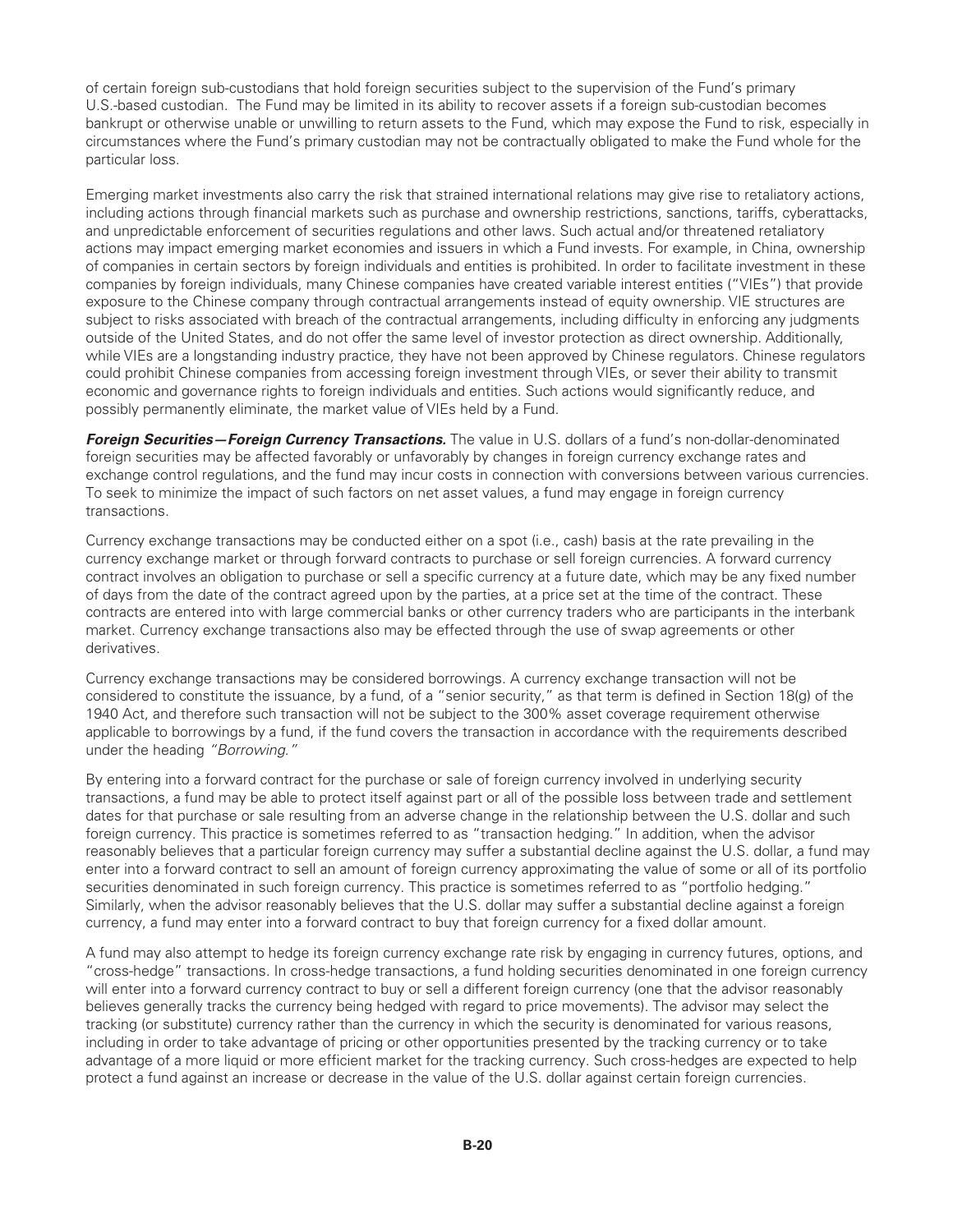A fund may hold a portion of its assets in bank deposits denominated in foreign currencies so as to facilitate investment in foreign securities as well as protect against currency fluctuations and the need to convert such assets into U.S. dollars (thereby also reducing transaction costs). To the extent these assets are converted back into U.S. dollars, the value of the assets so maintained will be affected favorably or unfavorably by changes in foreign currency exchange rates and exchange control regulations.

Forecasting the movement of the currency market is extremely difficult. Whether any hedging strategy will be successful is highly uncertain. Moreover, it is impossible to forecast with precision the market value of portfolio securities at the expiration of a forward currency contract. Accordingly, a fund may be required to buy or sell additional currency on the spot market (and bear the expense of such transaction) if its advisor's predictions regarding the movement of foreign currency or securities markets prove inaccurate. In addition, the use of cross-hedging transactions may involve special risks and may leave a fund in a less advantageous position than if such a hedge had not been established. Because forward currency contracts are privately negotiated transactions, there can be no assurance that a fund will have flexibility to roll over a forward currency contract upon its expiration if it desires to do so. Additionally, there can be no assurance that the other party to the contract will perform its services thereunder.

*Foreign Securities—Foreign Investment Companies.* Some of the countries in which a fund may invest may not permit, or may place economic restrictions on, direct investment by outside investors. Fund investments in such countries may be permitted only through foreign government-approved or authorized investment vehicles, which may include other investment companies. Such investments may be made through registered or unregistered closed-end investment companies that invest in foreign securities. Investing through such vehicles may involve layered fees or expenses and may also be subject to the limitations on, and the risks of, a fund's investments in other investment companies, which are described under the heading *"Other Investment Companies."*

*Foreign Securities—Russian Market Risk.* There are significant risks inherent in investing in Russian securities. The underdeveloped state of Russia's banking system subjects the settlement, clearing, and registration of securities transactions to significant risks. In March of 2013, the National Settlement Depository (NSD) began acting as a central depository for the majority of Russian equity securities; the NSD is now recognized as the Central Securities Depository in Russia.

For Russian issuers with fewer than 50 shareholders, ownership records are maintained only by registrars who are under contract with the issuers and are currently not settled with the NSD. Although a Russian subcustodian will maintain copies of the registrar's records (Share Extracts) on its premises, such Share Extracts are not recorded with the NSD and may not be legally sufficient to establish ownership of securities. The registrars may not be independent from the issuer, are not necessarily subject to effective state supervision, and may not be licensed with any governmental entity. A fund will endeavor to ensure by itself or through a custodian or other agent that the fund's interest continues to be appropriately recorded for Russian issuers with fewer than 50 shareholders by inspecting the share register and by obtaining extracts of share registers through regular confirmations. However, these extracts have no legal enforceability, and the possibility exists that a subsequent illegal amendment or other fraudulent act may deprive the fund of its ownership rights or may improperly dilute its interest. In addition, although applicable Russian regulations impose liability on registrars for losses resulting from their errors, a fund may find it difficult to enforce any rights it may have against the registrar or issuer of the securities in the event of loss of share registration.

Russia's recent launch of a large-scale invasion of Ukraine has resulted in sanctions against Russian governmental institutions, Russian entities, and Russian individuals that may result in the devaluation of Russian currency; a downgrade in the country's credit rating; a freeze of Russian foreign assets; a decline in the value and liquidity of Russian securities, properties, or interests; and other adverse consequences to the Russian economy and Russian assets. In addition, a fund's ability to price, buy, sell, receive, or deliver Russian investments has been and may continue to be impaired. These sanctions, and the resulting disruption of the Russian economy, may cause volatility in other regional and global markets and may negatively impact the performance of various sectors and industries, as well as companies in other countries, which could have a negative effect on the performance of a fund, even if the fund does not have direct exposure to securities of Russian issuers.

*Futures Contracts and Options on Futures Contracts.* Futures contracts and options on futures contracts are derivatives. A futures contract is a standardized agreement between two parties to buy or sell at a specific time in the future a specific quantity of a commodity at a specific price. The commodity may consist of an asset, a reference rate, or an index. A security futures contract relates to the sale of a specific quantity of shares of a single equity security or a narrow-based securities index. The value of a futures contract tends to increase and decrease in tandem with the value of the underlying commodity. The buyer of a futures contract enters into an agreement to purchase the underlying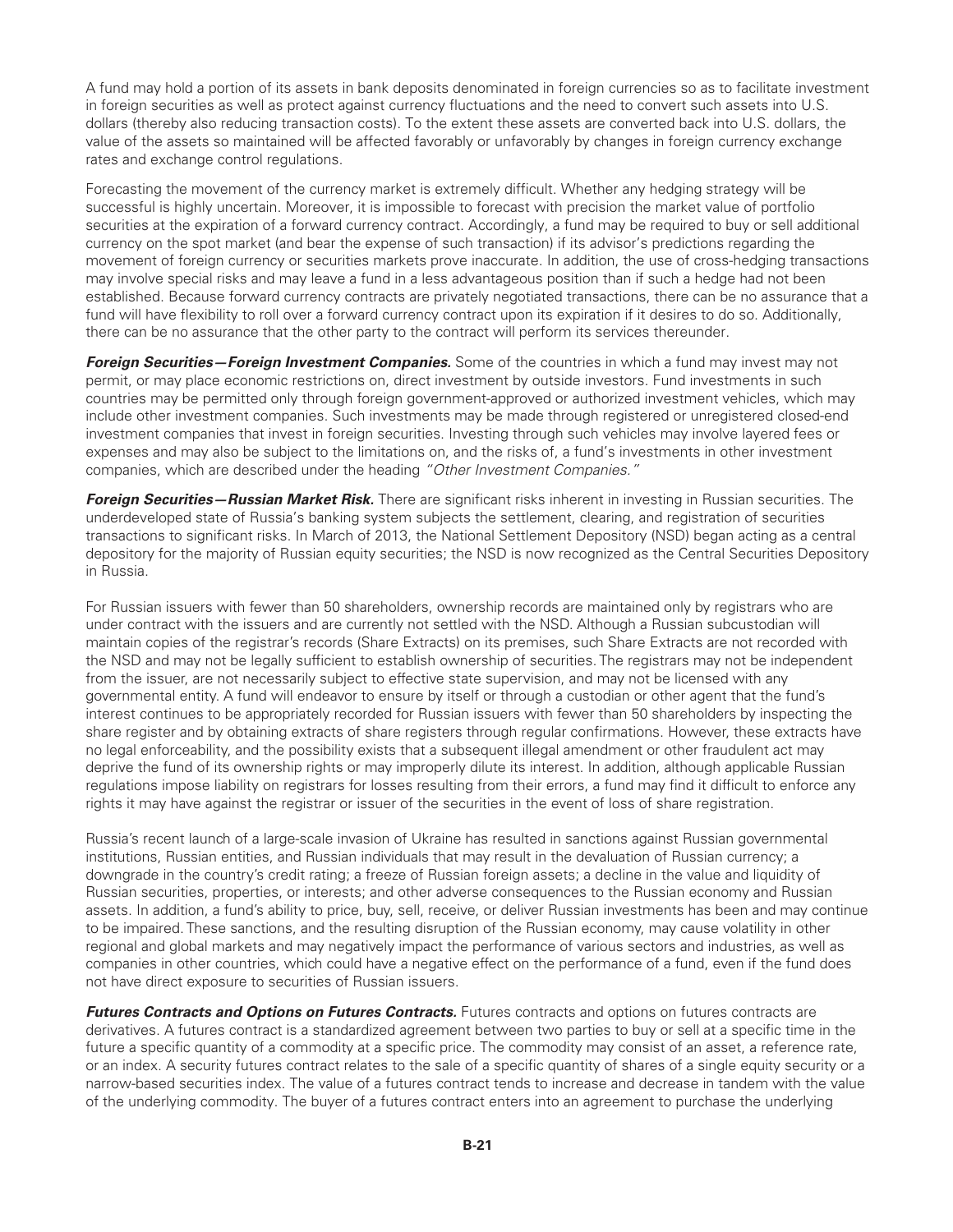commodity on the settlement date and is said to be "long" the contract. The seller of a futures contract enters into an agreement to sell the underlying commodity on the settlement date and is said to be "short" the contract. The price at which a futures contract is entered into is established either in the electronic marketplace or by open outcry on the floor of an exchange between exchange members acting as traders or brokers. Open futures contracts can be liquidated or closed out by physical delivery of the underlying commodity or payment of the cash settlement amount on the settlement date, depending on the terms of the particular contract. Some financial futures contracts (such as security futures) provide for physical settlement at maturity. Other financial futures contracts (such as those relating to interest rates, foreign currencies, and broad-based securities indexes) generally provide for cash settlement at maturity. In the case of cash-settled futures contracts, the cash settlement amount is equal to the difference between the final settlement or market price for the relevant commodity on the last trading day of the contract and the price for the relevant commodity agreed upon at the outset of the contract. Most futures contracts, however, are not held until maturity but instead are "offset" before the settlement date through the establishment of an opposite and equal futures position.

The purchaser or seller of a futures contract is not required to deliver or pay for the underlying commodity unless the contract is held until the settlement date. However, both the purchaser and seller are required to deposit "initial margin" with a futures commission merchant (FCM) when the futures contract is entered into. Initial margin deposits are typically calculated as an amount equal to the volatility in market value of a contract over a fixed period. If the value of the fund's position declines, the fund will be required to make additional "variation margin" payments to the FCM to settle the change in value. If the value of the fund's position increases, the FCM will be required to make additional "variation margin" payments to the fund to settle the change in value. This process is known as "marking-to-market" and is calculated on a daily basis. A futures transaction will not be considered to constitute the issuance, by a fund, of a "senior security," as that term is defined in Section 18(g) of the 1940 Act, and therefore such transaction will not be subject to the 300% asset coverage requirement otherwise applicable to borrowings by a fund, if the fund covers the transaction in accordance with the requirements described under the heading *"Borrowing."*

An option on a futures contract (or futures option) conveys the right, but not the obligation, to purchase (in the case of a call option) or sell (in the case of a put option) a specific futures contract at a specific price (called the "exercise" or "strike" price) any time before the option expires. The seller of an option is called an option writer. The purchase price of an option is called the premium. The potential loss to an option buyer is limited to the amount of the premium plus transaction costs. This will be the case, for example, if the option is held and not exercised prior to its expiration date. Generally, an option writer sells options with the goal of obtaining the premium paid by the option buyer. If an option sold by an option writer expires without being exercised, the writer retains the full amount of the premium. The option writer, however, has unlimited economic risk because its potential loss, except to the extent offset by the premium received when the option was written, is equal to the amount the option is "in-the-money" at the expiration date. A call option is in-the-money if the value of the underlying futures contract exceeds the exercise price of the option. A put option is in-the-money if the exercise price of the option exceeds the value of the underlying futures contract. Generally, any profit realized by an option buyer represents a loss for the option writer.

A fund that takes the position of a writer of a futures option is required to deposit and maintain initial and variation margin with respect to the option, as previously described in the case of futures contracts. A futures option transaction will not be considered to constitute the issuance, by a fund, of a "senior security," as that term is defined in Section 18(g) of the 1940 Act, and therefore such transaction will not be subject to the 300% asset coverage requirement otherwise applicable to borrowings by a fund, if the fund covers the transaction in accordance with the requirements described under the heading *"Borrowing."*

*Futures Contracts and Options on Futures Contracts—Risks.* The risk of loss in trading futures contracts and in writing futures options can be substantial because of the low margin deposits required, the extremely high degree of leverage involved in futures and options pricing, and the potential high volatility of the futures markets. As a result, a relatively small price movement in a futures position may result in immediate and substantial loss (or gain) for the investor. For example, if at the time of purchase, 10% of the value of the futures contract is deposited as margin, a subsequent 10% decrease in the value of the futures contract would result in a total loss of the margin deposit, before any deduction for the transaction costs, if the account were then closed out. A 15% decrease would result in a loss equal to 150% of the original margin deposit if the contract were closed out. Thus, a purchase or sale of a futures contract, and the writing of a futures option, may result in losses in excess of the amount invested in the position. In the event of adverse price movements, a fund would continue to be required to make daily cash payments to maintain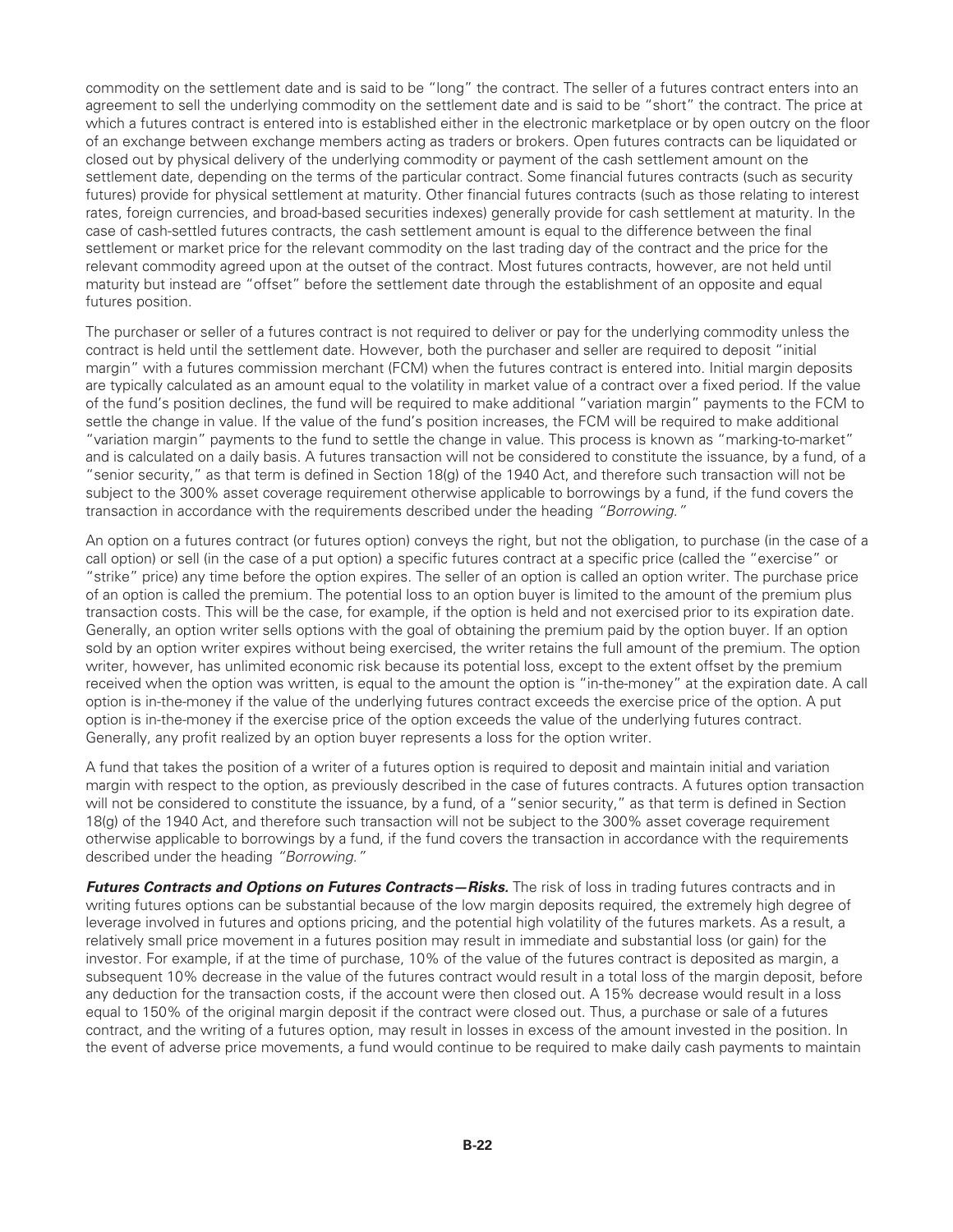its required margin. In such situations, if the fund has insufficient cash, it may have to sell portfolio securities to meet daily margin requirements (and segregation requirements, if applicable) at a time when it may be disadvantageous to do so. In addition, on the settlement date, a fund may be required to make delivery of the instruments underlying the futures positions it holds.

A fund could suffer losses if it is unable to close out a futures contract or a futures option because of an illiquid secondary market. Futures contracts and futures options may be closed out only on an exchange that provides a secondary market for such products. However, there can be no assurance that a liquid secondary market will exist for any particular futures product at any specific time. Thus, it may not be possible to close a futures or option position. Moreover, most futures exchanges limit the amount of fluctuation permitted in futures contract prices during a single trading day. The daily limit establishes the maximum amount that the price of a futures contract may vary either up or down from the previous day's settlement price at the end of a trading session. Once the daily limit has been reached in a particular type of contract, no trades may be made on that day at a price beyond that limit. The daily limit governs only price movement during a particular trading day, and therefore does not limit potential losses because the limit may prevent the liquidation of unfavorable positions. Futures contract prices have occasionally moved to the daily limit for several consecutive trading days with little or no trading, thereby preventing prompt liquidation of future positions and subjecting some futures traders to substantial losses. The inability to close futures and options positions also could have an adverse impact on the ability to hedge a portfolio investment or to establish a substitute for a portfolio investment. U.S. Treasury futures are generally not subject to such daily limits.

A fund bears the risk that its advisor will incorrectly predict future market trends. If the advisor attempts to use a futures contract or a futures option as a hedge against, or as a substitute for, a portfolio investment, the fund will be exposed to the risk that the futures position will have or will develop imperfect or no correlation with the portfolio investment. This could cause substantial losses for the fund. Although hedging strategies involving futures products can reduce the risk of loss, they can also reduce the opportunity for gain or even result in losses by offsetting favorable price movements in other fund investments.

A fund could lose margin payments it has deposited with its FCM if, for example, the FCM breaches its agreement with the fund or becomes insolvent or goes into bankruptcy. In that event, the fund may be entitled to return of margin owed to it only in proportion to the amount received by the FCM's other customers, potentially resulting in losses to the fund.

*Hybrid Instruments.* A hybrid instrument, or hybrid, is an interest in an issuer that combines the characteristics of an equity security, a debt security, a commodity, and/or a derivative. A hybrid may have characteristics that, on the whole, more strongly suggest the existence of a bond, stock, or other traditional investment, but a hybrid may also have prominent features that are normally associated with a different type of investment. Moreover, hybrid instruments may be treated as a particular type of investment for one regulatory purpose (such as taxation) and may be simultaneously treated as a different type of investment for a different regulatory purpose (such as securities or commodity regulation). Hybrids can be used as an efficient means of pursuing a variety of investment goals, including increased total return, duration management, and currency hedging. Because hybrids combine features of two or more traditional investments and may involve the use of innovative structures, hybrids present risks that may be similar to, different from, or greater than those associated with traditional investments with similar characteristics.

Examples of hybrid instruments include convertible securities, which combine the investment characteristics of bonds and common stocks; perpetual bonds, which are structured like fixed income securities, have no maturity date, and may be characterized as debt or equity for certain regulatory purposes; contingent convertible securities, which are fixed income securities that, under certain circumstances, either convert into common stock of the issuer or undergo a principal write-down by a predetermined percentage if the issuer's capital ratio falls below a predetermined trigger level; and trust-preferred securities, which are preferred stocks of a special-purpose trust that holds subordinated debt of the corporate parent. Another example of a hybrid is a commodity-linked bond, such as a bond issued by an oil company that pays a small base level of interest with additional interest that accrues in correlation to the extent to which oil prices exceed a certain predetermined level. Such a hybrid would be a combination of a bond and a call option on oil.

In the case of hybrids that are structured like fixed income securities (such as structured notes), the principal amount or the interest rate is generally tied (positively or negatively) to the price of some commodity, currency, securities index, interest rate, or other economic factor (each, a benchmark). For some hybrids, the principal amount payable at maturity or the interest rate may be increased or decreased, depending on changes in the value of the benchmark. Other hybrids do not bear interest or pay dividends. The value of a hybrid or its interest rate may be a multiple of a benchmark and, as a result, may be leveraged and move (up or down) more steeply and rapidly than the benchmark, thus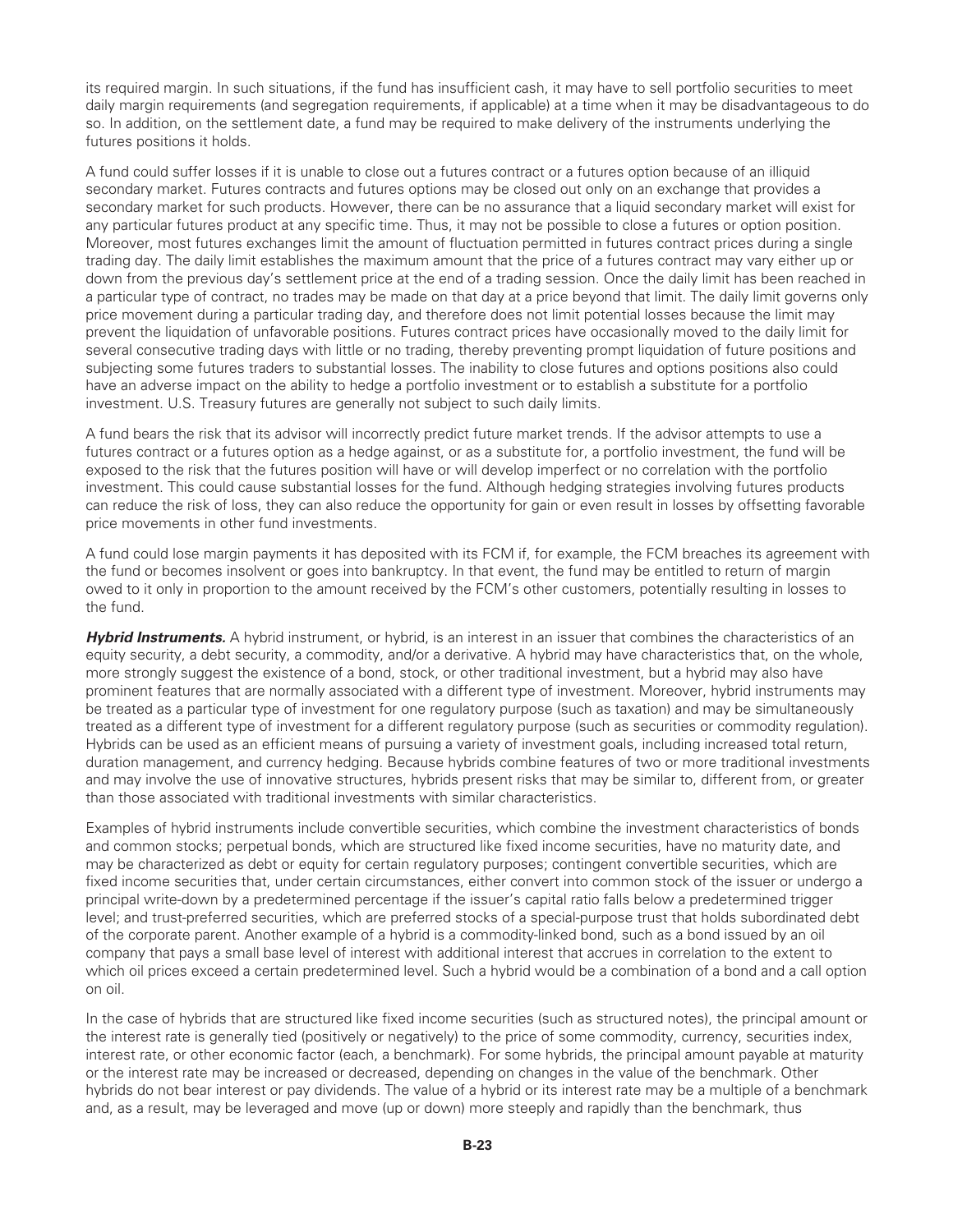magnifying movements within the benchmark. These benchmarks may be sensitive to economic and political events, such as commodity shortages and currency devaluations, which cannot be readily foreseen by the purchaser of a hybrid. Under certain conditions, the redemption value of a hybrid could be zero. Thus, an investment in a hybrid may entail significant market risks that are not associated with a similar investment in a traditional, U.S. dollar-denominated bond with a fixed principal amount that pays a fixed rate or floating rate of interest. The purchase of hybrids also exposes a fund to the credit risk of the issuer of the hybrids. Depending on the level of a fund's investment in hybrids, these risks may cause significant fluctuations in the fund's net asset value. Hybrid instruments may also carry liquidity risk since the instruments are often "customized" to meet the needs of an issuer or, sometimes, the portfolio needs of a particular investor, and therefore the number of investors that are willing and able to buy such instruments in the secondary market may be smaller than that for more traditional securities.

Certain issuers of hybrid instruments known as structured products may be deemed to be investment companies as defined in the 1940 Act. As a result, a fund's investments in these products may be subject to the limitations described under the heading *"Other Investment Companies."*

**Interfund Borrowing and Lending.** The SEC has granted an exemption permitting registered open-end Vanguard funds to participate in Vanguard's interfund lending program. This program allows the Vanguard funds to borrow money from and lend money to each other for temporary or emergency purposes. The program is subject to a number of conditions, including, among other things, the requirements that (1) no fund may borrow or lend money through the program unless it receives a more favorable interest rate than is typically available from a bank for a comparable transaction, (2) no fund may lend money if the loan would cause its aggregate outstanding loans through the program to exceed 15% of its net assets at the time of the loan, and (3) a fund's interfund loans to any one fund shall not exceed 5% of the lending fund's net assets. In addition, a Vanguard fund may participate in the program only if and to the extent that such participation is consistent with the fund's investment objective and investment policies. The boards of trustees of the Vanguard funds are responsible for overseeing the interfund lending program. Any delay in repayment to a lending fund could result in a lost investment opportunity or additional borrowing costs.

**Investing for Control.** Each Vanguard fund invests in securities and other instruments for the sole purpose of achieving a specific investment objective. As such, a Vanguard fund does not seek to acquire, individually or collectively with any other Vanguard fund, enough of a company's outstanding voting stock to have control over management decisions. A Vanguard fund does not invest for the purpose of controlling a company's management.

**Low or Negative Interest Rates.** In a low or negative interest rate environment, debt securities may trade at, or be issued with, negative yields, which means the purchaser of the security may receive at maturity less than the total amount invested. In addition, in a negative interest rate environment, if a bank charges negative interest, instead of receiving interest on deposits, a depositor must pay the bank fees to keep money with the bank. To the extent a fund holds a negatively-yielding debt security or has a bank deposit with a negative interest rate, the fund would generate a negative return on that investment. Cash positions may also subject a fund to increased counterparty risk to the fund's bank.

Debt market conditions are highly unpredictable and some parts of the market are subject to dislocations. In response to recent market volatility and economic uncertainty, the U.S. government and certain foreign central banks have taken steps to stabilize markets by, among other things, reducing interest rates. As a result, interest rates in the United States are at historically low levels, and certain European countries and Japan have pursued negative interest rate policies. These actions present heightened risks to debt securities, and such risks could be even further heightened if these actions are unexpectedly or suddenly reversed or are ineffective in achieving their desired outcomes.

If low or negative interest rates become more prevalent in the market and/or if low or negative interest rates persist for a sustained period of time, some investors may seek to reallocate assets to other income-producing assets, such as investment-grade and higher-yield debt securities, or equity securities that pay a dividend, absent other market risks that may make such alternative investments unattractive. This increased demand for higher income-producing assets may cause the price of such securities to rise while triggering a corresponding decrease in yield over time, thus reducing the value of such alternative investments. These considerations may limit a fund's ability to locate fixed income instruments containing the desired risk/return profile. Changing interest rates, including, but not limited to, rates that fall below zero, could have unpredictable effects on the markets and may expose fixed income markets to heightened volatility and potential illiquidity.

A low or negative interest rate environment could, and a prolonged low or negative interest rate environment will, impact a fund's ability to provide a positive yield to its shareholders, pay expenses out of current income, and/or achieve its investment objective, including maintaining a stable NAV of \$1 per share. In a prolonged environment of low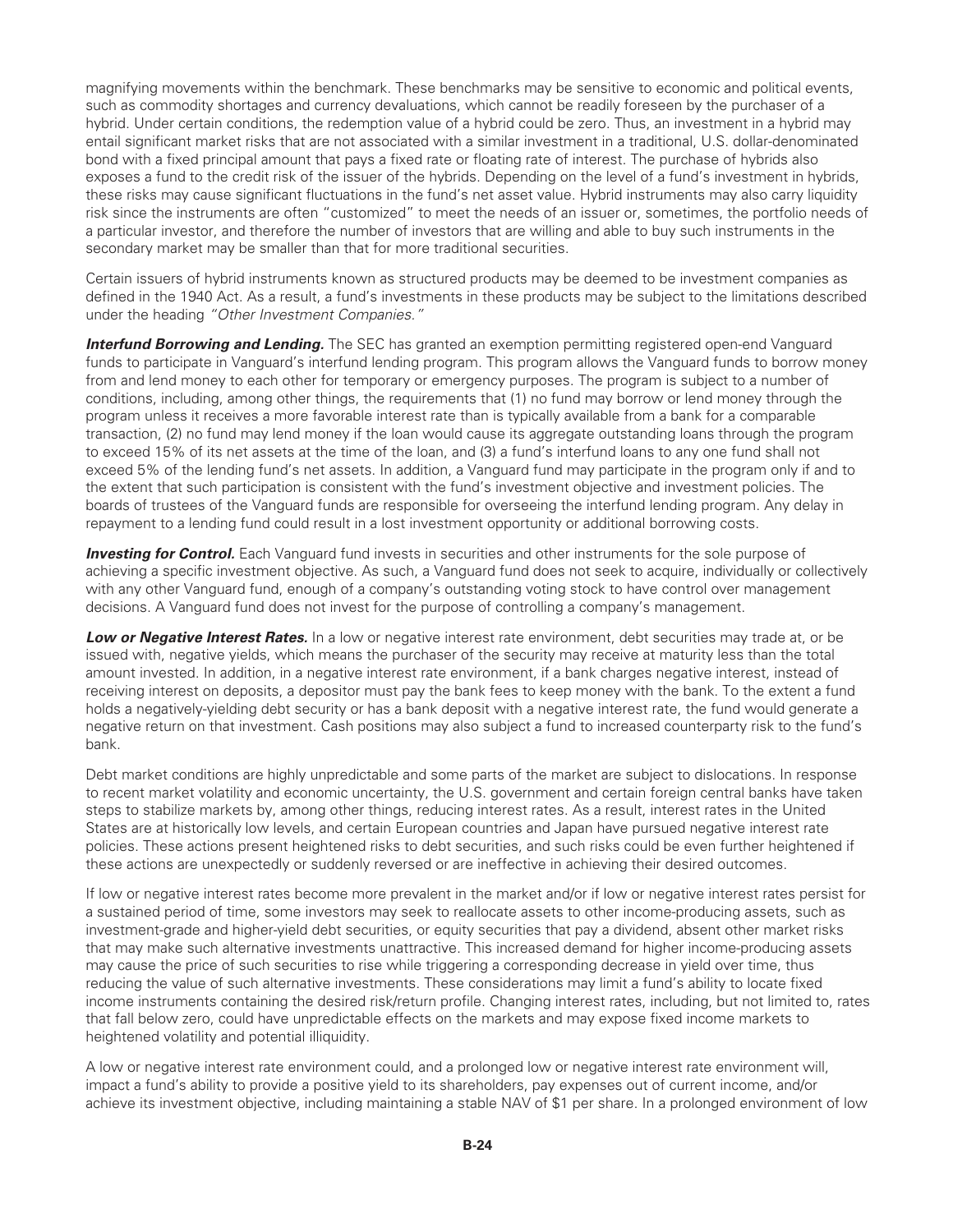to negative interest rates, the Funds' board of trustees may consider taking various actions including, but not limited to, enacting mechanisms to seek to maintain a stable NAV per share at \$1.00, and discontinuing use of the amortized cost method of valuation to maintain a stable NAV of \$1 per share and establishing a fluctuating NAV rounded to four decimal places by using available market quotations or equivalents.

*Market Disruption.* Significant market disruptions, such as those caused by pandemics, natural or environmental disasters, war, acts of terrorism, or other events, can adversely affect local and global markets and normal market operations. Market disruptions may exacerbate political, social, and economic risks discussed above and in a fund's prospectus. Additionally, market disruptions may result in increased market volatility; regulatory trading halts; closure of domestic or foreign exchanges, markets, or governments; or market participants operating pursuant to business continuity plans for indeterminate periods of time. Such events can be highly disruptive to economies and markets and significantly impact individual companies, sectors, industries, markets, currencies, interest and inflation rates, credit ratings, investor sentiment, and other factors affecting the value of a fund's investments and operation of a fund. These events could also result in the closure of businesses that are integral to a fund's operations or otherwise disrupt the ability of employees of fund service providers to perform essential tasks on behalf of a fund.

*Money Market Fund Reform.* The money market fund reforms adopted by the SEC in July 2014 became effective on October 14, 2016. The reforms impact money market funds differently depending on the types of investors permitted to invest in a fund, the types of securities in which a fund may invest, and the principal investments of a money market fund. The reforms impose new liquidity-related requirements on money market funds (including the potential implementation of liquidity fees and redemption gates). Other changes required by the reforms relate to diversification, disclosure, and stress testing requirements. The imposition and termination of a liquidity fee or redemption gate and/or the provision of financial support by an affiliated person of a money market fund will be reported by a money market fund to the SEC on Form N-CR. A money market fund's designation as institutional, retail, or government determines whether the fund is required to have a floating net asset value (NAV) or is permitted to have a stable NAV.

*Mortgage-Backed Securities.* Mortgage-backed securities represent direct or indirect participation in, or are collateralized by and payable from, mortgage loans secured by real property or instruments derived from such loans and may be based on different types of mortgages, including those on residential properties or commercial real estate. Mortgage-backed securities include various types of securities, such as government stripped mortgage-backed securities, adjustable rate mortgage-backed securities, and collateralized mortgage obligations.

Generally, mortgage-backed securities represent partial interests in pools of mortgage loans assembled for sale to investors by various governmental agencies, such as the Government National Mortgage Association (GNMA); by government-related organizations, such as the Federal National Mortgage Association (FNMA) and the Federal Home Loan Mortgage Corporation (FHLMC); and by private issuers, such as commercial banks, savings and loan institutions, and mortgage bankers. The average maturity of pass-through pools of mortgage-backed securities in which a fund may invest varies with the maturities of the underlying mortgage instruments. In addition, a pool's average maturity may be shortened by unscheduled payments on the underlying mortgages. Factors affecting mortgage prepayments include the level of interest rates, the general economic and social conditions, the location of the mortgaged property, and the age of the mortgage. Because prepayment rates of individual mortgage pools vary widely, the average life of a particular pool cannot be predicted accurately.

Mortgage-backed securities may be classified as private, government, or government-related, depending on the issuer or guarantor. Private mortgage-backed securities represent interest in pass-through pools consisting principally of conventional residential or commercial mortgage loans created by nongovernment issuers, such as commercial banks, savings and loan associations, and private mortgage insurance companies. Private mortgage-backed securities may not be readily marketable. In addition, mortgage-backed securities have been subject to greater liquidity risk when worldwide economic and liquidity conditions deteriorate. U.S. government mortgage-backed securities are backed by the full faith and credit of the U.S. government. GNMA, the principal U.S. guarantor of these securities, is a wholly owned U.S. government corporation within the Department of Housing and Urban Development. Government-related mortgage-backed securities are not backed by the full faith and credit of the U.S. government. Issuers include FNMA and FHLMC, which are congressionally chartered corporations. In September 2008, the U.S. Treasury placed FNMA and FHLMC under conservatorship and appointed the Federal Housing Finance Agency (FHFA) to manage their daily operations. In addition, the U.S. Treasury entered into purchase agreements with FNMA and FHLMC to provide them with capital in exchange for senior preferred stock. Pass-through securities issued by FNMA are guaranteed as to timely payment of principal and interest by FNMA. Participation certificates representing interests in mortgages from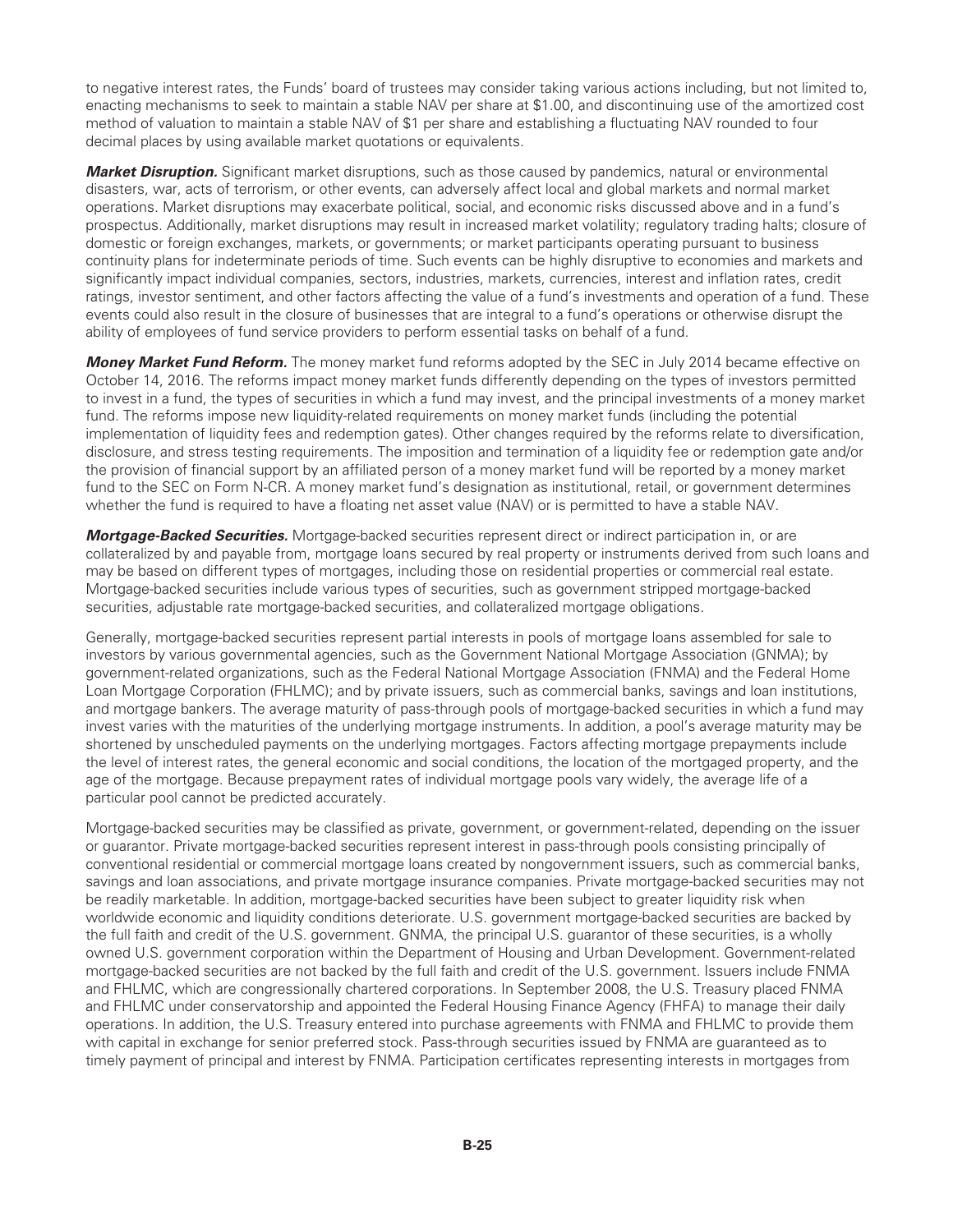FHLMC's national portfolio are guaranteed as to the timely payment of interest and principal by FHLMC. Private, government, or government-related entities may create mortgage loan pools offering pass-through investments in addition to those described above. The mortgages underlying these securities may be alternative mortgage instruments (i.e., mortgage instruments whose principal or interest payments may vary or whose terms to maturity may be shorter than customary).

Mortgage-backed securities are often subject to more rapid repayment than their stated maturity date would indicate as a result of the pass-through of prepayments of principal on the underlying loans. Prepayments of principal by mortgagors or mortgage foreclosures shorten the term of the mortgage pool underlying the mortgage-backed security. A fund's ability to maintain positions in mortgage-backed securities is affected by the reductions in the principal amount of such securities resulting from prepayments. A fund's ability to reinvest prepayments of principal at comparable yield is subject to generally prevailing interest rates at that time. The values of mortgage-backed securities vary with changes in market interest rates generally and the differentials in yields among various kinds of government securities, mortgage-backed securities, and asset-backed securities. In periods of rising interest rates, the rate of prepayment tends to decrease, thereby lengthening the average life of a pool of mortgages supporting a mortgage-backed security. Conversely, in periods of falling interest rates, the rate of prepayment tends to increase, thereby shortening the average life of such a pool. Because prepayments of principal generally occur when interest rates are declining, an investor, such as a fund, generally has to reinvest the proceeds of such prepayments at lower interest rates than those at which its assets were previously invested. Therefore, mortgage-backed securities have less potential for capital appreciation in periods of falling interest rates than other income-bearing securities of comparable maturity.

*Mortgage-Backed Securities—Adjustable Rate Mortgage-Backed Securities.* Adjustable rate mortgage-backed securities (ARMBSs) have interest rates that reset at periodic intervals. Acquiring ARMBSs permits a fund to participate in increases in prevailing current interest rates through periodic adjustments in the coupons of mortgages underlying the pool on which ARMBSs are based. Such ARMBSs generally have higher current yield and lower price fluctuations than is the case with more traditional fixed income debt securities of comparable rating and maturity. However, because the interest rates on ARMBSs are reset only periodically, changes in market interest rates or in the issuer's creditworthiness may affect their value. In addition, when prepayments of principal are made on the underlying mortgages during periods of rising interest rates, a fund can reinvest the proceeds of such prepayments at rates higher than those at which they were previously invested. Mortgages underlying most ARMBSs, however, have limits on the allowable annual or lifetime increases that can be made in the interest rate that the mortgagor pays. Therefore, if current interest rates rise above such limits over the period of the limitation, a fund holding an ARMBS does not benefit from further increases in interest rates. Moreover, when interest rates are in excess of coupon rates (i.e., the rates being paid by mortgagors) of the mortgages, ARMBSs behave more like fixed income securities and less like adjustable rate securities and are thus subject to the risks associated with fixed income securities. In addition, during periods of rising interest rates, increases in the coupon rate of adjustable rate mortgages generally lag current market interest rates slightly, thereby creating the potential for capital depreciation on such securities.

*Mortgage-Backed Securities—Collateralized Mortgage Obligations.* Collateralized mortgage obligations (CMOs) are mortgage-backed securities that are collateralized by whole loan mortgages or mortgage pass-through securities. The bonds issued in a CMO transaction are divided into groups, and each group of bonds is referred to as a "tranche." Under the traditional CMO structure, the cash flows generated by the mortgages or mortgage pass-through securities in the collateral pool are used to first pay interest and then pay principal to the CMO bondholders. The bonds issued under a traditional CMO structure are retired sequentially as opposed to the pro-rata return of principal found in traditional pass-through obligations. Subject to the various provisions of individual CMO issues, the cash flow generated by the underlying collateral (to the extent it exceeds the amount required to pay the stated interest) is used to retire the bonds. Under a CMO structure, the repayment of principal among the different tranches is prioritized in accordance with the terms of the particular CMO issuance. The "fastest-pay" tranches of bonds, as specified in the prospectus for the issuance, would initially receive all principal payments. When those tranches of bonds are retired, the next tranche (or tranches) in the sequence, as specified in the prospectus, receives all of the principal payments until that tranche is retired. The sequential retirement of bond groups continues until the last tranche is retired. Accordingly, the CMO structure allows the issuer to use cash flows of long-maturity, monthly pay collateral to formulate securities with short, intermediate, and long final maturities and expected average lives and risk characteristics.

In recent years, new types of CMO tranches have evolved. These include floating rate CMOs, planned amortization classes, accrual bonds, and CMO residuals. These newer structures affect the amount and timing of principal and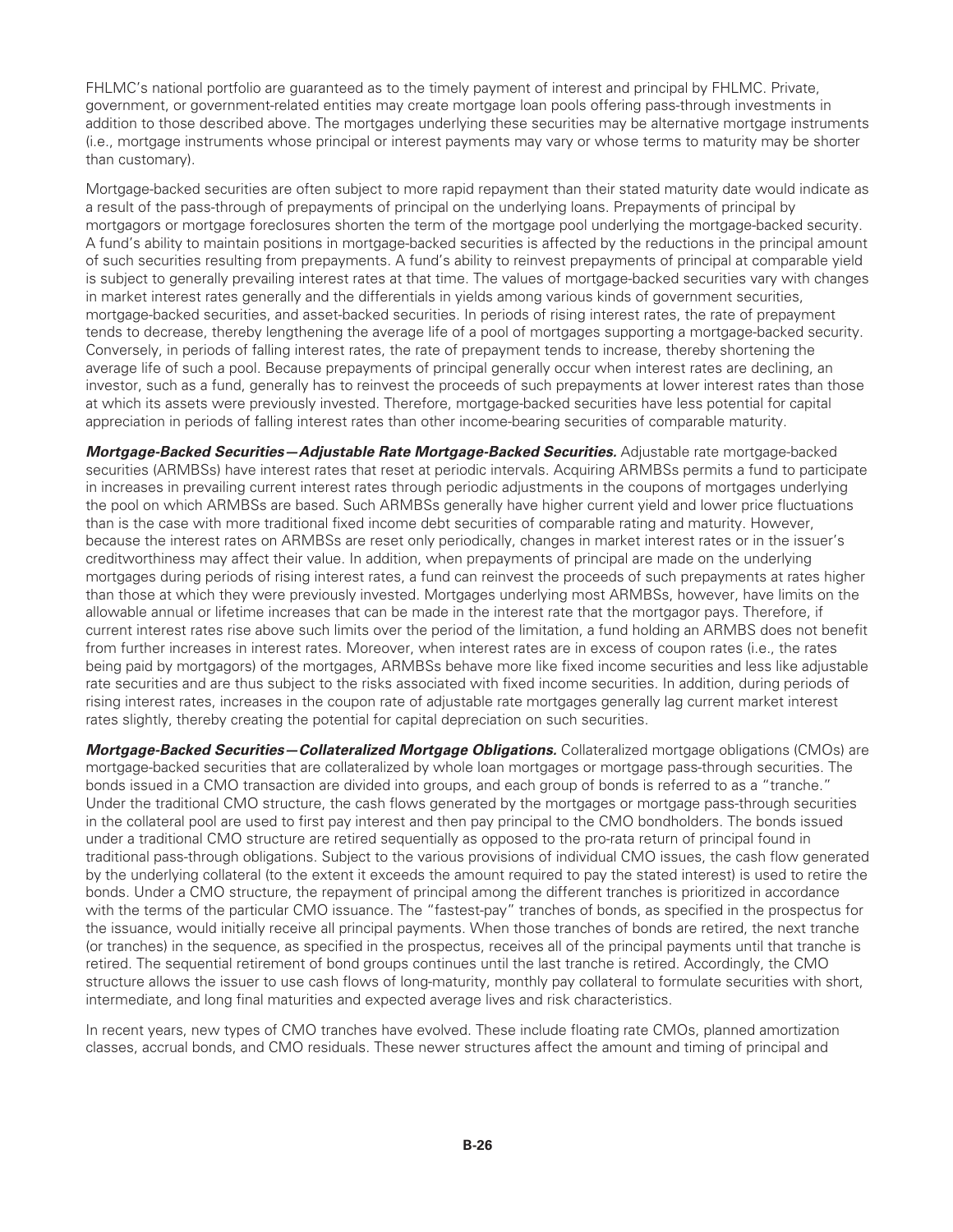interest received by each tranche from the underlying collateral. Under certain of these new structures, given classes of CMOs have priority over others with respect to the receipt of prepayments on the mortgages. Therefore, depending on the type of CMOs in which a fund invests, the investment may be subject to a greater or lesser risk of prepayment than other types of mortgage-backed securities.

CMOs may include real estate mortgage investment conduits (REMICs). REMICs, which were authorized under the Tax Reform Act of 1986, are private entities formed for the purpose of holding a fixed pool of mortgages secured by an interest in real property. A REMIC is a CMO that qualifies for special tax treatment under the IRC and invests in certain mortgages principally secured by interests in real property. Investors may purchase beneficial interests in REMICs, which are known as "regular" interests, or "residual" interests. Guaranteed REMIC pass-through certificates (REMIC Certificates) issued by FNMA or FHLMC represent beneficial ownership interests in a REMIC trust consisting principally of mortgage loans or FNMA, FHLMC, or GNMA-guaranteed mortgage pass-through certificates. For FHLMC REMIC Certificates, FHLMC guarantees the timely payment of interest and also guarantees the payment of principal, as payments are required to be made on the underlying mortgage participation certificates. FNMA REMIC Certificates are issued and guaranteed as to timely distribution of principal and interest by FNMA.

The primary risk of CMOs is the uncertainty of the timing of cash flows that results from the rate of prepayments on the underlying mortgages serving as collateral and from the structure of the particular CMO transaction (i.e., the priority of the individual tranches). An increase or decrease in prepayment rates (resulting from a decrease or increase in mortgage interest rates) will affect the yield, the average life, and the price of CMOs. The prices of certain CMOs, depending on their structure and the rate of prepayments, can be volatile. Some CMOs may also not be as liquid as other securities.

*Mortgage-Backed Securities—Hybrid ARMs.* A hybrid adjustable rate mortgage (hybrid ARM) is a type of mortgage in which the interest rate is fixed for a specified period and then resets periodically, or floats, for the remaining mortgage term. Hybrid ARMs are usually referred to by their fixed and floating periods. For example, a 5/1 ARM refers to a mortgage with a 5-year fixed interest rate period, followed by a 1-year interest rate adjustment period. During the initial interest period (i.e., the initial five years for a 5/1 hybrid ARM), hybrid ARMs behave more like fixed income securities and are thus subject to the risks associated with fixed income securities. All hybrid ARMs have reset dates. A reset date is the date when a hybrid ARM changes from a fixed interest rate to a floating interest rate. At the reset date, a hybrid ARM can adjust by a maximum specified amount based on a margin over an identified index. Like ARMBSs, hybrid ARMs have periodic and lifetime limitations on the increases that can be made to the interest rates that mortgagors pay. Therefore, if during a floating rate period interest rates rise above the interest rate limits of the hybrid ARM, a fund holding the hybrid ARM does not benefit from further increases in interest rates.

*Mortgage-Backed Securities—Mortgage Dollar Rolls.* A mortgage dollar roll is a transaction in which a fund sells a mortgage-backed security to a dealer and simultaneously agrees to purchase a similar security (but not the same security) in the future at a predetermined price. A mortgage-dollar-roll program may be structured to simulate an investment in mortgage-backed securities at a potentially lower cost, or with potentially reduced administrative burdens, than directly holding mortgage-backed securities. For accounting purposes, each transaction in a mortgage dollar roll is viewed as a separate purchase and sale of a mortgage-backed security. These transactions may increase a fund's portfolio turnover rate. The fund receives cash for a mortgage-backed security in the initial transaction and enters into an agreement that requires the fund to purchase a similar mortgage-backed security in the future.

The counterparty with which a fund enters into a mortgage-dollar-roll transaction is obligated to provide the fund with similar securities to purchase as those originally sold by the fund. These securities generally must (1) be issued by the same agency and be part of the same program; (2) have similar original stated maturities; (3) have identical net coupon rates; and (4) satisfy "good delivery" requirements, meaning that the aggregate principal amounts of the securities delivered and received back must be within a certain percentage of the initial amount delivered. Mortgage dollar rolls will be used only if consistent with a fund's investment objective and strategies and will not be used to change a fund's risk profile.

*Mortgage-Backed Securities—Stripped Mortgage-Backed Securities.* Stripped mortgage-backed securities (SMBSs) are derivative multiclass mortgage-backed securities. SMBSs may be issued by agencies or instrumentalities of the U.S. government or by private originators of, or investors in, mortgage loans, including savings and loan associations, mortgage banks, commercial banks, investment banks, and special purpose entities formed or sponsored by any of the foregoing.

SMBSs are usually structured with two classes that receive different proportions of the interest and principal distributions on a pool of mortgage assets. A common type of SMBS will have one class receiving some of the interest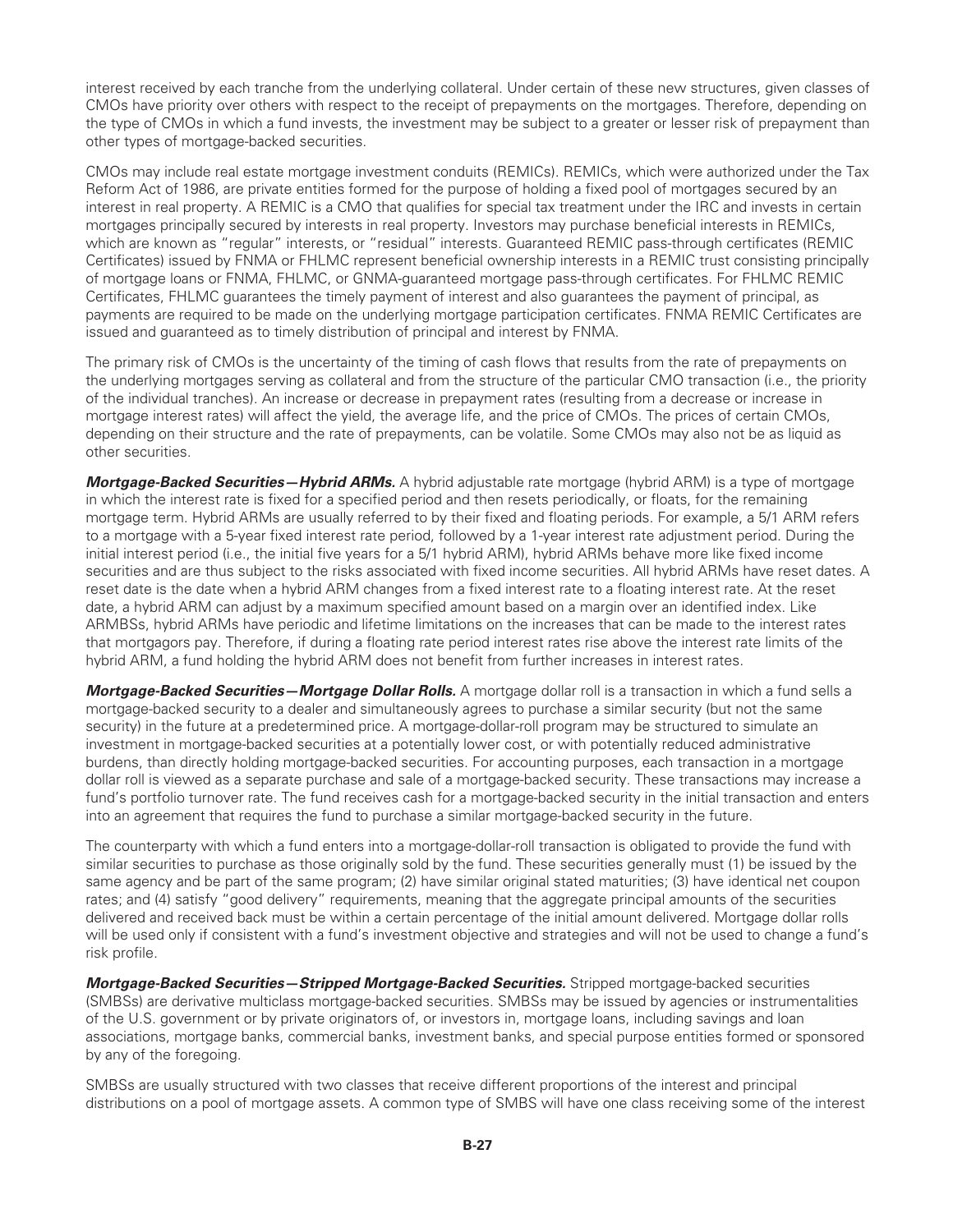and most of the principal from the mortgage assets, while the other class will receive most of the interest and the remainder of the principal. In the most extreme case, one class will receive all of the interest (the "IO" class), while the other class will receive all of the principal (the principal-only or "PO" class). The price and yield to maturity on an IO class are extremely sensitive to the rate of principal payments (including prepayments) on the related underlying mortgage assets, and a rapid rate of principal payments may have a material adverse effect on a fund's yield to maturity from these securities. If the underlying mortgage assets experience greater than anticipated prepayments of principal, a fund may fail to recoup some or all of its initial investment in these securities, even if the security is in one of the highest rating categories.

Although SMBSs are purchased and sold by institutional investors through several investment banking firms acting as brokers or dealers, these securities were only recently developed. As a result, established trading markets have not yet developed, and accordingly, these securities may be deemed "illiquid" and thus subject to a fund's limitations on investment in illiquid securities.

*Mortgage-Backed Securities— To Be Announced (TBA) Securities.* A TBA securities transaction, which is a type of forward-commitment transaction, represents an agreement to buy or sell mortgage-backed securities with agreed-upon characteristics for a fixed unit price, with settlement on a scheduled future date, typically within 30 calendar days of the trade date. With TBA transactions, the particular securities (i.e., specified mortgage pools) to be delivered or received are not identified at the trade date; however, securities delivered to a purchaser must meet specified criteria, including face value, coupon rate, and maturity, and be within industry-accepted "good delivery" standards.

A fund may sell TBA securities to hedge its portfolio risks or to dispose of mortgage-backed securities it owns under delayed-delivery arrangements. Proceeds of TBA securities sold are not received until the contractual settlement date. A fund may sell a TBA that it does not hold (short sell) to manage its portfolio risks while giving the fund more flexibility. The settlement date of a short TBA is not set, and the positions can be increased or decreased to ensure appropriate hedging ratios for the fund and may be offset by entering into an equal amount of TBA purchases.

For TBA purchases, a fund will maintain sufficient liquid assets (e.g., cash or marketable securities) until settlement date in an amount sufficient to meet the purchase price. Unsettled TBA securities are valued by an independent pricing service based on the characteristics of the securities to be delivered or received. A risk associated with TBA transactions is that at settlement, either the buyer fails to pay the agreed price for the securities or the seller fails to deliver the agreed securities. As the value of such unsettled TBA securities is assessed on a daily basis, parties mitigate such risk by, among other things, exchanging collateral as security for performance, performing a credit analysis of the counterparty, allocating transactions among numerous counterparties, and monitoring its exposure to each counterparty.

TBA securities transactions will not be considered to constitute the issuance, by a fund, of a "senior security," as that term is defined in Section 18(g) of the 1940 Act, and therefore such transaction will not be subject to the 300% asset coverage requirement otherwise applicable to borrowings by the fund, if the fund covers the transaction in accordance with the requirements described under the heading "*Borrowing*."

*Municipal Bonds.* Municipal bonds are debt obligations issued by states, municipalities, U.S. jurisdictions or territories, and other political subdivisions and by agencies, authorities, and instrumentalities of states and multistate agencies or authorities (collectively, municipalities). Typically, the interest payable on municipal bonds is, in the opinion of bond counsel to the issuer at the time of issuance, exempt from federal income tax.

Municipal bonds include securities from a variety of sectors, each of which has unique risks, and can be divided into government bonds (i.e., bonds issued to provide funding for governmental projects, such as public roads or schools) and conduit bonds (i.e., bonds issued to provide funding for a third-party permitted to use municipal bond proceeds, such as airports or hospitals). Except as may otherwise be noted, the Funds will not concentrate in any one industry or group of industries; tax-exempt securities issued by states, municipalities, and their political subdivisions are not considered to be part of an industry. However, if a municipal bond's income is derived from a specific project, the securities will be considered to be from the industry of that project. Municipal bonds include, but are not limited to, general obligation bonds, limited obligation bonds, and revenue bonds, including industrial development bonds issued pursuant to federal tax law.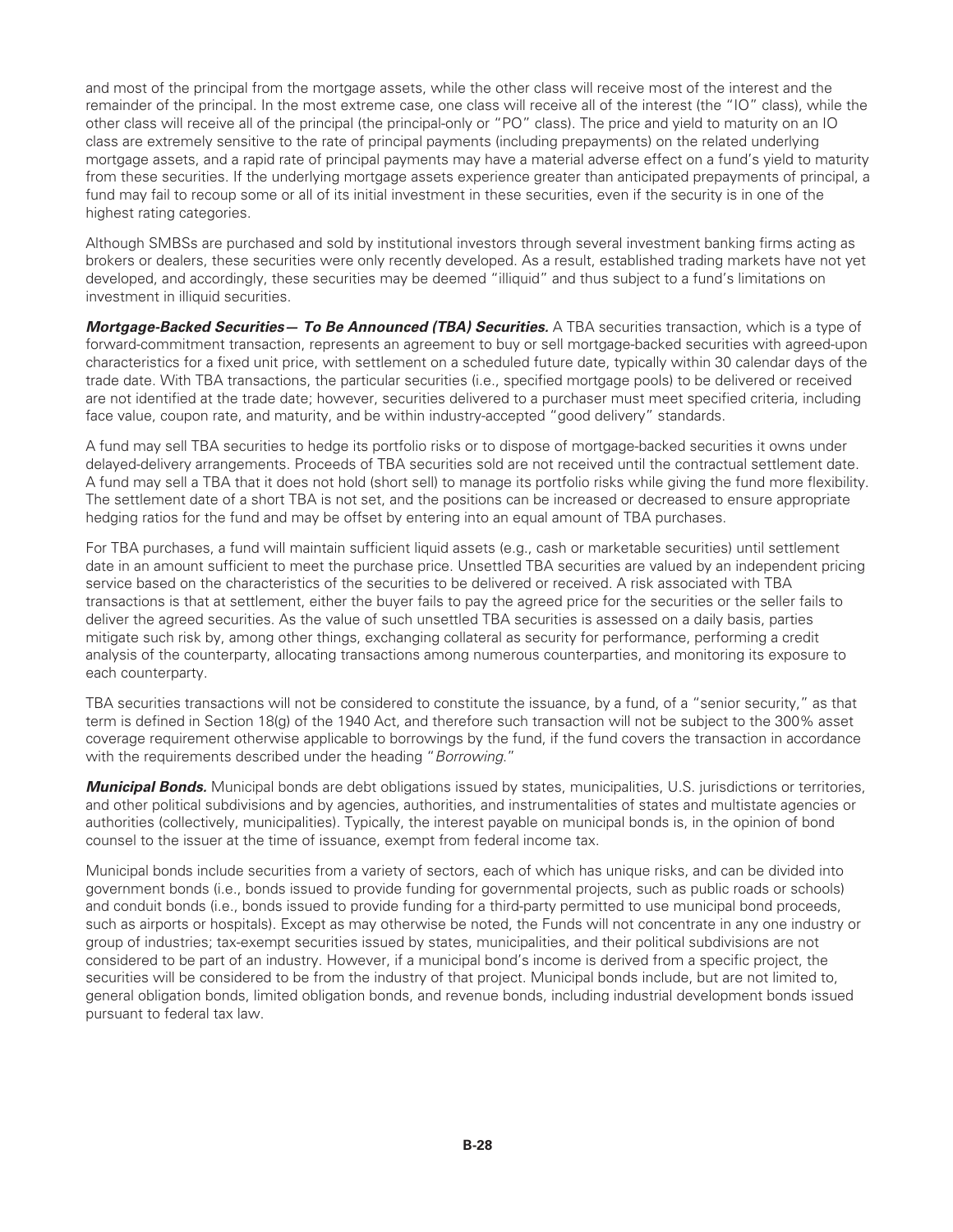General obligation bonds are secured by the issuer's pledge of its full faith, credit, and taxing power for the payment of principal and interest. Limited obligation bonds are payable only from the revenues derived from a particular facility or class of facilities or, in some cases, from the proceeds of a special excise or other specific revenue source. Revenue or special tax bonds are payable only from the revenues derived from a particular facility or class of facilities or, in some cases, from the proceeds of a special excise or other tax, but not from general tax revenues.

Revenue bonds involve the credit risk of the underlying project or enterprise (or its corporate user) rather than the credit risk of the issuing municipality. Under the IRC, certain limited obligation bonds are considered "private activity bonds," and interest paid on such bonds is treated as an item of tax preference for purposes of calculating federal alternative minimum tax liability. Tax-exempt private activity bonds and industrial development bonds generally are also classified as revenue bonds and thus are not payable from the issuer's general revenues. The credit and quality of private activity bonds and industrial development bonds are usually related to the credit of the corporate user of the facilities. Payment of interest on and repayment of principal of such bonds are the responsibility of the corporate user (and/or any guarantor). Some municipal bonds may be issued as variable or floating rate securities and may incorporate market-dependent liquidity features (see discussion of *"Debt Securities—Variable and Floating Rate Securities"*). A tax-exempt fund will generally invest only in securities deemed tax-exempt by a nationally recognized bond counsel, but there is no guarantee that the interest payments on municipal bonds will continue to be tax-exempt for the life of the bonds.

Some longer-term municipal bonds give the investor a "put option," which is the right to sell the security back to the issuer at par (face value) prior to maturity, within a specified number of days following the investor's request—usually one to seven days. This demand feature enhances a security's liquidity by shortening its maturity and enables it to trade at a price equal to or very close to par. If a demand feature terminates prior to being exercised, a fund would hold the longer-term security, which could experience substantially more volatility. Municipal bonds that are issued as variable or floating rate securities incorporating market-dependent liquidity features may have greater liquidity risk than other municipal bonds (see discussion of *"Debt Securities—Variable and Floating Rate Securities"*).

Some municipal bonds feature credit enhancements, such as lines of credit, letters of credit, municipal bond insurance, and standby bond purchase agreements (SBPAs). SBPAs include lines of credit that are issued by a third party, usually a bank, to enhance liquidity and ensure repayment of principal and any accrued interest if the underlying municipal bond should default. Municipal bond insurance (which is usually purchased by the bond issuer from a private, nongovernmental insurance company) provides an unconditional and irrevocable guarantee that the insured bond's principal and interest will be paid when due. Insurance does not guarantee the price of the bond or the share price of any fund. The credit quality of an insured bond reflects the higher of the credit quality of the insurer, based on its claims-paying ability, or the credit quality of the underlying bond issuer or obligor. The obligation of a municipal bond insurance company to pay a claim extends over the life of each insured bond. Although defaults on insured municipal bonds have been historically low and municipal bond insurers historically have met their claims, there is no assurance this will continue. A higher-than-expected default rate could strain the insurer's loss reserves and adversely affect its ability to pay claims to bondholders. The number of municipal bond insurers is relatively small, and not all of them are assessed as high credit quality. An SBPA can include a liquidity facility that is provided to pay the purchase price of any bonds that cannot be remarketed. The obligation of the liquidity provider (usually a bank) is only to advance funds to purchase tendered bonds that cannot be remarketed and does not cover principal or interest under any other circumstances. The liquidity provider's obligations under the SBPA are usually subject to numerous conditions, including the continued creditworthiness of the underlying borrower or bond issuer.

Municipal bonds also include tender option bonds, which are municipal bond structured products created by dividing the income stream provided by an underlying security, such as municipal bonds or preferred shares issued by a tax-exempt bond fund, to create two securities issued by a special-purpose trust, one short-term and one long-term. The interest rate on the short-term component is periodically reset. The short-term component has negligible interest rate risk, while the long-term component has all of the risk of the underlying security. After income is paid on the short-term securities at current rates, the residual income goes to the long-term securities. Therefore, rising short-term interest rates result in lower income for the longer-term portion, and vice versa. The longer-term components can be very volatile and may be less liquid than other municipal bonds of comparable maturity. These securities have been developed in the secondary market to meet the demand for short-term, tax-exempt securities.

Municipal securities also include a variety of structures geared toward accommodating municipal-issuer short-term cash-flow requirements. These structures include, but are not limited to, general market notes, commercial paper, put bonds, and variable-rate demand obligations (VRDOs). VRDOs comprise a significant percentage of the outstanding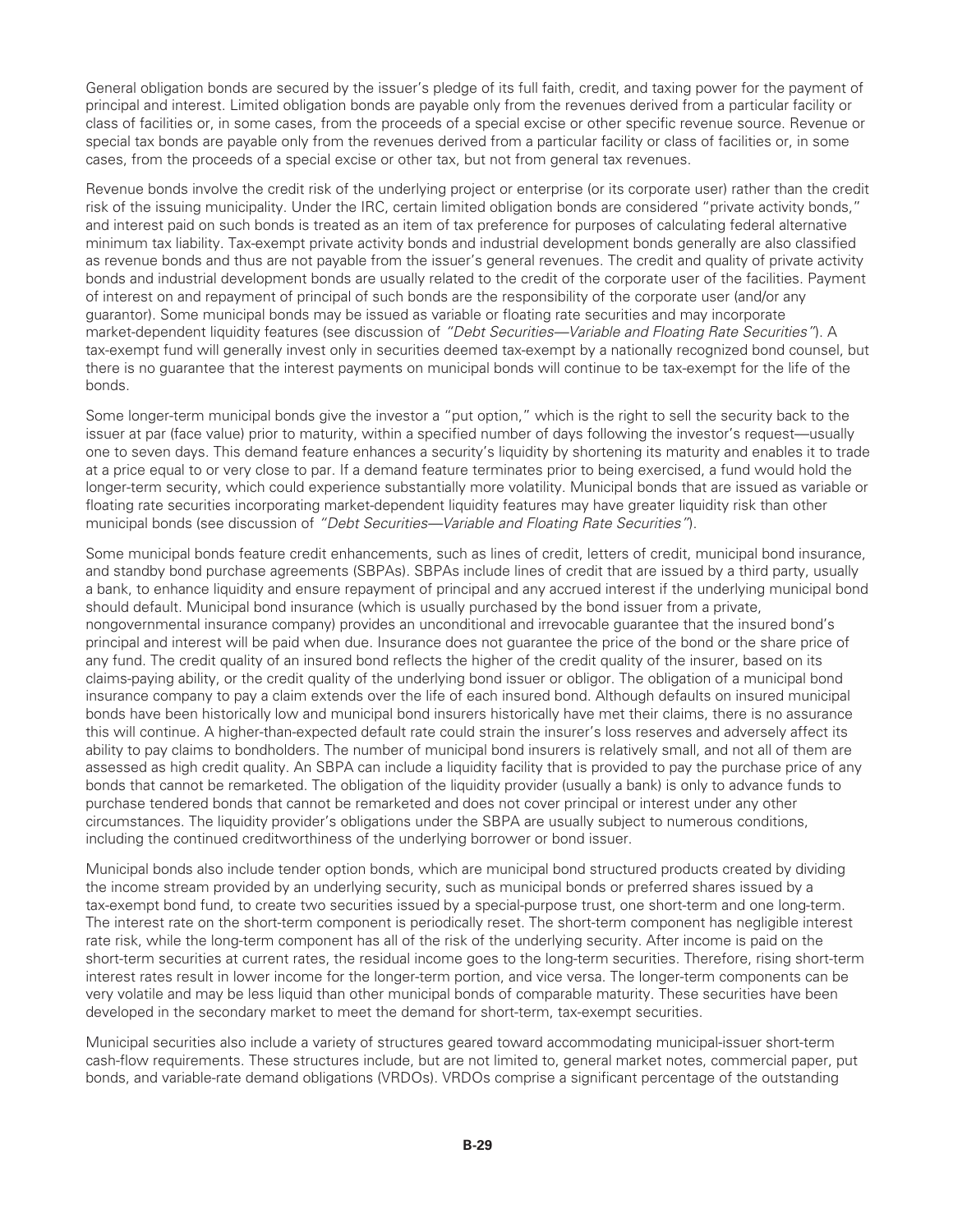debt in the short-term municipal market. VRDOs can be structured to provide a wide range of maturity options (1 day to over 360 days) to the underlying issuing entity and are typically issued at par. The longer the maturity option, the greater the degree of liquidity risk (the risk of not receiving an asking price of par or greater) and reinvestment risk (the risk that the proceeds from maturing bonds must be reinvested at a lower interest rate).

Although most municipal bonds are exempt from federal income tax, some are not. Taxable municipal bonds include Build America Bonds (BABs). The borrowing costs of BABs are subsidized by the federal government, but BABs are subject to state and federal income tax. BABs were created pursuant to the American Recovery and Reinvestment Act of 2009 (ARRA) to offer an alternative form of financing to state and local governments whose primary means for accessing the capital markets had been through the issuance of tax-exempt municipal bonds. BABs also include Recovery Zone Economic Development Bonds, which are subsidized more heavily by the federal government than other BABs and are designed to finance certain types of projects in distressed geographic areas.

Under ARRA, an issuer of a BAB is entitled to receive payments from the U.S. Treasury over the life of the BAB equal to 35% of the interest paid (or 45% of the interest paid in the case of a Recovery Zone Economic Development Bond). For example, if a state or local government were to issue a BAB at a taxable interest rate of 10% of the par value of the bond, the U.S. Treasury would make a payment directly to the issuing government of 35% of that interest (3.5% of the par value of the bond) or 45% of the interest (4.5% of the par value of the bond) in the case of a Recovery Zone Economic Development Bond. Thus, the state or local government's net borrowing cost would be 6.5% or 5.5%, respectively, on BABs that pay 10% interest. In other cases, holders of a BAB receive a 35% or 45% tax credit, respectively. The BAB program expired on December 31, 2010. BABs outstanding prior to the expiration of the program continue to be eligible for the federal interest rate subsidy or tax credit, which continues for the life of the BABs; however, the federal interest rate subsidy or tax credit has been reduced by the government sequester. Additionally, bonds issued following expiration of the program are not eligible for federal payment or tax credit. In addition to BABs, a fund may invest in other municipal bonds that pay taxable interest.

The reorganization under the federal bankruptcy laws of an issuer of, or payment obligor with respect to, municipal bonds may result in the municipal bonds being canceled without repayment; repaid only in part; or repaid in part or whole through an exchange thereof for any combination of cash, municipal bonds, debt securities, convertible securities, equity securities, or other instruments or rights in respect to the same issuer or payment obligor or a related entity. Certain issuers are not eligible to file for bankruptcy.

*Municipal Bonds—Risks.* Municipal bonds are subject to credit risk. The yields of municipal bonds depend on, among other things, general money market conditions, conditions in the municipal bond market, size of a particular offering, maturity of the obligation, and credit quality of the issue. Consequently, municipal bonds with the same maturity, coupon, and credit quality may have different yields, while municipal bonds of the same maturity and coupon, but with different credit quality, may have the same yield. It is the responsibility of a fund's investment management advisor to appraise independently the fundamental quality of bonds held by the fund. Information about the financial condition of an issuer of municipal bonds may not be as extensive as that which is made available by corporations whose securities are publicly traded. Obligations of issuers of municipal bonds are generally subject to the provisions of bankruptcy, insolvency, and other laws affecting the rights and remedies of creditors.

Congress, state legislatures, or other governing authorities may seek to extend the time for payment of principal or interest, or both, or to impose other constraints upon enforcement of such obligations. For example, from time to time, proposals have been introduced before Congress to restrict or eliminate the federal income tax exemption for interest on municipal bonds. Also, from time to time, proposals have been introduced before state and local legislatures to restrict or eliminate the state and local income tax exemption for interest on municipal bonds. Similar proposals may be introduced in the future. If any such proposal were enacted, it might restrict or eliminate the ability of a fund to achieve its respective investment objective. In that event, the fund's trustees and officers would reevaluate its investment objective and policies and consider recommending to its shareholders changes in such objective and policies.

There is also the possibility that, as a result of litigation or other conditions, the power or ability of issuers to meet their obligations for the payment of interest and principal on their municipal bonds may be materially affected or their obligations may be found to be invalid or unenforceable. Such litigation or conditions may, from time to time, have the effect of introducing uncertainties in the market for municipal bonds or certain segments thereof or of materially affecting the credit risk with respect to particular bonds. Adverse economic, business, legal, or political developments might affect all or a substantial portion of a fund's municipal bonds in the same manner. For example, a state specific tax-exempt fund is subject to state-specific risk, which is the chance that the fund, because it invests primarily in securities issued by a particular state and its municipalities, is more vulnerable to unfavorable developments in that state than are funds that invest in municipal securities of many states. Unfavorable developments in any economic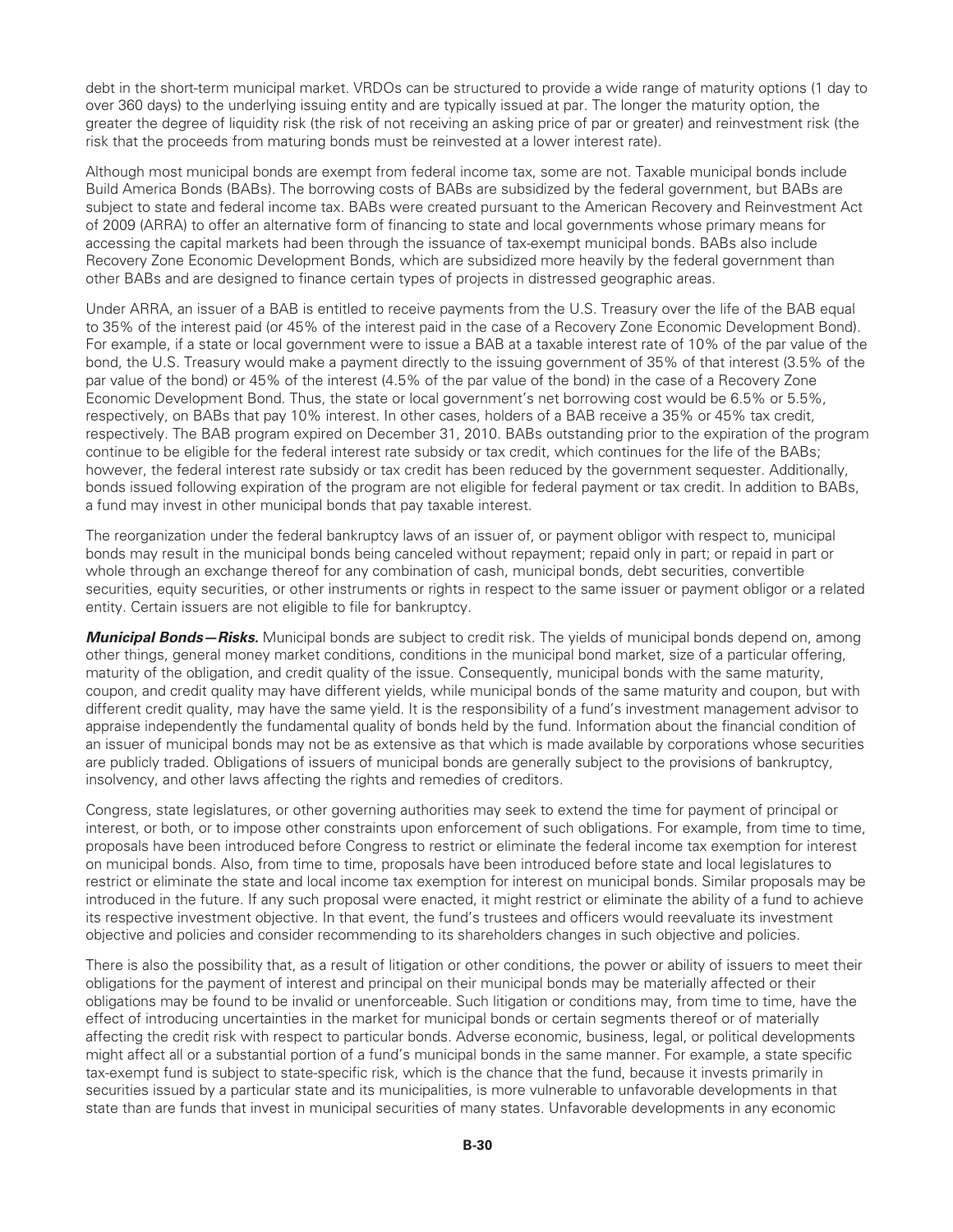sector may have far-reaching ramifications on a state's overall municipal market. In the event that a particular obligation held by a fund is assessed at a credit quality below the minimum investment level permitted by the investment policies of such fund, the fund's investment advisor, pursuant to oversight from the trustees, will carefully assess the creditworthiness of the obligation to determine whether it continues to meet the policies and objective of the fund.

Municipal bonds are subject to interest rate risk, which is the chance that bond prices will decline over short or even long periods because of rising interest rates. Interest rate risk is higher for long-term bonds, whose prices are much more sensitive to interest rate changes than are the prices of shorter-term bonds. Generally, prices of longer-maturity issues tend to fluctuate more than prices of shorter-maturity issues. Prices and yields on municipal bonds are dependent on a variety of factors, such as the financial condition of the issuer, the general conditions of the municipal bond market, the size of a particular offering, the maturity of the obligation, and the rating of the issue. A number of these factors, including the ratings of particular issues, are subject to change from time to time.

Municipal bonds are subject to call risk, which is the chance that during periods of falling interest rates, issuers of callable bonds may call (redeem) securities with higher coupons or interest rates before their maturity dates. A fund would then lose any price appreciation above the bond's call price and would be forced to reinvest the unanticipated proceeds at lower interest rates, resulting in a decline in the fund's income. Call risk is generally high for long-term bonds. Conversely, municipal bonds are also subject to extension risk, which is the chance that during periods of rising interest rates, certain debt securities will be paid off substantially more slowly than originally anticipated, and the value of those securities may fall. Extension risk is generally high for long-term bonds.

Municipal bonds may be deemed to be illiquid as determined by or in accordance with methods adopted by a fund's board of trustees. In determining the liquidity and appropriate valuation of a municipal bond, a fund's advisor may consider the following factors relating to the security, among others: (1) the frequency of trades and quotes; (2) the number of dealers willing to purchase or sell the security; (3) the willingness of dealers to undertake to make a market; (4) the nature of the marketplace trades, including the time needed to dispose of the security, the method of soliciting offers, and the mechanics of transfer; and (5) the factors unique to a particular security, including general creditworthiness of the issuer and the likelihood that the marketability of the securities will be maintained throughout the time the security is held by the fund.

**Options.** An option is a derivative. An option on a security (or index) is a contract that gives the holder of the option, in return for the payment of a "premium," the right, but not the obligation, to buy from (in the case of a call option) or sell to (in the case of a put option) the writer of the option the security underlying the option (or the cash value of the index) at a specified exercise price prior to the expiration date of the option. The writer of an option on a security has the obligation upon exercise of the option to deliver the underlying security upon payment of the exercise price (in the case of a call option) or to pay the exercise price upon delivery of the underlying security (in the case of a put option). The writer of an option on an index has the obligation upon exercise of the option to pay an amount equal to the cash value of the index minus the exercise price, multiplied by the specified multiplier for the index option. The multiplier for an index option determines the size of the investment position the option represents. Unlike exchange-traded options, which are standardized with respect to the underlying instrument, expiration date, contract size, and strike price, the terms of over-the-counter (OTC) options (options not traded on exchanges) generally are established through negotiation with the other party to the option contract. Although this type of arrangement allows the purchaser or writer greater flexibility to tailor an option to its needs, OTC options generally involve credit risk to the counterparty, whereas for exchange-traded, centrally cleared options, credit risk is mutualized through the involvement of the applicable clearing house.

The buyer (or holder) of an option is said to be "long" the option, while the seller (or writer) of an option is said to be "short" the option. A call option grants to the holder the right to buy (and obligates the writer to sell) the underlying security at the strike price, which is the predetermined price at which the option may be exercised. A put option grants to the holder the right to sell (and obligates the writer to buy) the underlying security at the strike price. The purchase price of an option is called the "premium." The potential loss to an option buyer is limited to the amount of the premium plus transaction costs. This will be the case if the option is held and not exercised prior to its expiration date. Generally, an option writer sells options with the goal of obtaining the premium paid by the option buyer, but that person could also seek to profit from an anticipated rise or decline in option prices. If an option sold by an option writer expires without being exercised, the writer retains the full amount of the premium. The option writer, however, has unlimited economic risk because its potential loss, except to the extent offset by the premium received when the option was written, is equal to the amount the option is "in-the-money" at the expiration date. A call option is in-the-money if the value of the underlying position exceeds the exercise price of the option. A put option is in-the-money if the exercise price of the option exceeds the value of the underlying position. Generally, any profit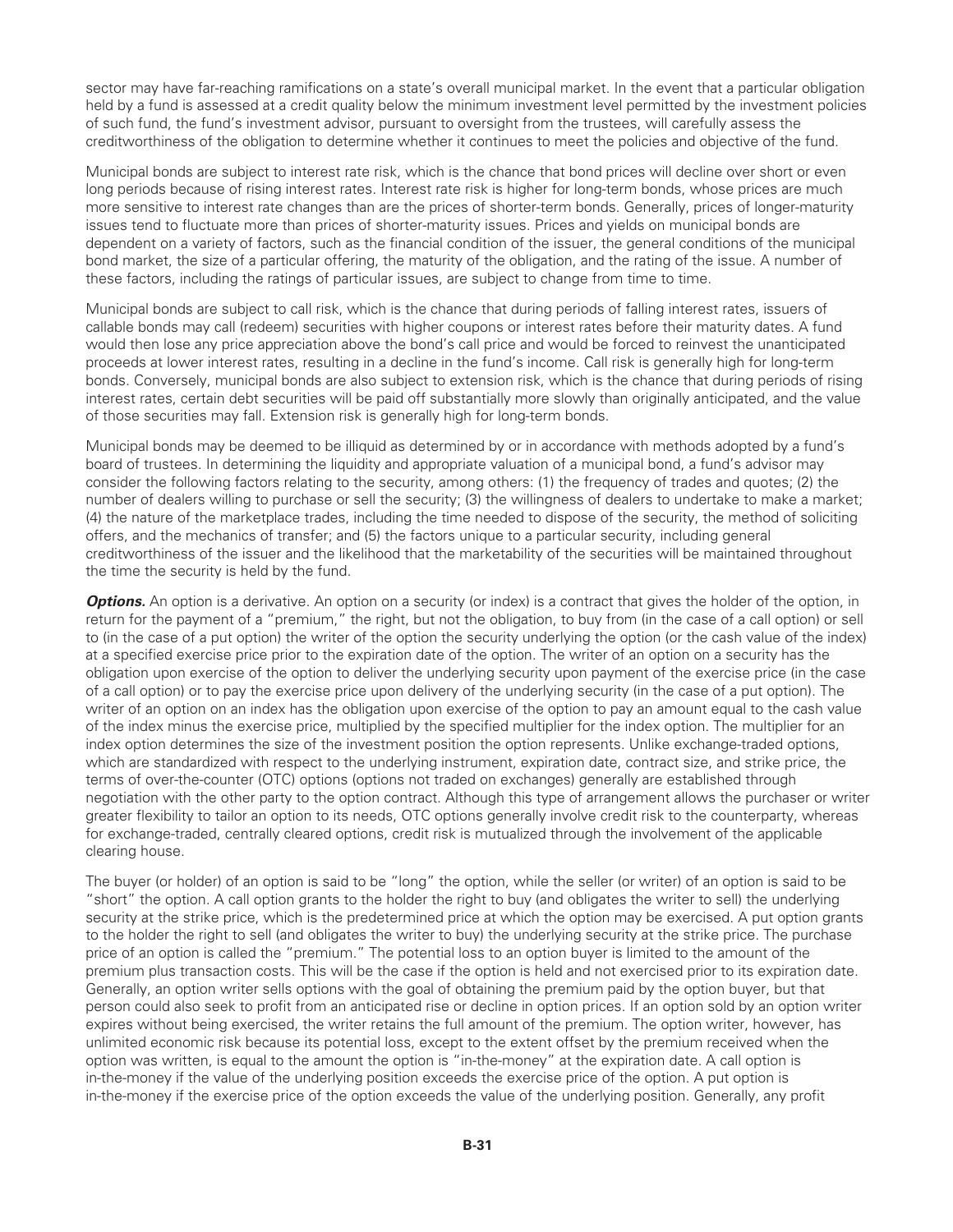realized by an option buyer represents a loss for the option writer. The writing of an option will not be considered to constitute the issuance, by a fund, of a "senior security," as that term is defined in Section 18(g) of the 1940 Act, and therefore such transaction will not be subject to the 300% asset coverage requirement otherwise applicable to borrowings by a fund, if the fund covers the transaction in accordance with the requirements described under the heading *"Borrowing."*

If a trading market, in particular options, were to become unavailable, investors in those options (such as the funds) would be unable to close out their positions until trading resumes, and they may be faced with substantial losses if the value of the underlying instrument moves adversely during that time. Even if the market were to remain available, there may be times when options prices will not maintain their customary or anticipated relationships to the prices of the underlying instruments and related instruments. Lack of investor interest, changes in volatility, or other factors or conditions might adversely affect the liquidity, efficiency, continuity, or even the orderliness of the market for particular options.

A fund bears the risk that its advisor will not accurately predict future market trends. If the advisor attempts to use an option as a hedge against, or as a substitute for, a portfolio investment, the fund will be exposed to the risk that the option will have or will develop imperfect or no correlation with the portfolio investment, which could cause substantial losses for the fund. Although hedging strategies involving options can reduce the risk of loss, they can also reduce the opportunity for gain or even result in losses by offsetting favorable price movements in other fund investments. Many options, in particular OTC options, are complex and often valued based on subjective factors. Improper valuations can result in increased cash payment requirements to counterparties or a loss of value to a fund.

*OTC Swap Agreements.* An over-the-counter (OTC) swap agreement, which is a type of derivative, is an agreement between two parties (counterparties) to exchange payments at specified dates (periodic payment dates) on the basis of a specified amount (notional amount) with the payments calculated with reference to a specified asset, reference rate, or index.

Examples of OTC swap agreements include, but are not limited to, interest rate swaps, credit default swaps, equity swaps, commodity swaps, foreign currency swaps, index swaps, excess return swaps, and total return swaps. Most OTC swap agreements provide that when the periodic payment dates for both parties are the same, payments are netted and only the net amount is paid to the counterparty entitled to receive the net payment. Consequently, a fund's current obligations (or rights) under an OTC swap agreement will generally be equal only to the net amount to be paid or received under the agreement, based on the relative values of the positions held by each counterparty. OTC swap agreements allow for a wide variety of transactions. For example, fixed rate payments may be exchanged for floating rate payments; U.S. dollar-denominated payments may be exchanged for payments denominated in a different currency; and payments tied to the price of one asset, reference rate, or index may be exchanged for payments tied to the price of another asset, reference rate, or index.

An OTC option on an OTC swap agreement, also called a "swaption," is an option that gives the buyer the right, but not the obligation, to enter into a swap on a future date in exchange for paying a market-based "premium." A receiver swaption gives the owner the right to receive the total return of a specified asset, reference rate, or index. A payer swaption gives the owner the right to pay the total return of a specified asset, reference rate, or index. Swaptions also include options that allow an existing swap to be terminated or extended by one of the counterparties.

The use of OTC swap agreements by a fund entails certain risks, which may be different from, or possibly greater than, the risks associated with investing directly in the securities and other investments that are the referenced asset for the swap agreement. OTC swaps are highly specialized instruments that require investment techniques, risk analyses, and tax planning different from those associated with stocks, bonds, and other traditional investments. The use of an OTC swap requires an understanding not only of the referenced asset, reference rate, or index but also of the swap itself, without the benefit of observing the performance of the swap under all possible market conditions.

OTC swap agreements may be subject to liquidity risk, which exists when a particular swap is difficult to purchase or sell. If an OTC swap transaction is particularly large or if the relevant market is illiquid (as is the case with many OTC swaps), it may not be possible to initiate a transaction or liquidate a position at an advantageous time or price, which may result in significant losses. In addition, OTC swap transactions may be subject to a fund's limitation on investments in illiquid securities.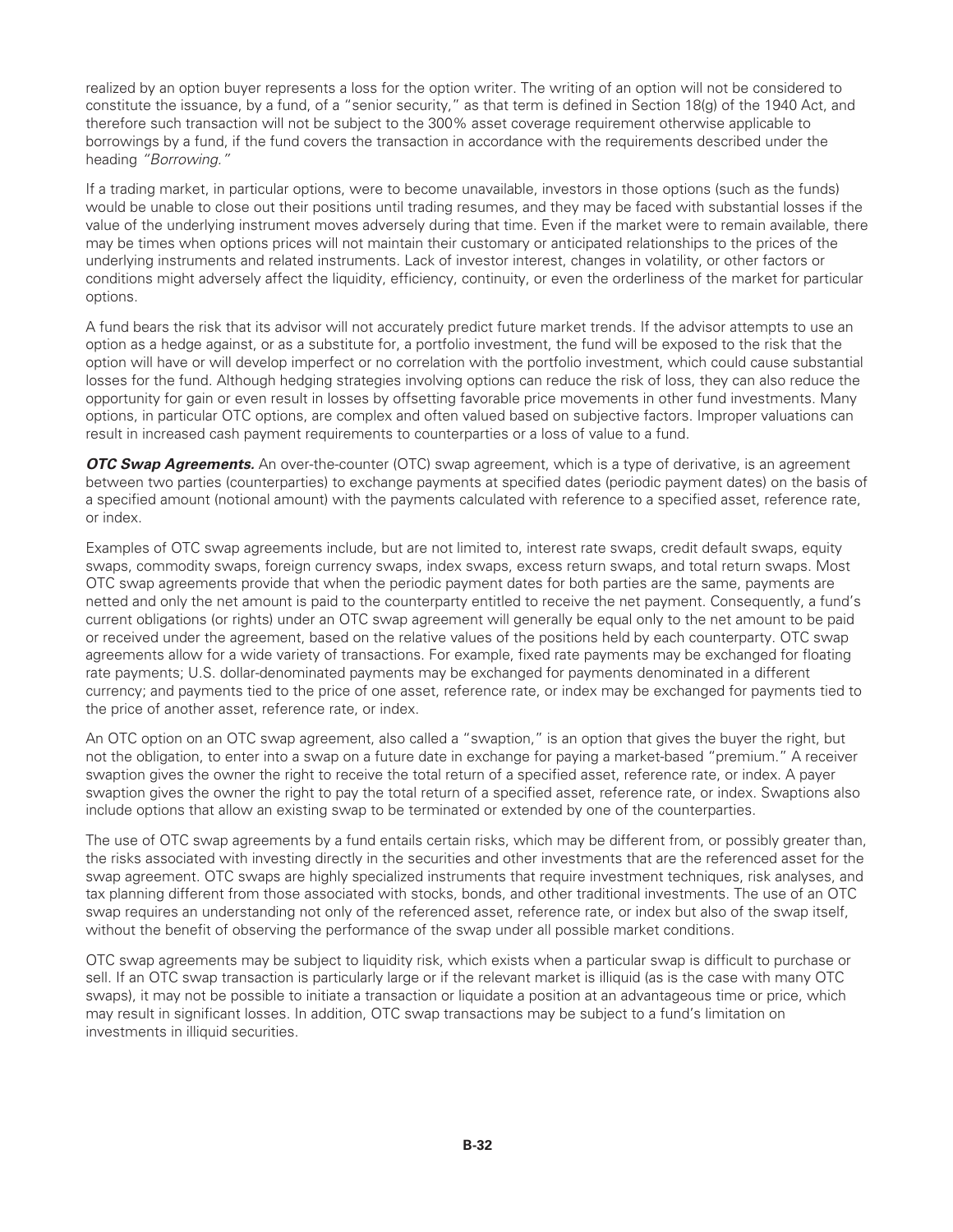OTC swap agreements may be subject to pricing risk, which exists when a particular swap becomes extraordinarily expensive or inexpensive relative to historical prices or the prices of corresponding cash market instruments. Under certain market conditions, it may not be economically feasible to initiate a transaction or liquidate a position in time to avoid a loss or take advantage of an opportunity or to realize the intrinsic value of the OTC swap agreement.

Because certain OTC swap agreements have a leverage component, adverse changes in the value or level of the underlying asset, reference rate, or index can result in a loss substantially greater than the amount invested in the swap itself. Certain OTC swaps have the potential for unlimited loss, regardless of the size of the initial investment. A leveraged OTC swap transaction will not be considered to constitute the issuance, by a fund, of a "senior security," as that term is defined in Section 18(g) of the 1940 Act, and therefore such transaction will not be subject to the 300% asset coverage requirement otherwise applicable to borrowings by a fund, if the fund covers the transaction in accordance with the requirements described under the heading *"Borrowing."*

Like most other investments, OTC swap agreements are subject to the risk that the market value of the instrument will change in a way detrimental to a fund's interest. A fund bears the risk that its advisor will not accurately forecast future market trends or the values of assets, reference rates, indexes, or other economic factors in establishing OTC swap positions for the fund. If the advisor attempts to use an OTC swap as a hedge against, or as a substitute for, a portfolio investment, the fund will be exposed to the risk that the OTC swap will have or will develop imperfect or no correlation with the portfolio investment. This could cause substantial losses for the fund. Although hedging strategies involving OTC swap instruments can reduce the risk of loss, they can also reduce the opportunity for gain or even result in losses by offsetting favorable price movements in other fund investments. Many OTC swaps are complex and often valued subjectively. Improper valuations can result in increased cash payment requirements to counterparties or a loss of value to a fund.

The use of an OTC swap agreement also involves the risk that a loss may be sustained as a result of the insolvency or bankruptcy of the counterparty or the failure of the counterparty to make required payments or otherwise comply with the terms of the agreement. Additionally, the use of credit default swaps can result in losses if a fund's advisor does not correctly evaluate the creditworthiness of the issuer on which the credit swap is based.

**Other Investment Companies.** A fund may invest in other investment companies to the extent permitted by applicable law or SEC exemption. Under Section 12(d)(1) of the 1940 Act, a fund may invest up to 10% of its assets in shares of investment companies generally and up to 5% of its assets in any one investment company, as long as no investment represents more than 3% of the voting stock of an acquired investment company. In addition, no funds for which Vanguard acts as an advisor may, in the aggregate, own more than 10% of the voting stock of a closed-end investment company. The 1940 Act and related rules provide certain exemptions from these restrictions, for example, for funds that invest in other funds within the same group of investment companies. Vanguard also has obtained SEC exemptive orders that allow registered investment companies to invest in the issuing funds beyond the limits of Section 12(d)(1), subject to certain terms and conditions, including requirement to enter into a participation agreement with Vanguard. The SEC recently adopted changes to the regulatory framework for fund of funds arrangements, and, as result, Vanguard's exemptive orders were rescinded by the SEC on January 19, 2022. However, effective January 19, 2022, new Rule 12d1-4 under the 1940 Act permits registered investment companies to invest in other registered investment companies beyond the limits in Section 12(d)(1), subject to certain conditions, including that the funds enter into a fund of funds investment agreement. If a fund invests in other investment companies, shareholders will bear not only their proportionate share of the fund's expenses (including operating expenses and the fees of the advisor), but they also may indirectly bear similar expenses of the underlying investment companies. Certain investment companies, such as business development companies (BDCs), are more akin to operating companies and, as such, their expenses are not direct expenses paid by fund shareholders and are not used to calculate the fund's net asset value. SEC rules nevertheless require that any expenses incurred by a BDC be included in a fund's expense ratio as "Acquired Fund Fees and Expenses." The expense ratio of a fund that holds a BDC will thus overstate what the fund actually spends on portfolio management, administrative services, and other shareholder services by an amount equal to these Acquired Fund Fees and Expenses. The Acquired Fund Fees and Expenses are not included in a fund's financial statements, which provide a clearer picture of a fund's actual operating expenses. Shareholders would also be exposed to the risks associated not only with the investments of the fund but also with the portfolio investments of the underlying investment companies. Certain types of investment companies, such as closed-end investment companies, issue a fixed number of shares that typically trade on a stock exchange or over-the-counter at a premium or discount to their net asset value. Others are continuously offered at net asset value but also may be traded on the secondary market.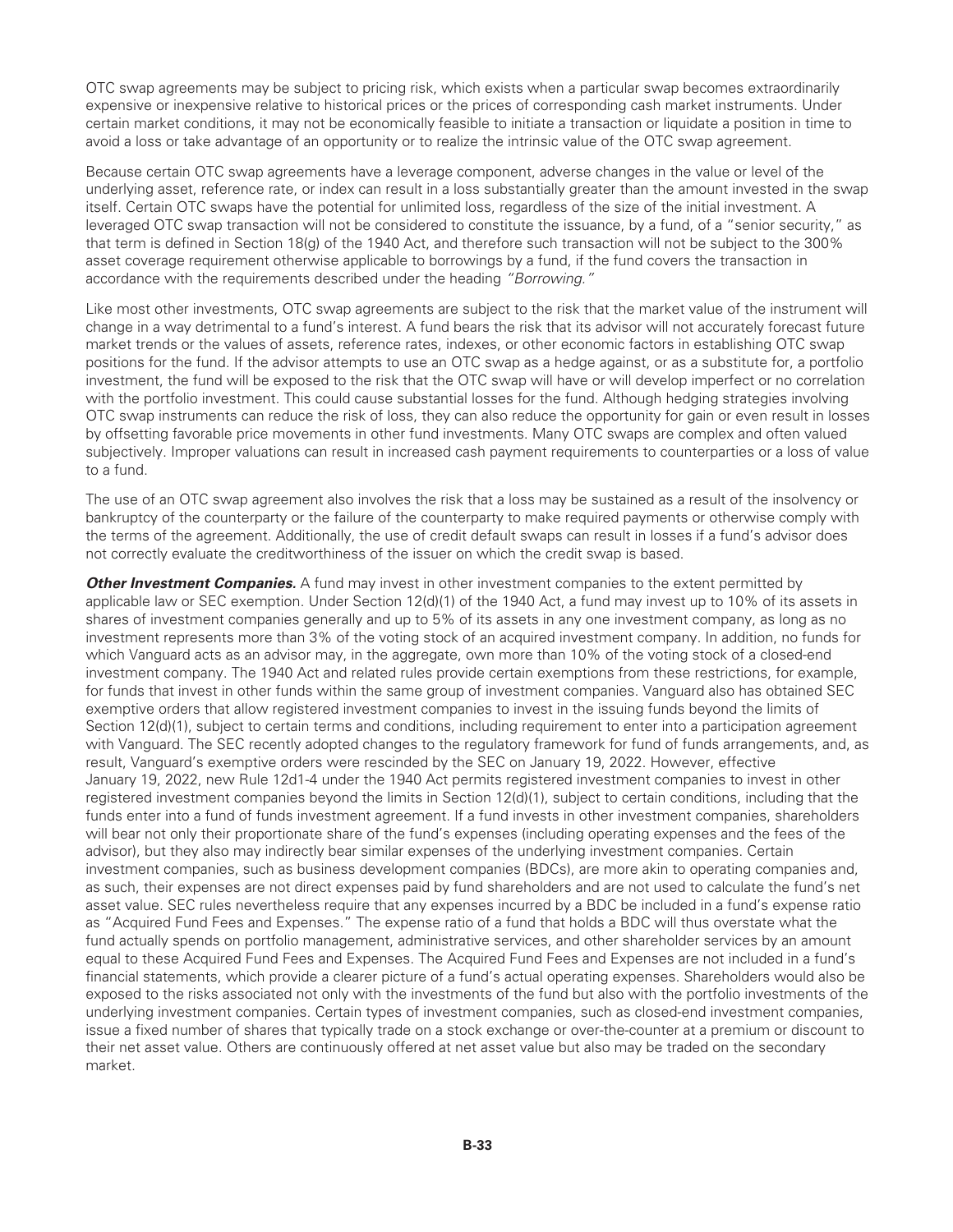A fund may be limited to purchasing a particular share class of other investment companies (underlying funds). In certain cases, an investor may be able to purchase lower-cost shares of such underlying funds separately, and therefore be able to construct, and maintain over time, a similar portfolio of investments while incurring lower overall expenses.

*Preferred Stock.* Preferred stock represents an equity or ownership interest in an issuer. Preferred stock normally pays dividends at a specified rate and has precedence over common stock in the event the issuer is liquidated or declares bankruptcy. However, in the event an issuer is liquidated or declares bankruptcy, the claims of owners of bonds take precedence over the claims of those who own preferred and common stock. Preferred stock, unlike common stock, often has a stated dividend rate payable from the corporation's earnings. Preferred stock dividends may be cumulative or noncumulative, participating, or auction rate. "Cumulative" dividend provisions require all or a portion of prior unpaid dividends to be paid before dividends can be paid to the issuer's common stock. "Participating" preferred stock may be entitled to a dividend exceeding the stated dividend in certain cases. If interest rates rise, the fixed dividend on preferred stocks may be less attractive, causing the price of such stocks to decline. Preferred stock may have mandatory sinking fund provisions, as well as provisions allowing the stock to be called or redeemed, which can limit the benefit of a decline in interest rates. Preferred stock is subject to many of the risks to which common stock and debt securities are subject. In addition, preferred stock may be subject to more abrupt or erratic price movements than common stock or debt securities because preferred stock may trade with less frequency and in more limited volume.

**Private Equity.** Private equity is equity capital that is not quoted on a public exchange. Acquiring private equity involves making investments directly into private companies or conducting buyouts of public companies that result in a delisting of public equity. Capital for private equity can be used to fund new technologies, expand working capital within an owned company, make acquisitions, or to strengthen a balance sheet. Private equity securities should be regarded as illiquid, as they are not listed on an exchange and generally are not widely transferable. By their nature, investments in privately held companies tend to be riskier than investments in publicly traded companies. Generally, there will be no readily available market for private equity investments and, accordingly, most such investments are difficult to value and can be difficult to exit.

*Real Estate Investment Trusts (REITs).* An equity REIT owns real estate properties directly and generates income from rental and lease payments. Equity REITs also have the potential to generate capital gains as properties are sold at a profit. A mortgage REIT makes construction, development, and long-term mortgage loans to commercial real estate developers and earns interest income on these loans. A hybrid REIT holds both properties and mortgages. To avoid taxation at the corporate level, REITs must distribute most of their earnings to shareholders.

Investments in REITs are subject to many of the same risks as direct investments in real estate. In general, real estate values can be affected by a variety of factors, including, but not limited to, supply and demand for properties, general or local economic conditions, and the strength of specific industries that rent properties. Ultimately, a REIT's performance depends on the types and locations of the properties it owns and on how well the REIT manages its properties. For example, rental income could decline because of extended vacancies, increased competition from nearby properties, tenants' failure to pay rent, regulatory limitations on rents, fluctuations in rental income, variations in market rental rates, or incompetent management. Property values could decrease because of overbuilding in the area, environmental liabilities, uninsured damages caused by natural disasters, a general decline in the neighborhood, losses because of casualty or condemnation, increases in property taxes, or changes in zoning laws.

The value of a REIT may also be affected by changes in interest rates. Rising interest rates generally increase the cost of financing for real estate projects, which could cause the value of an equity REIT to decline. During periods of declining interest rates, mortgagors may elect to prepay mortgages held by mortgage REITs, which could lower or diminish the yield on the REIT. REITs are also subject to heavy cash-flow dependency, default by borrowers, and changes in tax and regulatory requirements. In addition, a REIT may fail to meet the requirements for qualification and taxation as a REIT under the IRC and/or fail to maintain exemption from the 1940 Act.

*Reliance on Service Providers, Data Providers, and Other Technology. Vanguard funds rely upon the performance* of service providers to execute several key functions, which may include functions integral to a fund's operations. Failure by any service provider to carry out its obligations to a fund could disrupt the business of the fund and could have an adverse effect on the fund's performance. A fund's service providers' reliance on certain technology or information vendors (e.g., trading systems, investment analysis tools, benchmark analytics, and tax and accounting tools) could also adversely affect a fund and its shareholders. For example, a fund's investment advisor may use models and/or data with respect to potential investments for the fund. When models or data prove to be incorrect or incomplete, any decisions made in reliance upon such models or data expose a fund to potential risks.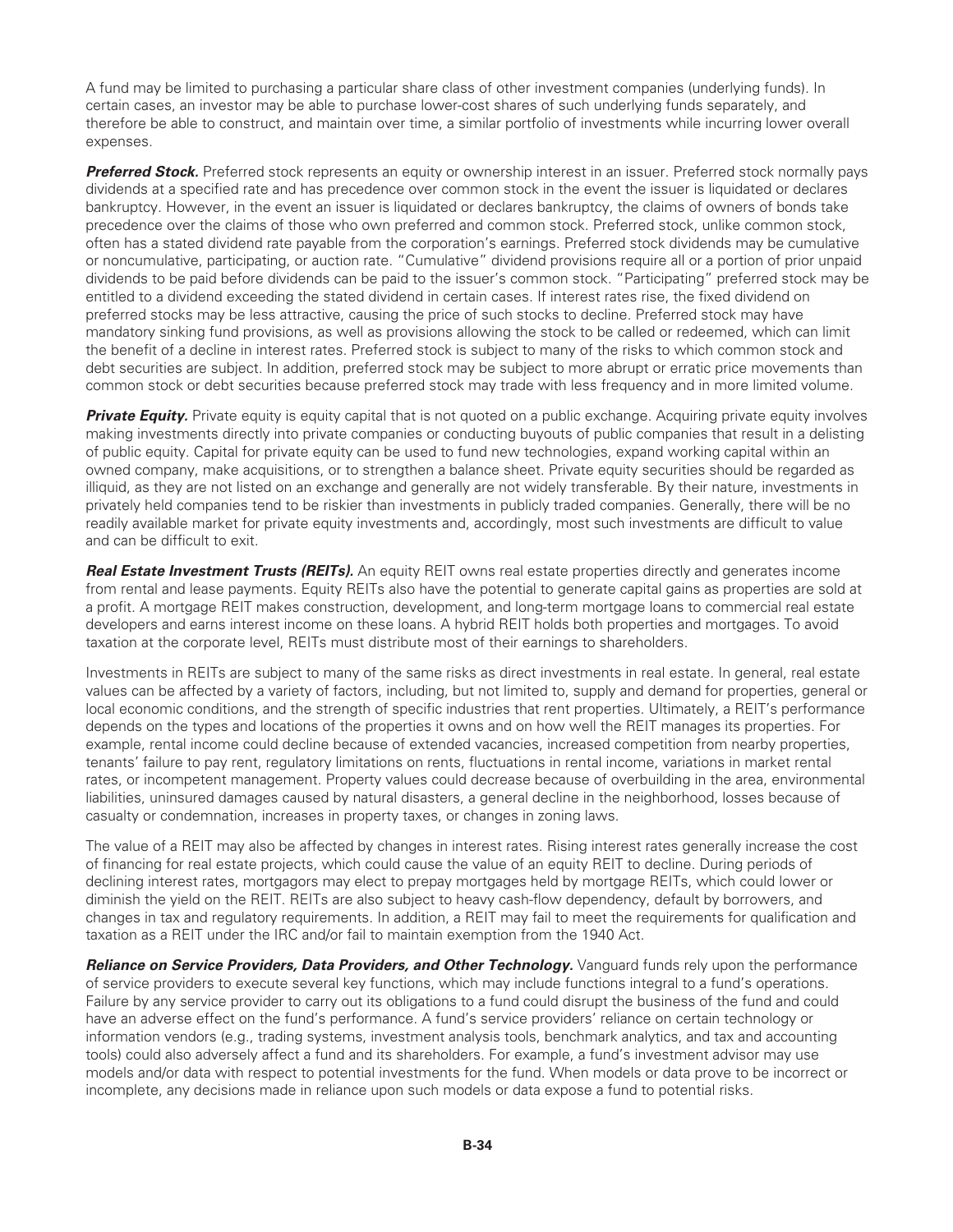*Repurchase Agreements.* A repurchase agreement is an agreement under which a fund acquires a debt security (generally a security issued by the U.S. government or an agency thereof, a banker's acceptance, or a certificate of deposit) from a bank, a broker, a dealer, or another counterparty that meets minimum credit requirements and simultaneously agrees to resell such security to the seller at an agreed-upon price and date (normally, the next business day). Because the security purchased constitutes collateral for the repurchase obligation, a repurchase agreement may be considered a loan that is collateralized by the security purchased. The resale price reflects an agreed-upon interest rate effective for the period the instrument is held by a fund and is unrelated to the interest rate on the underlying instrument. In these transactions, the securities acquired by a fund (including accrued interest earned thereon) must have a total value in excess of the value of the repurchase agreement and be held by a custodian bank until repurchased. When entering into a repurchase agreement with the Federal Reserve, the collateral received will equal 100% of the value of the repurchase agreement. In addition, the investment advisor will monitor a fund's repurchase agreement transactions generally and will evaluate the creditworthiness of any bank, broker, dealer, or other counterparty that meets minimum credit requirements to a repurchase agreement relating to a fund. The aggregate amount of any such agreements is not limited, except to the extent required by law.

The use of repurchase agreements involves certain risks. One risk is the seller's ability to pay the agreed-upon repurchase price on the repurchase date. If the seller defaults, the fund may incur costs in disposing of the collateral, which would reduce the amount realized thereon. If the seller seeks relief under bankruptcy laws, the disposition of the collateral may be delayed or limited. For example, if the other party to the agreement becomes insolvent and subject to liquidation or reorganization under bankruptcy or other laws, a court may determine that the underlying security is collateral for a loan by the fund not within its control, and therefore the realization by the fund on such collateral may be automatically stayed. Finally, it is possible that the fund may not be able to substantiate its interest in the underlying security and may be deemed an unsecured creditor of the other party to the agreement.

*Restricted and Illiquid Securities/Investments (including Private Placements).* For the Money Market Portfolio, illiquid securities/investments are securities that cannot be sold or disposed of in the ordinary course of business within seven calendar days at approximately the value ascribed to it by the fund. For the remaining Funds, illiquid securities/investments are investments that a fund reasonably expects cannot be sold or disposed of in current market conditions in seven calendar days or less without the sale or disposition significantly changing the market value of the investment. The SEC generally limits aggregate holdings of illiquid securities/investments by a mutual fund to 15% of its net assets (5% for money market funds). A fund may experience difficulty valuing and selling illiquid securities/investments and, in some cases, may be unable to value or sell certain illiquid securities for an indefinite period of time. Illiquid securities may include a wide variety of investments, such as (1) repurchase agreements maturing in more than seven days (unless the agreements have demand/redemption features), (2) OTC options contracts and certain other derivatives (including certain swap agreements), (3) fixed time deposits that are not subject to prepayment or do not provide for withdrawal penalties upon prepayment (other than overnight deposits), (4) certain loan interests and other direct debt instruments, (5) certain municipal lease obligations, (6) private equity investments, (7) commercial paper issued pursuant to Section 4(a)(2) of the 1933 Act, and (8) securities whose disposition is restricted under the federal securities laws. Illiquid securities/investments may include restricted, privately placed securities (such as private investments in public equity (PIPEs) or special purpose acquisition companies (SPACs)) that, under the federal securities laws, generally may be resold only to qualified institutional buyers. If a market develops for a restricted security held by a fund, it may be treated as a liquid security in accordance with guidelines approved by the board of trustees.

*Reverse Repurchase Agreements.* In a reverse repurchase agreement, a fund sells a security to another party, such as a bank or broker-dealer, in return for cash and agrees to repurchase that security at an agreed-upon price and time. Under a reverse repurchase agreement, the fund continues to receive any principal and interest payments on the underlying security during the term of the agreement. Reverse repurchase agreements involve the risk that the market value of securities retained by the fund may decline below the repurchase price of the securities sold by the fund that it is obligated to repurchase. In addition to the risk of such a loss, fees charged to the fund may exceed the return the fund earns from investing the proceeds received from the reverse repurchase agreement transaction. A reverse repurchase agreement may be considered a borrowing transaction for purposes of the 1940 Act. A reverse repurchase agreement transaction will not be considered to constitute the issuance, by a fund, of a "senior security," as that term is defined in Section 18(g) of the 1940 Act, and therefore such transaction will not be subject to the 300% asset coverage requirement otherwise applicable to borrowings by a fund, if the fund covers the transaction in accordance with the requirements described under the heading *"Borrowing."* A fund will enter into reverse repurchase agreements only with parties whose creditworthiness has been reviewed and found satisfactory by the advisor. If the buyer in a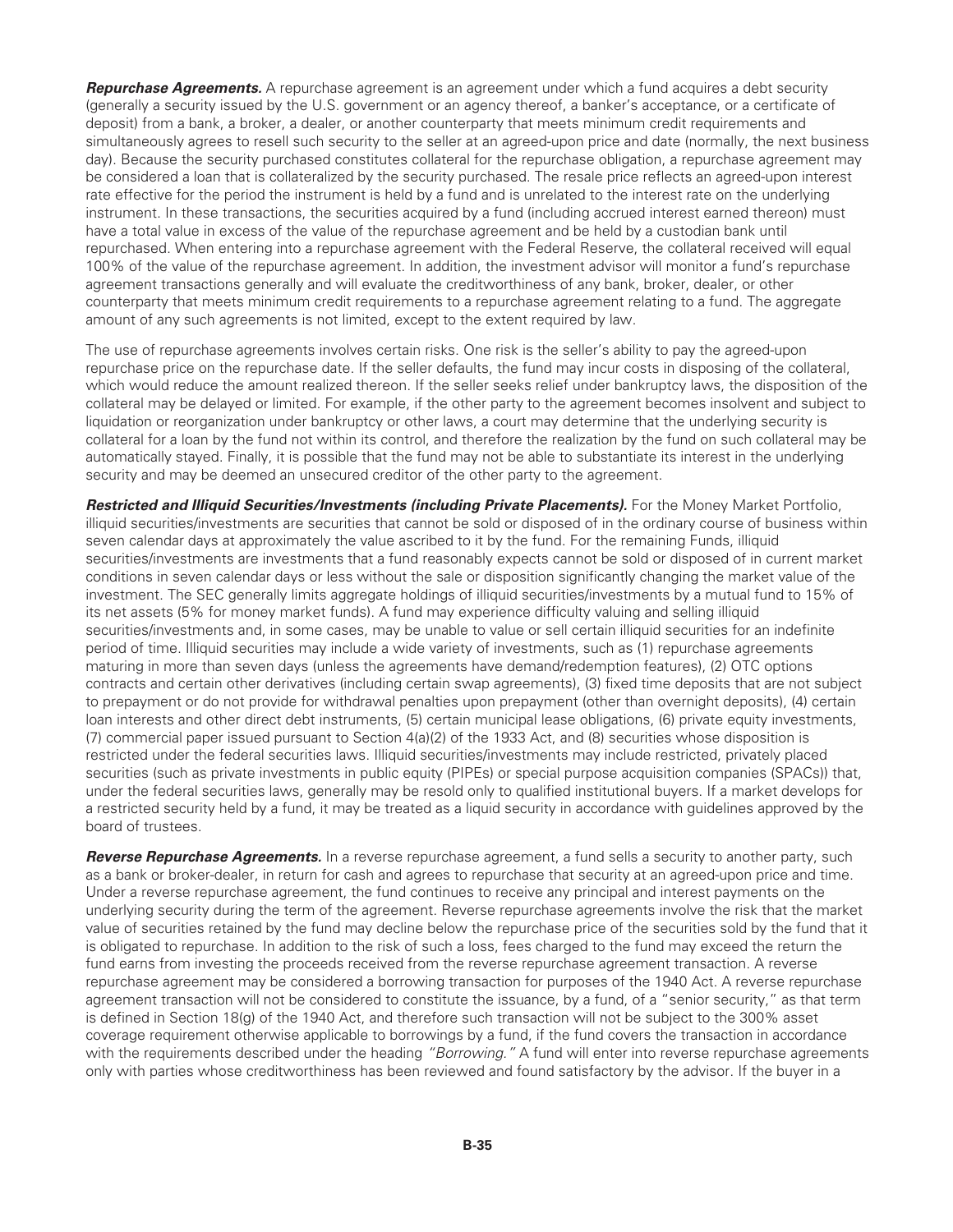reverse repurchase agreement becomes insolvent or files for bankruptcy, a fund's use of proceeds from the sale may be restricted while the other party or its trustee or receiver determines if it will honor the fund's right to repurchase the securities. If the fund is unable to recover the securities it sold in a reverse repurchase agreement, it would realize a loss equal to the difference between the value of the securities and the payment it received for them.

**Securities Lending.** A fund may lend its securities to financial institutions (typically brokers, dealers, and banks) to generate income for the fund. There are certain risks associated with lending securities, including counterparty, credit, market, regulatory, and operational risks. Vanguard considers the creditworthiness of the borrower, among other factors, in making decisions with respect to the lending of securities, subject to oversight by the board of trustees. If the borrower defaults on its obligation to return the securities lent because of insolvency or other reasons, a fund could experience delays and costs in recovering the securities lent or in gaining access to the collateral. These delays and costs could be greater for certain types of foreign securities, as well as certain types of borrowers that are subject to global regulatory regimes. If a fund is not able to recover the securities lent, the fund may sell the collateral and purchase a replacement security in the market. Collateral investments are subject to market appreciation or depreciation. The value of the collateral could decrease below the value of the replacement investment by the time the replacement investment is purchased. Currently, a fund invests cash collateral into Vanguard Market Liquidity Fund, an affiliated money market fund that invests in high-quality, short-term money market instruments.

The terms and the structure of the loan arrangements, as well as the aggregate amount of securities loans, must be consistent with the 1940 Act and the rules or interpretations of the SEC thereunder. These provisions limit the amount of securities a fund may lend to 33⅓% of the fund's total assets and require that (1) the borrower pledge and maintain with the fund collateral consisting of cash, an irrevocable letter of credit, or securities issued or guaranteed by the U.S. government having at all times not less than 100% of the value of the securities lent; (2) the borrower add to such collateral whenever the price of the securities lent rises (i.e., the borrower "marks to market" on a daily basis); (3) the loan be made subject to termination by the fund at any time; and (4) the fund receives reasonable interest on the loan (which may include the fund investing any cash collateral in interest-bearing short-term investments), any distribution on the lent securities, and any increase in their market value. Loan arrangements made by a fund will comply with any other applicable regulatory requirements. At the present time, the SEC does not object if an investment company pays reasonable negotiated fees in connection with lent securities, so long as such fees are set forth in a written contract and approved by the investment company's trustees. In addition, voting rights pass with the lent securities, but if a fund has knowledge that a material event will occur affecting securities on loan, and in respect to which the holder of the securities will be entitled to vote or consent, the lender must be entitled to call the loaned securities in time to vote or consent. A fund bears the risk that there may be a delay in the return of the securities, which may impair the fund's ability to vote on such a matter. See *Tax Status of the Funds* for information about certain tax consequences related to a fund's securities lending activities.

Pursuant to Vanguard's securities lending policy, Vanguard's fixed income and money market funds are not permitted to, and do not, lend their investment securities.

#### *Tax Matters—Federal Tax Discussion Applicable to Variable Annuity and Variable Life Insurance Contracts.*

Discussion herein of U.S. federal income tax matters summarizes some of the important, generally applicable U.S. federal tax considerations relevant to the Funds and the insurance company separate accounts investing in the Funds in the IRC, U.S. Treasury regulations, and other applicable authorities. These authorities are subject to change by legislative, administrative, or judicial action, possibly with retroactive effect. The discussion assumes that the shares of each Fund will be respected as owned by the insurance company separate accounts that invest in such Fund to fund the insurance company's obligations under a variable life or variable annuity contract. If the IRS were to determine that contract holders have an impermissible level of control over the investments funding their contracts and thus treat the holders as the owners of the shares of a Fund, your contract could lose its favorable tax treatment and income and gain allocable to your contract could be taxable to you currently under the applicable federal income tax rules that may not be described herein. For information concerning the federal income tax consequences to a holder of such a contract, refer to the prospectus for the particular contract. A contract holder should consult his or her tax professional for information regarding the particular situation and the possible application of U.S. federal, state, local, foreign, and other taxes. Because insurance company separate accounts and other permitted investors are the only shareholders in the Funds, only certain tax aspects of an investment in the Funds relevant to such shareholders are described herein.

*Tax Matters—Federal Tax Treatment of Bonds Issued or Purchased at a Discount.* Any investment in zero-coupon bonds, deferred interest bonds, payment-in-kind bonds, certain inflation-adjusted debt instruments, certain stripped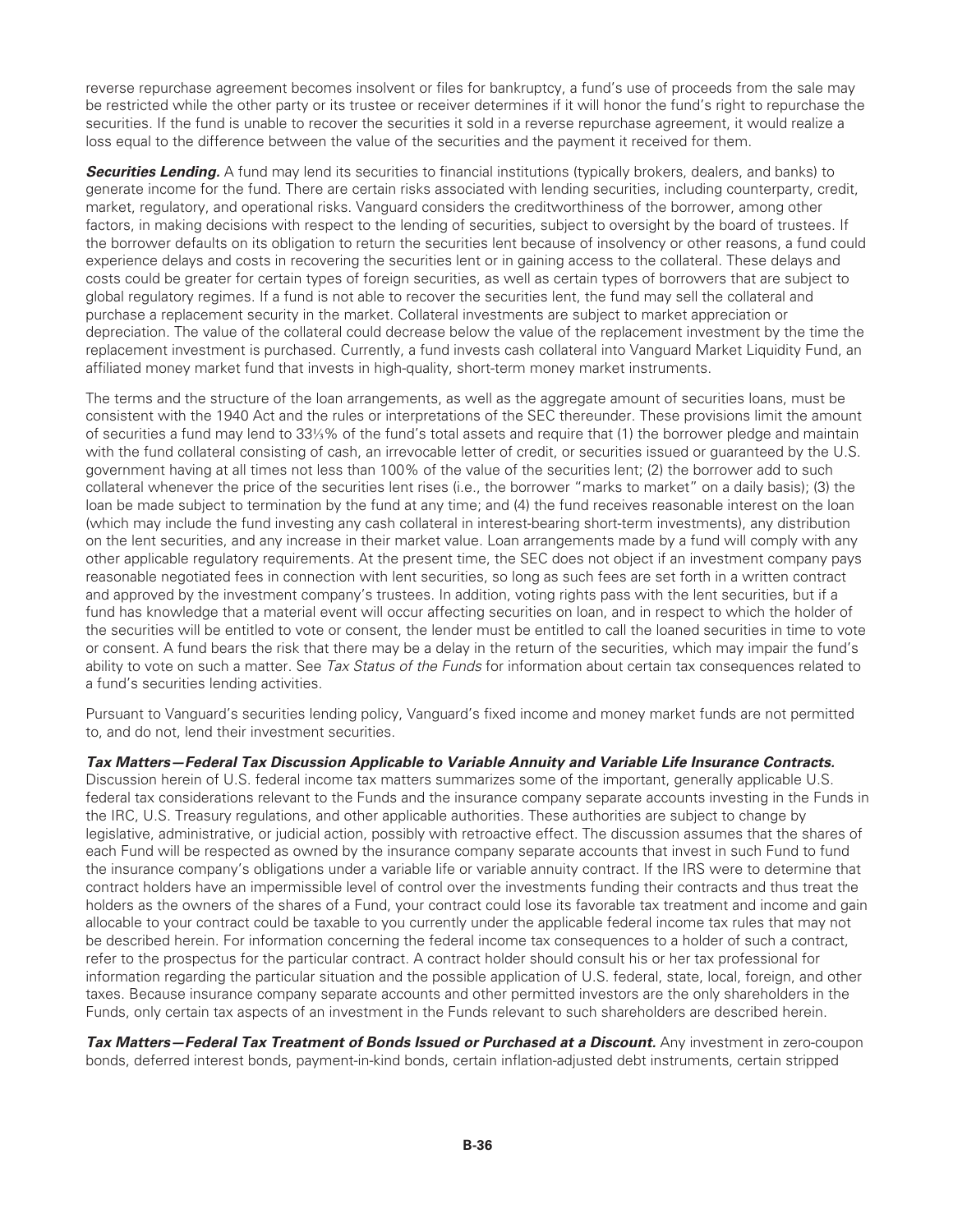securities, and certain securities purchased at a market discount (including certain high yield debt obligations) will cause a Fund to recognize income prior to the receipt of cash payments with respect to those securities. To distribute this income and avoid a tax on the Fund, the Fund may be required to liquidate portfolio securities that it might otherwise have continued to hold.

*Tax Matters—Federal Tax Treatment of Derivatives, Foreign Currency, Hedging, and Related Transactions.* A Fund's transactions in derivative instruments (including, but not limited to, options, futures, forward contracts, and swap agreements), as well as any of the Fund's hedging, short sale, securities loan, or similar transactions, may be subject to one or more special tax rules that accelerate income to the Fund, defer losses to the Fund, cause adjustments in the holding periods of the Fund's securities, convert long-term capital gains into short-term capital gains, or convert short-term capital losses into long-term capital losses. These rules could therefore affect the amount, timing, and character of distributions to shareholders.

Because these and other tax rules applicable to these types of transactions are in some cases uncertain under current law, an adverse determination or future guidance by the IRS with respect to these rules (which determination or guidance could be retroactive) may affect whether a Fund has made sufficient distributions, and otherwise satisfied the relevant requirements, to maintain its qualification as a regulated investment company and avoid a fund-level tax.

*Tax Matters—Foreign Tax Credit.* Foreign governments may withhold taxes on dividends and interest paid with respect to foreign securities held by a fund. Foreign governments may also impose taxes on other payments or gains with respect to foreign securities. If, at the close of its fiscal year, more than 50% of a fund's total assets are invested in securities of foreign issuers, the fund may elect to pass through to shareholders the ability to deduct or, if they meet certain holding period requirements, take a credit for foreign taxes paid by the fund. Similarly, if at the close of each quarter of a fund's taxable year, at least 50% of its total assets consist of interests in other regulated investment companies, the fund is permitted to elect to pass through to its shareholders the foreign income taxes paid by the fund in connection with foreign securities held directly by the fund or held by a regulated investment company in which the fund invests that has elected to pass through such taxes to shareholders.

Tax Matters—Investments in REITs and Other Mortgage-Related Instruments. If a Fund invests directly or indirectly, including through a REIT or other pass-through entity, in residual interests in real estate mortgage investment conduits (REMICs) or equity interests in taxable mortgage pools (TMPs), a portion of the Fund's income that is attributable to a residual interest in a REMIC or an equity interest in a TMP (such portion referred to in the IRC as an "excess inclusion") will be subject to U.S. federal income tax in all events—including potentially at the Fund level under a notice issued by the IRS in October 2006 and U.S. Treasury regulations that have yet to be issued but may apply retroactively. This notice also provides, and the regulations are expected to provide, that excess inclusion income of a regulated investment company will be allocated to shareholders of the regulated investment company in proportion to the dividends received by such shareholders, with the same consequences as if the shareholders held the related interest directly. As a result, a life insurance company separate account funding a variable contract may be taxed currently to the extent of its share of a Fund's excess inclusion income. In general, where excess inclusion income is allocated to a life insurance company separate account funding a variable life insurance or variable annuity contract, such income cannot be offset by an adjustment to the reserves and thus is currently taxed notwithstanding the more general tax deferral available to insurance company separate accounts funding such contracts.

*Tax Matters—Market Discount or Premium.* The price of a bond purchased after its original issuance may reflect market discount or premium. Depending on the particular circumstances, market discount may affect the tax character and amount of income required to be recognized by a fund holding the bond. In determining whether a bond is purchased with market discount, certain de minimis rules apply. Premium is generally amortizable over the remaining term of the bond. Depending on the type of bond, premium may affect the amount of income required to be recognized by a fund holding the bond and the fund's basis in the bond.

*Tax Matters—Passive Foreign Investment Companies.* To the extent that a Fund invests in stock in a foreign company, such stock may constitute an equity investment in a passive foreign investment company (PFIC). Special tax considerations apply with respect to investments by a Fund in certain PFICs. A foreign company is generally a PFIC if 75% or more of its gross income is passive or if 50% or more of its assets produce passive income. Capital gains on the sale of an interest in a PFIC will be deemed ordinary income regardless of how long a Fund held it. Also, a Fund may be subject to corporate income tax and an interest charge on certain dividends and capital gains earned in respect to PFICs interests, whether or not such amounts are distributed to shareholders. To avoid such tax and interest, a Fund may elect to "mark to market" its PFIC interests, that is, to treat such interests as sold on the last day of the Fund's fiscal year and to recognize any unrealized gains (or losses, to the extent of previously recognized gains) as ordinary income (or loss) each year. This election may cause the Fund to recognize income prior to the receipt of cash payments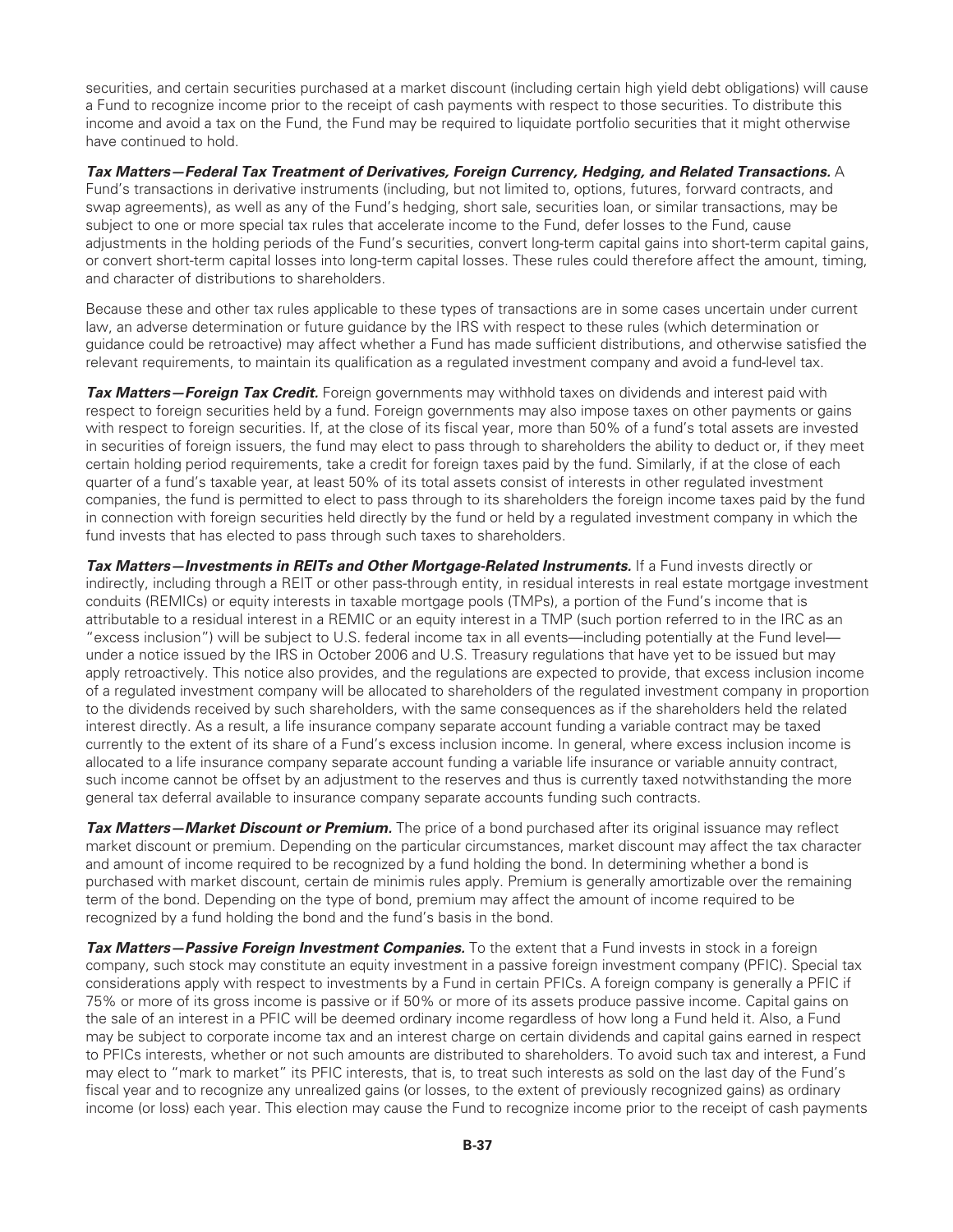with respect to those investments; in order to distribute this income and avoid a tax on the Fund, the Fund may be required to liquidate portfolio securities that it might otherwise have continued to hold, potentially resulting in additional taxable gain or loss to the Fund. Distributions from a Fund that are attributable to income or gains earned in respect to PFIC interests are characterized as ordinary income. Each Fund (other than the Money Market, Short-Term Investment-Grade, Total Bond Market Index, Global Bond Index, and High Yield Bond Portfolios) may invest in PFICs.

*Time Deposits.* Time deposits are subject to the same risks that pertain to domestic issuers of money market instruments, most notably credit risk (and, to a lesser extent, income risk, market risk, and liquidity risk). Additionally, time deposits of foreign branches of U.S. banks and foreign branches of foreign banks may be subject to certain sovereign risks. One such risk is the possibility that a sovereign country might prevent capital, in the form of U.S. dollars, from flowing across its borders. Other risks include adverse political and economic developments, the extent and quality of government regulation of financial markets and institutions, the imposition of foreign withholding taxes, and expropriation or nationalization of foreign issuers. However, time deposits of such issuers will undergo the same type of credit analysis as domestic issuers in which a Vanguard fund invests and will have at least the same financial strength as the domestic issuers approved for the fund.

*Trust Preferred Securities.* Trust preferred securities are a type of hybrid security in which a parent company issues subordinated debt to an affiliated special purpose trust, which will in turn issue limited-life preferred securities to investors and common securities to the parent company. Investors will receive distributions of the interest the trust receives on the debt issued by the parent company during the term of the preferred securities. The underlying subordinated debt may be secured or unsecured, and it generally ranks slightly higher in terms of payment priority than both common and preferred securities of the issuer, but below its other debt securities. Trust preferred securities generally have a yield advantage over traditional preferred stocks, but unlike preferred stocks, distributions generally are treated as interest rather than dividends for federal income tax purposes and, therefore, are not eligible for the dividends-received deduction available to U.S. corporations for dividends paid by U.S. corporations or the lower federal tax rate applicable to qualified dividends. Trust preferred securities typically have maturities of 30 years or more, may be subject to prepayment by the issuer under certain circumstances, and have periodic fixed or variable interest payments and maturities at face value. In addition, trust preferred securities may allow for deferral of interest payments for up to 5 years or longer. However, during any deferral period, interest will accrue and be taxable for holders of the trust preferred securities. Furthermore, if an issuer of trust preferred securities exercised its right to defer interest payments, the securities would be treated as issued with original issue discount (OID) at that time and all interest on the securities would thereafter be treated as OID as long as the securities remained outstanding. Unlike typical asset-backed securities, trust preferred securities have only one underlying obligor and are not over-collateralized. For that reason, the market may effectively treat trust preferred securities as subordinate corporate debt of the parent company issuer. The risks associated with trust preferred securities typically include those relating to the financial condition of the parent company, as the trust typically has no business operations other than holding the subordinated debt issued by the parent company. Holders of trust preferred securities have limited voting rights to control the activities of the trust and no voting rights with respect to the parent company. There can be no assurance as to the liquidity of trust preferred securities or the ability of holders of the trust preferred securities to sell their holdings.

*Warrants.* Warrants are instruments that give the holder the right, but not the obligation, to buy an equity security at a specific price for a specific period of time. Changes in the value of a warrant do not necessarily correspond to changes in the value of its underlying security. The price of a warrant may be more volatile than the price of its underlying security, and a warrant may offer greater potential for capital appreciation as well as capital loss. Warrants do not entitle a holder to dividends or voting rights with respect to the underlying security and do not represent any rights in the assets of the issuing company. A warrant ceases to have value if it is not exercised prior to its expiration date. These factors can make warrants more speculative than other types of investments. Other kinds of warrants exist, including, but not limited to, warrants linked to countries' economic performance or to commodity prices such as oil prices. These warrants may be subject to risk from fluctuation of underlying assets or indexes, as well as credit risk that the issuer does not pay on the obligations and risk that the data used for warrant payment calculation does not accurately reflect the true underlying commodity price or economic performance.

*When-Issued, Delayed-Delivery, and Forward-Commitment Transactions.* When-issued, delayed-delivery, and forward-commitment transactions involve a commitment to purchase or sell specific securities at a predetermined price or yield in which payment and delivery take place after the customary settlement period for that type of security. Typically, no interest accrues to the purchaser until the security is delivered. When purchasing securities pursuant to one of these transactions, payment for the securities is not required until the delivery date. However, the purchaser assumes the rights and risks of ownership, including the risks of price and yield fluctuations and the risk that the security will not be issued as anticipated. When a fund has sold a security pursuant to one of these transactions, the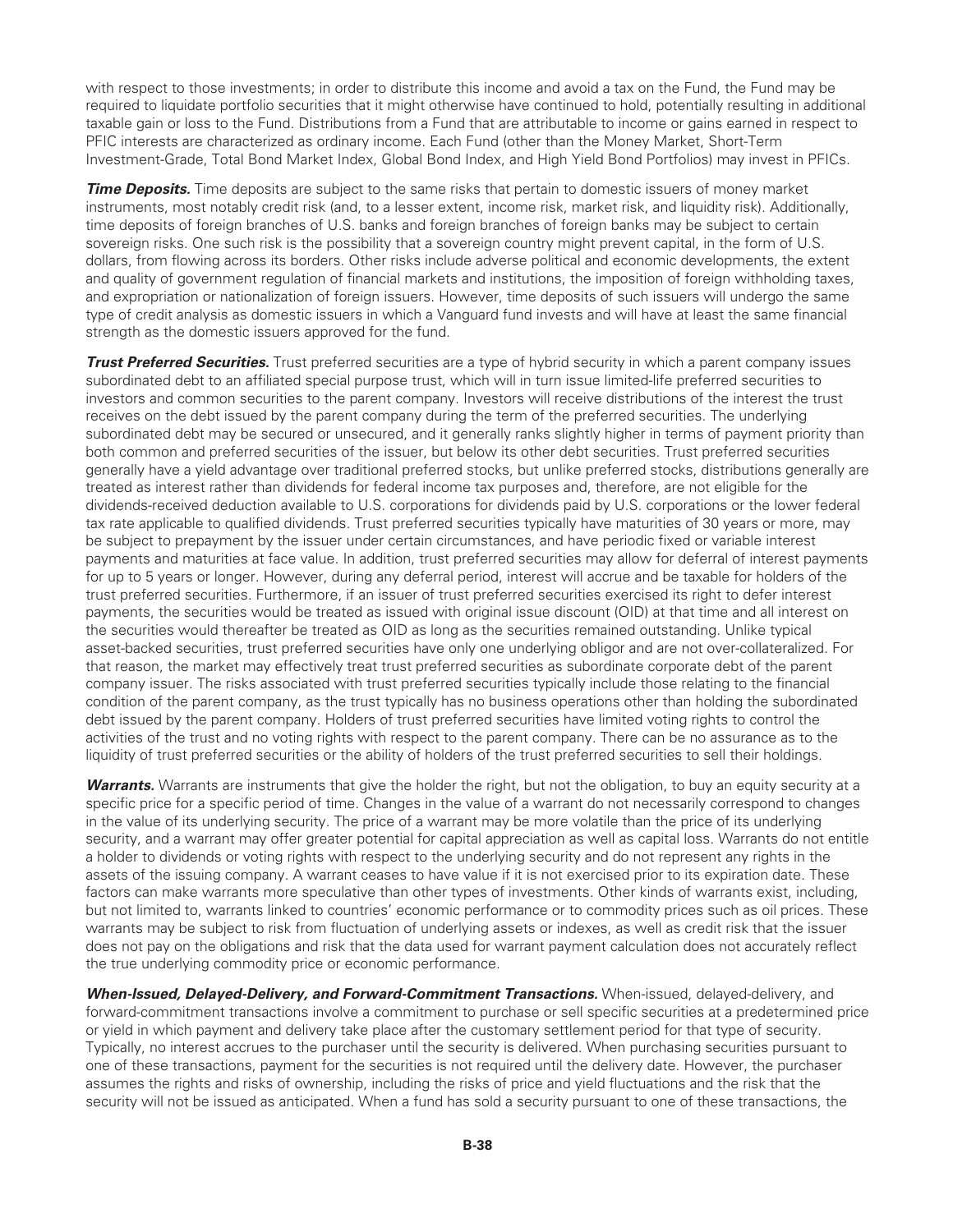fund does not participate in further gains or losses with respect to the security. If the other party to a delayed-delivery transaction fails to deliver or pay for the securities, the fund could miss a favorable price or yield opportunity or suffer a loss. A fund may renegotiate a when-issued or forward-commitment transaction and may sell the underlying securities before delivery, which may result in capital gains or losses for the fund. When-issued, delayed-delivery, and forward-commitment transactions will not be considered to constitute the issuance, by a fund, of a "senior security," as that term is defined in Section 18(g) of the 1940 Act, and therefore such transaction will not be subject to the 300% asset coverage requirement otherwise applicable to borrowings by the fund, if the fund covers the transaction in accordance with the requirements described under the heading *"Borrowing."*

*Regulatory restrictions in India.* Shares of the International Portfolio have not been, and will not be, registered under the laws of India and are not intended to benefit from any laws in India promulgated for the protection of shareholders. As a result of regulatory requirements in India, shares of the International Portfolio shall not be knowingly offered to (directly or indirectly) or sold or delivered to (within India); transferred to or purchased by; or held by, for, on the account of, or for the benefit of (i) a "person resident in India" (as defined under applicable Indian law), (ii) an "overseas corporate body" or a "person of Indian origin" (as defined under applicable Indian law), or (iii) any other entity or person disqualified or otherwise prohibited from accessing the Indian securities market under applicable laws, as may be amended from time to time. Investors, prior to purchasing shares of the International Portfolio, must satisfy themselves regarding compliance with these requirements.

# **SHARE PRICE**

Each Fund's share price, also known as *net asset value* (NAV), which is calculated as of the close of regular trading on the New York Stock Exchange (NYSE), generally 4 p.m., Eastern time, on each day that the NYSE is open for business (a business day). In the rare event the NYSE experiences unanticipated disruptions and is unavailable at the close of the trading day, each Fund reserves the right to treat such day as a business day and calculate NAVs as of the close of regular trading on the Nasdaq (or another alternate exchange if the Nasdaq is unavailable, as determined at Vanguard's discretion), generally 4 p.m., Eastern time. The NAV per share is computed by dividing the total assets, minus liabilities, of the Fund by the number of Fund shares outstanding. On U.S. holidays or other days when the NYSE is closed, the NAV is not calculated, and the Funds do not sell or redeem shares.

However, on those days the value of a Fund's assets may be affected to the extent that the Fund holds securities that change in value on those days (such as foreign securities that trade on foreign markets that are open). The underlying Vanguard funds in which the Fund-of-Fund Portfolios invest also do not calculate their NAV on days when the NYSE is closed but the value of their assets may be affected to the extent that they hold securities that change in value on those days (such as foreign securities that trade on foreign markets that are open).

The NYSE typically observes the following holidays: New Year's Day; Martin Luther King, Jr., Day; Presidents' Day (Washington's Birthday); Good Friday; Memorial Day; Juneteenth National Independence Day; Independence Day; Labor Day; Thanksgiving Day; and Christmas Day. Although each Fund expects the same holidays to be observed in the future, the NYSE may modify its holiday schedule or hours of operation at any time.

It is the policy of the Money Market Portfolio to attempt to maintain a net asset value of \$1 per share for sales and redemptions. The instruments held by the Fund are valued on the basis of amortized cost, which does not take into account unrealized capital gains or losses. This involves valuing an instrument at its cost and thereafter assuming a constant amortization to maturity of any discount or premium, regardless of the impact of fluctuating interest rates on the market value of the instrument. While this method provides certainty in valuation, it may result in periods during which value, as determined by amortized cost, is higher or lower than the price which the Fund would receive if it sold the instrument. The Fund's holdings will be reviewed by the trustees, at such intervals as they may deem appropriate, to determine whether the Fund's net asset value calculated by using available market quotations deviates from \$1 per share based on amortized cost. The extent of any deviation will be examined by the trustees. If such deviation exceeds ½ of 1%, the trustees will promptly consider what action, if any, will be initiated. In the event the trustees determine that a deviation exists which may result in material dilution or other unfair results to investors or existing shareholders, they have agreed to take such corrective action as they regard as necessary and appropriate, including selling fund instruments prior to maturity to realize capital gains or losses or to shorten average portfolio maturity; withholding dividends; making a special capital distribution; redeeming shares in kind; or establishing a net asset value per share by using available market quotations.

The use of amortized cost and the maintenance of the Money Market Portfolio's net asset value at \$1 is based on its election to operate under Rule 2a-7 under the 1940 Act. As a condition of operating under that rule, the Fund must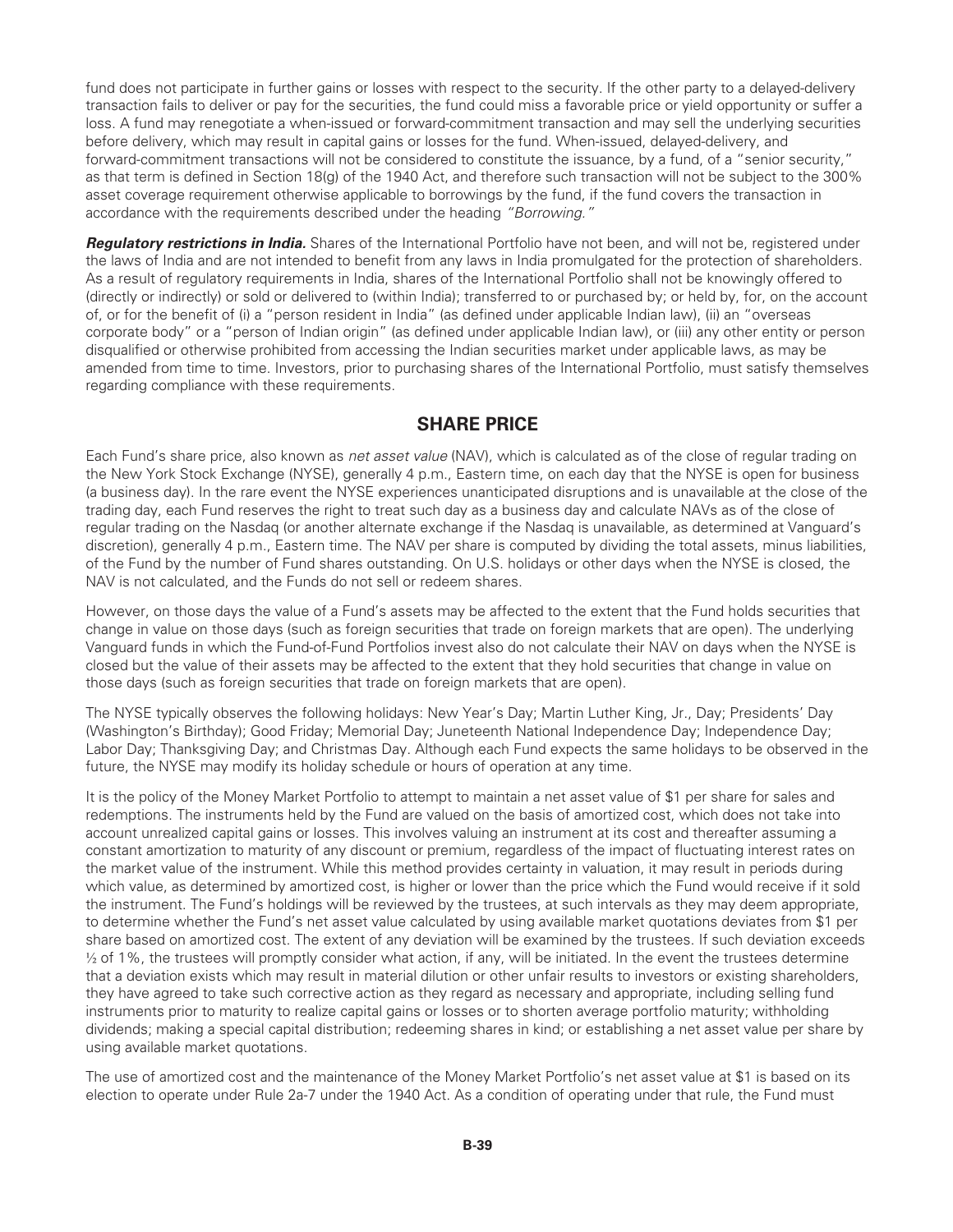maintain a dollar-weighted average portfolio maturity of 60 days or less; maintain a dollar-weighted average life of 120 days or less; purchase only instruments having remaining maturities of 397 days or less; meet applicable daily, weekly, and general liquidity requirements; and invest only in securities that are determined by methods approved by the trustees to present minimal credit risks and that are of high quality.

# **PURCHASE AND REDEMPTION OF SHARES**

# **Purchase of Shares other than ETF Shares**

The purchase price of shares of each Fund is the NAV next determined after the purchase request is received in good order, as defined in the Fund's prospectus.

The Total Bond Market Index Portfolio reserves the right to impose a transaction fee of 0.25% on any purchase that, in the opinion of the advisor, would disrupt efficient management of the Fund. The advisor may impose this transaction fee if an investor's aggregate purchases into the Fund over a 12-month period exceed, or are expected to exceed, \$50 million. The Fund may incur substantial transaction costs in absorbing very large investments, and the fee (paid directly to the Fund) is intended to protect existing shareholders from being unfairly impacted by such costs. The Fund's advisor will consider several factors in determining whether to apply the fee, including the following:

- The transaction costs of buying securities, determined in part by the availability of securities at that time.
- The offsetting effect of any Fund redemptions occurring at that time.
- The Fund's then-current rate of growth.

**Exchange of Securities for Shares of a Fund.** Shares of a Fund may be purchased "in kind" (i.e., in exchange for securities, rather than for cash) at the discretion of the Fund's portfolio manager. Such securities must not be restricted as to transfer and must have a value that is readily ascertainable. Securities accepted by the Fund will be valued, as set forth in the Fund's prospectus, as of the time of the next determination of NAV after such acceptance. All dividend, subscription, or other rights that are reflected in the market price of accepted securities at the time of valuation become the property of the Fund and must be delivered to the Fund by the investor upon receipt from the issuer. A gain or loss for federal income tax purposes, depending upon the cost of the securities tendered, would be realized by the investor upon the exchange. Investors interested in purchasing portfolio shares in kind should contact Vanguard.

#### **Redemption of Shares other than ETF Shares**

The redemption price of shares of each Fund is the NAV per share next determined after the redemption request is received in good order, as defined in the Fund's prospectus.

Each Fund can postpone payment of redemption proceeds for up to seven calendar days. In addition, each Fund can suspend redemptions and/or postpone payments of redemption proceeds beyond seven calendar days (1) during any period that the NYSE is closed or trading on the NYSE is restricted as determined by the SEC; (2) during any period when an emergency exists, as defined by the SEC, as a result of which it is not reasonably practicable for the Fund to dispose of securities it owns or to fairly determine the value of its assets; or (3) for such other periods as the SEC may permit, including in connection with a determination by the board of a money market fund under Rule 22e-3 under the 1940 Act to suspend redemptions and postpone payment of redemption proceeds in order to facilitate an orderly liquidation of a money market fund.

The Trust has filed a notice of election with the SEC to pay in cash all redemptions requested by any shareholder of record limited in amount during any 90-day period to the lesser of \$250,000 or 1% of the net assets of a Fund at the beginning of such period.

If Vanguard determines that it would be detrimental to the best interests of the remaining shareholders of a Fund to make payment wholly or partly in cash, the Fund may pay the redemption price in whole or in part by a distribution in kind of readily marketable securities held by the Fund in lieu of cash in conformity with applicable rules of the SEC and in accordance with procedures adopted by the Vanguard Variable Insurance Funds' board of trustees. Investors may incur brokerage charges on the sale of such securities received in payment of redemptions.

The Funds do not charge redemption fees. Shares redeemed may be worth more or less than what was paid for them, depending on the market value of the securities held by the Funds.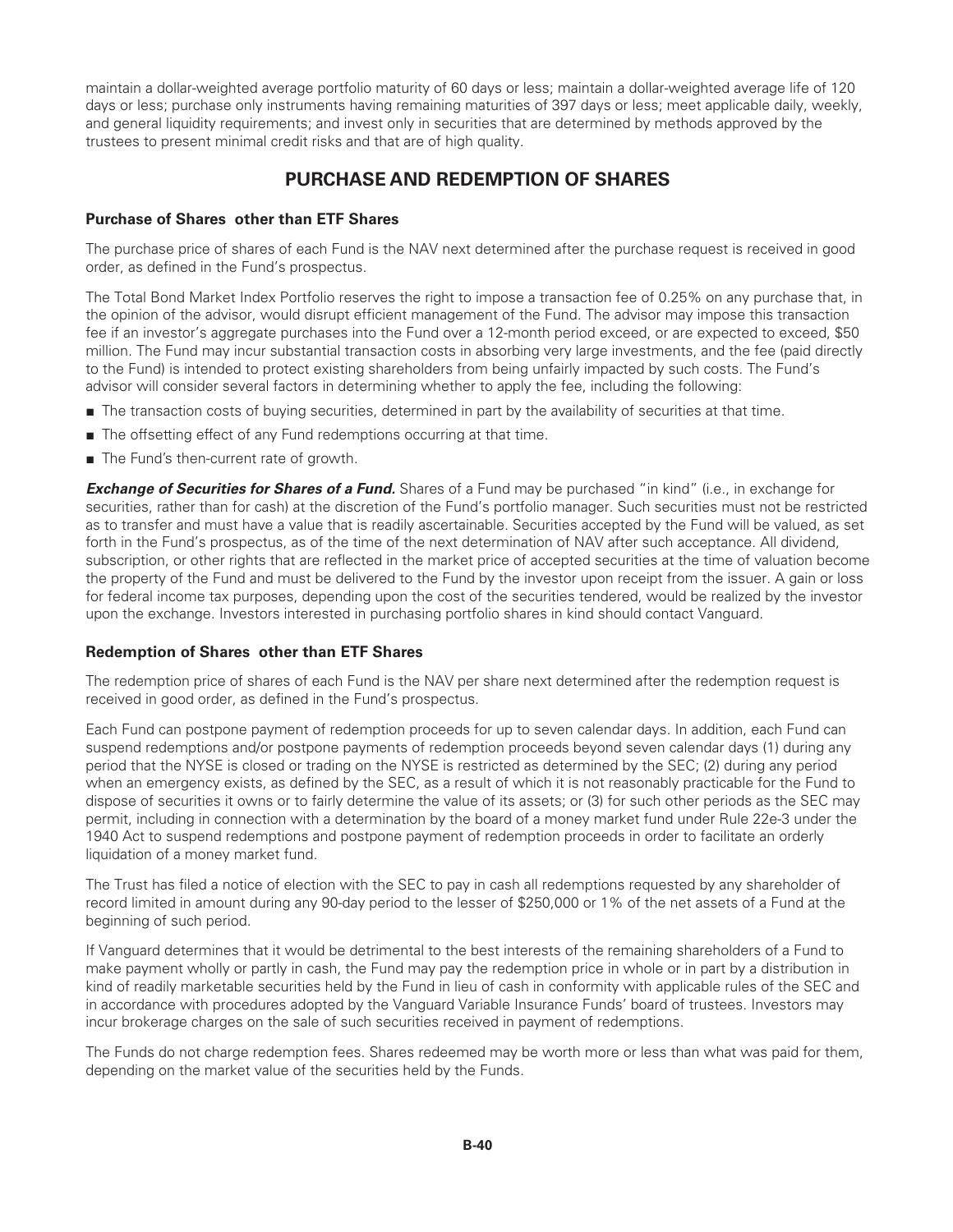Vanguard processes purchase and redemption requests through a pooled account. Pending investment direction or distribution of redemption proceeds, the assets in the pooled account are invested and any earnings (the "float") are allocated proportionately among the Vanguard funds in order to offset fund expenses. Other than the float, Vanguard treats assets held in the pooled account as the assets of each shareholder making such purchase or redemption request.

# **Right to Change Policies**

Vanguard reserves the right, without notice, to (1) alter, add, or discontinue any conditions of purchase (including eligibility requirements), redemption, exchange, conversion, service, or privilege at any time and (2) alter, impose, discontinue, or waive any purchase fee, redemption fee, account service fee, or other fee charged to a shareholder or a group of shareholders. Changes may affect any or all investors. These actions will be taken when, at the sole discretion of Vanguard management, Vanguard believes they are in the best interest of a fund.

## **Account Restrictions**

Vanguard reserves the right to: (1) redeem all or a portion of a fund/account to meet a legal obligation, including tax withholding, tax lien, garnishment order, or other obligation imposed on your account by a court or government agency; (2) redeem shares, close an account, or suspend account privileges, features, or options in the case of threatening conduct or activity; (3) redeem shares, close an account, or suspend account privileges, features, or options if Vanguard believes or suspects that not doing so could result in a suspicious, fraudulent, or illegal transaction; (4) place restrictions on the ability to redeem any or all shares in an account if it is required to do so by a court or government agency; (5) place restrictions on the ability to redeem any or all shares in an account if Vanguard believes that doing so will prevent fraud or financial exploitation or abuse, or will protect vulnerable investors; (6) freeze any account and/or suspend account services if Vanguard has received reasonable notice of a dispute regarding the assets in an account, including notice of a dispute between the registered or beneficial account owners; and (7) freeze any account and/or suspend account services upon initial notification to Vanguard of the death of an account owner.

# **MANAGEMENT OF THE FUNDS**

# **Vanguard**

Each Fund is part of the Vanguard group of investment companies, which consists of over 200 funds. Each fund is a series of a Delaware statutory trust. The funds obtain virtually all of their corporate management, administrative, and distribution services through the trusts' jointly owned subsidiary, Vanguard. Vanguard may contract with certain third-party service providers to assist Vanguard in providing certain administrative and/or accounting services with respect to the funds, subject to Vanguard's oversight. Vanguard also provides investment advisory services to certain Vanguard funds. All of these services are provided at Vanguard's total cost of operations pursuant to the Fifth Amended and Restated Funds' Service Agreement (the Agreement).

Vanguard was established and operates under the Agreement. Vanguard employs a supporting staff of management and administrative personnel needed to provide the requisite services to the funds and also furnishes the funds with necessary office space, furnishings, and equipment.

Pursuant to an agreement between Vanguard and JPMorgan Chase Bank N.A. (JPMorgan), JPMorgan provides services for the Conservative Allocation Portfolio, Moderate Allocation Portfolio, Equity Index Portfolio, Mid-Cap Index Portfolio, Real Estate Index Portfolio, Total Stock Market Index Portfolio, Total International Stock Market Index Portfolio, and Global Bond Index Portfolio. These services include, but are not limited to: (i) the calculation of such funds' daily NAVs and (ii) the furnishing of financial reports. The fees paid to JPMorgan under this agreement are based on a combination of flat and asset based fees. As of the fiscal year ended December 31, 2021, JPMorgan had received fees from the Funds for administrative services rendered as shown in the table below.

Pursuant to an agreement between Vanguard and State Street Bank and Trust Company (State Street), State Street provides services for the Balanced Portfolio, Capital Growth Portfolio, Diversified Value Portfolio, Equity Income Portfolio, Growth Portfolio, High Yield Bond Portfolio, International Portfolio, Money Market Portfolio, Short-Term Investment-Grade Portfolio, Small Company Growth Portfolio, and Total Bond Market Index Portfolio. These services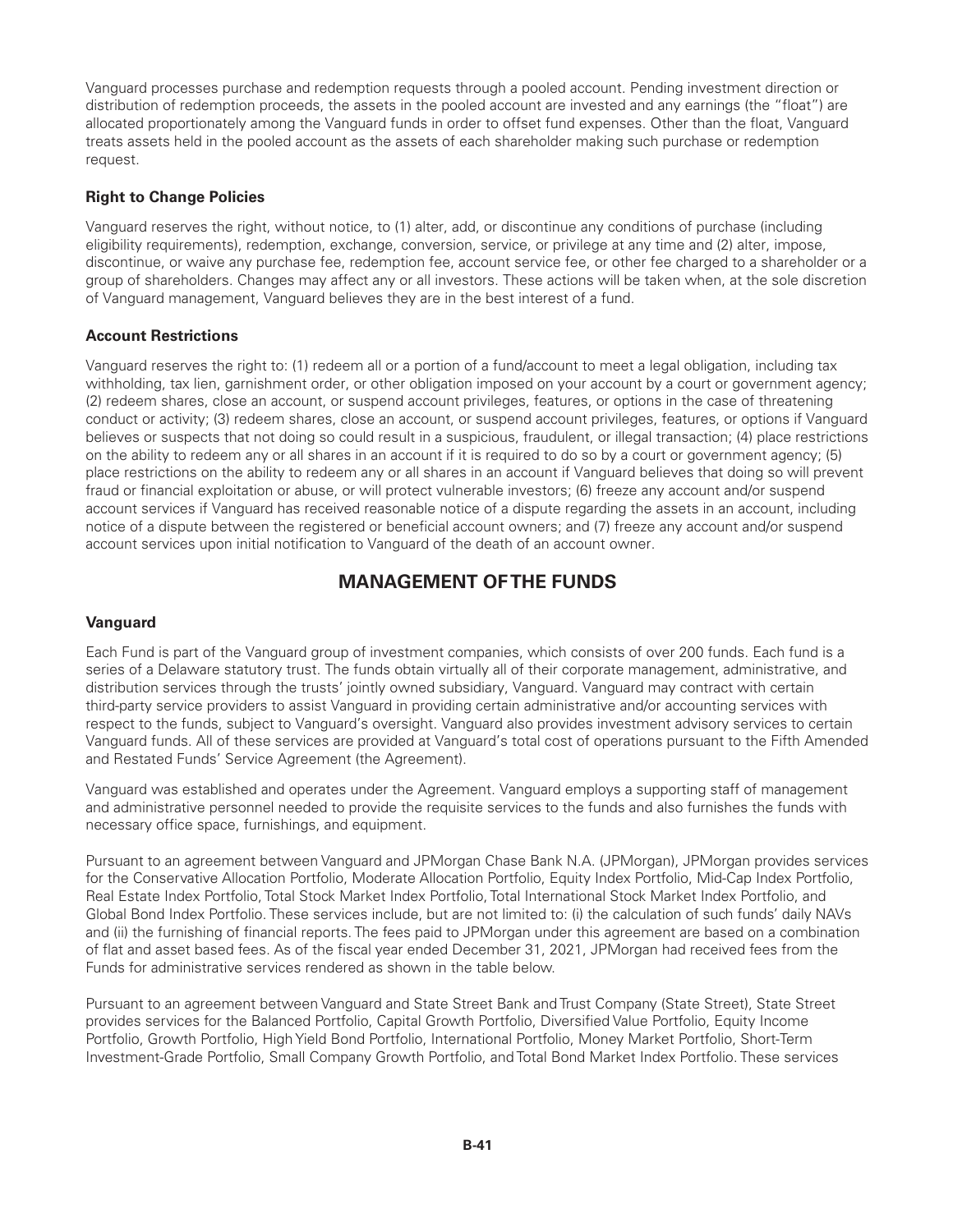include, but are not limited to: (i) the calculation of such funds' daily NAVs and (ii) the furnishing of financial reports. The fees paid to State Street under this agreement are based on a combination of flat and asset based fees. As of the fiscal year ended December 31, 2021, State Street had received fees from the Funds for administrative services rendered as shown in the table below.

| <b>Portfolio</b>                          | 2019 | 2020       | 2021        |
|-------------------------------------------|------|------------|-------------|
| <b>Balanced Portfolio</b>                 | $s-$ | \$6,000.00 | \$22,666.72 |
| Capital Growth Portfolio                  |      | 6,000.00   | 22,666.72   |
| <b>Conservative Allocation Portfolio</b>  |      |            | 15,583.26   |
| Diversified Value Portfolio               |      | 6,000.00   | 22,666.72   |
| Equity Income Portfolio                   |      | 6,000.00   | 22,666.72   |
| Equity Index Portfolio                    |      | 2,833.32   | 16,999.92   |
| Global Bond Portfolio                     |      |            | 15,583.26   |
| Growth Portfolio                          |      | 6,000.01   | 22,666.72   |
| High Yield Bond Portfolio                 |      | 6,000.00   | 22,666.72   |
| International Portfolio                   |      | 6,000.00   | 22,666.72   |
| Mid-Cap Index Portfolio                   |      | 2,833.32   | 16,999.92   |
| Moderate Allocation Portfolio             |      |            | 15,583.26   |
| Money Market Portfolio                    |      | 9,000.00   | 22,666.72   |
| Real Estate Index Portfolio               |      | 2,833.32   | 16,999.92   |
| Short-Term Investment-Grade Portfolio     |      | 6,000.00   | 22,666.72   |
| Small Company Growth Portfolio            |      | 5,999.99   | 22,666.72   |
| <b>Total Bond Market Index Portfolio</b>  |      | 6,000.00   | 22,666.72   |
| Total International Stock Index Portfolio |      |            | 15,583.26   |
| Total Stock Market Index Portfolio        |      |            | 15,583.26   |

The funds' officers are also employees of Vanguard.

Vanguard, Vanguard Marketing Corporation (VMC), the funds, and the funds' advisors have adopted codes of ethics designed to prevent employees who may have access to nonpublic information about the trading activities of the funds (access persons) from profiting from that information. The codes of ethics permit access persons to invest in securities for their own accounts, including securities that may be held by a fund, but place substantive and procedural restrictions on the trading activities of access persons. For example, the codes of ethics require that access persons receive advance approval for most securities trades to ensure that there is no conflict with the trading activities of the funds.

*For all Funds except the Fund-of-Fund Portfolios.* Vanguard provides corporate management, administrative, and distribution services. Each Fund pays its share of Vanguard's total expenses, which are allocated among the Funds under methods approved by the Vanguard Variable Insurance Funds' board of trustees. In addition, each Fund bears its own direct expenses, such as legal, auditing, and custodial fees. The Agreement provides that each Fund may be called upon to invest up to 0.40% of its net assets in Vanguard. The amounts that each Fund has invested are adjusted from time to time in order to maintain the proportionate relationship between each Fund's relative net assets and its contribution to Vanguard's capital.

As of December 31, 2021, each Fund had contributed capital to Vanguard as follows:

| <b>Vanguard Fund</b>        | Capital<br><b>Contribution to</b><br>Vanguard | Percentage of<br>Fund's<br>Average<br><b>Net Assets</b> | Percent of<br><b>Vanguard Funds'</b><br><b>Contribution</b> |
|-----------------------------|-----------------------------------------------|---------------------------------------------------------|-------------------------------------------------------------|
| <b>Balanced Portfolio</b>   | \$121,000                                     | Less than 0.01%                                         | 0.05%                                                       |
| Capital Growth Portfolio    | 57,000                                        | Less than 0.01                                          | 0.02                                                        |
| Diversified Value Portfolio | 39,000                                        | Less than 0.01                                          | 0.02                                                        |
| Equity Income Portfolio     | 58,000                                        | Less than 0.01                                          | 0.02                                                        |
| Equity Index Portfolio      | 293,000                                       | Less than 0.01                                          | 0.12                                                        |
| Growth Portfolio            | 44,000                                        | Less than 0.01                                          | 0.02                                                        |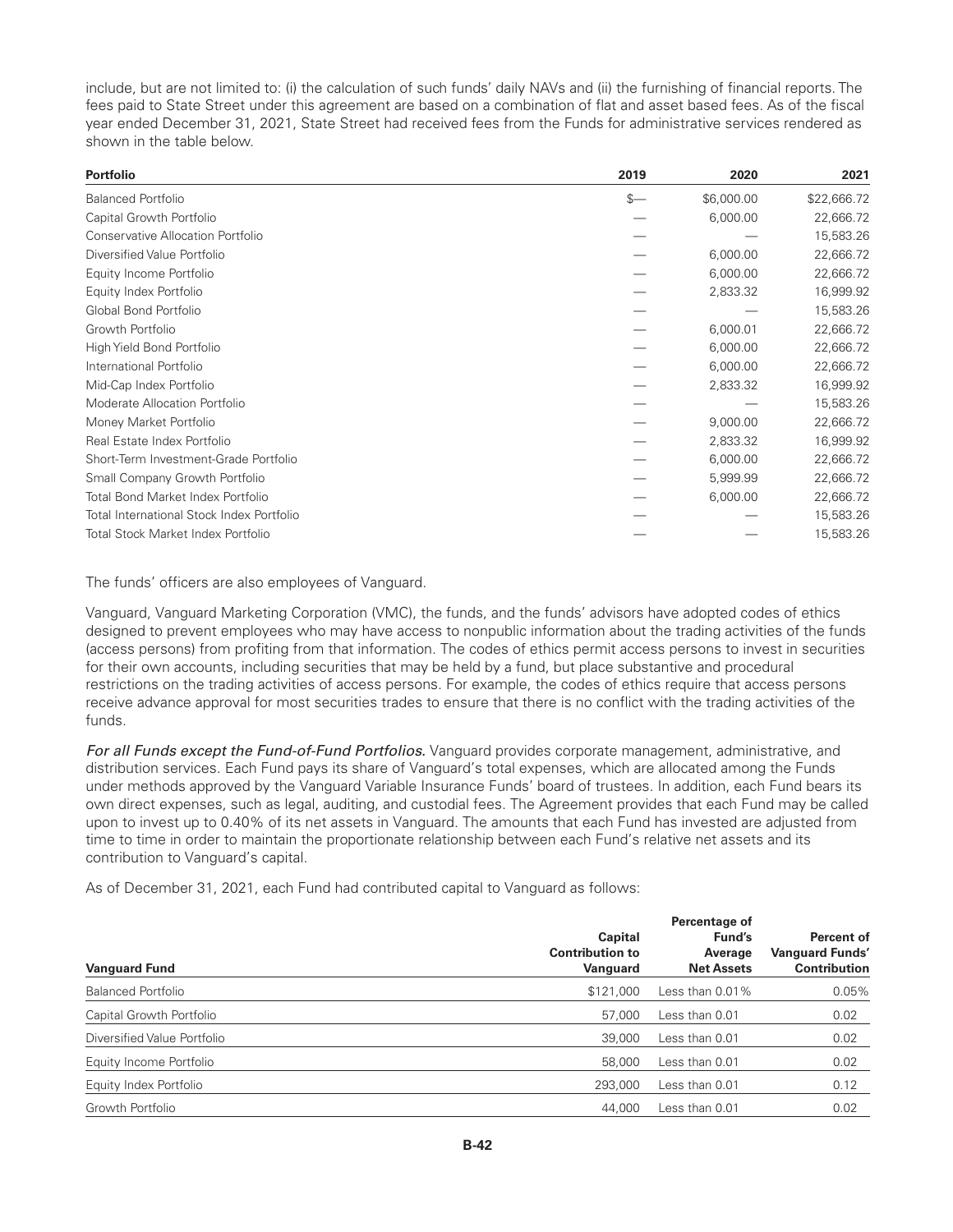| Capital<br><b>Contribution to</b><br>Vanguard | Fund's<br>Average | <b>Percent of</b><br><b>Vanguard Funds'</b> |
|-----------------------------------------------|-------------------|---------------------------------------------|
|                                               |                   |                                             |
|                                               |                   |                                             |
|                                               | <b>Net Assets</b> | <b>Contribution</b>                         |
| 26,000                                        | Less than 0.01    | 0.01                                        |
| 142.000                                       | Less than 0.01    | 0.06                                        |
| 88,000                                        | Less than 0.01    | 0.04                                        |
| 36,000                                        | Less than $0.01$  | 0.01                                        |
| 46,000                                        | Less than 0.01    | 0.02                                        |
| 77,000                                        | Less than 0.01    | 0.03                                        |
| 64,000                                        | Less than $0.01$  | 0.03                                        |
| 162,000                                       | Less than 0.01    | 0.06                                        |
|                                               |                   |                                             |

*For the Fund-of-Fund Portfolios.* The Agreement provides that each Fund will not contribute to Vanguard's capitalization or pay for corporate management, administrative, and distribution services provided by Vanguard. However, each Fund will bear its own direct expenses, such as legal, auditing, and custodial fees. In addition, the Agreement further provides that each Fund's direct expenses may be offset by (1) the Fund's contributions to the costs of operating the underlying Vanguard funds in which the Fund invests, and (2) certain savings in administrative and marketing costs that Vanguard expects to derive from the Fund's operation. Accordingly, all expenses for services provided by Vanguard to the Funds and all other expenses incurred by the Funds are expected to be borne by the underlying funds. Each Fund's shareholders bear the fees and expenses associated with the Fund's investments in the underlying funds.

As of December 31, 2021, the Acquired Fund Fees and Expenses of each Fund were as follows: 0.13% for the Total Stock Market Index Portfolio, the Global Bond Index Portfolio, and the Conservative Allocation Portfolio; 0.12% for the Moderate Allocation Portfolio; and 0.10% for the Total International Stock Market Index Portfolio.

*Management.* Corporate management and administrative services include (1) executive staff, (2) accounting and financial, (3) legal and regulatory, (4) shareholder account maintenance, (5) monitoring and control of custodian relationships, (6) shareholder reporting, and (7) review and evaluation of advisory and other services provided to the funds by third parties.

*Distribution.* Vanguard Marketing Corporation, 100 Vanguard Boulevard, Malvern, PA 19355, a wholly owned subsidiary of Vanguard, is the principal underwriter for the funds and in that capacity performs and finances marketing, promotional, and distribution activities (collectively, marketing and distribution activities) that are primarily intended to result in the sale of the funds' shares. VMC offers shares of each fund for sale on a continuous basis and will use all reasonable efforts in connection with the distribution of shares of the funds. VMC performs marketing and distribution activities in accordance with the conditions of a 1981 SEC exemptive order that permits the Vanguard funds to internalize and jointly finance the marketing, promotion, and distribution of their shares. The funds' trustees review and approve the marketing and distribution expenses incurred by the funds, including the nature and cost of the activities and the desirability of each fund's continued participation in the joint arrangement.

To ensure that each fund's participation in the joint arrangement falls within a reasonable range of fairness, each fund contributes to VMC's marketing and distribution expenses in accordance with an SEC-approved formula. Under that formula, one half of the marketing and distribution expenses are allocated among the funds based upon their relative net assets. The remaining half of those expenses is allocated among the funds based upon each fund's sales for the preceding 24 months relative to the total sales of the funds as a group, provided, however, that no fund's aggregate quarterly rate of contribution for marketing and distribution expenses shall exceed 125% of the average marketing and distribution expense rate for Vanguard and that no fund shall incur annual marketing and distribution expenses in excess of 0.20% of its average month-end net assets. Each fund's contribution to these marketing and distribution expenses helps to maintain and enhance the attractiveness and viability of the Vanguard complex as a whole, which benefits all of the funds and their shareholders.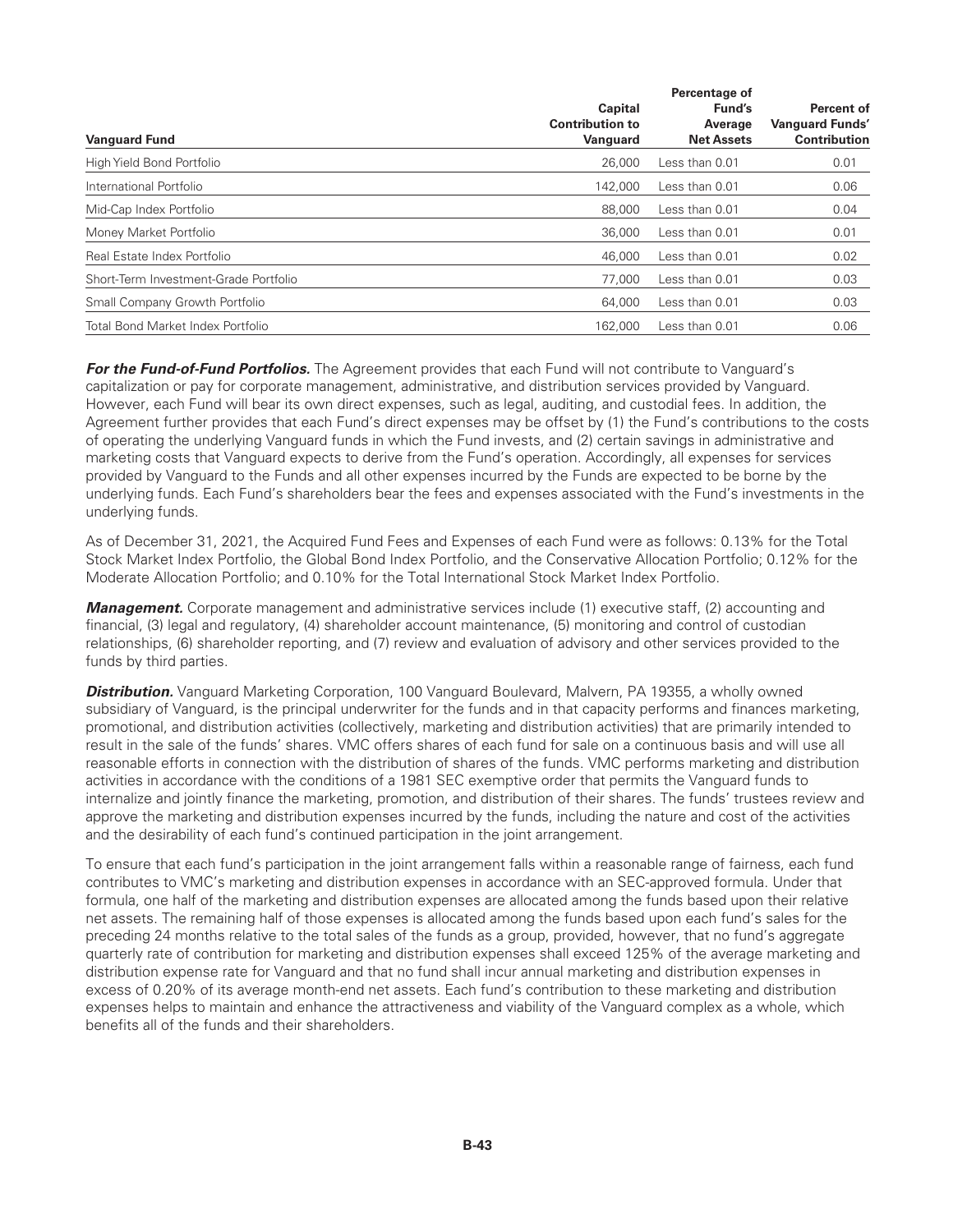VMC's principal marketing and distribution expenses are for advertising, promotional materials, and marketing personnel. Other marketing and distribution activities of an administrative nature that VMC undertakes on behalf of the funds may include, but are not limited to:

- Conducting or publishing Vanguard-generated research and analysis concerning the funds, other investments, the financial markets, or the economy.
- Providing views, opinions, advice, or commentary concerning the funds, other investments, the financial markets, or the economy.
- Providing analytical, statistical, performance, or other information concerning the funds, other investments, the financial markets, or the economy.
- Providing administrative services in connection with investments in the funds or other investments, including, but not limited to, shareholder services, recordkeeping services, and educational services.
- Providing products or services that assist investors or financial service providers (as defined below) in the investment decision-making process.

VMC performs most marketing and distribution activities itself. Some activities may be conducted by third parties pursuant to shared marketing arrangements under which VMC agrees to share the costs and performance of marketing and distribution activities in concert with a financial service provider. Financial service providers include, but are not limited to, investment advisors, broker-dealers, financial planners, financial consultants, banks, and insurance companies. Under these cost- and performance-sharing arrangements, VMC may pay or reimburse a financial service provider (or a third party it retains) for marketing and distribution activities that VMC would otherwise perform. VMC's cost- and performance-sharing arrangements may be established in connection with Vanguard investment products or services offered or provided to or through the financial service providers.

VMC's arrangements for shared marketing and distribution activities may vary among financial service providers, and its payments or reimbursements to financial service providers in connection with shared marketing and distribution activities may be significant. VMC, as a matter of policy, does not pay asset-based fees, sales-based fees, or account-based fees to financial service providers in connection with its marketing and distribution activities for the Vanguard funds. VMC does make fixed dollar payments to financial service providers when sponsoring, jointly sponsoring, financially supporting, or participating in conferences, programs, seminars, presentations, meetings, or other events involving fund shareholders, financial service providers, or others concerning the funds, other investments, the financial markets, or the economy, such as industry conferences, prospecting trips, due diligence visits, training or education meetings, and sales presentations. VMC also makes fixed dollar payments to financial service providers for data regarding funds, such as statistical information regarding sales of fund shares. In addition, VMC makes fixed dollar payments for expenses associated with financial service providers' use of Vanguard's funds including, but not limited to, the use of funds in model portfolios. These payments may be used for services including, but not limited to, technology support and development; platform support and development; due diligence related to products used on a platform; legal, regulatory, and compliance expenses related to a platform; and other platform-related services.

In connection with its marketing and distribution activities, VMC may give financial service providers (or their representatives) (1) promotional items of nominal value that display Vanguard's logo, such as golf balls, shirts, towels, pens, and mouse pads; (2) gifts that do not exceed \$100 per person annually and are not preconditioned on achievement of a sales target; (3) an occasional meal, a ticket to a sporting event or the theater, or comparable entertainment that is neither so frequent nor so extensive as to raise any question of propriety and is not preconditioned on achievement of a sales target; and (4) reasonable travel and lodging accommodations to facilitate participation in marketing and distribution activities.

VMC policy prohibits marketing and distribution activities that are intended, designed, or likely to compromise suitability determinations by, or the fulfillment of any fiduciary duties or other obligations that apply to, financial service providers. Nonetheless, VMC's marketing and distribution activities are primarily intended to result in the sale of the funds' shares, and as such, its activities, including shared marketing and distribution activities and fixed dollar payments as described above, may influence applicable financial service providers (or their representatives) to recommend, promote, include, or invest in a Vanguard fund or share class. In addition, Vanguard or any of its subsidiaries may retain a financial service provider to provide consulting or other services, and that financial service provider also may provide services to investors. Investors should consider the possibility that any of these activities, relationships, or payments may influence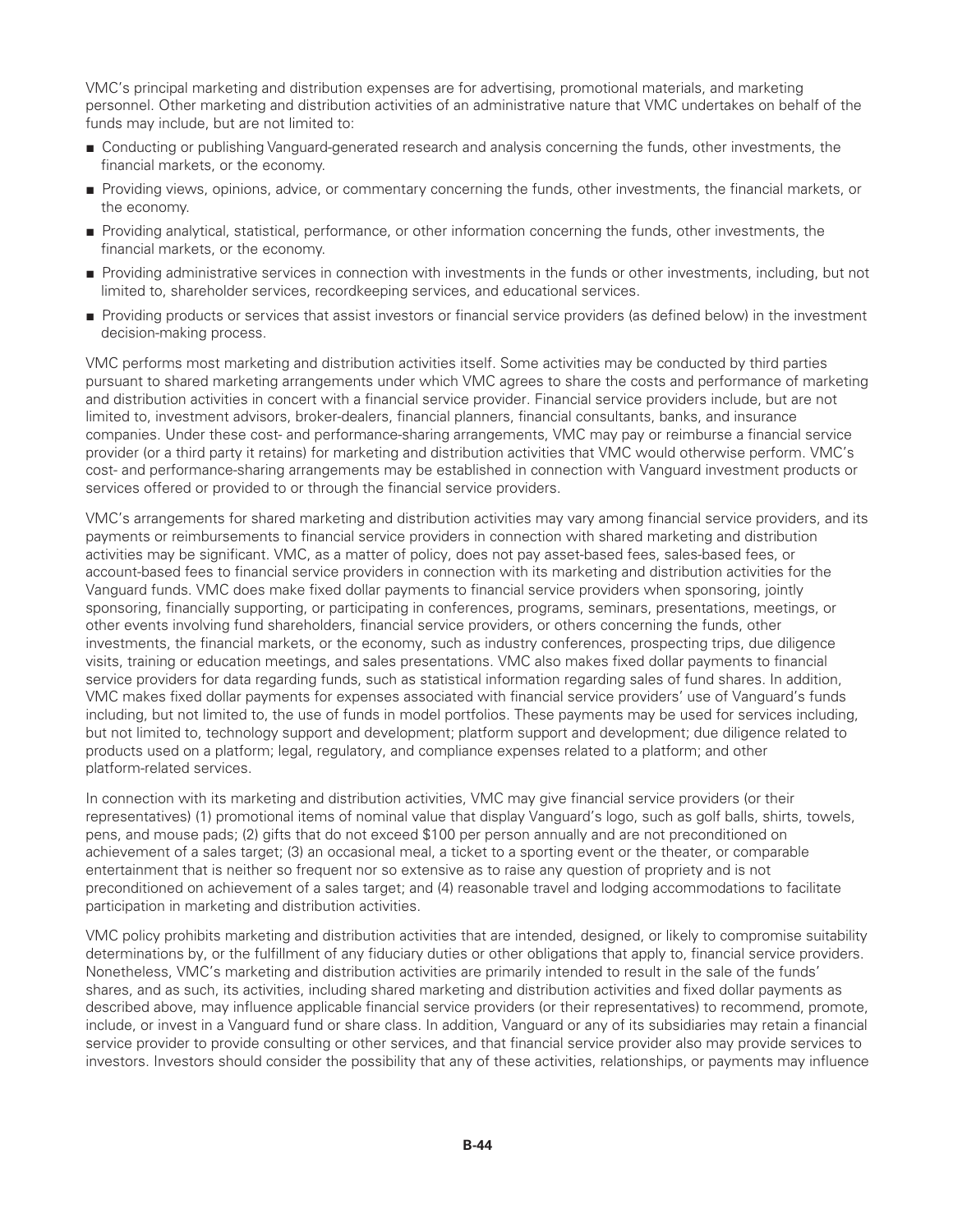a financial service provider's (or its representatives') decision to recommend, promote, include, or invest in a Vanguard fund or share class. Each financial service provider should consider its suitability determinations, fiduciary duties, and other legal obligations (or those of its representatives) in connection with any decision to consider, recommend, promote, include, or invest in a Vanguard fund or share class.

The following table describes the expenses of Vanguard and VMC that are incurred by the Funds (other than the Fund-of-Fund Portfolios). Amounts captioned "Management and Administrative Expenses" include a Fund's allocated share of expenses associated with the management, administrative, and transfer agency services Vanguard provides to the Vanguard funds. Amounts captioned "Marketing and Distribution Expenses" include a Fund's allocated share of expenses associated with the marketing and distribution activities that VMC conducts on behalf of the Vanguard funds.

As is the case with all mutual funds, transaction costs incurred by the Funds for buying and selling securities are not reflected in the table. Annual Shared Fund Operating Expenses are based on expenses incurred in the fiscal years ended December 31, 2019, 2020, and 2021, and are presented as a percentage of each Fund's average month-end net assets.

| <b>Vanguard Fund</b>                   | 2019  | 2020  | 2021  |
|----------------------------------------|-------|-------|-------|
| <b>Balanced Portfolio</b>              |       |       |       |
| Management and Administrative Expenses | 0.15% | 0.15% | 0.15% |
| Marketing and Distribution Expenses    | 0.01  | 0.01  | 0.01  |
| <b>Capital Growth Portfolio</b>        |       |       |       |
| Management and Administrative Expenses | 0.18% | 0.18% | 0.18% |
| Marketing and Distribution Expenses    | 0.01  | 0.01  | 0.01  |
| <b>Diversified Value Portfolio</b>     |       |       |       |
| Management and Administrative Expenses | 0.15% | 0.14% | 0.15% |
| Marketing and Distribution Expenses    | 0.01  | 0.01  | 0.01  |
| <b>Equity Income Portfolio</b>         |       |       |       |
| Management and Administrative Expenses | 0.21% | 0.21% | 0.19% |
| Marketing and Distribution Expenses    | 0.01  | 0.01  | 0.01  |
| <b>Equity Index Portfolio</b>          |       |       |       |
| Management and Administrative Expenses | 0.13% | 0.13% | 0.12% |
| Marketing and Distribution Expenses    | 0.01  | 0.01  | 0.01  |
| <b>Growth Portfolio</b>                |       |       |       |
| Management and Administrative Expenses | 0.23% | 0.23% | 0.24% |
| Marketing and Distribution Expenses    | 0.01  | 0.01  | 0.01  |
| <b>High Yield Bond Portfolio</b>       |       |       |       |
| Management and Administrative Expenses | 0.18% | 0.18% | 0.18% |
| Marketing and Distribution Expenses    | 0.01  | 0.01  | 0.01  |
| <b>International Portfolio</b>         |       |       |       |
| Management and Administrative Expenses | 0.17% | 0.18% | 0.18% |
| Marketing and Distribution Expenses    | 0.01  | 0.01  | 0.01  |
| <b>Mid-Cap Index Portfolio</b>         |       |       |       |
| Management and Administrative Expenses | 0.16% | 0.15% | 0.14% |
| Marketing and Distribution Expenses    | 0.01  | 0.01  | 0.01  |
| <b>Money Market Portfolio</b>          |       |       |       |
| Management and Administrative Expenses | 0.13% | 0.13% | 0.14% |
| Marketing and Distribution Expenses    | 0.01  | 0.01  | 0.01  |
| <b>Real Estate Index Portfolio</b>     |       |       |       |
| Management and Administrative Expenses | 0.24% | 0.24% | 0.23% |
| Marketing and Distribution Expenses    | 0.01  | 0.01  | 0.01  |

#### **Annual Shared Fund Operating Expenses (Shared Expenses Deducted From Fund Assets)**

**Short-Term Investment-Grade Portfolio**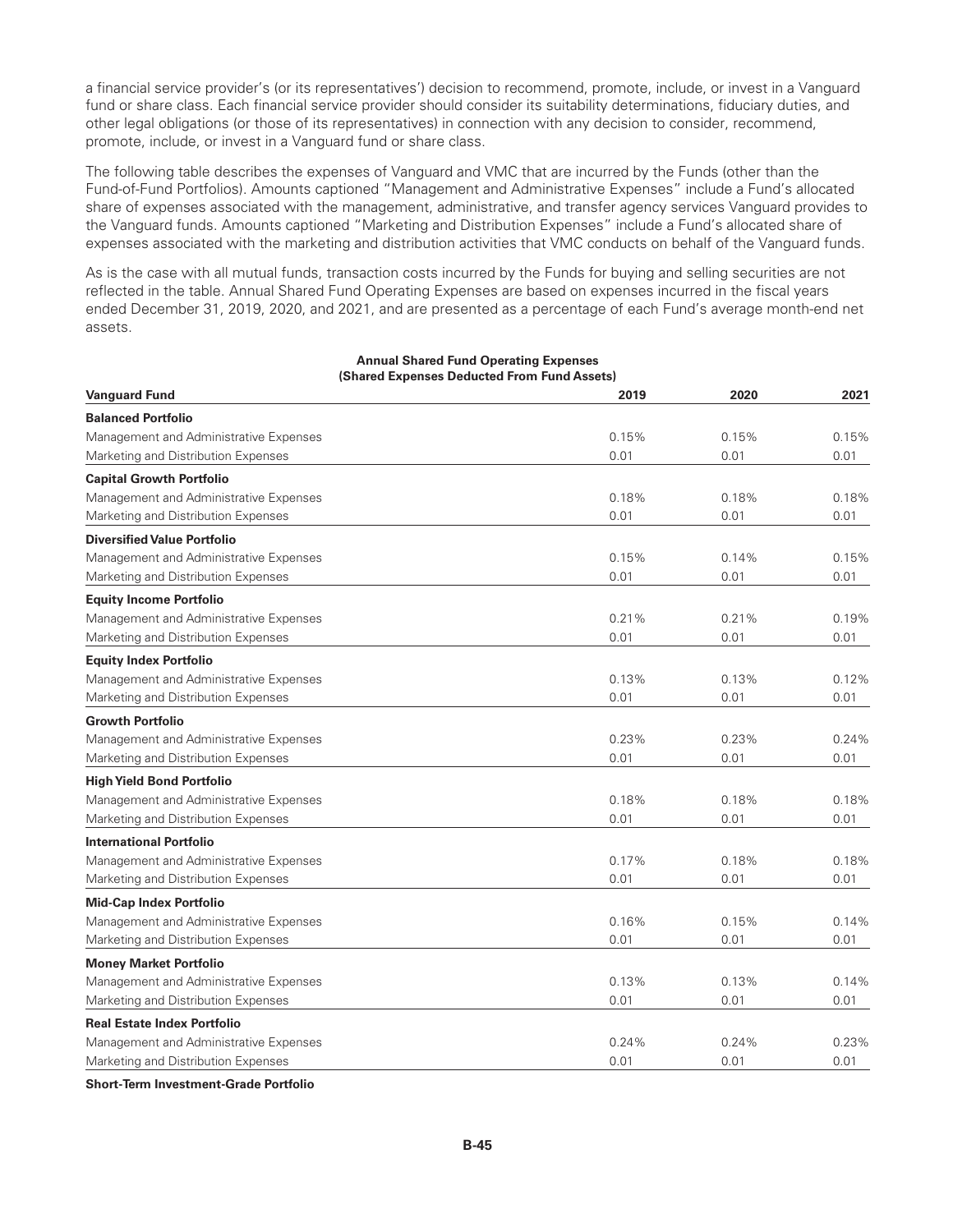#### **Annual Shared Fund Operating Expenses (Shared Expenses Deducted From Fund Assets)**

| <b>Vanguard Fund</b>                     | 2019     | 2020  | 2021  |
|------------------------------------------|----------|-------|-------|
| Management and Administrative Expenses   | $0.12\%$ | 0.12% | 0.12% |
| Marketing and Distribution Expenses      | 0.01     | 0.01  | 0.01  |
| <b>Small Company Growth Portfolio</b>    |          |       |       |
| Management and Administrative Expenses   | 0.20%    | 0.20% | 0.17% |
| Marketing and Distribution Expenses      | 0.01     | 0.01  | 0.01  |
| <b>Total Bond Market Index Portfolio</b> |          |       |       |
| Management and Administrative Expenses   | $0.12\%$ | 0.12% | 0.13% |
| Marketing and Distribution Expenses      | 0.01     | 0.01  | 0.01  |

The Diversified Value and Growth Portfolios' investment advisors may direct certain security trades, subject to obtaining the best price and execution, to brokers who have agreed to rebate to each Fund part of the commissions generated. Such rebates are used solely to reduce each Fund's management and administrative expenses and are not reflected in these totals.

# **Officers and Trustees**

Each Vanguard fund is governed by the board of trustees of its trust and a single set of officers. Consistent with the board's corporate governance principles, the trustees believe that their primary responsibility is oversight of the management of each fund for the benefit of its shareholders, not day-to-day management. The trustees set broad policies for the funds; select investment advisors; monitor fund operations, regulatory compliance, performance, and costs; nominate and select new trustees; and elect fund officers. Vanguard manages the day-to-day operations of the funds under the direction of the board of trustees.

The trustees play an active role, as a full board and at the committee level, in overseeing risk management for the funds. The trustees delegate the day-to-day risk management of the funds to various groups, including portfolio review, investment management, risk management, compliance, legal, fund accounting, and fund financial services. These groups provide the trustees with regular reports regarding investment, valuation, liquidity, and compliance, as well as the risks associated with each. The trustees also oversee risk management for the funds through regular interactions with the funds' internal and external auditors.

The full board participates in the funds' risk oversight, in part, through the Vanguard funds' compliance program, which covers the following broad areas of compliance: investment and other operations; recordkeeping; valuation and pricing; communications and disclosure; reporting and accounting; oversight of service providers; fund governance; and codes of ethics, insider trading controls, and protection of nonpublic information. The program seeks to identify and assess risk through various methods, including through regular interdisciplinary communications between compliance professionals and business personnel who participate on a daily basis in risk management on behalf of the funds. The funds' chief compliance officer regularly provides reports to the board in writing and in person.

The audit committee of the board, which is composed of F. Joseph Loughrey, Mark Loughridge, Sarah Bloom Raskin, and Peter F. Volanakis, each of whom is an independent trustee, oversees management of financial risks and controls. The audit committee serves as the channel of communication between the independent auditors of the funds and the board with respect to financial statements and financial reporting processes, systems of internal control, and the audit process. Vanguard's head of internal audit reports directly to the audit committee and provides reports to the committee in writing and in person on a regular basis. Although the audit committee is responsible for overseeing the management of financial risks, the entire board is regularly informed of these risks through committee reports.

All of the trustees bring to each fund's board a wealth of executive leadership experience derived from their service as executives (in many cases chief executive officers), board members, and leaders of diverse public operating companies, academic institutions, and other organizations. In determining whether an individual is qualified to serve as a trustee of the funds, the board considers a wide variety of information about the trustee, and multiple factors contribute to the board's decision. Each trustee is determined to have the experience, skills, and attributes necessary to serve the funds and their shareholders because each trustee demonstrates an exceptional ability to consider complex business and financial matters, evaluate the relative importance and priority of issues, make decisions, and contribute effectively to the deliberations of the board. The board also considers the individual experience of each trustee and determines that the trustee's professional experience, education, and background contribute to the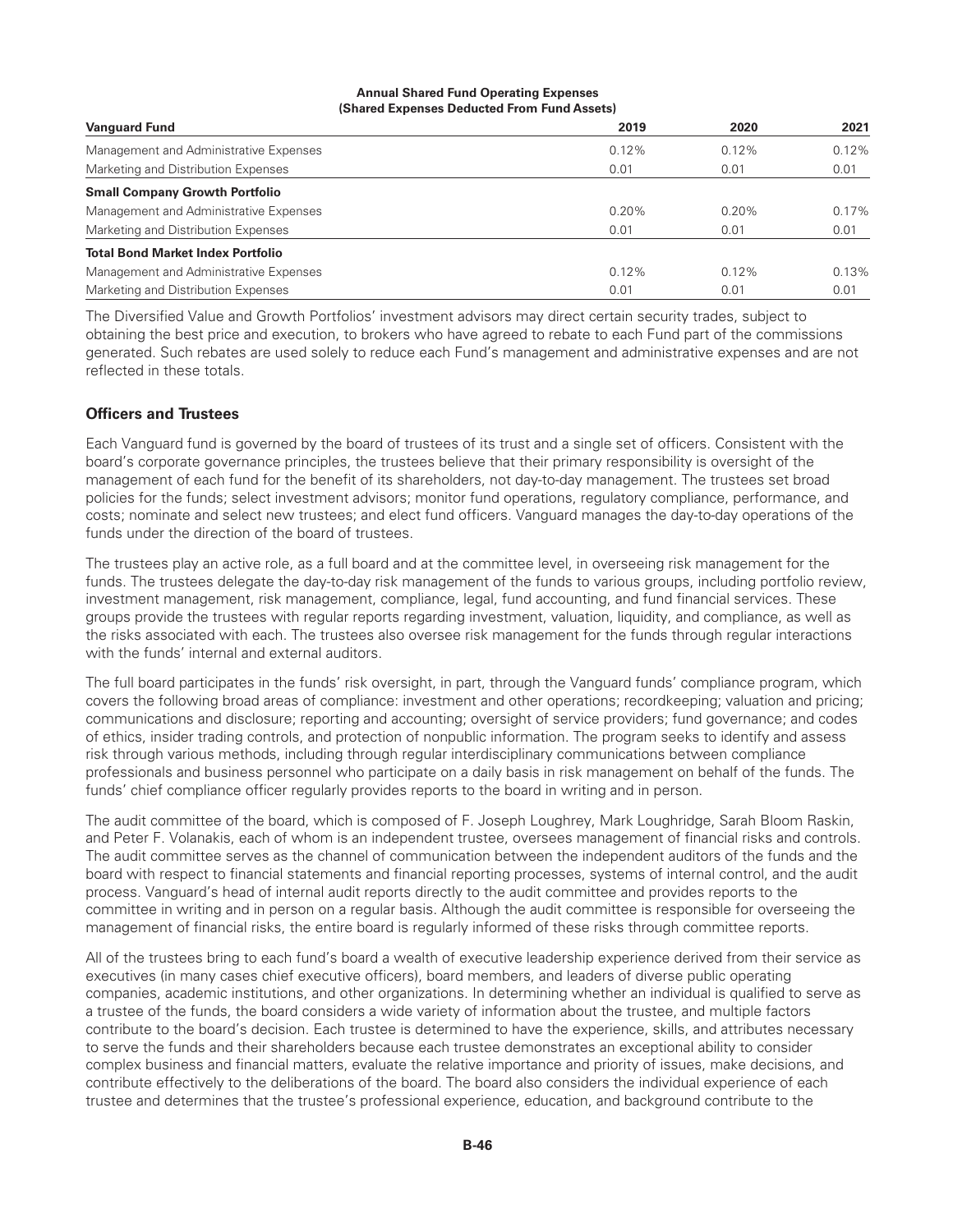diversity of perspectives on the board. The business acumen, experience, and objective thinking of the trustees are considered invaluable assets for Vanguard management and, ultimately, the Vanguard funds' shareholders. The specific roles and experience of each board member that factor into this determination are presented on the following pages. The mailing address of the trustees and officers is P.O. Box 876, Valley Forge, PA 19482.

| Name, Year of Birth             | <b>Position(s)</b><br><b>Held With</b><br><b>Funds</b>                    | Vanguard<br>Funds' Trustee/<br><b>Officer Since</b> | <b>Principal Occupation(s)</b><br>During the Past Five Years,<br><b>Outside Directorships,</b><br>and Other Experience                                                                                                                                                                                                                                                                                                                                                                                                                                                                                                                                                                                                                                                                                 | Number of<br><b>Vanguard Funds</b><br>Overseen by<br><b>Trustee/Officer</b> |
|---------------------------------|---------------------------------------------------------------------------|-----------------------------------------------------|--------------------------------------------------------------------------------------------------------------------------------------------------------------------------------------------------------------------------------------------------------------------------------------------------------------------------------------------------------------------------------------------------------------------------------------------------------------------------------------------------------------------------------------------------------------------------------------------------------------------------------------------------------------------------------------------------------------------------------------------------------------------------------------------------------|-----------------------------------------------------------------------------|
| Interested Trustee <sup>1</sup> |                                                                           |                                                     |                                                                                                                                                                                                                                                                                                                                                                                                                                                                                                                                                                                                                                                                                                                                                                                                        |                                                                             |
| Mortimer J. Buckley<br>(1969)   | Chairman of the<br>Board, Chief<br>Executive<br>Officer, and<br>President | January 2018                                        | Chairman of the board (2019–present) of Vanguard and<br>of each of the investment companies served by<br>Vanguard; chief executive officer (2018–present) of<br>Vanguard; chief executive officer, president, and<br>trustee (2018–present) of each of the investment<br>companies served by Vanguard; president and director<br>(2017–present) of Vanguard; and president<br>(2018–present) of Vanguard Marketing Corporation.<br>Chief investment officer (2013-2017), managing<br>director (2002-2017), head of the Retail Investor Group<br>(2006–2012), and chief information officer (2001–2006)<br>of Vanguard. Trustee and vice chair of The Shipley<br>School. Member of the board of governors of the<br>Investment Company Institute and of FINRA.                                          | 206                                                                         |
|                                 |                                                                           |                                                     | 1 Mr. Buckley is considered an "interested person" as defined in the 1940 Act because he is an officer of the Trust.                                                                                                                                                                                                                                                                                                                                                                                                                                                                                                                                                                                                                                                                                   |                                                                             |
| <b>Independent Trustees</b>     |                                                                           |                                                     |                                                                                                                                                                                                                                                                                                                                                                                                                                                                                                                                                                                                                                                                                                                                                                                                        |                                                                             |
| Tara Bunch<br>(1962)            | Trustee                                                                   | November 2021                                       | Head of Global Operations at Airbnb (2020-present).<br>Vice President of AppleCare (2012-2020). Member of<br>the board of Out & Equal (2002-2006), the University<br>of California, Berkeley School of Engineering<br>(2020-present), and Santa Clara University's School of<br>Business (2018–present).                                                                                                                                                                                                                                                                                                                                                                                                                                                                                               | 206                                                                         |
| Emerson U. Fullwood<br>(1948)   | Trustee                                                                   | January 2008                                        | Executive chief staff and marketing officer for North<br>America and corporate vice president (retired 2008) of<br>Xerox Corporation (document management products<br>and services). Former president of the Worldwide<br>Channels Group, Latin America, and Worldwide<br>Customer Service and executive chief staff officer of<br>Developing Markets of Xerox. Executive in residence<br>and 2009–2010 Distinguished Minett Professor at the<br>Rochester Institute of Technology. Member of the<br>board of directors of the University of Rochester<br>Medical Center, the Monroe Community College<br>Foundation, the United Way of Rochester, North<br>Carolina A&T University, Roberts Wesleyan College,<br>and the Rochester Philharmonic Orchestra. Trustee of<br>the University of Rochester. | 206                                                                         |
| F. Joseph Loughrey<br>(1949)    | Trustee                                                                   | October 2009                                        | President and chief operating officer (retired 2009) and<br>vice chairman of the board (2008-2009) of Cummins<br>Inc. (industrial machinery). Chairman of the board of<br>Hillenbrand, Inc. (specialized consumer services).<br>Director of the V Foundation. Member of the advisory<br>council for the College of Arts and Letters at the<br>University of Notre Dame. Chairman of the board of<br>Saint Anselm College.                                                                                                                                                                                                                                                                                                                                                                              | 206                                                                         |
| Mark Loughridge<br>(1953)       | Lead<br>Independent<br>Trustee                                            | March 2012                                          | Senior vice president and chief financial officer (retired<br>2013) of IBM (information technology services).<br>Fiduciary member of IBM's Retirement Plan<br>Committee (2004-2013), senior vice president and<br>general manager (2002-2004) of IBM Global Financing,<br>vice president and controller (1998-2002) of IBM, and<br>a variety of other prior management roles at IBM.<br>Member of the Council on Chicago Booth.                                                                                                                                                                                                                                                                                                                                                                        | 206                                                                         |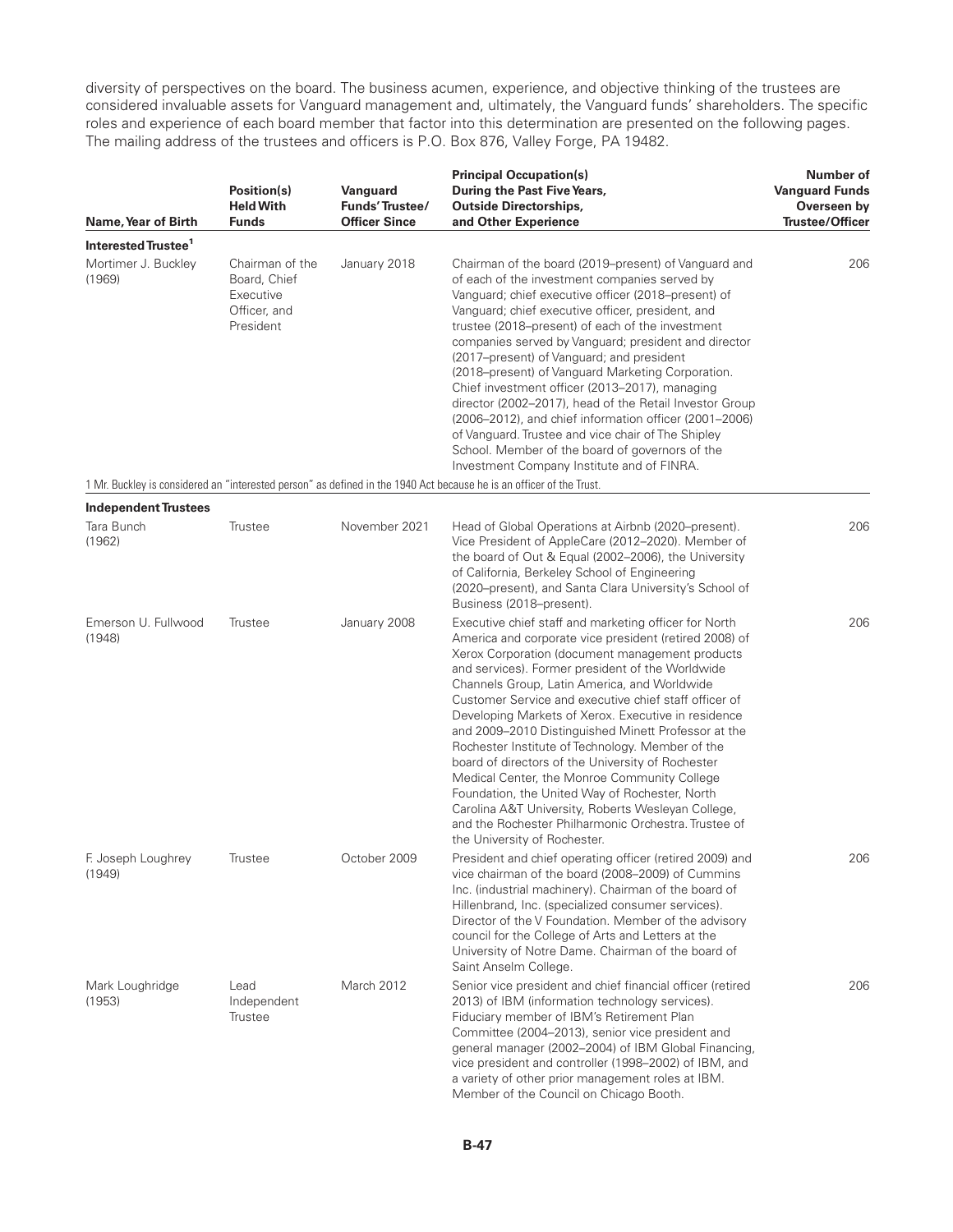| Name, Year of Birth          | Position(s)<br><b>Held With</b><br><b>Funds</b> | Vanguard<br>Funds' Trustee/<br><b>Officer Since</b> | <b>Principal Occupation(s)</b><br>During the Past Five Years,<br><b>Outside Directorships,</b><br>and Other Experience                                                                                                                                                                                                                                                                                                                                                                                                                                                                                                                                                     | Number of<br><b>Vanguard Funds</b><br>Overseen by<br>Trustee/Officer |
|------------------------------|-------------------------------------------------|-----------------------------------------------------|----------------------------------------------------------------------------------------------------------------------------------------------------------------------------------------------------------------------------------------------------------------------------------------------------------------------------------------------------------------------------------------------------------------------------------------------------------------------------------------------------------------------------------------------------------------------------------------------------------------------------------------------------------------------------|----------------------------------------------------------------------|
| Scott C. Malpass<br>(1962)   | Trustee                                         | March 2012                                          | Adjunct professor of finance at Notre Dame<br>(2020–present). Chief investment officer and vice<br>president of the University of Notre Dame (retired<br>2020). Assistant professor of finance at the Mendoza<br>College of Business, University of Notre Dame (retired<br>2020), and member of the Notre Dame 403(b)<br>Investment Committee. Member of the board of<br>Catholic Investment Services, Inc. (investment<br>advisors), the board of superintendence of the Institute<br>for the Works of Religion, and the board of directors of<br>Paxos Trust Company (finance).                                                                                          | 206                                                                  |
| Deanna Mulligan<br>(1963)    | Trustee                                         | January 2018                                        | Chief executive officer of Purposeful (2021-present).<br>Board chair (2020), chief executive officer (2011-2020),<br>and president (2010-2019) of The Guardian Life<br>Insurance Company of America. Chief operating officer<br>(2010–2011) and executive vice president (2008–2010)<br>of Individual Life and Disability of The Guardian Life<br>Insurance Company of America. Member of the board<br>of the Economic Club of New York. Trustee of the<br>Partnership for New York City (business leadership),<br>the Chief Executives for Corporate Purpose, and the<br>New York-Presbyterian Hospital.                                                                  | 206                                                                  |
| André F. Perold<br>(1952)    | Trustee                                         | December 2004                                       | George Gund Professor of Finance and Banking,<br>Emeritus at the Harvard Business School (retired<br>2011). Chief investment officer and co-managing<br>partner of HighVista Strategies LLC (private<br>investment firm). Board member (2018–present) of RIT<br>Capital Partners (investment firm); investment<br>committee member of Partners Health Care System.                                                                                                                                                                                                                                                                                                         | 206                                                                  |
| Sarah Bloom Raskin<br>(1961) | Trustee                                         | January 2018                                        | Deputy secretary (2014–2017) of the United States<br>Department of the Treasury. Governor (2010–2014) of<br>the Federal Reserve Board. Commissioner<br>(2007–2010) of financial regulation for the State of<br>Maryland. Colin W. Brown Distinguished Professor of<br>the Practice (2021–present), Professor (2020–present),<br>Distinguished Fellow of the Global Financial Markets<br>Center (2020-present), and Rubenstein Fellow<br>(2017-2020) of Duke University; trustee<br>(2017–present) of Amherst College; member of the<br>Amherst College Investment Committee<br>(2019–present); and member of the Regenerative<br>Crisis Response Committee (2020–present). | 206                                                                  |
| David Thomas<br>(1956)       | Trustee                                         | <b>July 2021</b>                                    | President of Morehouse College (2018-present).<br>Professor of Business Administration Emeritus at<br>Harvard University (2017-2018) and Dean (2011-2016)<br>and Professor of Management at Georgetown<br>University, McDonough School of Business<br>(2016-2017). Director of DTE Energy Company<br>(2013–present). Trustee of Common Fund<br>(2019–present).                                                                                                                                                                                                                                                                                                             | 206                                                                  |
| Peter F. Volanakis<br>(1955) | Trustee                                         | <b>July 2009</b>                                    | President and chief operating officer (retired 2010) of<br>Corning Incorporated (communications equipment)<br>and director of Corning Incorporated (2000–2010) and<br>Dow Corning (2001-2010). Director (2012) of SPX<br>Corporation (multi-industry manufacturing). Overseer<br>of the Amos Tuck School of Business Administration,<br>Dartmouth College (2001-2013). Member of the BMW<br>Group Mobility Council.                                                                                                                                                                                                                                                        | 206                                                                  |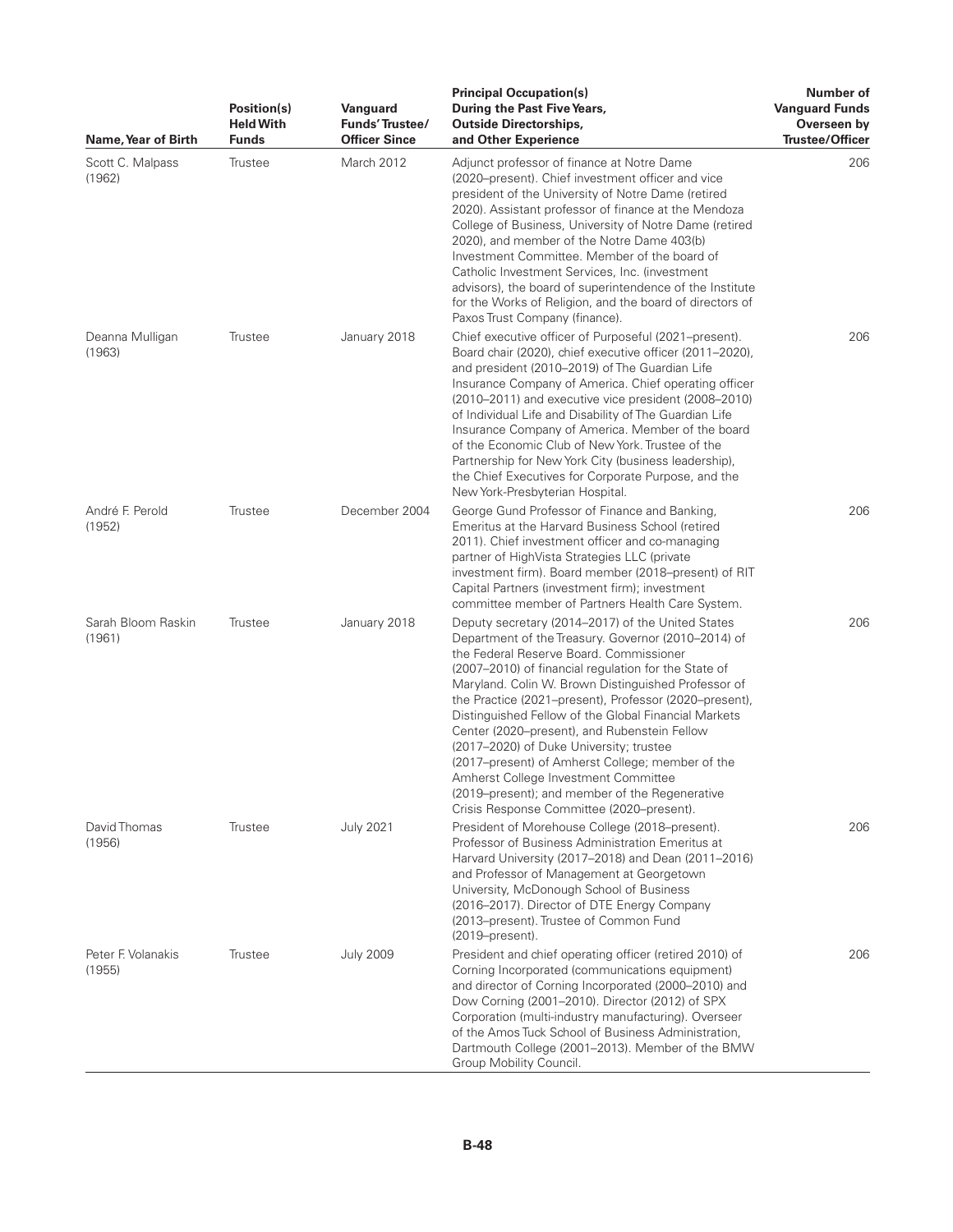| Name, Year of Birth             | Position(s)<br><b>Held With</b><br><b>Funds</b> | Vanguard<br>Funds' Trustee/<br><b>Officer Since</b> | <b>Principal Occupation(s)</b><br>During the Past Five Years,<br><b>Outside Directorships,</b><br>and Other Experience                                                                                                                                                                                                                                                                                                           | Number of<br><b>Vanguard Funds</b><br>Overseen by<br><b>Trustee/Officer</b> |
|---------------------------------|-------------------------------------------------|-----------------------------------------------------|----------------------------------------------------------------------------------------------------------------------------------------------------------------------------------------------------------------------------------------------------------------------------------------------------------------------------------------------------------------------------------------------------------------------------------|-----------------------------------------------------------------------------|
| <b>Executive Officers</b>       |                                                 |                                                     |                                                                                                                                                                                                                                                                                                                                                                                                                                  |                                                                             |
| Christine M. Buchanan<br>(1970) | <b>Chief Financial</b><br>Officer               | November 2017                                       | Principal of Vanguard. Chief financial officer<br>(2021–present) and treasurer (2017–2021) of each of<br>the investment companies served by Vanguard.<br>Partner (2005-2017) at KPMG (audit, tax, and advisory<br>services).                                                                                                                                                                                                     | 206                                                                         |
| David Cermak<br>(1960)          | Finance Director                                | October 2019                                        | Principal of Vanguard. Finance director (2019–present)<br>of each of the investment companies served by<br>Vanguard. Managing director and head (2017-present)<br>of Vanguard Investments Singapore. Managing director<br>and head (2017-2019) of Vanguard Investments Hong<br>Kong. Representative director and head (2014–2017)<br>of Vanguard Investments Japan.                                                              | 206                                                                         |
| John Galloway<br>(1973)         | Investment<br>Stewardship<br>Officer            | September 2020                                      | Principal of Vanguard. Investment stewardship officer<br>(2020–present) of each of the investment companies<br>served by Vanguard. Head of Investor Advocacy<br>(2020-present) and head of Marketing Strategy and<br>Planning (2017–2020) at Vanguard. Special Assistant to<br>the President of the United States (2015).                                                                                                        | 206                                                                         |
| Ashley Grim<br>(1984)           | Treasurer                                       | February 2022                                       | Treasurer (February 2022-present) of each of the<br>investment companies served by Vanguard. Fund<br>transfer agent controller (2019-2022) and director of<br>Audit Services (2017-2019) at Vanguard. Senior<br>manager (2015-2017) at PriceWaterhouseCoopers<br>(audit and assurance, consulting, and tax services).                                                                                                            | 206                                                                         |
| Peter Mahoney<br>(1974)         | Controller                                      | May 2015                                            | Principal of Vanguard. Controller (2015–present) of<br>each of the investment companies served by<br>Vanguard. Head of International Fund Services (2008-<br>2014) at Vanguard.                                                                                                                                                                                                                                                  | 206                                                                         |
| Anne E. Robinson<br>(1970)      | Secretary                                       | September 2016                                      | General counsel (2016–present) of Vanguard.<br>Secretary (2016-present) of Vanguard and of each of<br>the investment companies served by Vanguard.<br>Managing director (2016–present) of Vanguard.<br>Managing director and general counsel of Global Cards<br>and Consumer Services (2014-2016) at Citigroup.<br>Counsel (2003-2014) at American Express.<br>Non-executive director of the board of National Grid<br>(energy). | 206                                                                         |
| Michael Rollings<br>(1963)      | <b>Finance Director</b>                         | February 2017                                       | Finance director (2017–present) and treasurer (2017)<br>of each of the investment companies served by<br>Vanguard. Managing director (2016–present) of<br>Vanquard. Chief financial officer (2016–present) of<br>Vanguard. Director (2016–present) of Vanguard<br>Marketing Corporation. Executive vice president and<br>chief financial officer (2006-2016) of MassMutual<br>Financial Group.                                   | 206                                                                         |
| John E. Schadl<br>(1972)        | Chief<br>Compliance<br>Officer                  | March 2019                                          | Principal of Vanguard. Chief compliance officer<br>(2019–present) of Vanguard and of each of the<br>investment companies served by Vanguard. Assistant<br>vice president (2019–present) of Vanguard Marketing<br>Corporation.                                                                                                                                                                                                    | 206                                                                         |

All but one of the trustees are independent. The independent trustees designate a lead independent trustee. The lead independent trustee is a spokesperson and principal point of contact for the independent trustees and is responsible for coordinating the activities of the independent trustees, including calling regular executive sessions of the independent trustees; developing the agenda of each meeting together with the chairman; and chairing the meetings of the independent trustees. The lead independent trustee also chairs the meetings of the audit, compensation, and nominating committees. The board also has two investment committees, which consist of independent trustees and the sole interested trustee.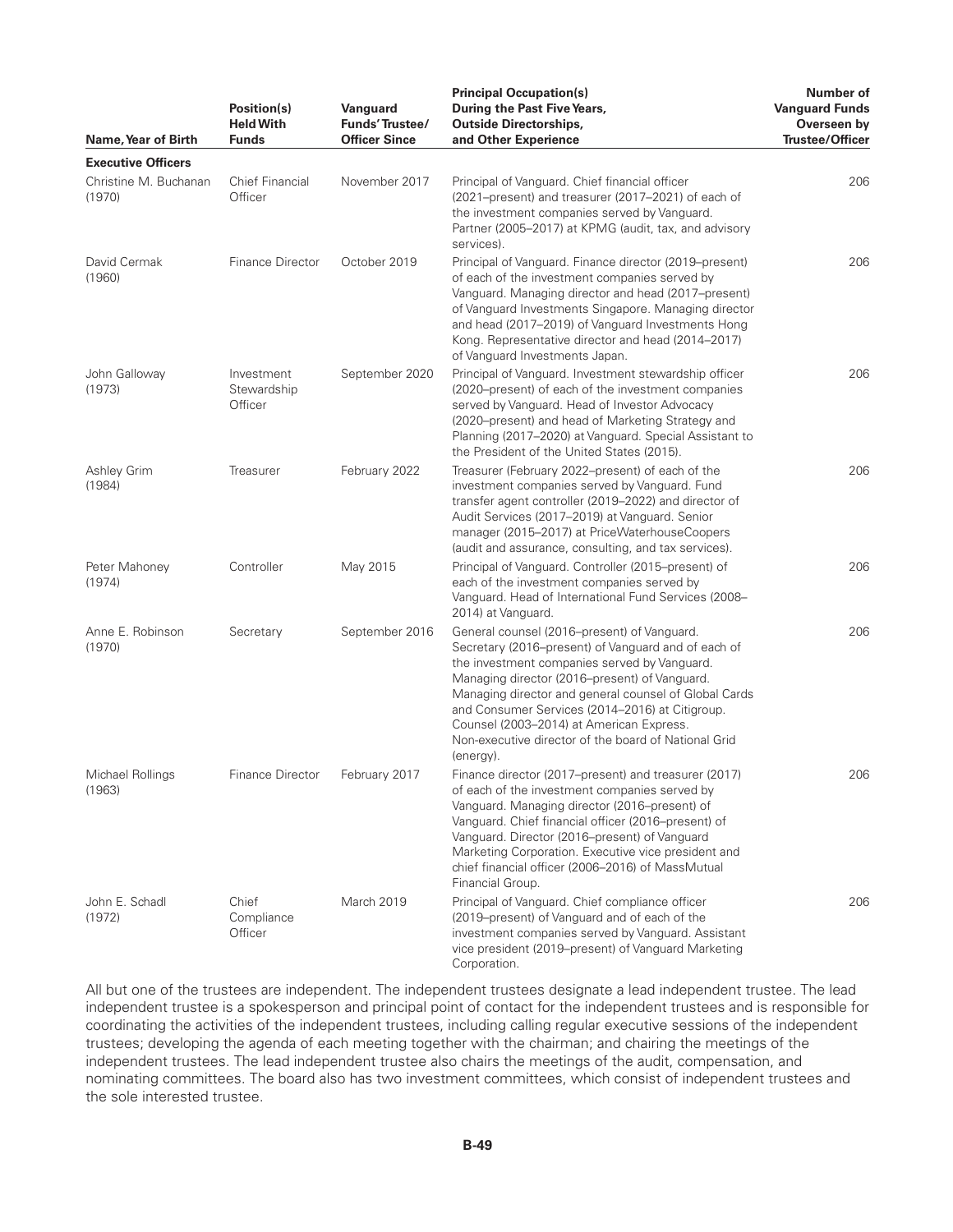The independent trustees appoint the chairman of the board. The roles of chairman of the board and chief executive officer currently are held by the same person; as a result, the chairman of the board is an "interested" trustee. The independent trustees generally believe that the Vanguard funds' chief executive officer is best qualified to serve as chairman and that fund shareholders benefit from this leadership structure through accountability and strong day-to-day leadership.

Board Committees: The Trust's board has the following committees:

- Audit Committee: This committee oversees the accounting and financial reporting policies, the systems of internal controls, and the independent audits of each fund. The following independent trustees serve as members of the committee: Mr. Loughrey, Mr. Loughridge, Ms. Raskin, and Mr. Volanakis. The committee held six meetings during the Trust's fiscal year ended December 31, 2021.
- Compensation Committee: This committee oversees the compensation programs established by each fund for the benefit of its trustees. All independent trustees serve as members of the committee. The committee held two meetings during the Trust's fiscal year ended December 31, 2021.
- Investment Committees: These committees assist the board in its oversight of investment advisors to the funds and in the review and evaluation of materials relating to the board's consideration of investment advisory agreements with the funds. Each trustee serves on one of two investment committees. Each investment committee held four meetings during the Trust's fiscal year ended December 31, 2021.
- Nominating Committee: This committee nominates candidates for election to the board of trustees of each fund. The committee also has the authority to recommend the removal of any trustee. All independent trustees serve as members of the committee. The committee held four meetings during the Trust's fiscal year ended December 31, 2021.

The Nominating Committee will consider shareholder recommendations for trustee nominees. Shareholders may send recommendations to Mr. Loughridge, chairman of the committee.

# **Trustee Compensation**

The same individuals serve as trustees of all Vanguard funds and each fund pays a proportionate share of the trustees' compensation. Vanguard funds also employ their officers on a shared basis; however, officers are compensated by Vanguard, not the funds. The trustees and officers of the Global Bond Index, Total International Stock Market Index, Conservative Allocation, Moderate Allocation, and Total Stock Market Index Portfolios will receive no remuneration directly from the Funds. However, the Funds' underlying funds pay their proportionate share of the trustees' compensation and the officers' salaries and benefits.

*Independent Trustees.* The funds compensate their independent trustees (i.e., the ones who are not also officers of the funds) in two ways:

- The independent trustees receive an annual fee for their service to the funds, which is subject to reduction based on absences from scheduled board meetings.
- The independent trustees are reimbursed for the travel and other expenses that they incur in attending board meetings.

*"Interested" Trustee.* Mr. Buckley serves as a trustee, but is not paid in this capacity. He is, however, paid in his role as an officer of Vanguard.

*Compensation Table.* The following table provides compensation details for each of the trustees. We list the amounts paid as compensation and accrued as retirement benefits by the Funds for each trustee. In addition, the table shows the total amount of benefits that we expect each trustee to receive from all Vanguard funds upon retirement and the total amount of compensation paid to each trustee by all Vanguard funds.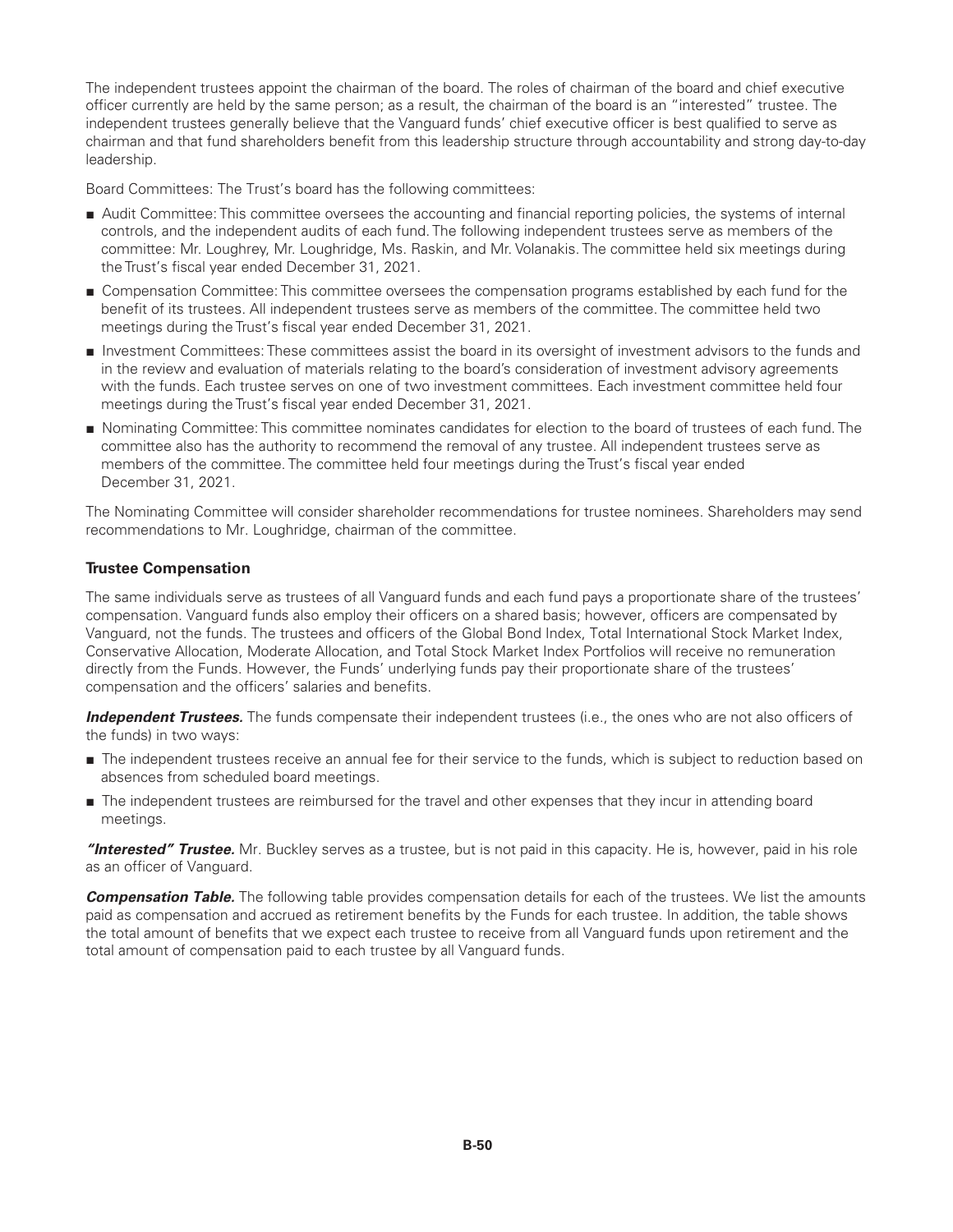### **VANGUARD VARIABLE INSURANCE FUNDS TRUSTEES' COMPENSATION TABLE**

| <b>Trustee</b>               | Aggregate<br><b>Compensation From</b><br>the Funds <sup>1</sup> | <b>Pension or Retirement</b><br><b>Benefits Accrued as Part of</b><br>the Funds' Expenses <sup>1</sup> | <b>Accrued Annual</b><br><b>Retirement Benefit at</b><br><b>January 1, 2022</b> | <b>Total Compensation</b><br><b>From All Vanguard</b><br>Funds Paid to Trustees <sup>2</sup> |
|------------------------------|-----------------------------------------------------------------|--------------------------------------------------------------------------------------------------------|---------------------------------------------------------------------------------|----------------------------------------------------------------------------------------------|
| Mortimer J. Buckley          |                                                                 |                                                                                                        |                                                                                 |                                                                                              |
| Tara Bunch <sup>3</sup>      | \$<br>96                                                        |                                                                                                        |                                                                                 | \$94,286                                                                                     |
| Emerson U. Fullwood          | 2,023                                                           |                                                                                                        |                                                                                 | 330,000                                                                                      |
| Amy Gutmann <sup>4</sup>     | 2,023                                                           |                                                                                                        |                                                                                 | 330,000                                                                                      |
| F. Joseph Loughrey           | 2,145                                                           |                                                                                                        |                                                                                 | 350,000                                                                                      |
| Mark Loughridge              | 2,452                                                           |                                                                                                        |                                                                                 | 400,000                                                                                      |
| Scott C. Malpass             | 2,023                                                           |                                                                                                        |                                                                                 | 330,000                                                                                      |
| Deanna Mulligan              | 2,023                                                           |                                                                                                        |                                                                                 | 330,000                                                                                      |
| André F. Perold              | 2,023                                                           |                                                                                                        |                                                                                 | 330,000                                                                                      |
| Sarah Bloom Raskin           | 2.145                                                           |                                                                                                        |                                                                                 | 350,000                                                                                      |
| David A. Thomas <sup>5</sup> | 578                                                             |                                                                                                        |                                                                                 | 188,571                                                                                      |
| Peter F. Volanakis           | 2,145                                                           |                                                                                                        |                                                                                 | 350,000                                                                                      |

1 The amounts shown in this column are based on the Trust's fiscal year ended December 31, 2021. Each Fund within the Trust is responsible for a proportionate share of these amounts.

2 The amounts reported in this column reflect the total compensation paid to each trustee for his or her service as trustee of 217 Vanguard funds for the 2021 calendar year. 3 Ms. Bunch became a member of the Funds' board effective November 2021.

4 Ms. Gutmann retired from service effective February 2022.

5 Dr. Thomas became a member of the Funds' board effective July 2021.

## **Ownership of Fund Shares**

All current trustees allocate their investments among the various Vanguard funds based on their own investment needs. The Portfolios are mutual funds used solely as investment options for annuity or life insurance contracts offered by insurance companies, which can only be purchased through a contract offered by an insurance company. Accordingly, the trustees cannot directly own shares of the Portfolios. The following table shows each trustee's ownership of shares of all Vanguard funds served by the trustee as of December 31, 2021.

| <b>Trustee</b>      | <b>Aggregate Dollar Range</b><br>of Vanguard Fund Shares<br><b>Owned By Trustee</b> |
|---------------------|-------------------------------------------------------------------------------------|
| Mortimer J. Buckley | Over \$100,000                                                                      |
| Tara Bunch          | Over \$100,000                                                                      |
| Emerson U. Fullwood | Over \$100,000                                                                      |
| F. Joseph Loughrey  | Over \$100,000                                                                      |
| Mark Loughridge     | Over \$100,000                                                                      |
| Scott C. Malpass    | Over \$100,000                                                                      |
| Deanna Mulligan     | Over \$100,000                                                                      |
| André F. Perold     | Over \$100,000                                                                      |
| Sarah Bloom Raskin  | Over \$100,000                                                                      |
| David Thomas        | Over \$100,000                                                                      |
| Peter F. Volanakis  | Over \$100,000                                                                      |

As of March 31, 2022, the trustees and officers of the funds owned, in the aggregate, less than 1% of each class of each fund's outstanding shares.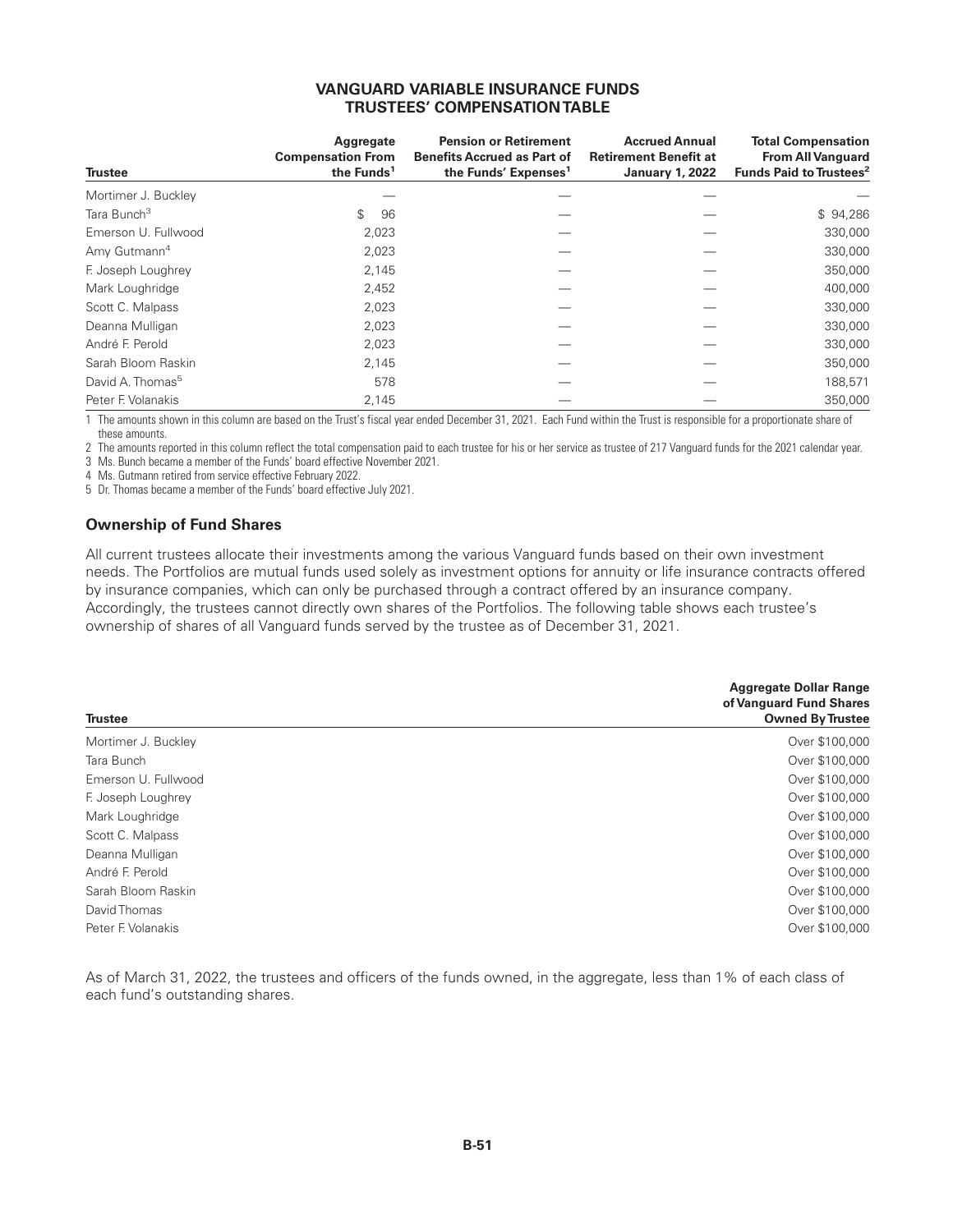As of March 31, 2022, the following owned of record 5% or more of the outstanding shares of each Fund other than ETF Shares:

| <b>Vanguard Fund</b>                                                           | Owner                                                                         | Percentage<br>of Ownership |
|--------------------------------------------------------------------------------|-------------------------------------------------------------------------------|----------------------------|
| Vanguard Variable Insurance Fund - Balanced Portfolio                          | JEFFERSON NATIONAL LIFE INSURANCE COMPANY<br>LOUISVILLE, KY                   | 6.05%                      |
|                                                                                | TRANSAMERICA LIFE INSURANCE COMPANY CEDAR<br>RAPIDS, IA                       | 68.31%                     |
| Vanguard Variable Insurance Fund - Capital Growth<br>Portfolio                 | AMERICAN FIDELITY ASSURANCE OKLAHOMA CITY, OK                                 | 8.06%                      |
|                                                                                | NATIONWIDE LIFE INSURANCE COMPANY COLUMBUS,<br>OН                             | 5.57%                      |
|                                                                                | TRANSAMERICA LIFE INSURANCE COMPANY CEDAR<br>RAPIDS, IA                       | 55.94%                     |
| Vanguard Variable Insurance Fund - Conservative<br><b>Allocation Portfolio</b> | JEFFERSON NATIONAL LIFE INSURANCE COMPANY<br>LOUISVILLE, KY                   | 6.38%                      |
|                                                                                | TRANSAMERICA FINANCIAL LIFE INSURANCE COMPANY<br>CEDAR RAPIDS, IA             | 7.37%                      |
|                                                                                | TRANSAMERICA LIFE INSURANCE COMPANY CEDAR<br>RAPIDS, IA                       | 79.58%                     |
| Vanguard Variable Insurance Fund - Diversified Value<br>Portfolio              | MUTUAL OF AMERICA MID ATLANTIC TRUST COMPANY<br>PITTSBURG, PA                 | 31.44%                     |
|                                                                                | TRANSAMERICA LIFE INSURANCE COMPANY CEDAR<br>RAPIDS, IA                       | 47.98%                     |
| Vanguard Variable Insurance Fund - Equity Income<br>Portfolio                  | JEFFERSON NATIONAL LIFE INSURANCE COMPANY<br>LOUISVILLE, KY                   | 11.19%                     |
|                                                                                | NATIONWIDE LIFE INSURANCE COMPANY COLUMBUS,<br><b>OH</b>                      | 7.92%                      |
|                                                                                | TRANSAMERICA LIFE INSURANCE COMPANY CEDAR<br>RAPIDS, IA                       | 50.30%                     |
| Vanguard Variable Insurance Fund - Equity Index Portfolio                      | VANGUARD VARIABLE FUNDS CONSERVATIVE<br>ALLOCATION PORTFOLIO VALLEY FORGE, PA | 41.99%                     |
|                                                                                | TRANSAMERICA LIFE INSURANCE COMPANY CEDAR<br>RAPIDS, IA                       | 24.16%                     |
| Vanguard Variable Insurance Fund - Global Bond Index<br>Portfolio              | JEFFERSON NATIONAL LIFE INSURANCE COMPANY<br>LOUISVILLE, KY                   | 6.59%                      |
|                                                                                | NATIONWIDE LIFE INSURANCE COMPANY COLUMBUS,<br>OH                             | 14.25%                     |
|                                                                                | TRANSAMERICA PREMIER LIFE INSURANCE COMPANY<br>CEDAR RAPIDS, IA               | 6.62%                      |
|                                                                                | THE LINCOLN LIFE INSURANCE COMPANY FORT WAYNE,<br>IN                          | 27.76%                     |
|                                                                                | TRANSAMERICA LIFE INSURANCE COMPANY CEDAR<br>RAPIDS, IA                       | 37.43%                     |
| Vanguard Variable Insurance Fund - Growth Portfolio                            | JEFFERSON NATIONAL LIFE INSURANCE COMPANY<br>LOUISVILLE, KY                   | 11.18%                     |
|                                                                                | TRANSAMERICA FINANCIAL LIFE INSURANCE COMPANY<br>CEDAR RAPIDS, IA             | 6.27%                      |
|                                                                                | TRANSAMERICA LIFE INSURANCE COMPANY CEDAR<br>RAPIDS, IA                       | 67.51%                     |
| Vanguard Variable Insurance Fund - High Yield Bond<br>Portfolio                | JEFFERSON NATIONAL LIFE INSURANCE COMPANY<br>LOUISVILLE, KY                   | 9.71%                      |
|                                                                                | NATIONWIDE LIFE INSURANCE COMPANY COLUMBUS,<br>OН                             | 8.14%                      |
|                                                                                | VANGUARD VARIABLE FUNDS CONSERVATIVE<br>ALLOCATION PORTFOLIO VALLEY FORGE, PA | 8.86%                      |
|                                                                                | TRANSAMERICA LIFE INSURANCE COMPANY CEDAR<br>RAPIDS, IA                       | 43.33%                     |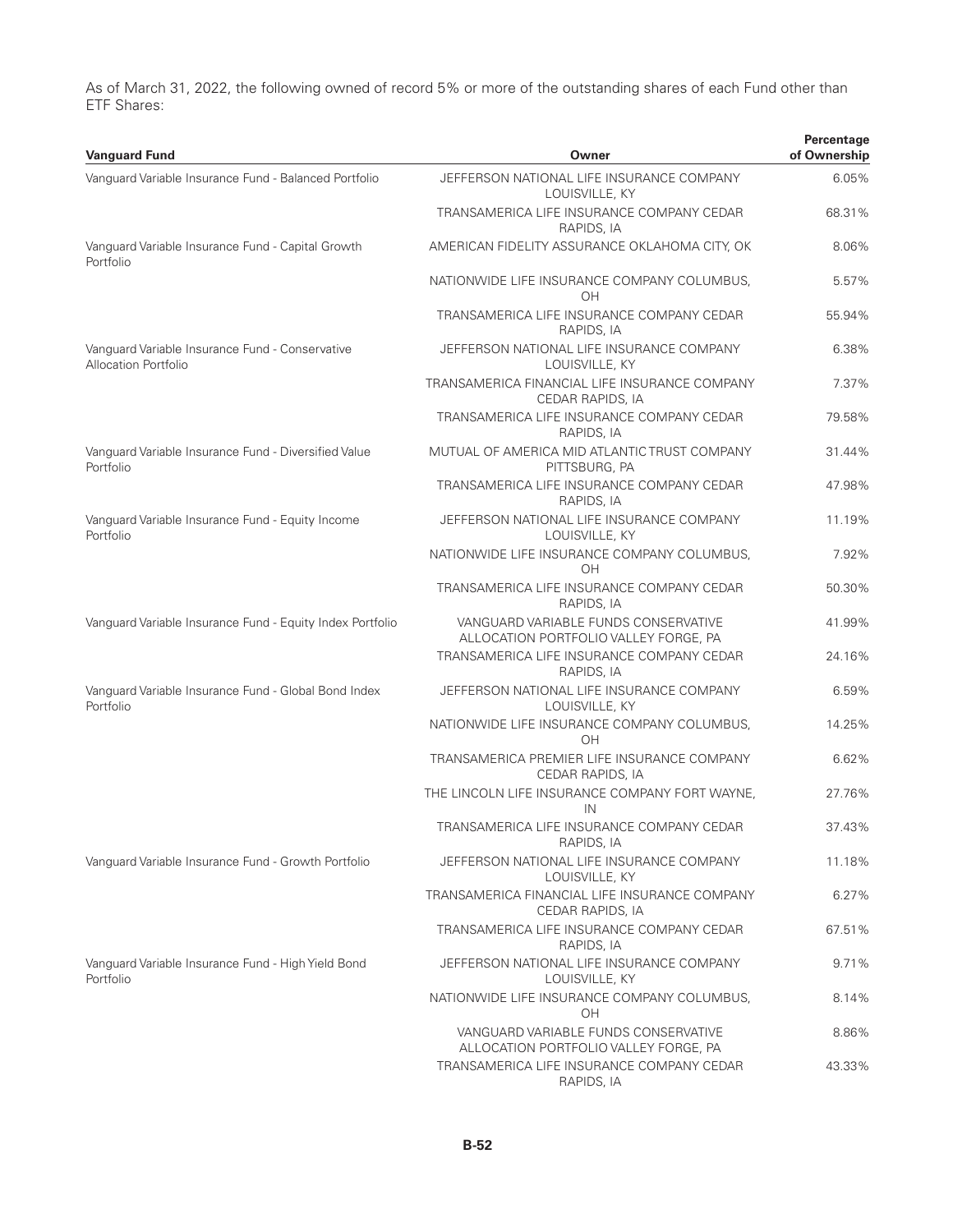| <b>Vanguard Fund</b>                                                        | Owner                                                                                                      | Percentage<br>of Ownership |
|-----------------------------------------------------------------------------|------------------------------------------------------------------------------------------------------------|----------------------------|
| Vanguard Variable Insurance Fund - International Portfolio                  | JEFFERSON NATIONAL LIFE INSURANCE COMPANY<br>LOUISVILLE, KY                                                | 5.18%                      |
|                                                                             | MUTUAL OF AMERICA MID ATLANTIC TRUST COMPANY<br>PITTSBURG, PA                                              | 15.35%                     |
|                                                                             | NATIONWIDE LIFE INSURANCE COMPANY COLUMBUS,<br>OH                                                          | 5.43%                      |
|                                                                             | PRUDENTIAL INSURANCE COMPANY OF AMERICA<br>LIVINGSTON, NJ                                                  | 10.50%                     |
|                                                                             | TALCOTT RESOLUTION LIFE INSURANCE COMPANY<br>HARTFORD, CT                                                  | 5.44%                      |
|                                                                             | TRANSAMERICA LIFE INSURANCE COMPANY CEDAR<br>RAPIDS, IA                                                    | 33.16%                     |
| Vanguard Variable Insurance Fund - Mid-Cap Index<br>Portfolio               | JEFFERSON NATIONAL LIFE INSURANCE COMPANY<br>LOUISVILLE, KY                                                | 7.06%                      |
|                                                                             | NATIONWIDE LIFE INSURANCE COMPANY COLUMBUS,<br>OH                                                          | 9.60%                      |
|                                                                             | PRINCIPAL LIFE INSURANCE COMPANY DES MOINES, IA<br>TRANSAMERICA LIFE INSURANCE COMPANY CEDAR<br>RAPIDS, IA | 5.92%<br>36.27%            |
| Vanguard Variable Insurance Fund - Moderate Allocation<br>Portfolio         | LOMBARD INTERNATIONAL LIFE ASSURANCE<br>PHILADELPHIA, PA                                                   | 10.99%                     |
|                                                                             | TRANSAMERICA FINANCIAL LIFE INSURANCE COMPANY<br>CEDAR RAPIDS, IA                                          | 5.51%                      |
|                                                                             | TRANSAMERICA LIFE INSURANCE COMPANY CEDAR<br>RAPIDS, IA                                                    | 70.27%                     |
| Vanguard Variable Insurance Fund - Money Market<br>Portfolio                | TRANSAMERICA FINANCIAL LIFE INSURANCE COMPANY<br>CEDAR RAPIDS, IA                                          | 5.99%                      |
|                                                                             | TRANSAMERICA LIFE INSURANCE COMPANY CEDAR<br>RAPIDS, IA                                                    | 88.44%                     |
| Vanguard Variable Insurance Fund - Real Estate Index<br>Portfolio           | JEFFERSON NATIONAL LIFE INSURANCE COMPANY<br>LOUISVILLE, KY                                                | 9.02%                      |
|                                                                             | MUTUAL OF AMERICA MID ATLANTIC TRUST COMPANY<br>PITTSBURG, PA                                              | 11.36%                     |
|                                                                             | NATIONWIDE LIFE INSURANCE COMPANY COLUMBUS,<br>OH                                                          | 5.60%                      |
|                                                                             | TALCOTT RESOLUTION LIFE INSURANCE COMPANY<br>HARTFORD, CT                                                  | 5.85%                      |
|                                                                             | TRANSAMERICA LIFE INSURANCE COMPANY CEDAR<br>RAPIDS, IA                                                    | 39.76%                     |
| Vanquard Variable Insurance Fund - Short-Term<br>Investment-Grade Portfolio | JEFFERSON NATIONAL LIFE INSURANCE COMPANY<br>LOUISVILLE, KY                                                | 14.00%                     |
|                                                                             | METROPOLITAN TOWER LIFE INSURANCE CO NEW YORK,<br><b>NY</b>                                                | 7.43%                      |
|                                                                             | NATIONWIDE LIFE INSURANCE COMPANY COLUMBUS,<br>OΗ                                                          | 17.19%                     |
|                                                                             | TRANSAMERICA LIFE INSURANCE COMPANY CEDAR<br>RAPIDS, IA                                                    | 39.48%                     |
| Vanquard Variable Insurance Fund - Small Company<br>Growth Portfolio        | AMERICAN UNITED LIFE INSURANCE INDIANAPOLIS, IN                                                            | 6.73%                      |
|                                                                             | NATIONWIDE LIFE INSURANCE COMPANY COLUMBUS,<br>OH                                                          | 10.61%                     |
|                                                                             | TRANSAMERICA LIFE INSURANCE COMPANY CEDAR<br>RAPIDS, IA                                                    | 51.74%                     |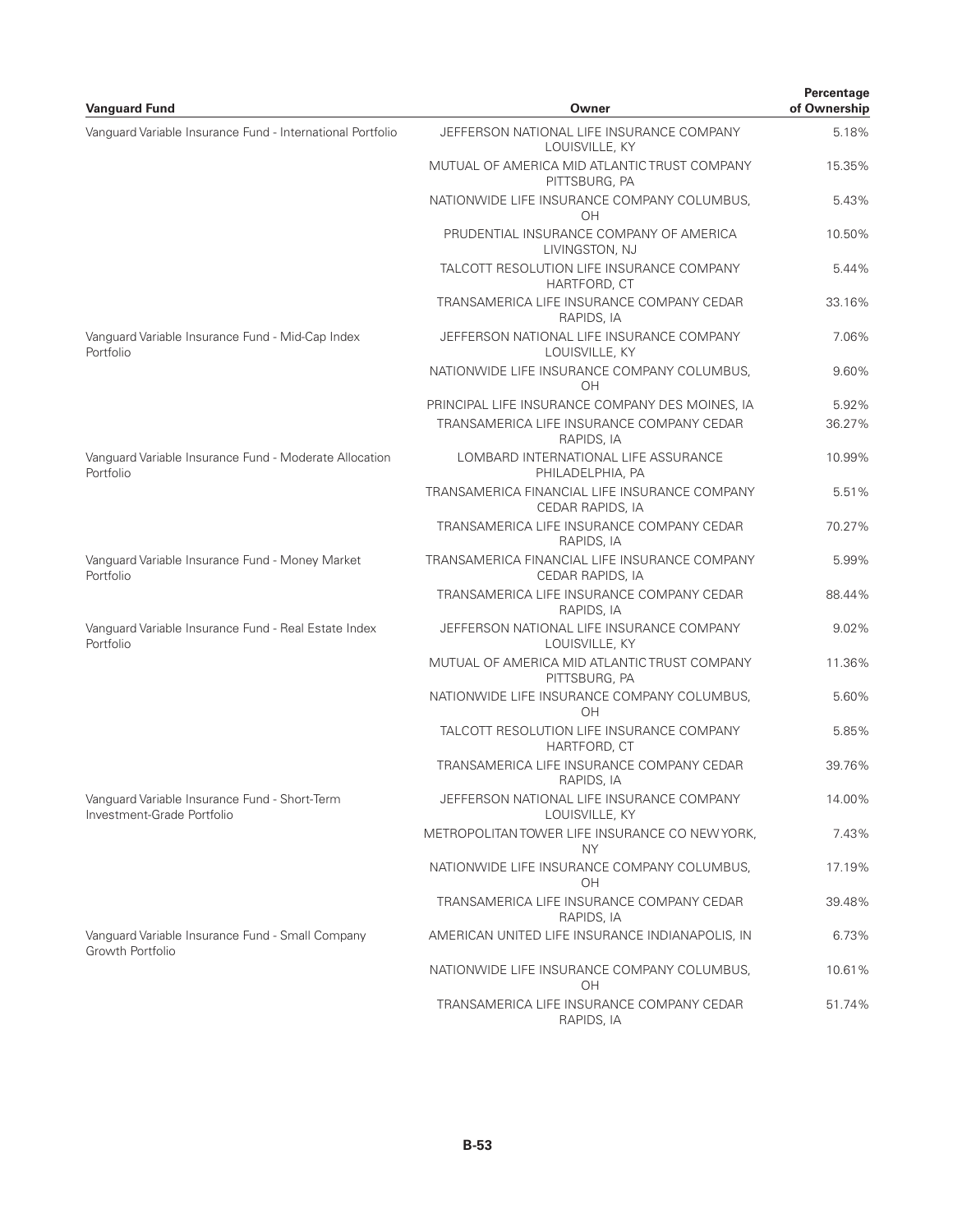| <b>Vanguard Fund</b>                                                                   | Owner                                                                         | Percentage<br>of Ownership |
|----------------------------------------------------------------------------------------|-------------------------------------------------------------------------------|----------------------------|
| Vanguard Variable Insurance Fund - Total Bond Market<br>Index Portfolio                | JEFFERSON NATIONAL LIFE INSURANCE COMPANY<br>LOUISVILLE, KY                   | 12.17%                     |
|                                                                                        | VANGUARD VARIABLE FUNDS CONSERVATIVE<br>ALLOCATION PORTFOLIO VALLEY FORGE, PA | 15.74%                     |
|                                                                                        | NATIONWIDE LIFE INSURANCE COMPANY COLUMBUS,<br>OH                             | 13.41%                     |
|                                                                                        | TIAA CREF LIFE INSURANCE COMPANY NEW YORK, NY                                 | 6.68%                      |
|                                                                                        | TRANSAMERICA LIFE INSURANCE COMPANY CEDAR<br>RAPIDS, IA                       | 30.79%                     |
| Vanquard Variable Insurance Fund - Total International<br>Stock Market Index Portfolio | JEFFERSON NATIONAL LIFE INSURANCE COMPANY<br>LOUISVILLE, KY                   | 8.64%                      |
|                                                                                        | LOMBARD INTERNATIONAL LIFE ASSURANCE<br>PHILADELPHIA, PA                      | 5.01%                      |
|                                                                                        | NATIONWIDE LIFE INSURANCE COMPANY COLUMBUS,<br>OH                             | 12.33%                     |
|                                                                                        | NATIONWIDE LIFE INSURANCE COMPANY COLUMBUS.<br>OH                             | 14.49%                     |
|                                                                                        | TRANSAMERICA PREMIER LIFE INSURANCE COMPANY<br>CEDAR RAPIDS, IA               | 12.51%                     |
|                                                                                        | THE LINCOLN LIFE INSURANCE COMPANY FORT WAYNE,<br>IN                          | 12.59%                     |
|                                                                                        | TRANSAMERICA LIFE INSURANCE COMPANY CEDAR<br>RAPIDS, IA                       | 21.36%                     |
| Vanguard Variable Insurance Fund - Total Stock Market<br>Index Portfolio               | AMERICAN FIDELITY ASSURANCE OKLAHOMA CITY., OK                                | 9.55%                      |
|                                                                                        | JEFFERSON NATIONAL LIFE INSURANCE COMPANY<br>LOUISVILLE, KY                   | 10.36%                     |
|                                                                                        | TRANSAMERICA PREMIER LIFE INSURANCE COMPANY<br>CEDAR RAPIDS, IA               | 6.18%                      |
|                                                                                        | TRANSAMERICA LIFE INSURANCE COMPANY CEDAR<br>RAPIDS, IA                       | 43.83%                     |

A shareholder who owns more than 25% of a Fund's voting shares may be considered a controlling person. As of March 31, 2022, the following held of record 25% or more of the voting shares:

| <b>Vanguard Fund</b>                                                    | Owner                                                        | Percentage<br>of Ownership |
|-------------------------------------------------------------------------|--------------------------------------------------------------|----------------------------|
| Vanguard Variable Insurance Fund - Balanced Portfolio                   | TRANSAMERICA LIFE INSURANCE COMPANY                          | 68.31%                     |
| Vanguard Variable Insurance Fund - Capital Growth<br>Portfolio          | TRANSAMERICA LIFE INSURANCE COMPANY                          | 55.94%                     |
| Vanguard Variable Insurance Fund - Conservative<br>Allocation Portfolio | TRANSAMERICA LIFE INSURANCE COMPANY                          | 79.58%                     |
| Vanguard Variable Insurance Fund - Diversified Value<br>Portfolio       | MUTUAL OF AMERICA MID ATLANTIC TRUST COMPANY                 | 31.44%                     |
|                                                                         | TRANSAMERICA LIFE INSURANCE COMPANY                          | 47.98%                     |
| Vanguard Variable Insurance Fund - Equity Income<br>Portfolio           | TRANSAMERICA LIFE INSURANCE COMPANY                          | 50.3%                      |
| Vanguard Variable Insurance Fund - Equity Index Portfolio               | VANGUARD VARIABLE FUNDS CONSERVATIVE<br>ALLOCATION PORTFOLIO | 41.99%                     |
| Vanguard Variable Insurance Fund - Global Bond Index<br>Portfolio       | THE LINCOLN LIFE INSURANCE COMPANY                           | 27.76%                     |
|                                                                         | TRANSAMERICA LIFE INSURANCE COMPANY                          | 37.43%                     |
| Vanguard Variable Insurance Fund - Growth Portfolio                     | TRANSAMERICA LIFE INSURANCE COMPANY                          | 67.51%                     |
| Vanguard Variable Insurance Fund - High Yield Bond<br>Portfolio         | TRANSAMERICA LIFE INSURANCE COMPANY                          | 43.33%                     |
| Vanguard Variable Insurance Fund - International Portfolio              | TRANSAMERICA LIFE INSURANCE COMPANY                          | 33.16%                     |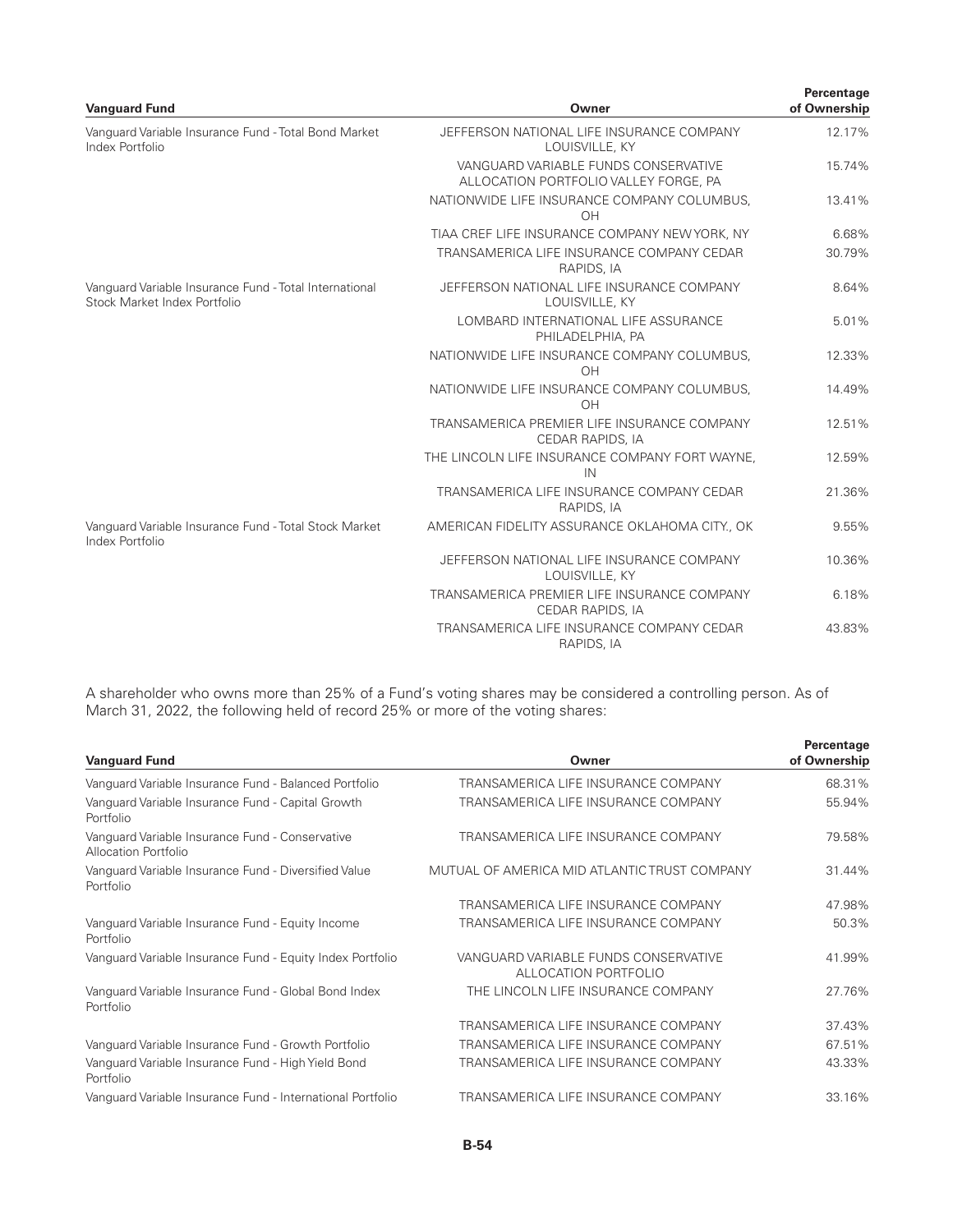| <b>Vanguard Fund</b>                                                        | Owner                               | Percentage<br>of Ownership |
|-----------------------------------------------------------------------------|-------------------------------------|----------------------------|
| Vanguard Variable Insurance Fund - Mid-Cap Index<br>Portfolio               | TRANSAMERICA LIFE INSURANCE COMPANY | 36.27%                     |
| Vanguard Variable Insurance Fund - Moderate Allocation<br>Portfolio         | TRANSAMERICA LIFE INSURANCE COMPANY | 70.27%                     |
| Vanguard Variable Insurance Fund - Money Market<br>Portfolio                | TRANSAMERICA LIFE INSURANCE COMPANY | 88.44%                     |
| Vanguard Variable Insurance Fund - Real Estate Index<br>Portfolio           | TRANSAMERICA LIFE INSURANCE COMPANY | 39.76%                     |
| Vanguard Variable Insurance Fund - Short-Term<br>Investment-Grade Portfolio | TRANSAMERICA LIFE INSURANCE COMPANY | 39.48%                     |
| Vanguard Variable Insurance Fund - Small Company<br>Growth Portfolio        | TRANSAMERICA LIFE INSURANCE COMPANY | 51.74%                     |
| Vanguard Variable Insurance Fund - Total Bond Market<br>Index Portfolio     | TRANSAMERICA LIFE INSURANCE COMPANY | 30.79%                     |
| Vanguard Variable Insurance Fund - Total Stock Market<br>Index Portfolio    | TRANSAMERICA LIFE INSURANCE COMPANY | 43.83%                     |

#### **Portfolio Holdings Disclosure Policies and Procedures**

#### **Introduction**

Vanguard and the boards of trustees of the Vanguard funds (the Boards) have adopted Portfolio Holdings Disclosure Policies and Procedures (Policies and Procedures) to govern the disclosure of the portfolio holdings of each Vanguard fund. Vanguard and the Boards considered each of the circumstances under which Vanguard fund portfolio holdings may be disclosed to different categories of persons under the Policies and Procedures. Vanguard and the Boards also considered actual and potential material conflicts that could arise in such circumstances between the interests of Vanguard fund shareholders, on the one hand, and those of the fund's investment advisor, distributor, or any affiliated person of the fund, its investment advisor, or its distributor, on the other. After giving due consideration to such matters and after the exercise of their fiduciary duties and reasonable business judgment, Vanguard and the Boards determined that the Vanguard funds have a legitimate business purpose for disclosing portfolio holdings to the persons described in each of the circumstances set forth in the Policies and Procedures and that the Policies and Procedures are reasonably designed to ensure that disclosure of portfolio holdings and information about portfolio holdings is in the best interests of fund shareholders and appropriately addresses the potential for material conflicts of interest.

The Boards exercise continuing oversight of the disclosure of Vanguard fund portfolio holdings by (1) overseeing the implementation and enforcement of the Policies and Procedures, the Code of Ethics, and the Policies and Procedures Designed to Prevent the Misuse of Inside Information (collectively, the portfolio holdings governing policies) by the chief compliance officer of Vanguard and the Vanguard funds; (2) considering reports and recommendations by the chief compliance officer concerning any material compliance matters (as defined in Rule 38a-1 under the 1940 Act and Rule 206(4)-7 under the Investment Advisers Act of 1940) that may arise in connection with any portfolio holdings governing policies; and (3) considering whether to approve or ratify any amendment to any portfolio holdings governing policies.

Vanguard and the Boards reserve the right to amend the Policies and Procedures at any time and from time to time without prior notice at their sole discretion. For purposes of the Policies and Procedures, the term "portfolio holdings" means the equity and debt securities (e.g., stocks and bonds) held by a Vanguard fund and does not mean the cash investments, derivatives, and other investment positions (collectively, other investment positions) held by the fund.

#### **Online Disclosure of Ten Largest Stock Holdings**

Each actively managed Vanguard fund generally will seek to disclose the fund's ten largest stock portfolio holdings and the percentage of the fund's total assets that each of these holdings represents as of the end of the most recent calendar quarter (quarter-end ten largest stock holdings with weightings) online at *vanguard.com,* in the "Portfolio" section of the fund's Portfolio & Management page, 15 calendar days after the end of the calendar quarter. Each Vanguard index fund generally will seek to disclose the fund's ten largest stock portfolio holdings and the percentage of the fund's total assets that each of these holdings represents as of the end of the most recent month (month-end ten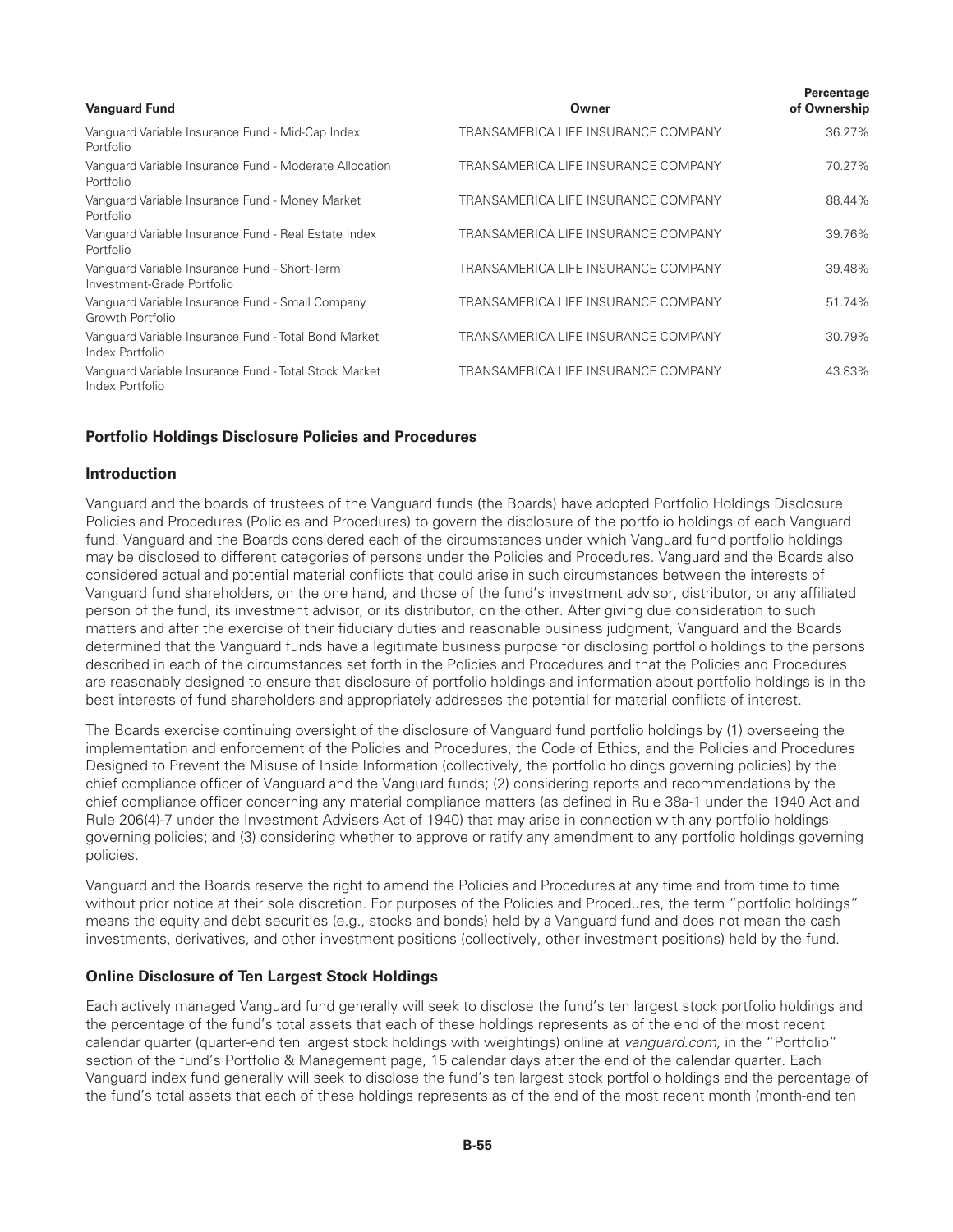largest stock holdings with weightings) online at *vanguard.com,* in the "Portfolio" section of the fund's Portfolio & Management page, 15 calendar days after the end of the month. In addition, Vanguard funds generally will seek to disclose the fund's ten largest stock portfolio holdings and the aggregate percentage of the fund's total assets (and, for balanced funds, the aggregate percentage of the fund's equity securities) that these holdings represent as of the end of the most recent month (month-end ten largest stock holdings) online at *vanguard.com,* in the "Portfolio" section of the fund's Portfolio & Management page, 10 business days after the end of the month. Together, the quarter-end and month-end ten largest stock holdings are referred to as the ten largest stock holdings. Online disclosure of the ten largest stock holdings is made to all categories of persons, including individual investors, institutional investors, intermediaries, third-party service providers, rating and ranking organizations, affiliated persons of a Vanguard fund, and all other persons.

Vanguard Variable Insurance Funds will also disclose the top ten stock holdings of each Fund on our website for Financial Advisors at *advisors.vanguard.com*.

# **Online Disclosure of Complete Portfolio Holdings**

Each actively managed Vanguard fund, unless otherwise stated, generally will seek to disclose the fund's complete portfolio holdings as of the end of the most recent calendar quarter online at *vanguard.com* 30 calendar days after the end of the calendar quarter. In accordance with Rule 2a-7 under the 1940 Act, each of the Vanguard money market funds will disclose the fund's complete portfolio holdings as of the last business day of the prior month online at *vanguard.com* no later than the fifth business day of the current month. The complete portfolio holdings information for money market funds will remain available online for at least six months after the initial posting. Vanguard Market Neutral Fund and Vanguard Alternative Strategies Fund generally will seek to disclose the Fund's complete portfolio holdings as of the end of the most recent calendar quarter online at *vanguard.com* 60 calendar days after the end of the calendar quarter. Each Vanguard index fund generally will seek to disclose the fund's complete portfolio holdings as of the end of the most recent month online at *vanguard.com,* in the "Portfolio" section of the fund's Portfolio & Management page, 15 calendar days after the end of the month. Online disclosure of complete portfolio holdings is made to all categories of persons, including individual investors, institutional investors, intermediaries, third-party service providers, rating and ranking organizations, affiliated persons of a Vanguard fund, and all other persons. Vanguard will review complete portfolio holdings before disclosure is made and, except with respect to the complete portfolio holdings of the Vanguard money market funds, may withhold any portion of the fund's complete portfolio holdings from disclosure when deemed to be in the best interests of the fund after consultation with a Vanguard fund's investment advisor.

Vanguard Variable Insurance Funds will also disclose the complete portfolio holdings of each Fund on our website for Financial Advisors at *advisors.vanguard.com*.

## **Disclosure of Complete Portfolio Holdings to Service Providers Subject to Confidentiality and Trading Restrictions**

Vanguard, for legitimate business purposes, may disclose Vanguard fund complete portfolio holdings at times it deems necessary and appropriate to rating and ranking organizations; financial printers; proxy voting service providers; pricing information vendors; issuers of guaranteed investment contracts for stable value portfolios; third parties that deliver analytical, statistical, or consulting services; and other third parties that provide services (collectively, Service Providers) to Vanguard, Vanguard subsidiaries, and/or the Vanguard funds. Disclosure of complete portfolio holdings to a Service Provider is conditioned on the Service Provider being subject to a written agreement imposing a duty of confidentiality, including a duty not to trade on the basis of any material nonpublic information.

The frequency with which complete portfolio holdings may be disclosed to a Service Provider, and the length of the lag, if any, between the date of the information and the date on which the information is disclosed to the Service Provider, is determined based on the facts and circumstances, including, without limitation, the nature of the portfolio holdings information to be disclosed, the risk of harm to the funds and their shareholders, and the legitimate business purposes served by such disclosure. The frequency of disclosure to a Service Provider varies and may be as frequent as daily, with no lag. Disclosure of Vanguard fund complete portfolio holdings by Vanguard to a Service Provider must be authorized by a Vanguard fund officer or a Principal in Vanguard's Portfolio Review Department or Legal and Compliance Division. Any disclosure of Vanguard fund complete portfolio holdings to a Service Provider as previously described may also include a list of the other investment positions that make up the fund, such as cash investments and derivatives.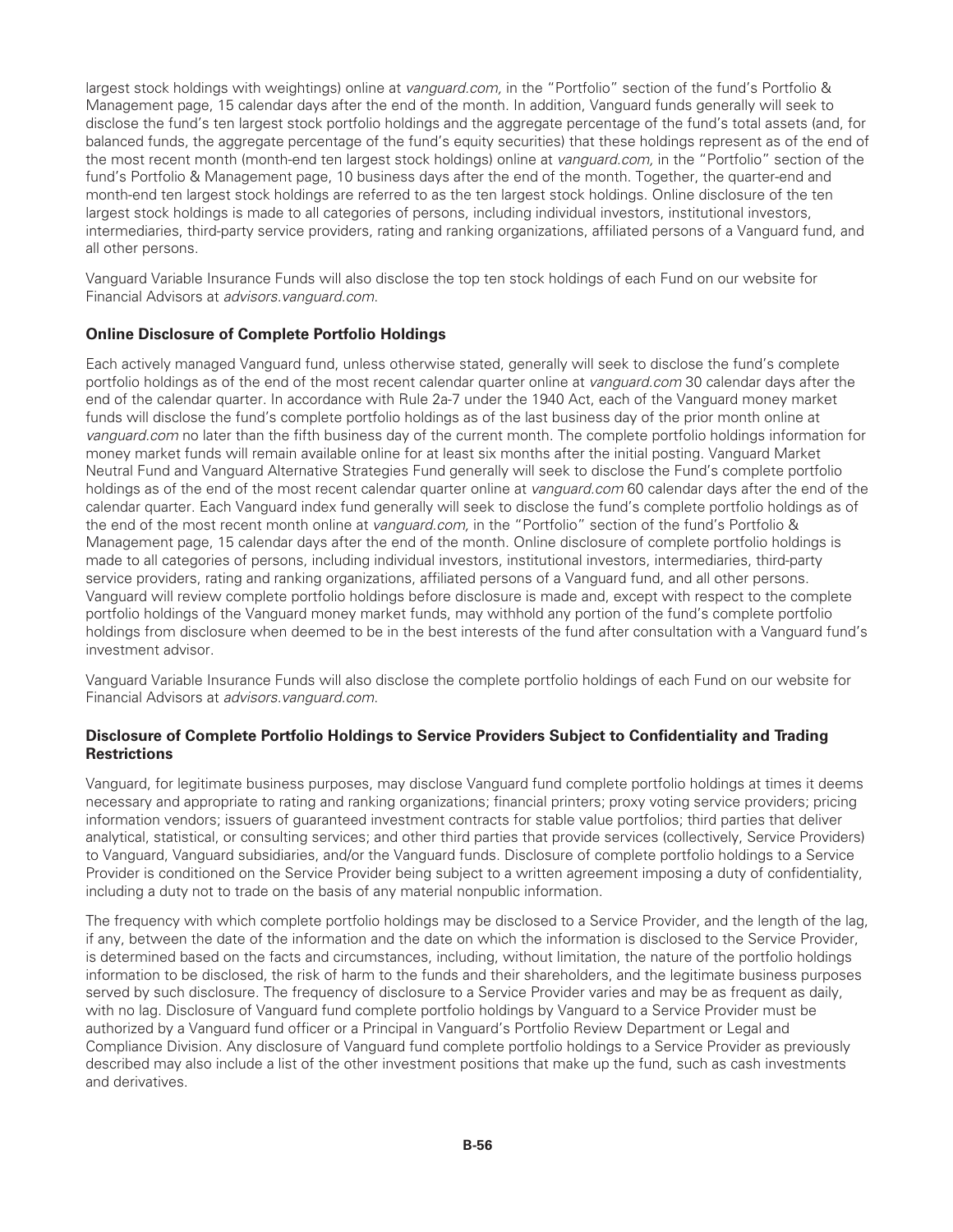Currently, Vanguard discloses complete portfolio holdings to the following Service Providers as part of ongoing arrangements that serve legitimate business purposes: Abel/Noser Corporation; Advisor Software, Inc.; Alcom Printing Group, Inc.; Apple Press, L.C.; Bloomberg L.P.; Brilliant Graphics, Inc.; Broadridge Financial Solutions, Inc.; Brown Brothers Harriman & Co.; Charles River Systems, Inc.; FactSet Research Systems Inc.; Innovation Printing & Communications; Institutional Shareholder Services, Inc.; Intelligencer Printing Company; Investment Technology Group, Inc.; Lipper, Inc.; Markit WSO Corporation; McMunn Associates, Inc.; Reuters America Inc.; R.R. Donnelley, Inc.; State Street Bank and Trust Company; and Trade Informatics LLC.

#### **Disclosure of Complete Portfolio Holdings to Vanguard Affiliates and Certain Fiduciaries Subject to Confidentiality and Trading Restrictions**

Vanguard may disclose complete portfolio holdings between and among the following persons (collectively, Affiliates and Fiduciaries) for legitimate business purposes within the scope of their official duties and responsibilities, subject to such persons' continuing legal duty of confidentiality and legal duty not to trade on the basis of any material nonpublic information, as such duties are imposed under the Code of Ethics, the Policies and Procedures Designed to Prevent the Misuse of Inside Information, by agreement, or under applicable laws, rules, and regulations: (1) persons who are subject to the Code of Ethics or the Policies and Procedures Designed to Prevent the Misuse of Inside Information; (2) an investment advisor, distributor, administrator, transfer agent, or custodian to a Vanguard fund; (3) an accounting firm, an auditing firm, or outside legal counsel retained by Vanguard, a Vanguard subsidiary, or a Vanguard fund; (4) an investment advisor to whom complete portfolio holdings are disclosed for due diligence purposes when the advisor is in merger or acquisition talks with a Vanguard fund's current advisor; and (5) a newly hired investment advisor or sub-advisor to whom complete portfolio holdings are disclosed prior to the time it commences its duties.

The frequency with which complete portfolio holdings may be disclosed between and among Affiliates and Fiduciaries, and the length of the lag, if any, between the date of the information and the date on which the information is disclosed between and among the Affiliates and Fiduciaries, is determined by such Affiliates and Fiduciaries based on the facts and circumstances, including, without limitation, the nature of the portfolio holdings information to be disclosed, the risk of harm to the funds and their shareholders, and the legitimate business purposes served by such disclosure. The frequency of disclosure between and among Affiliates and Fiduciaries varies and may be as frequent as daily, with no lag. Any disclosure of Vanguard fund complete portfolio holdings to any Affiliates and Fiduciaries as previously described may also include a list of the other investment positions that make up the fund, such as cash investments and derivatives. Disclosure of Vanguard fund complete portfolio holdings or other investment positions by Vanguard, VMC, or a Vanguard fund to Affiliates and Fiduciaries must be authorized by a Vanguard fund officer or a Principal of Vanguard.

Currently, Vanguard discloses complete portfolio holdings to the following Affiliates and Fiduciaries as part of ongoing arrangements that serve legitimate business purposes: Vanguard and each investment advisor, custodian, and independent registered public accounting firm identified in each fund's Statement of Additional Information.

# **Disclosure of Portfolio Holdings to Trading Counterparties in the Normal Course of Managing a Fund's Assets**

An investment advisor, administrator, or custodian for a Vanguard fund may, for legitimate business purposes within the scope of its official duties and responsibilities, disclose portfolio holdings (whether partial portfolio holdings or complete portfolio holdings) and other investment positions that make up the fund to any trading counterparty, including one or more broker-dealers or banks, during the course of, or in connection with, normal day-to-day securities and derivatives transactions with or through such trading counterparties subject to the counterparty's legal obligation not to use or disclose material nonpublic information concerning the fund's portfolio holdings, other investment positions, securities transactions, or derivatives transactions without the consent of the fund or its agents. The Vanguard funds have not given their consent to any such use or disclosure and no person or agent of Vanguard is authorized to give such consent except as approved in writing by the Boards of the Vanguard funds. Disclosure of portfolio holdings or other investment positions by Vanguard to broker-dealers must be authorized by a Vanguard fund officer or a Principal of Vanguard.

In addition to the disclosures described below to Authorized Participants, a Vanguard fund investment advisor or administrator may also disclose portfolio holdings information to other current or prospective fund shareholders in connection with the dissemination of information necessary for transactions in Creation Units (as defined below) or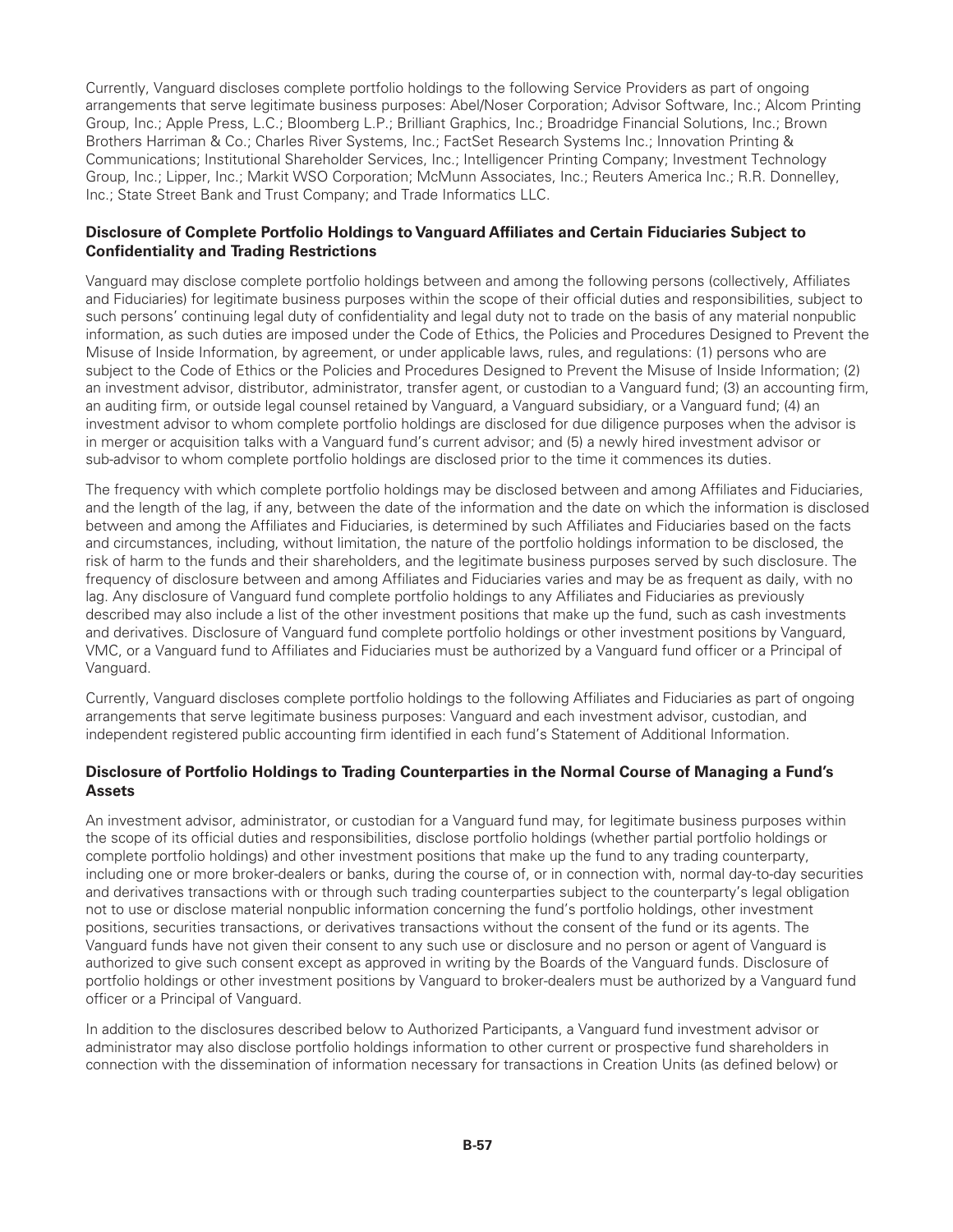other large transactions with a Vanguard fund. Such shareholders are typically Authorized Participants or other financial institutions that have been authorized by VMC to purchase and redeem large blocks of shares (Creation Units), but may also include market makers and other institutional market participants and entities to whom a Vanguard fund advisor or administrator may provide information in connection with transactions in a Vanguard fund.

# **Disclosure of Nonmaterial Information**

The Policies and Procedures permit Vanguard fund officers, Vanguard fund portfolio managers, and other Vanguard representatives (collectively, Approved Vanguard Representatives) to disclose any views, opinions, judgments, advice, or commentary, or any analytical, statistical, performance, or other information, in connection with or relating to a Vanguard fund or its portfolio holdings and/or other investment positions (collectively, commentary and analysis) or any changes in the portfolio holdings of a Vanguard fund that occurred after the end of the most recent calendar quarter (recent portfolio changes) to any person if (1) such disclosure serves a legitimate business purpose, (2) such disclosure does not effectively result in the disclosure of the complete portfolio holdings of any Vanguard fund (which can be disclosed only in accordance with the Policies and Procedures), and (3) such information does not constitute material nonpublic information. Disclosure of commentary and analysis or recent portfolio changes by Vanguard, VMC, or a Vanguard fund must be authorized by a Vanguard fund officer or a Principal of Vanguard.

An Approved Vanguard Representative must make a good faith determination whether the information constitutes material nonpublic information, which involves an assessment of the particular facts and circumstances. Vanguard believes that in most cases recent portfolio changes that involve a few or even several securities in a diversified portfolio or commentary and analysis would be immaterial and would not convey any advantage to a recipient in making an investment decision concerning a Vanguard fund. Nonexclusive examples of commentary and analysis about a Vanguard fund include (1) the allocation of the fund's portfolio holdings and other investment positions among various asset classes, sectors, industries, and countries; (2) the characteristics of the stock and bond components of the fund's portfolio holdings and other investment positions; (3) the attribution of fund returns by asset class, sector, industry, and country; and (4) the volatility characteristics of the fund. Approved Vanguard Representatives may, at their sole discretion, deny any request for information made by any person, and may do so for any reason or for no reason. Approved Vanguard Representatives include, for purposes of the Policies and Procedures, persons employed by or associated with Vanguard or a subsidiary of Vanguard who have been authorized by Vanguard's Portfolio Review Department to disclose recent portfolio changes and/or commentary and analysis in accordance with the Policies and Procedures.

## **Disclosure of Portfolio Holdings to Enable Insurance Company Compliance with Federal Income Tax Requirements or Other Applicable Law**

Vanguard may disclose the complete portfolio holdings of a Portfolio of Vanguard Variable Insurance Fund (VVIF Portfolio) at times it deems necessary and appropriate to any insurance company that invests in the VVIF Portfolio and requests such information for the legitimate business purpose of enabling the insurance company to determine its compliance with federal income tax requirements or other applicable laws, rules, and regulations. Disclosure is conditioned on the insurance company being subject to a written agreement imposing a duty of confidentiality, including a duty not to trade on the basis of any material nonpublic information. The frequency of disclosure to an insurance company varies and may be as frequent as quarterly, with no lag. Disclosure must be authorized by a Vanguard fund officer or a Principal in Vanguard's Portfolio Review Department or Legal and Compliance Division. Any disclosure of a VVIF Portfolio's complete portfolio holdings to an insurance company as previously described may also include a list of the other investment positions that make up the Portfolio, such as cash investments and derivatives.

Currently, Vanguard Variable Insurance Funds discloses complete portfolio holdings of each Fund to Chase Life and Annuity Company, Kemper Investors Life Insurance Company, and PricewaterhouseCoopers LLP.

## **Disclosure of Portfolio Holdings Related Information to the Issuer of a Security for Legitimate Business Purposes**

Vanguard, at its sole discretion, may disclose portfolio holdings information concerning a security held by one or more Vanguard funds to the issuer of such security if the issuer presents, to the satisfaction of Vanguard's Enterprise Financial Services unit, convincing evidence that the issuer has a legitimate business purpose for such information. Disclosure of this information to an issuer is conditioned on the issuer being subject to a written agreement imposing a duty of confidentiality, including a duty not to trade on the basis of any material nonpublic information. The frequency with which portfolio holdings information concerning a security may be disclosed to the issuer of such security, and the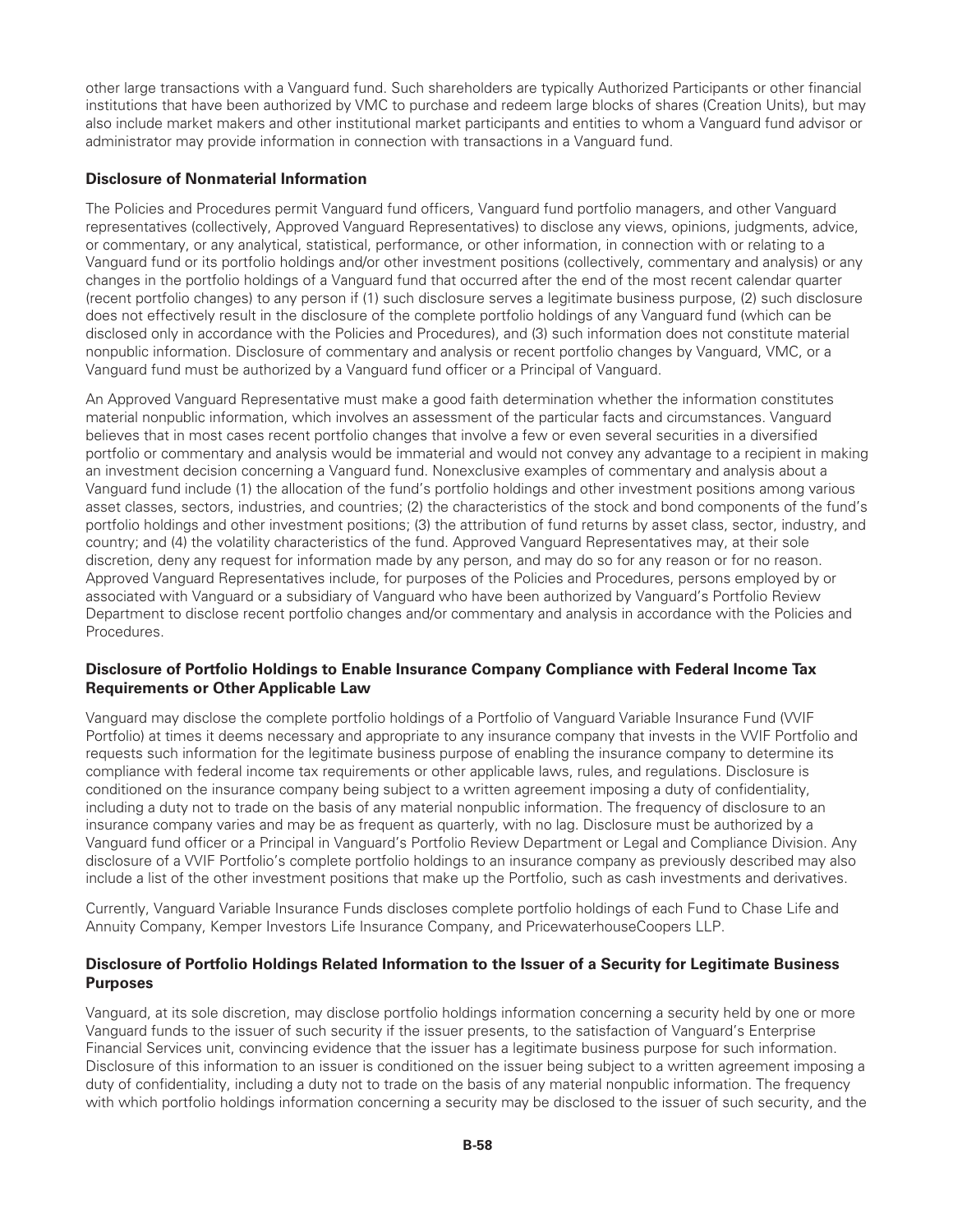length of the lag, if any, between the date of the information and the date on which the information is disclosed to the issuer, is determined based on the facts and circumstances, including, without limitation, the nature of the portfolio holdings information to be disclosed, the risk of harm to the funds and their shareholders, and the legitimate business purposes served by such disclosure. The frequency of disclosure to an issuer cannot be determined in advance of a specific request and will vary based upon the particular facts and circumstances and the legitimate business purposes, but in unusual situations could be as frequent as daily, with no lag. Disclosure of portfolio holdings information concerning a security held by one or more Vanguard funds to the issuer of such security must be authorized by a Vanguard fund officer or a Principal in Vanguard's Portfolio Review Department or Legal and Compliance Division.

# **Disclosure of Portfolio Holdings as Required by Applicable Law**

Vanguard fund portfolio holdings (whether partial portfolio holdings or complete portfolio holdings) and other investment positions that make up a fund shall be disclosed to any person as required by applicable laws, rules, and regulations. Examples of such required disclosure include, but are not limited to, disclosure of Vanguard fund portfolio holdings (1) in a filing or submission with the SEC or another regulatory body, (2) in connection with seeking recovery on defaulted bonds in a federal bankruptcy case, (3) in connection with a lawsuit, or (4) as required by court order. Disclosure of portfolio holdings or other investment positions by Vanguard, VMC, or a Vanguard fund as required by applicable laws, rules, and regulations must be authorized by a Vanguard fund officer or a Principal of Vanguard.

# **Prohibitions on Disclosure of Portfolio Holdings**

No person is authorized to disclose Vanguard fund portfolio holdings or other investment positions (whether online at *vanguard.com*, in writing, by fax, by email, orally, or by other means) except in accordance with the Policies and Procedures. In addition, no person is authorized to make disclosure pursuant to the Policies and Procedures if such disclosure is otherwise unlawful under the antifraud provisions of the federal securities laws (as defined in Rule 38a-1 under the 1940 Act). Furthermore, Vanguard's management, at its sole discretion, may determine not to disclose portfolio holdings or other investment positions that make up a Vanguard fund to any person who would otherwise be eligible to receive such information under the Policies and Procedures, or may determine to make such disclosures publicly as provided by the Policies and Procedures.

#### **Prohibitions on Receipt of Compensation or Other Consideration**

The Policies and Procedures prohibit a Vanguard fund, its investment advisor, and any other person or entity from paying or receiving any compensation or other consideration of any type for the purpose of obtaining disclosure of Vanguard fund portfolio holdings or other investment positions. "Consideration" includes any agreement to maintain assets in the fund or in other investment companies or accounts managed by the investment advisor or by any affiliated person of the investment advisor.

# **INVESTMENT ADVISORY AND OTHER SERVICES**

The Trust currently uses eight investment advisors:

- ArrowMark Colorado Holdings, LLC (ArrowMark Partners) provides investment advisory services for a portion of the assets in the Small Company Growth Portfolio.
- Baillie Gifford Overseas Ltd. (Baillie Gifford) provides investment advisory services for a portion of the assets in the International Portfolio.
- Hotchkis and Wiley Capital Management, LLC (Hotchkis and Wiley) provides investment advisory services for a portion of the assets in the Diversified Value Portfolio.
- Lazard Asset Management LLC (Lazard) provides investment advisory services for a portion of the assets in the Diversified Value Portfolio.
- PRIMECAP Management Company (PRIMECAP) provides investment advisory services to the Capital Growth Portfolio.
- Schroder Investment Management North America Inc. (Schroders) provides investment advisory services for a portion of the assets in the International Portfolio.
- Wellington Management Company LLP (Wellington Management) provides investment advisory services to the High Yield Bond, Growth, and Balanced Portfolios, and for a portion of the assets in the Equity Income Portfolio.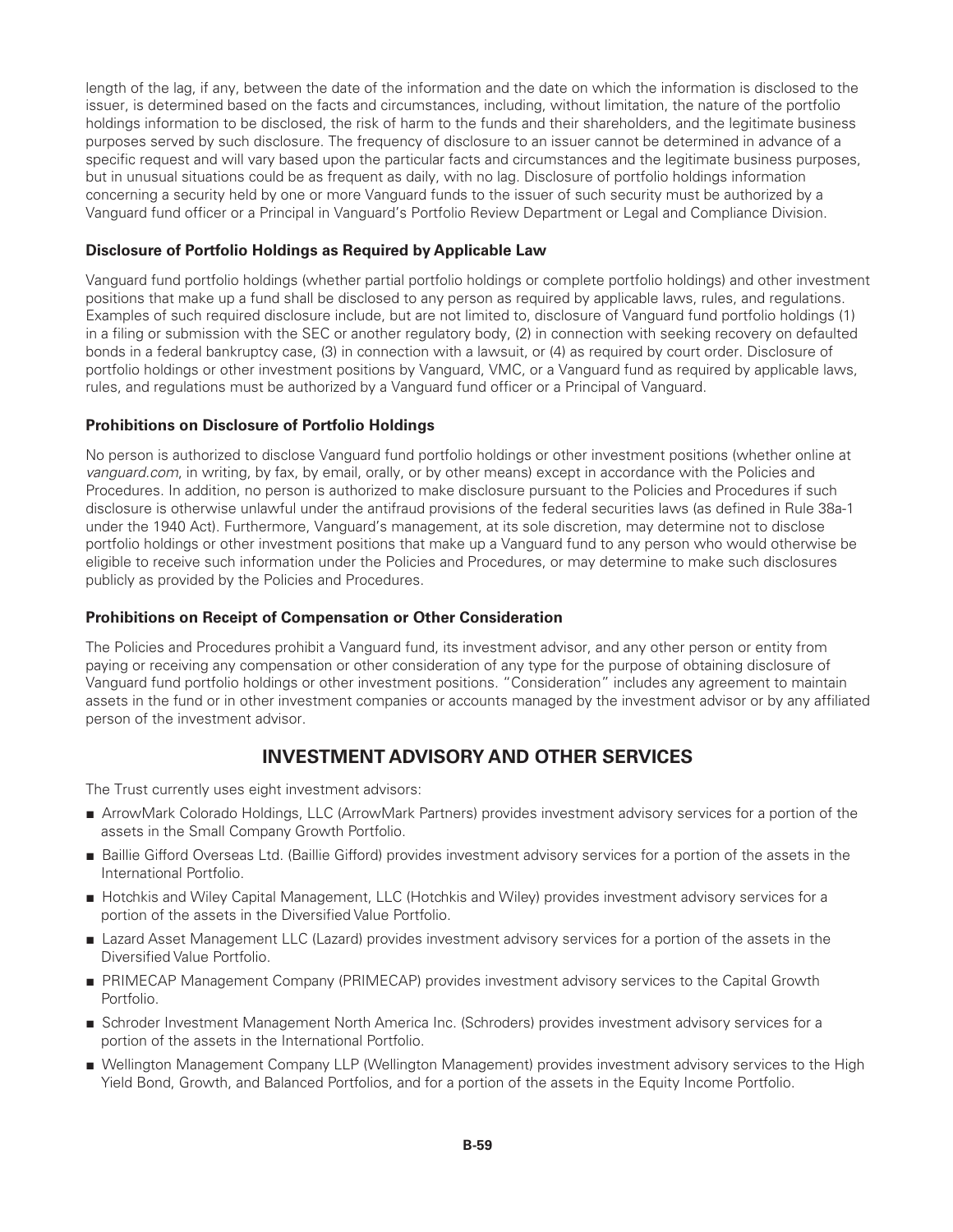■ Vanguard provides investment advisory services to the Conservative Allocation, Global Bond Index, Equity Index, Mid-Cap Index, Moderate Allocation, Money Market, Real Estate Index, Short-Term Investment-Grade, Total Bond Market Index, Total International Stock Market Index, and Total Stock Market Index Portfolios, and for a portion of the assets in the Equity Income and Small Company Growth Portfolios.

Jackson Square Partners, LLC, provided investment advisory services for a portion of the Growth Portfolio from 2010 until March 2021.

Barrow, Hanley, Mewhinney & Strauss, LLC, provided investment advisory services to the Diversified Value Portfolio from 1999 until December 2019.

#### **Independent Third-Party Advisors**

For funds that are advised by independent third-party advisory firms unaffiliated with Vanguard, the board of trustees of each fund hires investment advisory firms, not individual portfolio managers, to provide investment advisory services to such funds. Vanguard negotiates each advisory agreement, which contains advisory fee arrangements, on an arm's length basis with the advisory firm. Each advisory agreement is reviewed annually by each fund's board of trustees, taking into account numerous factors, which include, without limitation, the nature, extent, and quality of the services provided; investment performance; and the fair market value of the services provided. Each advisory agreement is between the Trust and the advisory firm, not between the Trust and the portfolio manager. The structure of the advisory fee paid to each unaffiliated investment advisory firm is described in the following sections. In addition, each firm has established policies and procedures designed to address the potential for conflicts of interest. Each firm's compensation structure and management of potential conflicts of interest are summarized by the advisory firm in the following sections for the fiscal year ended December 31, 2021.

A fund is a party to an investment advisory agreement with each of its independent third-party advisors whereby the advisor manages the investment and reinvestment of the portion of the fund's assets that the fund's board of trustees determines to assign to the advisor. In this capacity, each advisor continuously reviews, supervises, and administers the fund's investment program for its portion of the fund's assets. Hereafter, each portion is referred to as the advisor's Portfolio. Each advisor discharges its responsibilities subject to the supervision and oversight of Vanguard's Portfolio Review Department and the officers and trustees of the fund. Vanguard's Portfolio Review Department is responsible for recommending changes in a fund's advisory arrangements to the fund's board of trustees, including changes in the amount of assets allocated to each advisor and recommendations to hire, terminate, or replace an advisor.

# **I. Capital Growth Portfolio**

PRIMECAP Management Company (PRIMECAP), 177 East Colorado Blvd., 11th Floor, Pasadena, CA 91105, is an investment advisory firm founded in 1983. PRIMECAP also provides investment advisory services to endowment funds, employee benefit plans, mutual funds, foundations, and other institutional clients unrelated to Vanguard.

The Portfolio pays PRIMECAP on a quarterly basis. The advisory fee is a percentage of average daily net assets under management during the most recent fiscal quarter.

During the fiscal years ended December 31, 2019, 2020, and 2021, the Capital Growth Portfolio incurred investment advisory fees of approximately \$2,698,000, \$2,753,000 and \$2,860,000, respectively.

#### **1. Other Accounts Managed**

The following table provides information relating to the other accounts managed by the portfolio managers of the Portfolio as of the fiscal year ended December 31, 2021 (unless otherwise noted):

| <b>Portfolio Manager</b> |                                              | No. of<br>accounts | <b>Total assets</b> | No. of accounts with<br>performance-based<br>fees | <b>Total assets in</b><br>accounts with<br>performance-based<br>fees |
|--------------------------|----------------------------------------------|--------------------|---------------------|---------------------------------------------------|----------------------------------------------------------------------|
| Theo A. Kolokotrones     | Registered investment companies <sup>1</sup> |                    | \$140B              |                                                   | \$1.8B                                                               |
|                          | Other pooled investment vehicles             |                    | \$ 1.8B             |                                                   | $\begin{matrix} 1 & 0 \\ 0 & 1 \end{matrix}$                         |
|                          | Other accounts                               | 32                 | \$13.9B             |                                                   | $\textcircled{S}$ 0                                                  |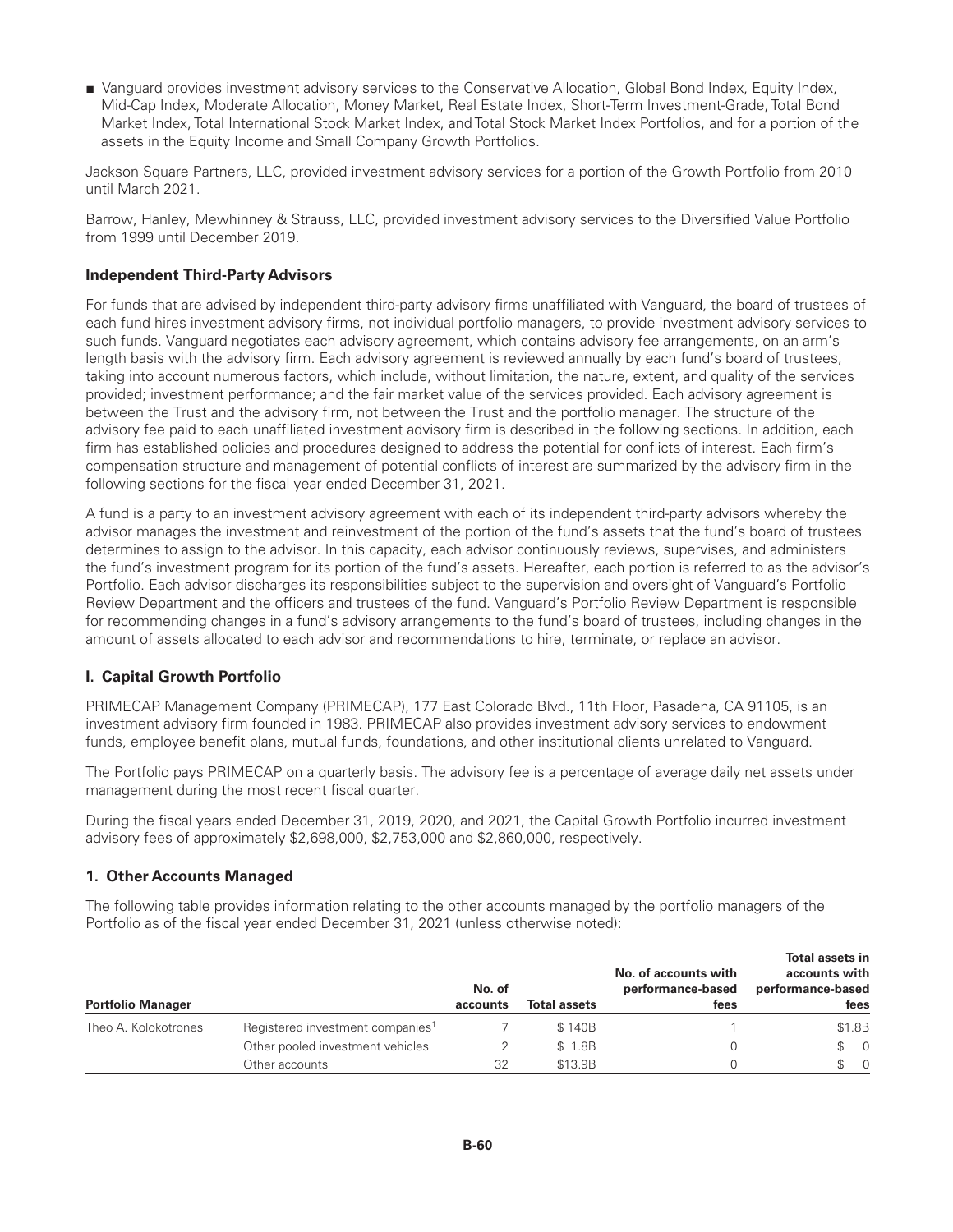| <b>Portfolio Manager</b> |                                              | No. of<br>accounts | <b>Total assets</b> | No. of accounts with<br>performance-based<br>fees | Total assets in<br>accounts with<br>performance-based<br>fees |
|--------------------------|----------------------------------------------|--------------------|---------------------|---------------------------------------------------|---------------------------------------------------------------|
| Joel P. Fried            | Registered investment companies <sup>1</sup> |                    | \$140B              |                                                   | \$1.8B                                                        |
|                          | Other pooled investment vehicles             |                    | \$ 1.8B             |                                                   | \$<br>0                                                       |
|                          | Other accounts                               | 32                 | \$13.9B             | 0                                                 | $\begin{matrix} 1 & 0 \\ 0 & 0 \end{matrix}$                  |
| Alfred W. Mordecai       | Registered investment companies <sup>1</sup> |                    | \$140B              |                                                   | \$1.8B                                                        |
|                          | Other pooled investment vehicles             |                    | \$ 1.8B             |                                                   | \$<br>0                                                       |
|                          | Other accounts                               | 32                 | \$13.9B             | 0                                                 | \$<br>$\overline{\phantom{0}}$                                |
| M. Mohsin Ansari         | Registered investment companies <sup>1</sup> |                    | \$140B              |                                                   | \$1.8B                                                        |
|                          | Other pooled investment vehicles             | 2                  | \$ 1.8B             |                                                   | \$<br>$\Omega$                                                |
|                          | Other accounts                               | 32                 | \$13.9B             | 0                                                 | \$<br>$\overline{0}$                                          |
| James Marchetti          | Registered investment companies <sup>1</sup> |                    | \$140B              |                                                   | \$1.8B                                                        |
|                          | Other pooled investment vehicles             | 2                  | \$ 1.8B             |                                                   | \$<br>0                                                       |
|                          | Other accounts                               | 32                 | \$13.9B             | 0                                                 | \$<br>0                                                       |

1 Includes Capital Growth Portfolio which held assets of \$1.8 billion as of December 31, 2021.

#### **2. Material Conflicts of Interest**

PRIMECAP Management employs a multi-manager approach to managing its clients' portfolios. In addition to mutual funds, a manager may also manage separate accounts for institutional clients. Conflicts of interest may arise with aggregation or allocation of securities trades amongst the Portfolio and other accounts. The investment objective of the Portfolio and strategies used to manage the Portfolio may differ from other accounts, and the performance may be impacted as well. Portfolio managers who have day-to-day management responsibilities with respect to more than one fund or other account may be presented with several potential or actual conflicts of interest. For example, the management of multiple funds and/or other accounts may result in a portfolio manager devoting unequal time and attention to the management of each fund and/or other accounts. If a portfolio manager identifies a limited investment opportunity which may be suitable for more than one fund or other accounts, a fund may not be able to take full advantage of the opportunity due to an allocation of filled purchase or sale orders across all eligible funds and other accounts managed by the portfolio managers. PRIMECAP has adopted best execution and trade allocation policies and procedures to address the potential conflicts of interest that may arise between mutual funds and separate accounts, whereby a client or clients may be disadvantaged by trades executed in other clients' portfolios in the same security. These policies and procedures are monitored and are reviewed by PRIMECAP. Investment personnel of the firm or its affiliates may be permitted to be commercially or professionally involved with an issuer of securities. Any potential conflicts of interest from such involvement would be monitored for compliance with the firm's Code of Ethics.

#### **3. Description of Compensation**

Compensation is paid solely by PRIMECAP Management Company. Each portfolio manager receives a fixed salary that is in part based on industry experience as well as contribution to the firm. On an annual basis, each portfolio manager's compensation may be adjusted according to market conditions and/or to reflect his past performance.

In addition, each portfolio manager may receive a bonus partially based on the pre-tax return and value of assets managed by that portfolio manager. Performance is measured on a relative basis, using the S&P 500 Index as the benchmark, and the bonuses are earned only when performance exceeds that of the S&P 500 Index. The value of assets managed by PRIMECAP Management Company is not a factor in determination of a portfolio manager's bonus. Bonuses earned are accrued and paid ratably according to the following schedule over rolling three-year periods: 50% in year one, 33% in year two, and 17% in year three. Although the bonus is determined by pre-tax returns, each portfolio manager considers tax consequences in taxable accounts as part of his decision-making process.

The portfolio managers do not receive deferred compensation but participate in a profit-sharing plan available to all employees of PRIMECAP; amounts are determined as a percentage of the employee's eligible compensation for a calendar year based on IRS limitations.

Each portfolio manager is a principal of PRIMECAP and receives quarterly dividends based on his equity in the company.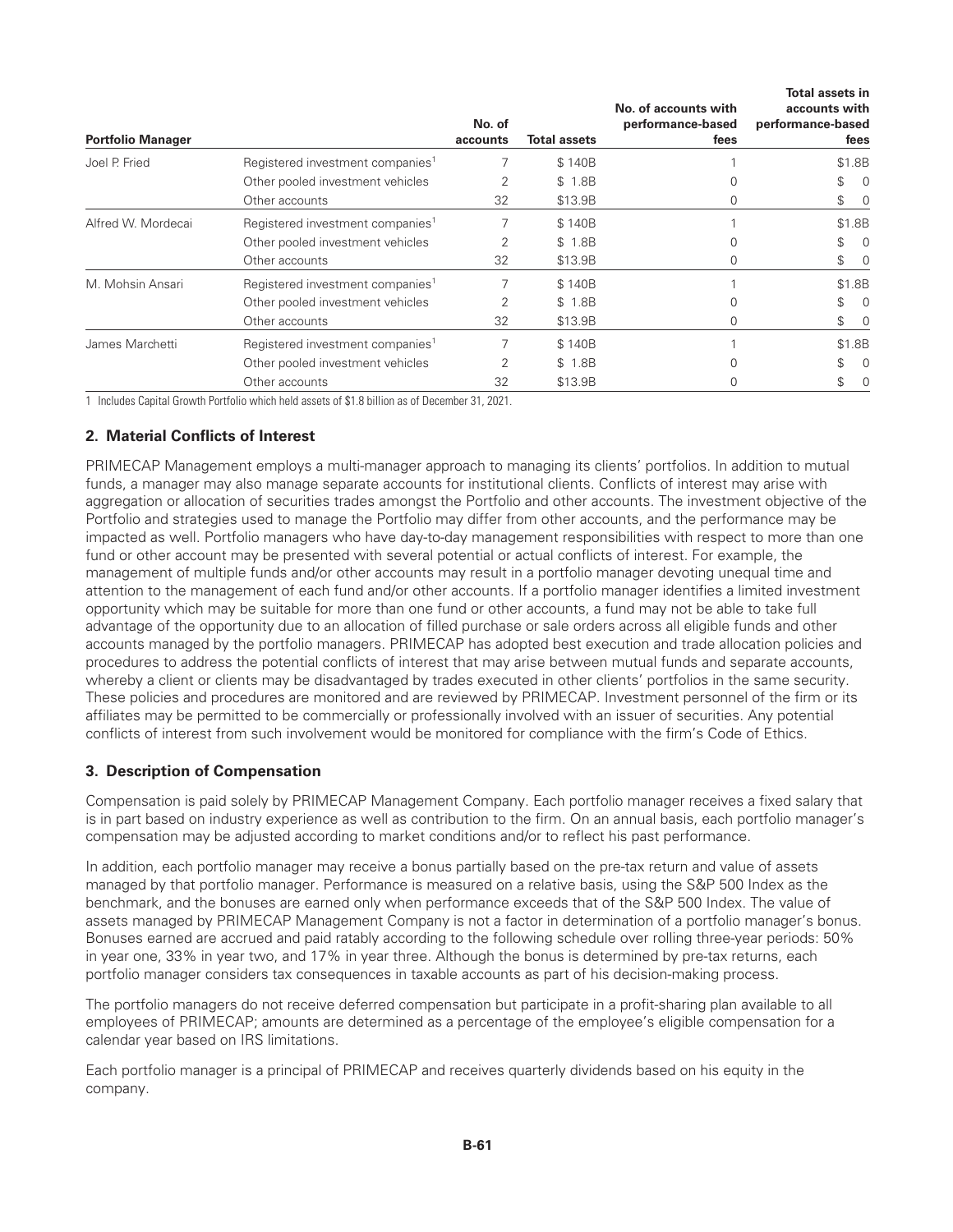# **II. Diversified Value Portfolio**

The Portfolio pays each of its independent third-party investment advisors a base fee plus or minus a performance adjustment. The base fee, which is paid quarterly, is a percentage of average daily net assets managed by the advisor during the most recent fiscal quarter. The performance adjustment, also paid quarterly, is based on the cumulative total return of each advisor's portion of the Portfolio relative to that of the Russell 1000 Value Index (for Hotchkis and Wiley) or the S&P 500 Index (for Lazard), over the preceding 60-month period (a 36-month period for Lazard).

During the fiscal years ended December 31, 2019, 2020, and 2021, the Diversified Value Portfolio incurred investment advisory fees of approximately \$1,091,000 (before a performance-based decrease of \$296,000), \$974,000, and \$1,299,000 (before a performance-based increase of \$60,000), respectively.

#### **A. Hotchkis andWiley Capital Management, LLC (Hotchkis andWiley)**

Hotchkis and Wiley is a limited liability company, the primary members of which are HWCap Holdings, a limited liability company whose members are current and former employees of the Advisor, and Stephens-H&W LLC, a limited liability company whose primary member is SF Holding Corp., which is a diversified holding company.

## **1. Other Accounts Managed**

The investment process by Hotchkis and Wiley (the Hotchkis and Wiley Portfolio) is team-based utilizing primarily in-house, fundamental research. The investment research staff is organized by industry and sector and supports all of the accounts managed in each of Hotchkis and Wiley's strategies. Portfolio managers for each strategy ensure that the best thinking of the investment team is reflected in the "target portfolios." Investment ideas for the Hotchkis and Wiley Portfolio are generated by Hotchkis and Wiley's investment team. Although the Hotchkis and Wiley Portfolio is managed by Hotchkis and Wiley's investment team, Hotchkis and Wiley has identified George H. Davis, Jr. and Scott McBride as the portfolio managers with the most significant responsibility for the day-to-day management of the Hotchkis and Wiley Portfolio.

The following table provides information relating to the other accounts managed by the portfolio managers of the Portfolio as of the fiscal year ended December 31, 2021 (unless otherwise noted):

| <b>Portfolio Manager</b> |                                              | No. of<br>accounts | <b>Total assets</b> | No. of accounts with<br>performance-based<br>fees | Total assets in<br>accounts with<br>performance-based<br>fees |
|--------------------------|----------------------------------------------|--------------------|---------------------|---------------------------------------------------|---------------------------------------------------------------|
| George H. Davis Jr.      | Registered investment companies <sup>1</sup> | 22                 | \$22.3B             |                                                   | \$14.6B                                                       |
|                          | Other pooled investment vehicles             | 11                 | \$2.3B              |                                                   | \$ 33M                                                        |
|                          | Other accounts                               | 49                 | \$ 8.7B             | 4                                                 | \$1.3B                                                        |
| Scott McBride            | Registered investment companies <sup>1</sup> | 22                 | \$22.3B             |                                                   | \$14.6B                                                       |
|                          | Other pooled investment vehicles             | 11                 | \$2.3B              |                                                   | \$ 33M                                                        |
|                          | Other accounts                               | 49                 | \$ 8.7B             | 4                                                 | \$ 1.3B                                                       |

1 Includes Diversified Value Portfolio which held assets of \$1.2 billion as of December 31, 2021.

# **2. Material Conflicts of Interest**

The Portfolio is managed by Hotchkis and Wiley's investment team (Investment Team). The Investment Team also manages institutional accounts and other mutual funds in several different investment strategies. The portfolios within an investment strategy are managed using a target portfolio; however, each portfolio may have different restrictions, cash flows, tax and other relevant considerations which may preclude a portfolio from participating in certain transactions for that investment strategy. Consequently, the performance of portfolios may vary due to these different considerations. The Investment Team may place transactions for one investment strategy that are directly or indirectly contrary to investment decisions made on behalf of another investment strategy. Hotchkis and Wiley also provides model portfolio investment recommendations to sponsors without trade execution or additional services. The timing of model delivery recommendations will vary depending on the contractual arrangement with the program Sponsor. As a result, depending on the program arrangement and circumstances surrounding a trade order, Hotchkis and Wiley's discretionary clients may receive prices that are more favorable than those received by a client of a program Sponsor or vice versa. Hotchkis and Wiley may be restricted from purchasing more than a limited percentage of the outstanding shares of a company or otherwise restricted from trading in a company's securities due to other regulatory limitations.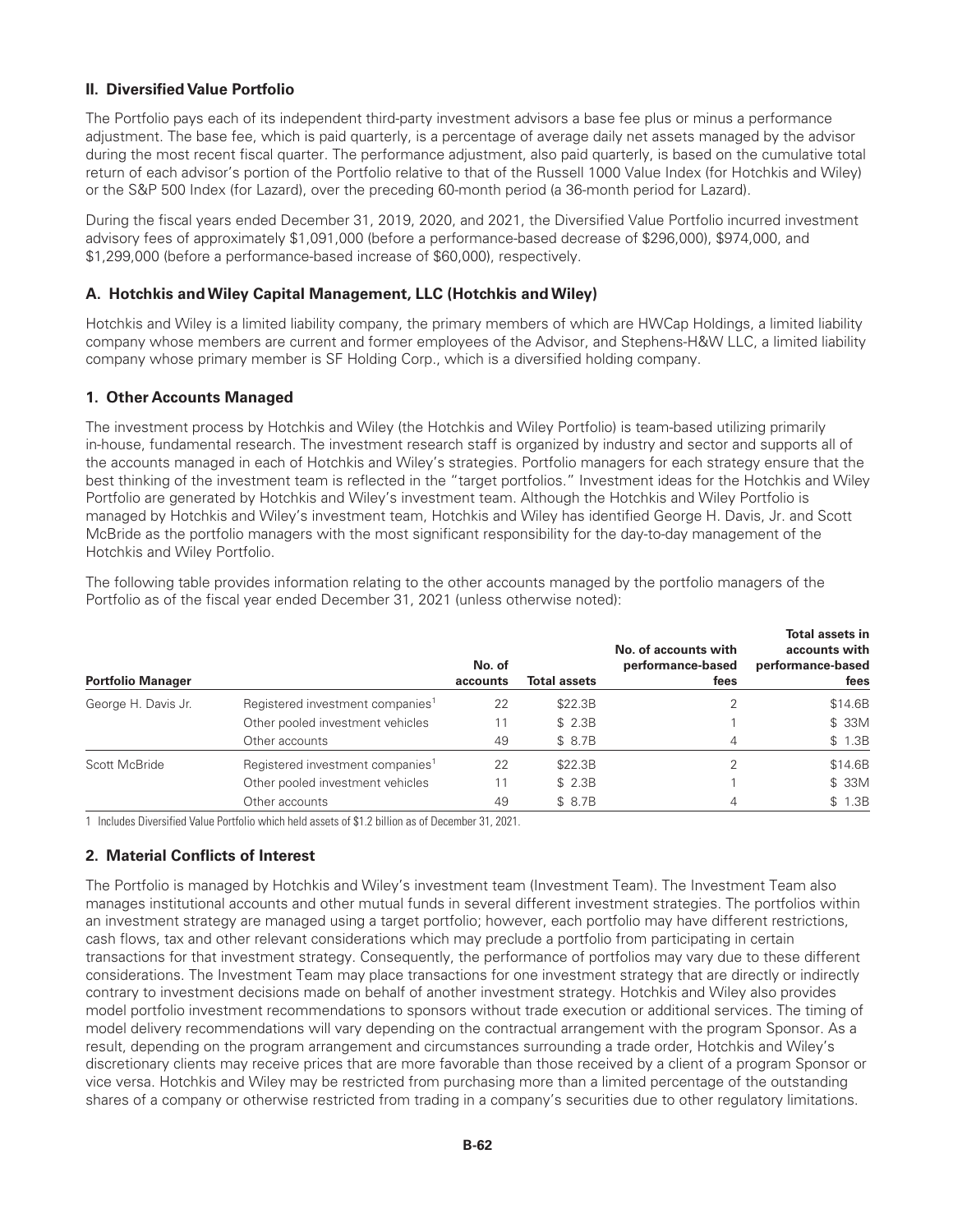If a company is a viable investment for more than one investment strategy, Hotchkis and Wiley has adopted policies and procedures reasonably designed to ensure that all of its clients are treated fairly and equitably. Additionally, potential and actual conflicts of interest may also arise as a result of Hotchkis and Wiley's other business activities and Hotchkis and Wiley's possession of material non-public information about an issuer, which may have an adverse impact on one group of clients while benefiting another group. In certain situations, Hotchkis and Wiley will purchase different classes of securities of the same company (e.g. senior debt, subordinated debt, and/or equity) in different investment strategies which can give rise to conflicts where Hotchkis and Wiley may advocate for the benefit of one class of security which may be adverse to another security that is held by clients of a different strategy. Hotchkis and Wiley seeks to mitigate the impact of these conflicts on a case by case basis.

Hotchkis and Wiley utilizes soft dollars to obtain brokerage and research services, which may create a conflict of interest in allocating clients' brokerage business. Research services may be used in servicing any or all of Hotchkis and Wiley's clients (including model portfolio delivery clients) across all of the firm's investment strategies, and may benefit certain accounts more than others. Certain discretionary client accounts may also pay a less proportionate amount of commissions for research services. If a research product provides both a research and a non-research function, Hotchkis and Wiley will make a reasonable allocation of the use and pay for the non-research portion with hard dollars. Hotchkis and Wiley will make decisions involving soft dollars in a manner that satisfies the requirements of Section 28(e) of the Securities Exchange Act of 1934.

Different types of accounts and investment strategies may have different fee structures. Additionally, certain accounts pay Hotchkis and Wiley performance-based fees, which may vary depending on how well the account performs compared to a benchmark. Because such fee arrangements have the potential to create an incentive for Hotchkis and Wiley to favor such accounts in making investment decisions and allocations, Hotchkis and Wiley has adopted policies and procedures reasonably designed to ensure that all of its clients are treated fairly and equitably, including in respect of allocation decisions, such as initial public offerings.

Since accounts are managed to a target portfolio by the Investment Team, adequate time and resources are consistently applied to all accounts in the same investment strategy. Investment personnel of the firm or its affiliates may be permitted to be commercially or professionally involved with an issuer of securities. Any potential conflicts of interest from such involvement would be monitored for compliance with the firm's Code of Conduct.

# **3. Description of Compensation**

The Investment Team, including portfolio managers, is compensated in various forms, which may include one or more of the following: (i) a base salary, (ii) bonus, (iii) profit sharing and (iv) equity ownership. Compensation is used to reward, attract and retain high quality investment professionals.

The Investment Team is evaluated and accountable at three levels. The first level is individual contribution to the research and decision-making process, including the quality and quantity of work achieved. The second level is teamwork, generally evaluated through contribution within sector teams. The third level pertains to overall portfolio and firm performance.

Fixed salaries and discretionary bonuses for investment professionals are determined by the Chief Executive Officer of Hotchkis and Wiley using tools which may include annual evaluations, compensation surveys, feedback from other employees, and advice from members of Hotchkis and Wiley's Executive and Compensation Committees. The amount of the bonus is determined by the total amount of Hotchkis and Wiley's bonus pool available for the year, which is generally a function of revenues. No investment professional receives a bonus that is a pre-determined percentage of revenues or net income. Compensation is thus subjective rather than formulaic.

The portfolio managers of the Portfolio own equity in Hotchkis and Wiley. Hotchkis and Wiley believes that the employee ownership structure of the firm will be a significant factor in ensuring a motivated and stable employee base going forward. Hotchkis and Wiley believes that the combination of competitive compensation levels and equity ownership provides Hotchkis and Wiley with a demonstrable advantage in the retention and motivation of employees. Portfolio managers who own equity in Hotchkis and Wiley receive their pro rata share of Hotchkis and Wiley's profits. Investment professionals may also receive contributions under Hotchkis and Wiley's profit sharing/401(k) plan.

# **B. Lazard Asset Management LLC (Lazard)**

Lazard is a registered investment advisor and is a direct, wholly owned subsidiary of Lazard Freres & Co., LLC, and an indirect, wholly owned subsidiary of Lazard Ltd.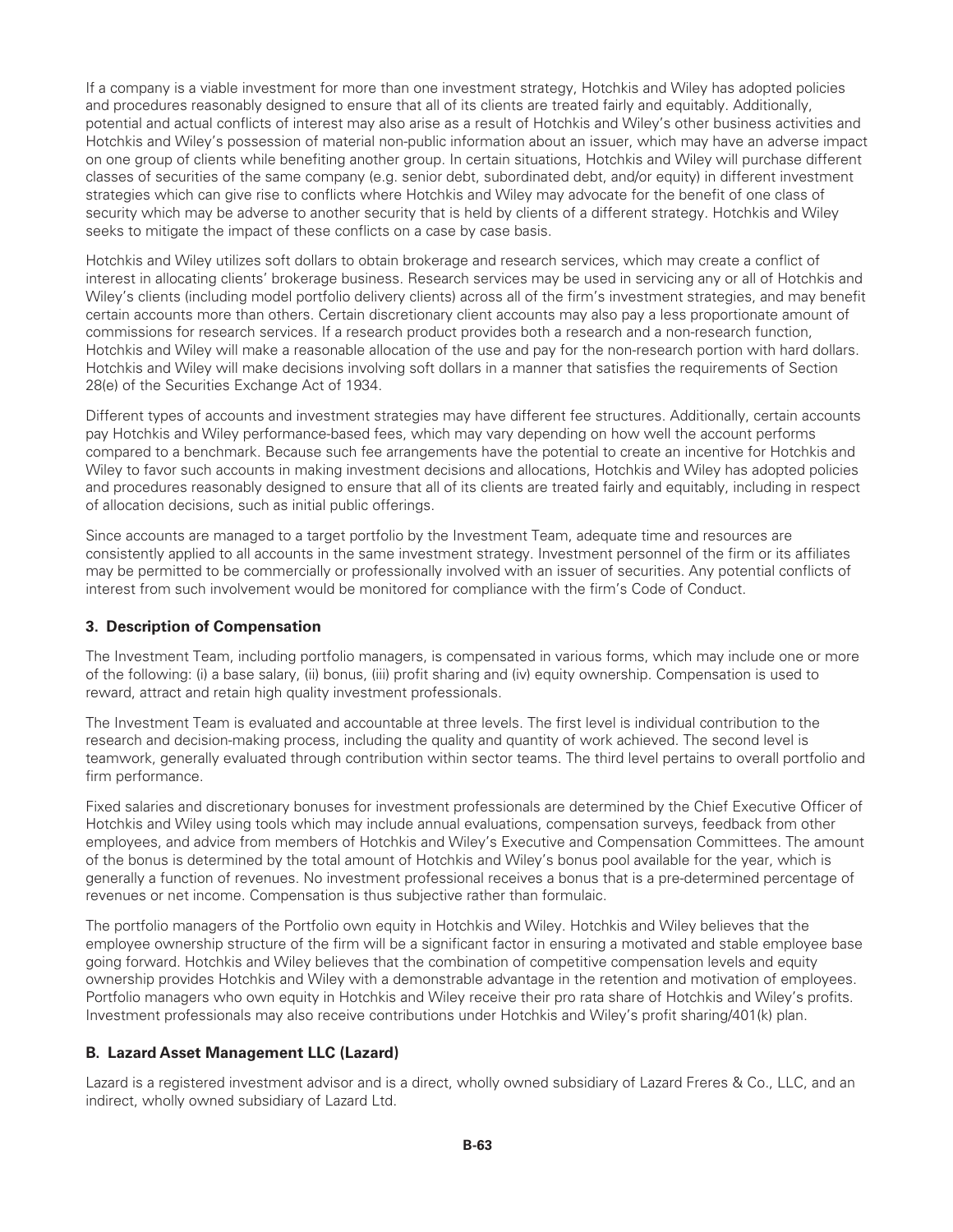# **1. Other Accounts Managed**

The following table provides information relating to the other accounts managed by the portfolio managers of the Portfolio as of the fiscal year ended December 31, 2021 (unless otherwise noted):

| <b>Portfolio Manager</b>       |                                              | No. of<br>accounts | <b>Total assets</b> | No. of accounts with<br>performance-based<br>fees | Total assets in<br>accounts with<br>performance-based<br>fees |
|--------------------------------|----------------------------------------------|--------------------|---------------------|---------------------------------------------------|---------------------------------------------------------------|
| Andrew Lacey                   | Registered investment companies <sup>1</sup> | 14                 | \$31B               |                                                   | \$23.9B                                                       |
|                                | Other pooled investment vehicles             | 8                  | \$3.6B              |                                                   | \$1.2B                                                        |
|                                | Other accounts                               | 98                 | \$7.3B              |                                                   | S.<br>$\overline{0}$                                          |
| Ronald Temple                  | Registered investment companies <sup>1</sup> | 11                 | \$31B               | $\mathcal{P}$                                     | \$23.9B                                                       |
|                                | Other pooled investment vehicles             | 10                 | \$3.7B              |                                                   | \$ 1.9B                                                       |
|                                | Other accounts                               | 102                | \$7.3B              |                                                   | $\overline{0}$<br>S                                           |
| Henry Ross Seiden <sup>2</sup> | Registered investment companies <sup>1</sup> |                    | \$31B               |                                                   | \$23.9B                                                       |
|                                | Other pooled investment vehicles             | 4                  | \$1.9B              |                                                   | \$ 1.9B                                                       |
|                                | Other accounts                               | 75                 | \$3.2B              |                                                   | \$<br>$\Omega$                                                |

1 Includes Diversified Value Portfolio which held assets of \$1.2 billion as of December 31, 2021.

2 Mr. Seiden began co-managing a portion of the Portfolio on February 25, 2022.

# **2. Material Conflicts of Interest**

Although the potential for conflicts of interest exists when an investment adviser and portfolio managers manage other accounts that invest in securities in which the Portfolio may invest or that may pursue a strategy similar to the Portfolio's investment strategies implemented by Lazard (Similar Accounts), Lazard has procedures in place that are designed to ensure that all accounts are treated fairly and that the Portfolio is not disadvantaged, including procedures regarding trade allocations and "conflicting trades" (e.g., long and short positions in the same or similar securities). In addition, the Portfolio is subject to different regulations than certain of the Similar Accounts, and, consequently, may not be permitted to engage in all the investment techniques or transactions, or to engage in such techniques or transactions to the same degree, as the Similar Accounts.

Potential conflicts of interest may arise because of Lazard's management of the Portfolio (Lazard Portfolio) and Similar Accounts. For example, conflicts of interest may arise with both the aggregation and allocation of securities transactions and allocation of limited investment opportunities, as Lazard may be perceived as causing accounts it manages to participate in an offering to increase Lazard's overall allocation of securities in that offering, or to increase Lazard's ability to participate in future offerings by the same underwriter or issuer. Allocations of bunched trades, particularly trade orders that were only partially filled due to limited availability, and allocation of investment opportunities generally, could raise a potential conflict of interest, as Lazard may have an incentive to allocate securities that are expected to increase in value to preferred accounts. Initial public offerings, in particular, are frequently of very limited availability. Additionally, portfolio managers may be perceived to have a conflict of interest because of the large number of Similar Accounts, in addition to the Portfolio, that they are managing on behalf of Lazard. Although Lazard does not track each individual portfolio manager's time dedicated to each account, Lazard periodically reviews each portfolio manager's overall responsibilities to ensure that he or she is able to allocate the necessary time and resources to effectively manage the Portfolio. In addition, Lazard could be viewed as having a conflict of interest to the extent that Lazard and/or portfolio managers have a materially larger investment in a Similar Account than their investment in the Portfolio.

A potential conflict of interest may be perceived to arise if transactions in one account closely follow related transactions in a different account, such as when a purchase increases the value of securities previously purchased by the other account, or when a sale in one account lowers the sale price received in a sale by a second account. Lazard may place transactions on behalf of Similar Accounts that are directly or indirectly contrary to investment decisions made for the Portfolio, which could have the potential to adversely impact the Portfolio, depending on market conditions. In addition, if the Portfolio's investment in an issuer is at a different level of the issuer's capital structure than an investment in the issuer by Similar Accounts, in the event of credit deterioration of the issuer, there may be a conflict of interest between the Portfolio's and such Similar Accounts' investments in the issuer. If Lazard sells securities short, it may be seen as harmful to the performance of the Portfolio investing "long" in the same or similar securities whose market values fall as a result of short-selling activities. Investment decisions for the Portfolio are made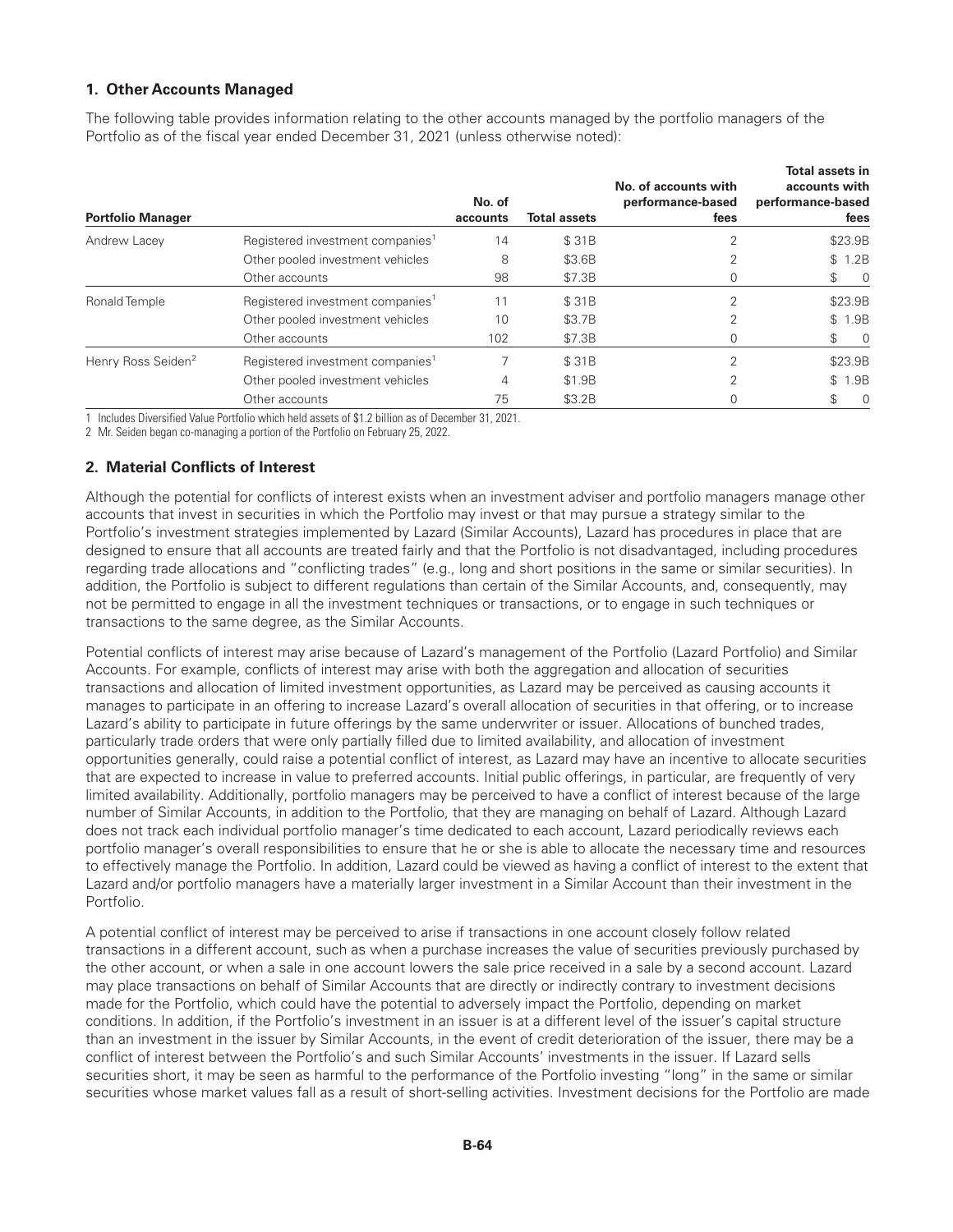independently from those of Similar Accounts. If, however, Similar Accounts desire to invest in, or dispose of, the same securities as the Portfolio, available investment or opportunities for sales will be allocated equitably to each. In some cases, this procedure may adversely affect the size of the position obtained for or disposed of by the Portfolio or the price paid or received by the Portfolio.

# **3. Description of Compensation**

Lazard compensates portfolio managers by a competitive salary and bonus structure, which is determined both quantitatively and qualitatively. Salary and bonus are paid in cash, stock, and restricted interests in funds managed by Lazard or its affiliates. Portfolio managers are compensated on the performance of the aggregate group of portfolios managed by the teams of which they are a member rather than for a specific fund or account. Various factors are considered in the determination of a portfolio manager's compensation. All of the portfolios managed by a portfolio manager are comprehensively evaluated to determine his or her positive and consistent performance contribution over time. Further factors include the amount of assets in the portfolios as well as qualitative aspects that reinforce Lazard's investment philosophy. Total compensation is generally not fixed, but rather is based on the following factors: (1) leadership, teamwork, and commitment; (2) maintenance of current knowledge and opinions on companies owned in the portfolio; (3) generation and development of new investment ideas, including the quality of security analysis and identification of appreciation catalysts; (4) ability and willingness to develop and share ideas on a team basis; and (5) the performance results of the portfolios managed by the investment teams of which the portfolio manager is a member.

Variable bonus is based on the portfolio manager's quantitative performance as measured by his or her ability to make investment decisions that contribute to the pre-tax absolute and relative returns of the accounts managed by the teams of which the portfolio manager is a member, by comparison of each account to a predetermined benchmark (as set forth in the prospectus or other governing document) over the current fiscal year and the longer-term performance of such account, as well as performance of the account relative to peers. The portfolio manager's bonus also can be influenced by subjective measurement of the manager's ability to help others make investment decisions. A portion of a portfolio manager's variable bonus is awarded under a deferred compensation arrangement pursuant to which the portfolio manager may allocate certain amounts awarded among certain portfolios, in shares that vest in two to three years. Certain portfolio managers' bonus compensation may be tied to a fixed percentage of revenue or assets generated by the accounts managed by such portfolio management teams.

# **III. Growth Portfolio**

Wellington Management is a Delaware limited liability partnership with principal offices at 280 Congress Street, Boston, MA, 02210. Wellington Management is a professional investment counseling firm that provides investment services to investment companies, employee benefit plans, endowments, foundations, and other institutions. Wellington Management and its predecessor organizations have provided investment advisory services for over 80 years. Wellington Management is owned by the partners of Wellington Management Group LLP, a Massachusetts limited liability partnership.

The Portfolio pays Wellington Management a base fee plus or minus a performance adjustment. The base fee, which is paid quarterly, is a percentage of average daily net assets under management during the most recent fiscal quarter. The performance adjustment, also paid quarterly, is based on the cumulative total return of the Portfolio relative to that of the Russell 1000 Growth Index over the preceding 36-month period.

Prior to March 2021, Jackson Square Partners, LLC, provided investment advisory services for a portion of the Portfolio.

During the fiscal years ended December 31, 2019, 2020, and 2021, the Growth Portfolio incurred aggregate investment advisory fees of approximately \$1,050,000 (before a performance-based increase of \$61,000), \$1,424,000 (before a performance-based increase of \$124,000), and \$1,891,000 (before a performance-based increase of \$206,000), respectively.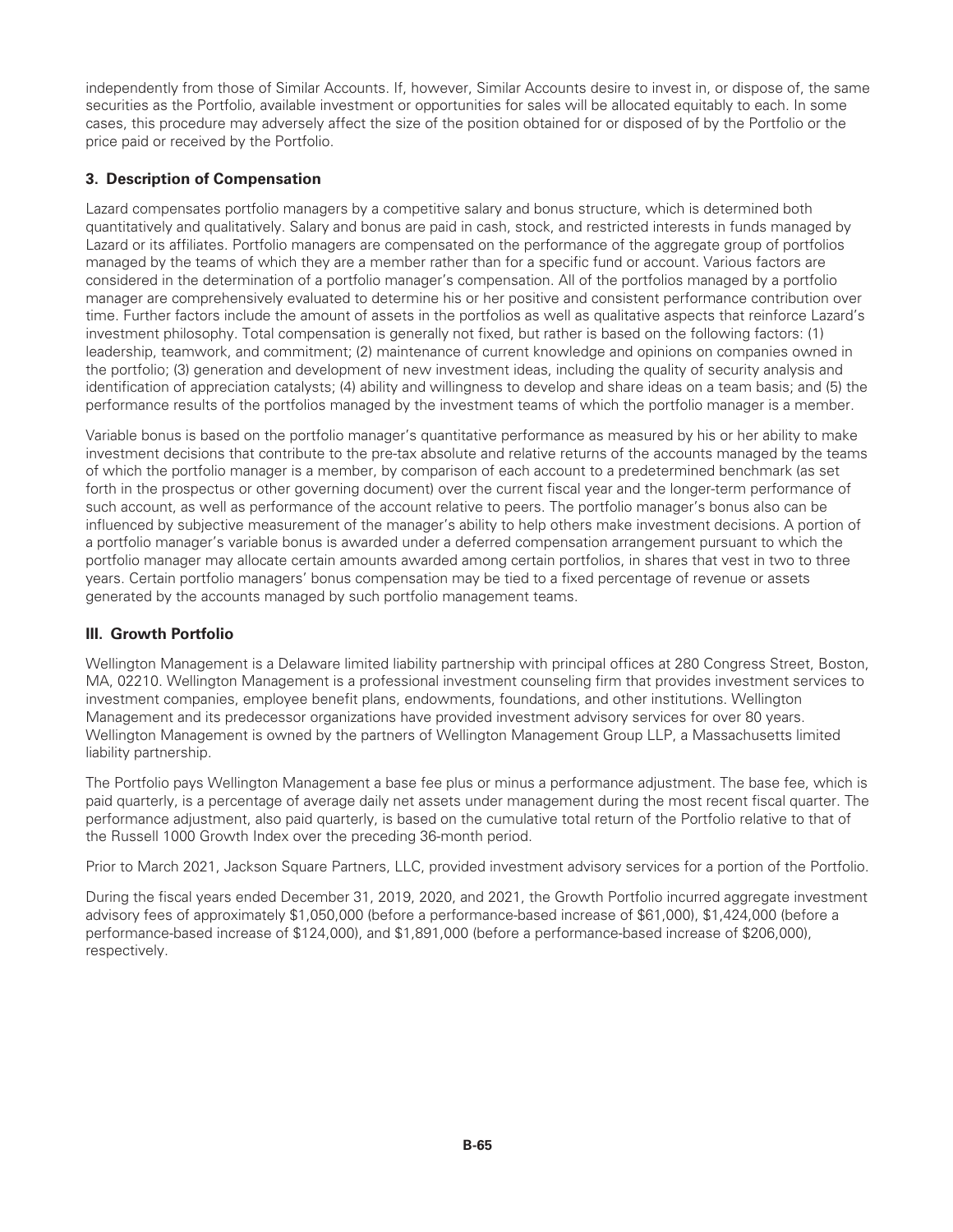# **1. Other Accounts Managed**

The following table provides information relating to the other accounts managed by the portfolio manager of the Portfolio as of the fiscal year ended December 31, 2021 (unless otherwise noted):

| <b>Portfolio Manager</b> |                                              | No. of<br>accounts | <b>Total assets</b> | No. of accounts with<br>performance-based<br>fees | Total assets in<br>accounts with<br>performance-based<br>fees |
|--------------------------|----------------------------------------------|--------------------|---------------------|---------------------------------------------------|---------------------------------------------------------------|
| Andrew J. Shilling       | Registered investment companies <sup>1</sup> |                    | \$19.4B             |                                                   | \$16.5B                                                       |
|                          | Other pooled investment vehicles             | 5.                 | \$4.1B              |                                                   | - 0                                                           |
|                          | Other accounts                               |                    | \$5.7B              |                                                   | $\Omega$                                                      |

1 Includes Growth Portfolio which held assets of \$1.3 billion as of December 31, 2021.

## **2. Material Conflicts of Interest**

Please refer to Wellington Management's discussion beginning on page B-74.

# **3. Description of Compensation**

Wellington Management receives a fee based on the assets under management of each Wellington Management Portfolio or Fund as set forth in the Investment Advisory Agreement between Wellington Management and the Trust on behalf of the Fund. Wellington Management pays its investment professionals out of its total revenues, including the advisory fees earned with respect to each Wellington Management Portfolio or Fund. The following relates to the fiscal year ended December 31, 2021.

Wellington Management's compensation structure is designed to attract and retain high-caliber investment professionals necessary to deliver high-quality investment management services to its clients. Wellington Management's compensation of each Wellington Management Portfolio's or Fund's managers listed in a prospectus who are primarily responsible for the day-to-day management of each Wellington Management Portfolio or Fund includes a base salary and incentive components. The base salary for the Portfolio Manager who is a partner (a "Partner") of Wellington Management Group LLP, the ultimate holding company of Wellington Management, is generally a fixed amount that is determined by the managing partners of Wellington Management Group LLP.

The Portfolio Manager is eligible to receive an incentive payment based on the revenues earned by Wellington Management from the Wellington Management Portfolio or Fund and generally each other account managed by such Portfolio Manager. The Portfolio Manager's incentive payment relating to the Wellington Management Portfolio or Fund is linked to the net pre-tax performance of the Wellington Management Portfolio or Fund compared to the Russell 1000 Growth Index over one-, three-, and five-year periods, with an emphasis on five-year results. Wellington Management applies similar incentive compensation structures (although the benchmarks or peer groups, time periods, and rates may differ) to other accounts managed by the Portfolio Manager, including accounts with performance fees.

Portfolio-based incentives across all accounts managed by an investment professional can, and typically do, represent a significant portion of an investment professional's overall compensation; incentive compensation varies significantly by individual and can vary significantly from year to year. The Portfolio Manager may also be eligible for bonus payments based on his overall contribution to Wellington Management's business operations. Senior management at Wellington Management may reward individuals as it deems appropriate based on other factors. Each Partner is eligible to participate in a Partner-funded tax-qualified retirement plan, the contributions to which are made pursuant to an actuarial formula. Mr. Shilling is a Partner.

# **IV. International Portfolio**

The Portfolio pays each of its independent third-party investment advisors a base fee plus or minus a performance adjustment. The base fee, which is paid quarterly, is a percentage of average daily net assets managed by the advisor during the most recent fiscal quarter. The performance adjustment, also paid quarterly, is based on the cumulative total return of each advisor's portion of the Portfolio relative to that of the MSCI ACWI ex USA Index over the preceding 36-month period.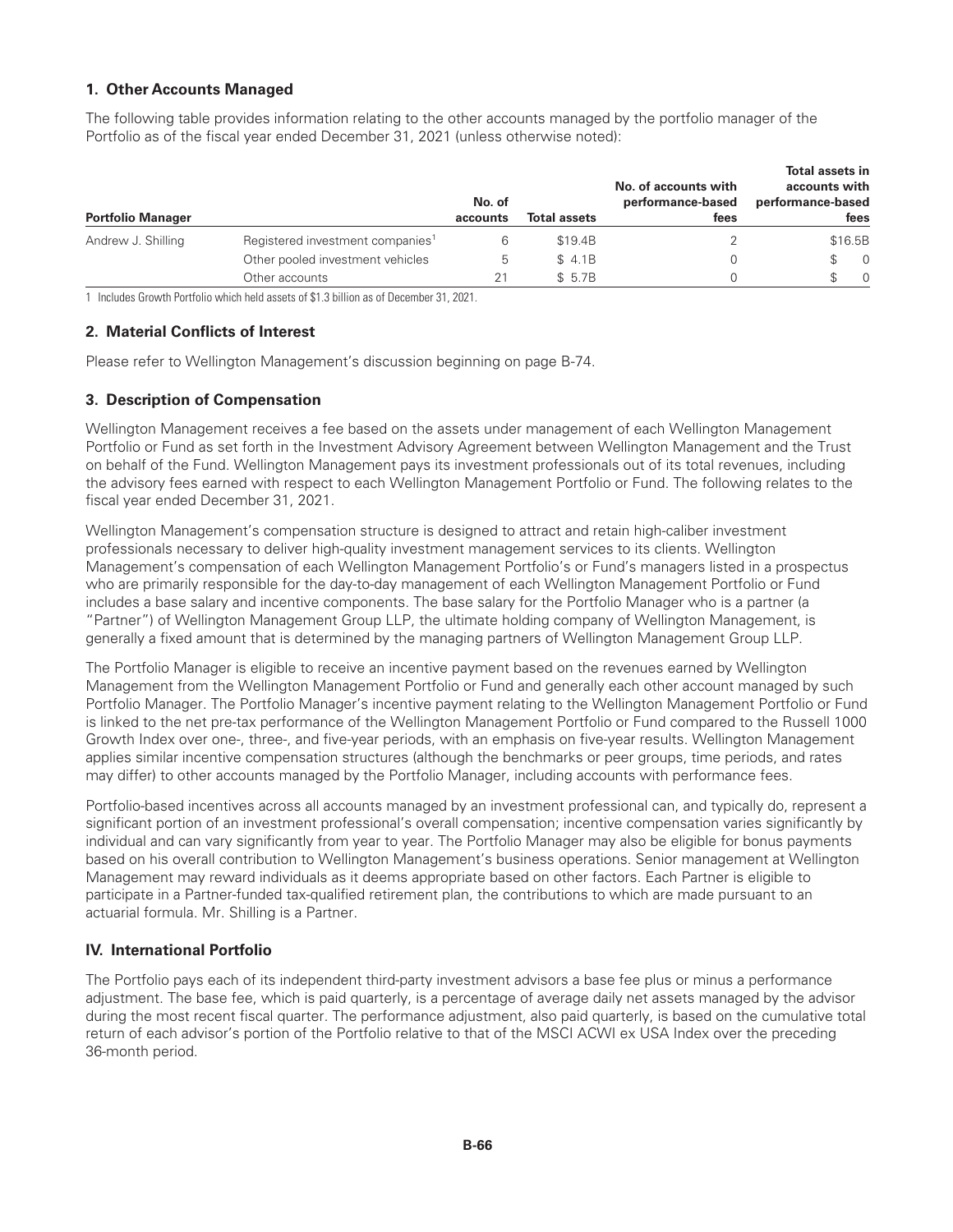During the fiscal years ended December 31, 2019, 2020, and 2021, the International Portfolio incurred aggregate investment advisory fees of approximately \$5,339,000 (before a performance based increase of \$1,295,000), \$6,656,000 (before a performance-based increase of \$1,691,000) and \$7,578,000 (before a performance-based increase of \$1,988,000), respectively.

# **Baillie Gifford Overseas Ltd. (Baillie Gifford)**

Baillie Gifford Overseas Ltd. is an investment advisory firm founded in 1983. Baillie Gifford is wholly owned by a Scottish investment company, Baillie Gifford & Co. Founded in 1908, Baillie Gifford & Co., which is one of the largest independently owned investment management firms in the United Kingdom, manages money primarily for institutional clients.

# **1. Other Accounts Managed**

The following table provides information relating to the other accounts managed by the portfolio managers of the Portfolio as of the fiscal year ended December 31, 2021 (unless otherwise noted):

| <b>Portfolio Manager</b>    |                                              | No. of<br>accounts | <b>Total assets</b> | No. of accounts with<br>performance-based<br>fees | <b>Total assets in</b><br>accounts with<br>performance-based<br>fees |
|-----------------------------|----------------------------------------------|--------------------|---------------------|---------------------------------------------------|----------------------------------------------------------------------|
| James K. Anderson           | Registered investment companies <sup>1</sup> |                    | \$54B               | 3                                                 | 48B<br>\$                                                            |
|                             | Other pooled investment vehicles             |                    | 30B<br>$\mathbb{S}$ |                                                   | \$240.8M                                                             |
|                             | Other accounts                               | 40                 | \$18.5B             |                                                   | 0<br>S                                                               |
| Lawrence Burns <sup>2</sup> | Registered investment companies <sup>1</sup> |                    | \$54B               | 3                                                 | 48B<br>\$                                                            |
|                             | Other pooled investment vehicles             |                    | \$ 30B              |                                                   | \$240.8M                                                             |
|                             | Other accounts                               | 40                 | \$18.5B             |                                                   | 0<br>S                                                               |
| <b>Thomas Coutts</b>        | Registered investment companies <sup>1</sup> | 4                  | 53B<br>$\mathbb{S}$ |                                                   | \$<br>48B                                                            |
|                             | Other pooled investment vehicles             | 5                  | \$ 1.9B             |                                                   | \$240.8M                                                             |
|                             | Other accounts                               | 36                 | 18B<br>\$           |                                                   | 0<br>S                                                               |

1 Includes International Portfolio which held assets of \$4.2 billion as of December 31, 2021.

2 Mr. Burns began co-managing the International Portfolio on December 22, 2021.

# **2. Material Conflicts of Interest**

At Baillie Gifford, individual portfolio managers may manage multiple accounts for multiple clients. In addition to mutual funds, these other accounts may include separate accounts, collective investment schemes, or offshore funds. Baillie Gifford manages potential conflicts between funds or with other types of accounts by implementing effective organizational and administrative arrangements to ensure that reasonable steps are taken to prevent the conflict giving rise to a material risk of damage to the interests of clients.

One area where a conflict of interest potentially arises is in the placing of orders for multiple clients and subsequent allocation of trades. Unless client-specific circumstances dictate otherwise, investment teams normally implement transactions in individual stocks for all clients with similar mandates at the same time. This aggregation of individual transactions can, of course, operate to the advantage or disadvantage of the clients involved in the order. When receiving orders from investment managers, traders at Baillie Gifford will generally treat order priority on a "first come, first served" basis, and any exceptions to this are permitted only in accordance with established policies. Baillie Gifford has also developed trade allocation systems and controls to ensure that no one client, regardless of type, is intentionally favored at the expense of another. Allocation policies are designed to address potential conflicts in situations where two or more funds or accounts participate in investment decisions involving the same securities. Investment personnel of the firm or its affiliates may be permitted to be commercially or professionally involved with an issuer of securities. Any potential conflicts of interest from such involvement would be monitored for compliance with the firm's Code of Ethics.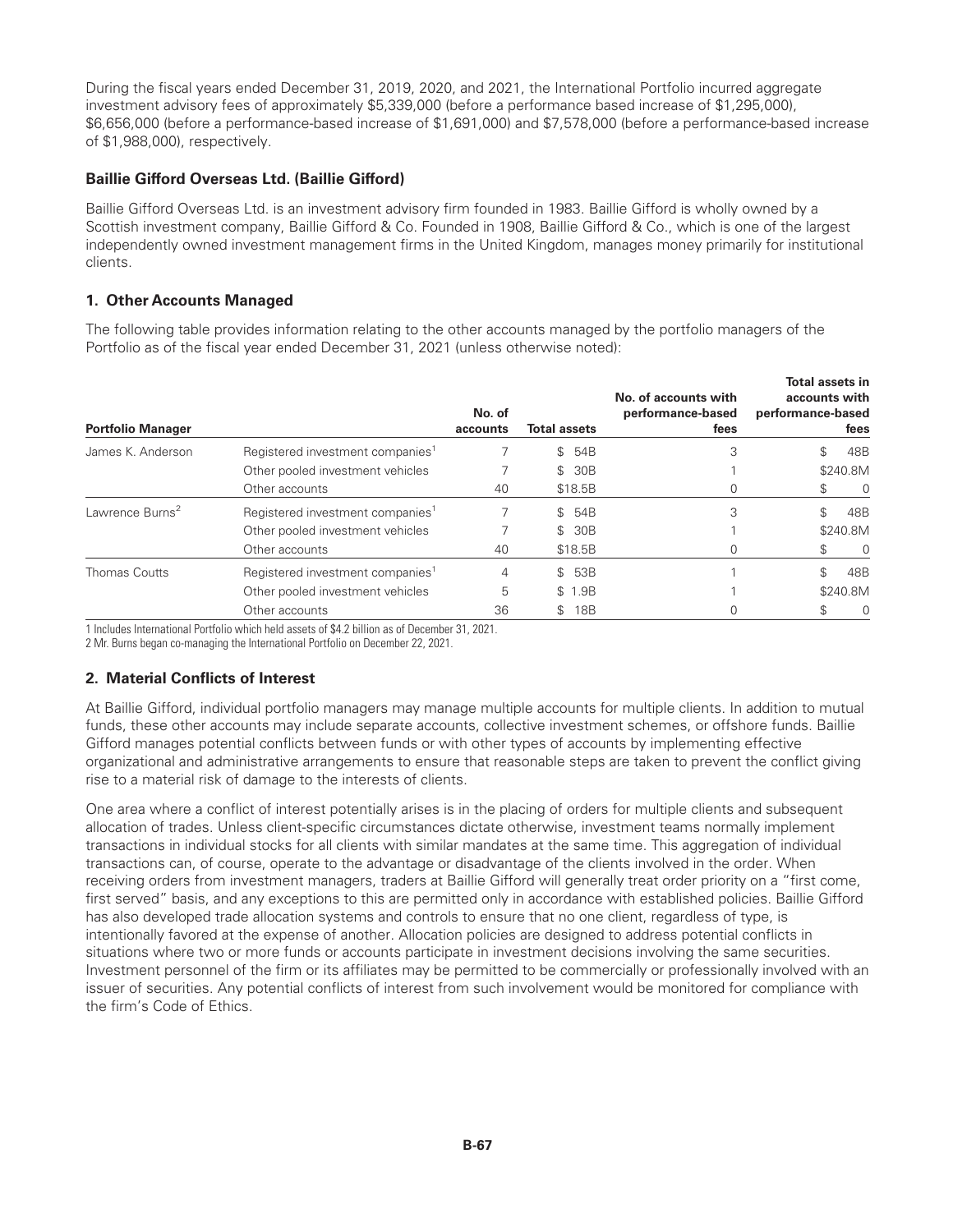## **3. Description of Compensation**

Mr. Anderson, Mr. Coutts, and Mr. Burns are Partners of Baillie Gifford & Co. As such, each receives a base salary and a share of the partnership profits. The profit share is calculated as a percentage of total partnership profits based on seniority, role within Baillie Gifford & Co., and length of service. The basis for the profit share is detailed in the Baillie Gifford Partnership Agreement. The main staff benefits, such as pension schemes, are not available to partners and therefore partners provide for benefits from their own personal funds.

## **B. Schroder Investment Management North America Inc. (Schroders)**

Each of Schroders and Schroder Investment Management North America Limited (Schroder Limited), 1 London Wall Place, London, EC2Y 5AU, United Kingdom, is an indirect wholly owned subsidiary of Schroders plc, the ultimate parent of a large world-wide group of financial service companies with subsidiaries and branches and representative based in 37 locations across Europe, the Americas, Asia, and the Middle East.

#### *Schroders Sub-advisory Agreement*

On behalf of Vanguard Variable Insurance Funds, Schroders has entered into a sub-advisory agreement with Schroder Limited pursuant to which Schroder Limited has primary responsibility for choosing investments for the International Portfolio. Under the terms of the sub-advisory agreement with the Trust, Schroders pays Schroder Limited a portion of the management fee payable to Schroders under its management contract with the Trust.

## **1. Other Accounts Managed**

The following table provides information relating to the other accounts managed by the portfolio managers of the Portfolio as of the fiscal year ended December 31, 2021 (unless otherwise noted):

| <b>Portfolio Manager</b> |                                              | No. of<br>accounts | Total assets | No. of accounts with<br>performance-based<br>fees | <b>Total assets in</b><br>accounts with<br>performance-based<br>fees |
|--------------------------|----------------------------------------------|--------------------|--------------|---------------------------------------------------|----------------------------------------------------------------------|
| James Gautrey            | Registered investment companies <sup>1</sup> | 6                  | \$31B        | 3                                                 | \$26.3B                                                              |
|                          | Other pooled investment vehicles             | 4                  | \$1.2B       |                                                   | \$137M                                                               |
|                          | Other accounts                               | 13                 | \$4.7B       |                                                   | $\overline{0}$                                                       |
| Simon Webber             | Registered investment companies <sup>1</sup> |                    | \$31B        | 3                                                 | \$26.3B                                                              |
|                          | Other pooled investment vehicles             | 6                  | \$6.4B       |                                                   | \$137M                                                               |
|                          | Other accounts                               |                    | \$7.1B       |                                                   | \$ 1.7B                                                              |

1 Includes International Portfolio which held assets of \$4.2 billion as of December 31, 2021.

# **2. Material Conflicts of Interest**

Whenever a portfolio manager of the Schroders Portfolio manages other accounts, potential conflicts of interest exist, including potential conflicts between the investment strategy of the Schroders Portfolio and the investment strategy of the other accounts. For example, in certain instances, a portfolio manager may take conflicting positions in a particular security for different accounts by selling a security for one account and continuing to hold it for another account. In addition, the fact that other accounts require the portfolio manager to devote less than all of his or her time to the Schroders Portfolio may be seen itself to constitute a conflict with the interest of the Schroders Portfolio.

A portfolio manager may also execute transactions for another fund or account at the direction of such fund or account that may adversely impact the value of securities held by the Schroders Portfolio. Securities selected for funds or accounts other than the Schroders Portfolio may outperform the securities selected for the Schroders Portfolio. Finally, if a portfolio manager identifies a limited investment opportunity that may be suitable for more than one fund or other account, the Schroders Portfolio may not be able to take full advantage of that opportunity because of an allocation of that opportunity across all eligible funds and accounts. Schroders' policies, however, require that portfolio managers allocate investment opportunities among accounts managed by them in an equitable manner over time. Orders are normally allocated on a pro rata basis, except that in certain circumstances, such as the small size of an issue, orders will be allocated among clients in a manner believed by Schroders to be fair and equitable over time.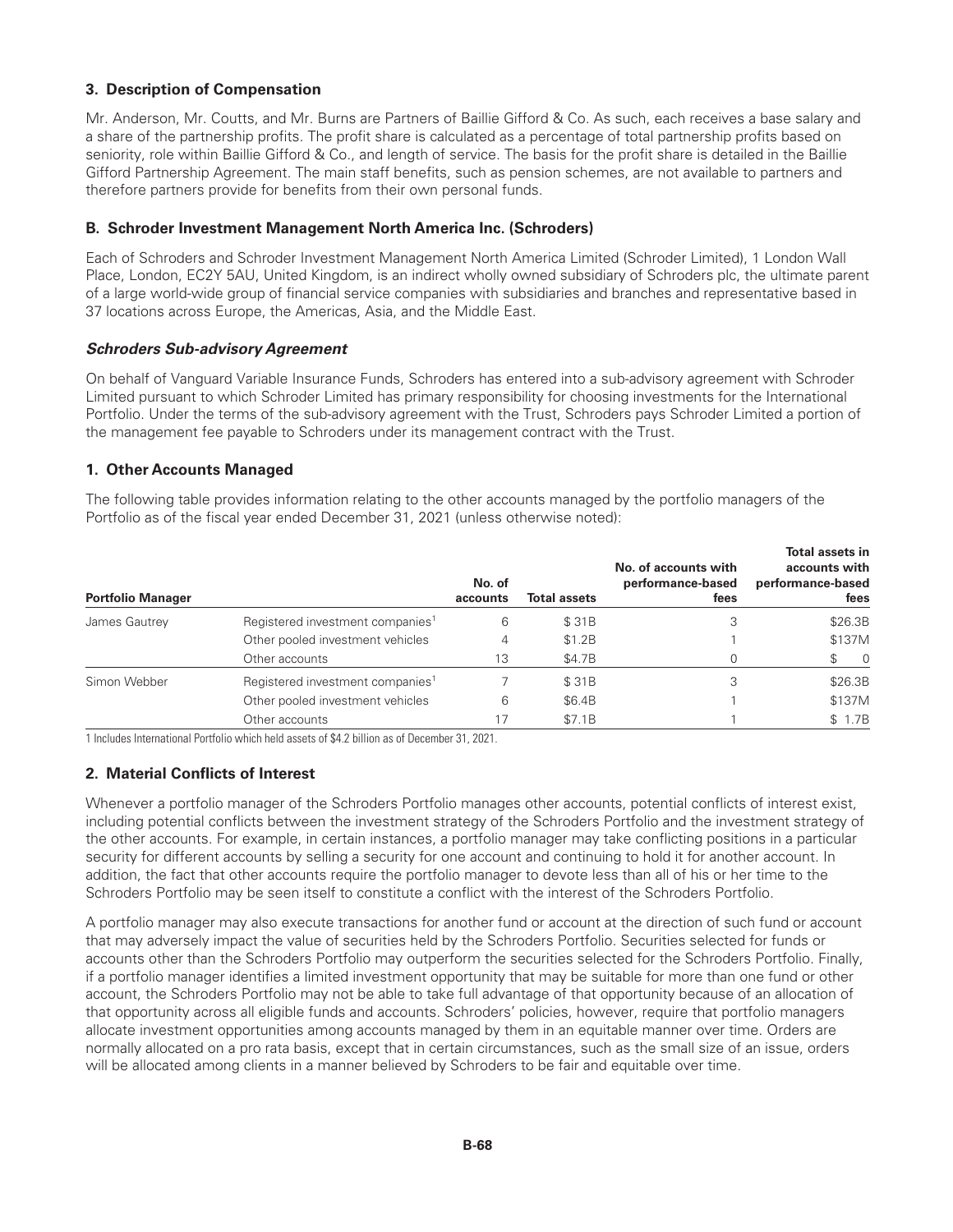The structure of a portfolio manager's compensation may give rise to potential conflicts of interest. A portfolio manager's base pay tends to increase with additional and more complex responsibilities that include increased assets under management, which indirectly links compensation to sales. Also, potential conflicts of interest may arise since the structure of Schroders' compensation may vary from account to account.

Schroders has adopted certain compliance procedures that are designed to address these, and other, types of conflicts. However, there is no guarantee that such procedures will detect each and every situation in which a conflict arises.

# **3. Description of Compensation**

Schroders' methodology for measuring and rewarding the contribution made by portfolio managers combines quantitative measures with qualitative measures. The Portfolio's portfolio managers are compensated for their services to the Portfolio and to other accounts they manage in a combination of base salary and annual discretionary bonus, as well as the standard retirement, health and welfare benefits available to all Schroder employees. Certain fund managers may also receive awards under a long-term incentive program. Base salary of Schroder employees is determined by reference to the level of responsibility inherent in the role and the experience of the incumbent, and is benchmarked annually against market data to ensure that Schroders is paying competitively. Schroders reviews base salaries annually, targeting increases at employees whose roles have increased in scope materially during the year and those whose salary is behind market rates. At more senior levels, base salaries tend to be adjusted less frequently as the emphasis is increasingly on the discretionary bonus.

Schroders believes that a discretionary incentive scheme approach is preferable to the use of formulaic arrangements to ensure that good conduct and behaviors in line with the Schroders values are rewarded, to avoid reinforcing or creating conflicts of interest and to encourage a one team attitude. Any discretionary bonus is determined by a number of factors. At a macro level the total amount available to spend is a function of the compensation to revenue ratio achieved by Schroders globally. Schroders then assesses the performance of the division and of a management team to determine the share of the aggregate bonus pool that is spent in each area. This focus on "team" maintains consistency and minimizes internal competition that may be detrimental to the interests of Schroders' clients. For each team, Schroders assesses the performance of their funds relative to competitors and to relevant benchmarks (which may be internally- and/or externally-based and are considered over a range of performance periods, including over one and three year periods), the level of funds under management and the level of performance fees generated, if any. The portfolio managers' compensation for other accounts they manage may be based upon such accounts' performance. Schroders also reviews "softer" factors such as leadership, contribution to other parts of the business, and adherence to our corporate values of excellence, integrity, teamwork, passion, and innovation. For those employees receiving significant bonuses, a part may be deferred in the form of Schroders plc stock and fund-based awards of notional cash investments in a range of Schroders funds.

These deferrals vest over a period of three years or more and seek to ensure that the interests of employees are aligned with those of clients and shareholders.

# **V. Small Company Growth Portfolio**

The Portfolio pays ArrowMark Partners a base fee plus or minus a performance adjustment. The base fee, which is paid quarterly, is a percentage of average daily net assets managed by the advisor during the most recent fiscal quarter. The performance adjustment, also paid quarterly, is based on the cumulative total return of the advisor's portion of the Portfolio relative to that of the Russell 2500 Growth Index over the preceding 60-month period. Vanguard provides investment advisory services for a portion of the Portfolio.

During the fiscal years ended December 31, 2019, 2020, and 2021, the Small Company Growth Portfolio incurred aggregate investment advisory fees and expenses of approximately \$2,825,000 (before a performance-based increase of \$122,000), \$2,509,000 (before a performance-based decrease of \$344,000), and \$2,893,000 (before a performance-based decrease of \$417,000), respectively.

Of the aggregate fees and expenses previously described, the investment advisory expenses paid to Vanguard for the fiscal year ended December 31, 2021, were approximately \$865,000 (representing an effective annual rate of 0.04%). The investment advisory fees paid to ArrowMark Partners for the fiscal year ended December 31, 2021, were \$1,611,000 (representing an effective annual rate of 0.08%).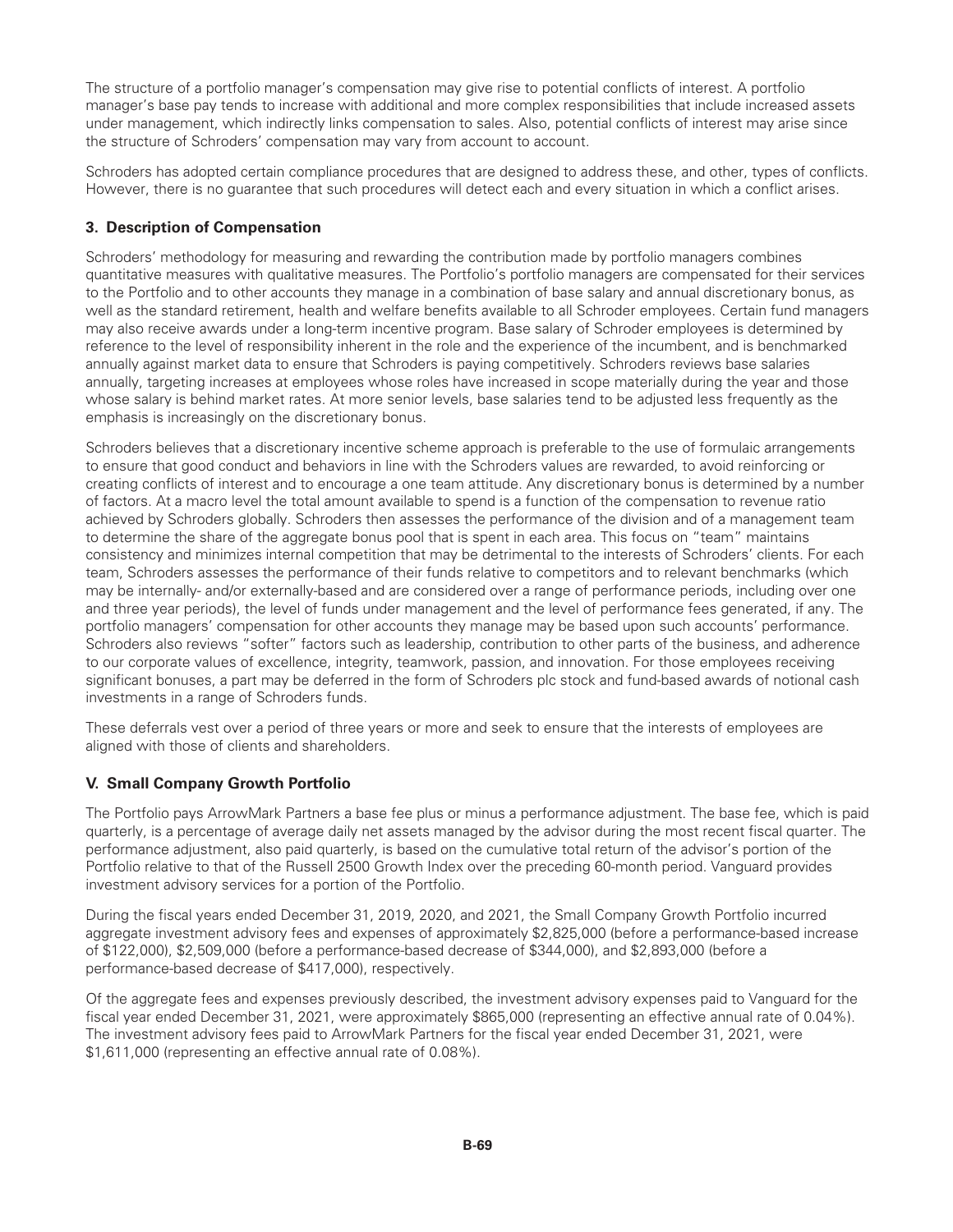# **A. ArrowMark Colorado Holdings, LLC (ArrowMark Partners)**

ArrowMark Partners, located in Denver, Colorado, is an investment advisory firm founded in 2007.

#### **1. Other Accounts Managed**

The following table provides information relating to the other accounts managed by the portfolio managers of the Portfolio as of the fiscal year ended December 31, 2021 (unless otherwise noted):

| <b>Portfolio Manager</b> |                                              | No. of<br>accounts | <b>Total assets</b> | No. of accounts with<br>performance-based<br>fees | <b>Total assets in</b><br>accounts with<br>performance-based<br>fees |
|--------------------------|----------------------------------------------|--------------------|---------------------|---------------------------------------------------|----------------------------------------------------------------------|
| Chad Meade               | Registered investment companies <sup>1</sup> |                    | \$7.4B              |                                                   | 2.9B                                                                 |
|                          | Other pooled investment vehicles             |                    | \$107M              |                                                   | $\Omega$<br>\$                                                       |
|                          | Other accounts                               | 28                 | 2B<br>\$            |                                                   | \$128.1M                                                             |
| Brian Schaub             | Registered investment companies <sup>1</sup> |                    | \$7.4B              |                                                   | 2.9B                                                                 |
|                          | Other pooled investment vehicles             |                    | \$107M              | 0                                                 | \$<br>$\Omega$                                                       |
|                          | Other accounts                               | 28                 | 2B<br>\$            |                                                   | \$128.1M                                                             |

1 Includes Small Company Growth Portfolio which held assets of \$1.9 billion as of December 31, 2021.

#### **2. Material Conflicts of Interest**

Potential conflicts could include a portfolio manager's knowledge about the size, timing, and possible market impact of a fund's trades, whereby the portfolio manager could use this information to the advantage or disadvantage of another fund. A fund's portfolio managers may be able to select or otherwise influence the selection of the brokers and dealers that are used to execute securities transactions for a fund. In addition to executing trades, some brokers and dealers provide managers with brokerage research services, which may result in the payment of higher brokerage fees than might have otherwise been available. These services may be more beneficial to certain funds or accounts than to others.

Although the payment of brokerage commissions is subject to the requirement that the portfolio manager determine in good faith that the commissions are reasonable in relation to the value of the brokerage and research services provided to a fund, a portfolio manager's decision as to the selection of brokers and dealers could potentially yield disproportionate costs and benefits among the individual funds.

A fund's portfolio managers and analysts may also face other potential conflicts of interest in managing the funds, and the description above is not a complete description of every conflict that could be deemed to exist in managing both the funds and other accounts. In addition, the portfolio managers or analysts may also manage other accounts (including their personal assets or the assets of family members) in their personal capacity. The management of these accounts may also involve certain of the potential conflicts described above. Investment personnel, including the portfolio managers and analysts, are subject to restrictions on engaging in personal securities transactions pursuant to a Code of Ethics adopted by ArrowMark Partners and the funds. Although the potential for conflicts of interest may exist, the funds and ArrowMark Partners believe that they have established policies and procedures that seek to minimize potential conflicts of interest and to ensure that the purchase and sale of securities among all managed accounts are fairly and equitably executed and allocated. Investment personnel of the firm or its affiliates may be permitted to be commercially or professionally involved with an issuer of securities. Any potential conflicts of interest from such involvement would be monitored for compliance with the firm's Code of Ethics.

# **3. Description of Compensation**

Compensation for portfolio managers is designed to link the performance of each portfolio manager to shareholder objectives. All portfolio manager compensation through a base salary and bonus, is paid by ArrowMark Partners. The total compensation of a portfolio manager will be based on a combination of the pre-tax performance of each fund managed by the portfolio manager against applicable benchmark(s) as well as against its relevant peer group, with primary emphasis given to 3-year performance. Peer groups may include Lipper, Morningstar, and other customized universes of funds managed. Portfolio managers are incentivized for outperformance, but receive no extra compensation for being top decile performers, which minimizes the possibility of portfolio managers taking undue risk to be top performers.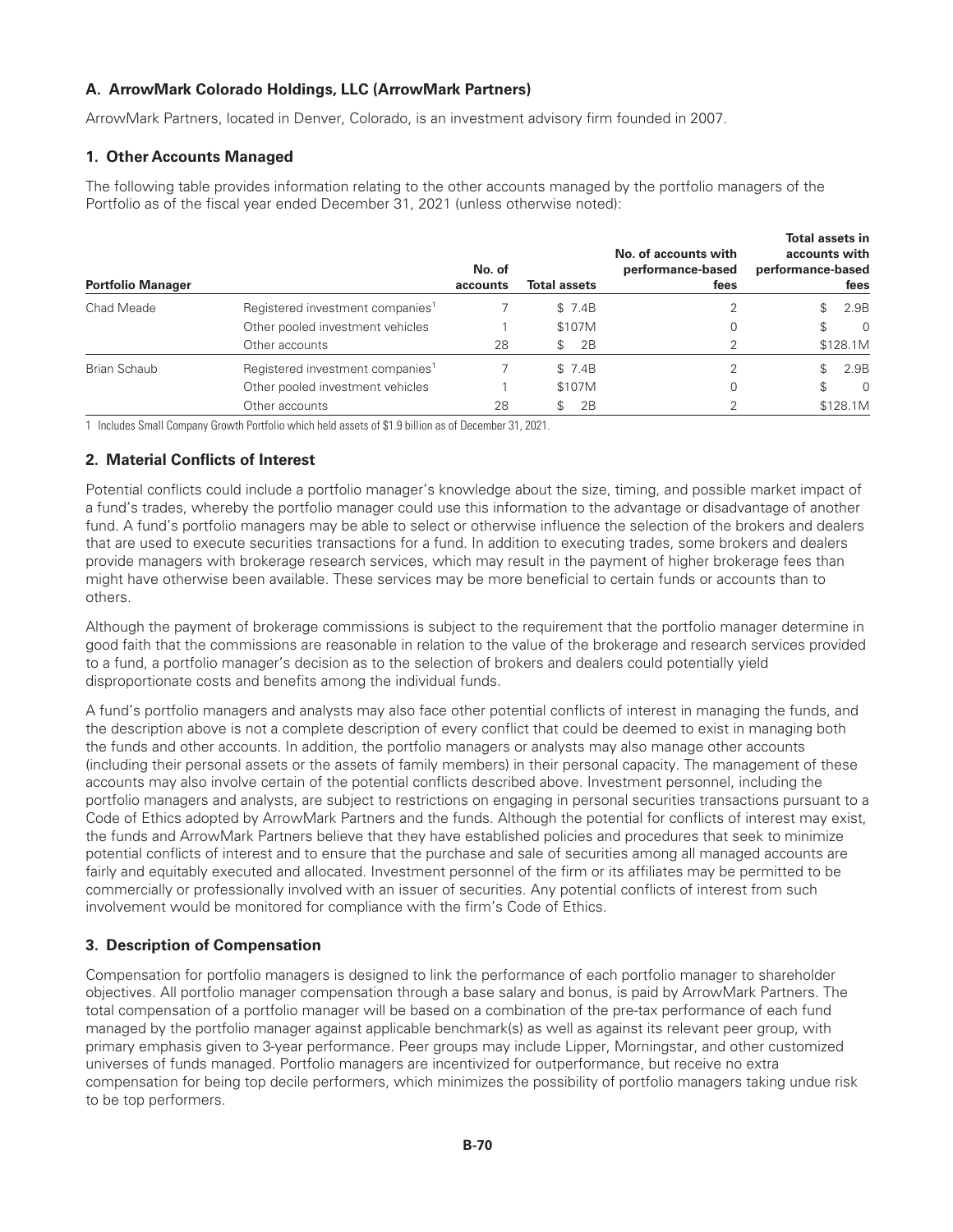# **B. Vanguard**

Vanguard, through its Quantitative Equity Group, provides investment advisory services for a portion of the Small Company Growth Portfolio's assets. The compensation and other expenses of Vanguard's advisory staff are allocated among the funds utilizing Vanguard's advisory services.

# **1. Other Accounts Managed**

The following table provides information relating to the other accounts managed by the portfolio managers of the Portfolio as of the fiscal year ended December 31, 2021 (unless otherwise noted):

| <b>Portfolio Manager</b>  |                                              | No. of<br>accounts | <b>Total assets</b> | No. of accounts with<br>performance-based<br>fees | Total assets in<br>accounts with<br>performance-based<br>fees |
|---------------------------|----------------------------------------------|--------------------|---------------------|---------------------------------------------------|---------------------------------------------------------------|
| Cesar Orosco <sup>2</sup> | Registered investment companies <sup>1</sup> |                    | \$104B              |                                                   | \$0                                                           |
|                           | Other pooled investment vehicles             |                    |                     | 0                                                 | $\Omega$                                                      |
|                           | Other accounts                               |                    |                     |                                                   | $\Omega$                                                      |

1 Includes Small Company Growth Portfolio which held assets of \$1.9 billion as of December 31, 2021.

2 Mr. Orosco began co-managing a portion of the Small Company Growth Portfolio on February 26, 2021.

## **2. Material Conflicts of Interest**

Please refer to Vanguard's discussion on page B-78.

## **3. Description of Compensation**

Please refer to Vanguard's discussion beginning on page B-78.

## **VI. Equity Income Portfolio**

The Portfolio pays Wellington Management a base fee plus or minus a performance adjustment. The base fee, which is paid quarterly, is a percentage of average daily net assets managed by the advisor during the most recent fiscal quarter. The performance adjustment, also paid quarterly, is based on the cumulative total return of the advisor's portion of the Portfolio relative to that of the FTSE High Dividend Yield Index over the preceding 36-month period. Vanguard provides investment advisory services for a portion of the Portfolio.

During the fiscal years ended December 31, 2019, 2020, and 2021, the Equity Income Portfolio incurred aggregate investment advisory fees and expenses of approximately \$1,503,000 (before a performance-based increase of \$96,000), \$1,621,000 (before a performance-based increase of \$186,000), and \$1,826,000 (before a performance-based increase of \$214,000), respectively.

Of the aggregate fees and expenses previously described, the investment advisory expenses paid to Vanguard for the fiscal year ended December 31, 2021, were approximately \$597,000 (representing an effective annual rate of 0.03%). The investment advisory fees paid to Wellington Management for the fiscal year ended December 31, 2021, were \$1,443,000 (representing an effective annual rate of 0.07%).

#### **A. Wellington Management**

Wellington Management is a Delaware limited liability partnership with principal offices at 280 Congress Street, Boston, MA 02210. Wellington Management is a professional investment counseling firm that provides investment services to investment companies, employee benefit plans, endowments, foundations, and other institutions. Wellington Management and its predecessor organizations have provided investment advisory services for over 80 years. Wellington Management is owned by the partners of Wellington Management Group LLP, a Massachusetts limited liability partnership.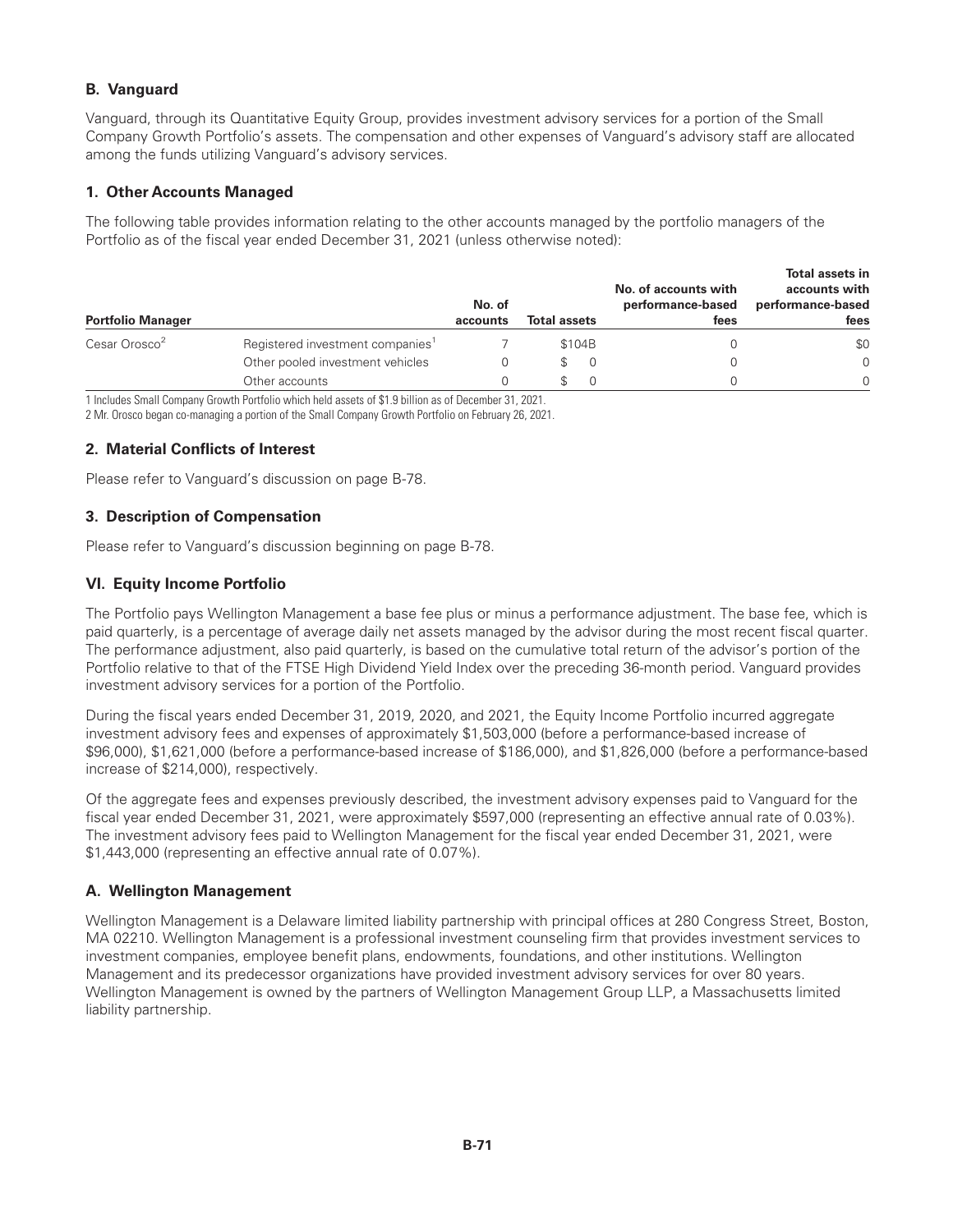# **1. Other Accounts Managed**

The following table provides information relating to the other accounts managed by the portfolio manager of the Portfolio as of the fiscal year ended December 31, 2021 (unless otherwise noted):

| <b>Portfolio Manager</b>  |                                              | No. of<br>accounts | <b>Total assets</b> |          | No. of accounts with<br>performance-based<br>fees | Total assets in<br>accounts with<br>performance-based<br>fees |           |
|---------------------------|----------------------------------------------|--------------------|---------------------|----------|---------------------------------------------------|---------------------------------------------------------------|-----------|
| W. Michael Reckmeyer      |                                              |                    |                     |          |                                                   |                                                               |           |
| $\mathbf{III}$            | Registered investment companies <sup>1</sup> | 12                 |                     | 81B      | 3                                                 | \$                                                            | 63B       |
|                           | Other pooled investment vehicles             | 6                  | \$                  | ⊦.6B     |                                                   |                                                               | \$127,454 |
|                           | Other accounts                               | 9                  | \$                  | 1.6B     |                                                   |                                                               | $\Omega$  |
| Matthew Hand <sup>2</sup> | Registered investment companies <sup>1</sup> | 4                  | \$                  | 16B      |                                                   | \$                                                            | 1.9B      |
|                           | Other pooled investment vehicles             | 2                  |                     | \$921.9M |                                                   | \$                                                            | $\Omega$  |
|                           | Other accounts                               | 0                  | \$                  | 0        |                                                   |                                                               | $\Omega$  |

1 Includes Equity Income Portfolio which held assets of \$1.9B billion as of December 31, 2021.

2 Mr. Hand began co-managing a portion of the Portfolio on October 5, 2021.

## **2. Material Conflicts of Interest**

Please refer to Wellington Management's discussion beginning on page B-74.

#### **3. Description of Compensation**

Wellington Management receives a fee based on the assets under management of each Wellington Management Portfolio or Fund as set forth in the Investment Advisory Agreement between Wellington Management and the Trust on behalf of the Fund. Wellington Management pays its investment professionals out of its total revenues, including the advisory fees earned with respect to each Wellington Management Portfolio or Fund. The following relates to the fiscal year ended December 31, 2021.

Wellington Management's compensation structure is designed to attract and retain high-caliber investment professionals necessary to deliver high-quality investment management services to its clients. Wellington Management's compensation of each Wellington Management Portfolio's or Fund's managers listed in a prospectus who are primarily responsible for the day-to-day management of each Wellington Management Portfolio or Fund includes a base salary and incentive components. The base salary for the Portfolio Manager who is a partner (a "Partner") of Wellington Management Group LLP, the ultimate holding company of Wellington Management, is generally a fixed amount that is determined by the managing partners of Wellington Management Group LLP.

The Portfolio Manager is eligible to receive an incentive payment based on the revenues earned by Wellington Management from the Wellington Management Portfolio or Fund and generally each other account managed by such Portfolio Manager. The Portfolio Manager's incentive payment relating to the Wellington Management Portfolio or Fund is linked to the net pre-tax performance of the Wellington Management Portfolio or Fund compared to the FTSE High Dividend Yield Index over one-, three-, and five-year periods, with an emphasis on five-year results. Wellington Management applies similar incentive compensation structures (although the benchmarks or peer groups, time periods, and rates may differ) to other accounts managed by the Portfolio Manager, including accounts with performance fees.

Portfolio-based incentives across all accounts managed by an investment professional can, and typically do, represent a significant portion of an investment professional's overall compensation; incentive compensation varies significantly by individual and can vary significantly from year to year. The Portfolio Manager may also be eligible for bonus payments based on his overall contribution to Wellington Management's business operations. Senior management at Wellington Management may reward individuals as it deems appropriate based on other factors. Each Partner is eligible to participate in a Partner-funded tax-qualified retirement plan, the contributions to which are made pursuant to an actuarial formula. Messrs Reckmeyer and Hand are Partners.

# **B. Vanguard**

Vanguard, through its Quantitative Equity Group, provides investment advisory services for a portion of the Equity Income Portfolio's assets. The compensation and other expenses of Vanguard's advisory staff are allocated among the funds utilizing Vanguard's advisory services.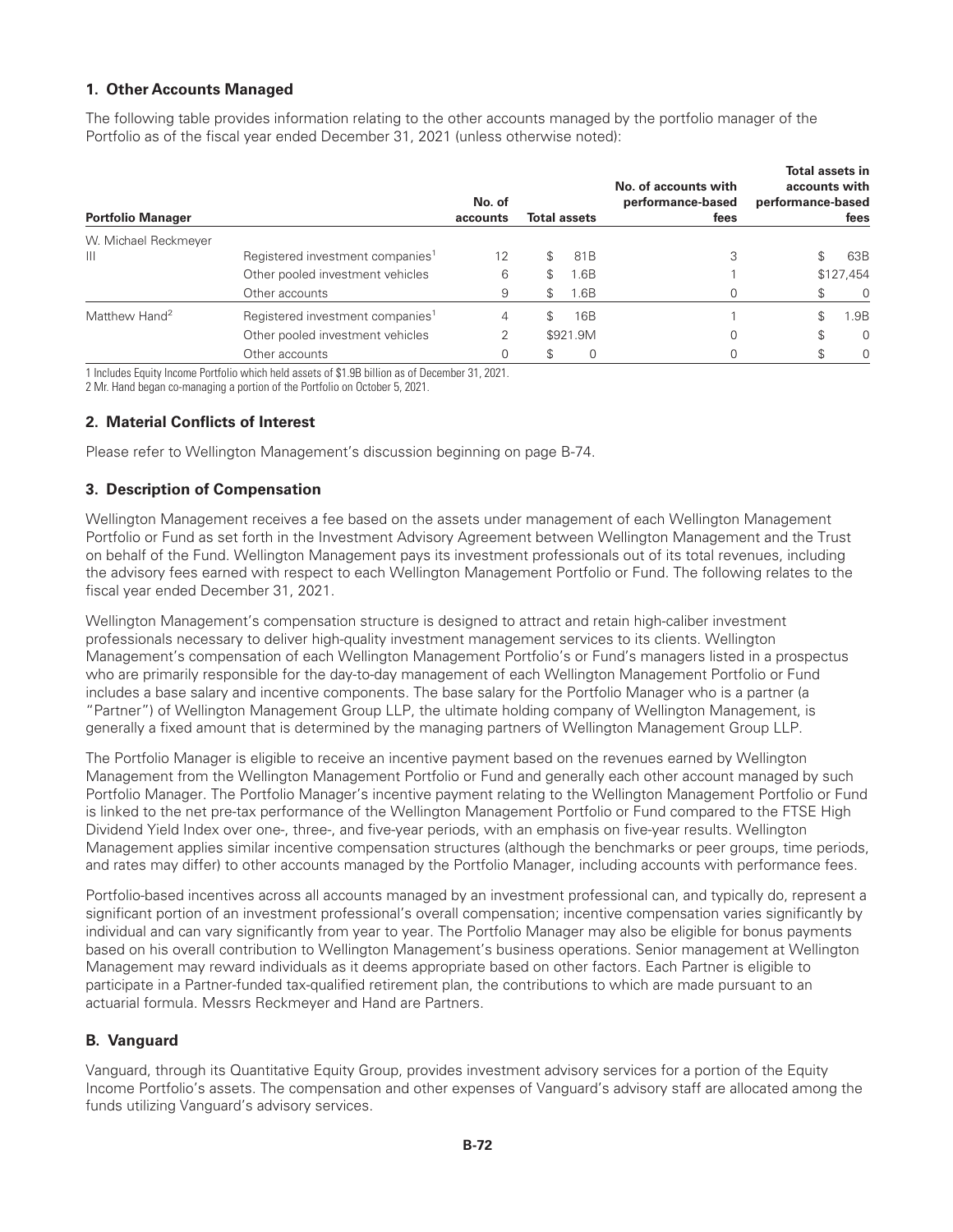## **1. Other Accounts Managed**

The following table provides information relating to the other accounts managed by the portfolio managers of the Portfolio as of the fiscal year ended December 31, 2021 (unless otherwise noted):

| <b>Portfolio Manager</b> |                                              | No. of<br>accounts | <b>Total assets</b> | No. of accounts with<br>performance-based<br>fees | <b>Total assets in</b><br>accounts with<br>performance-based<br>fees |
|--------------------------|----------------------------------------------|--------------------|---------------------|---------------------------------------------------|----------------------------------------------------------------------|
| Sharon Hill <sup>2</sup> | Registered investment companies <sup>1</sup> |                    | \$55B               |                                                   | \$0                                                                  |
|                          | Other pooled investment vehicles             |                    | \$73M               |                                                   | \$0                                                                  |
|                          | Other accounts                               | 0                  |                     |                                                   | \$0                                                                  |

1 Includes Equity Income Portfolio which held assets of \$1.9 billion as of December 31, 2021.

2 Ms. Hill began co-managing a portion of the Equity Income Portfolio on February 26, 2021.

# **2. Material Conflicts of Interest**

Please refer to Vanguard's discussion on page B-78.

### **3. Description of Compensation**

Please refer to Vanguard's discussion beginning on page B-78.

### **VII. Balanced and HighYield Bond Portfolios**

Wellington Management is a Delaware limited liability partnership with principal offices at 280 Congress Street, Boston, MA 02210. Wellington Management is a professional investment counseling firm that provides investment services to investment companies, employee benefit plans, endowments, foundations, and other institutions. Wellington Management and its predecessor organizations have provided investment advisory services for over 80 years. Wellington Management is owned by the partners of Wellington Management Group LLP, a Massachusetts limited liability partnership.

The Balanced Portfolio pays Wellington Management a base fee plus or minus a performance adjustment. The base fee, which is paid quarterly, is a percentage of average daily net assets under management during the most recent fiscal quarter. The base fee has breakpoints, which means that the percentage declines as assets go up. The performance adjustment, also paid quarterly, is based on the cumulative total return of the Portfolio relative to that of the Composite Stock/Bond Index over the preceding 36-month period. The Index is a composite benchmark, weighted 65% in the Standard & Poor's 500 Index and 35% in the Bloomberg U.S. Credit A or Better Bond Index.

During the fiscal years ended December 31, 2019, 2020, and 2021, the Balanced Portfolio incurred investment advisory fees of approximately \$1,555,000 (before a performance-based decrease of \$90,000), and \$1,595,000 (before a performance-based decrease of \$276,000), and \$1,770,000 (before a performance-based decrease of \$279,000) respectively.

The High Yield Bond Portfolio pays Wellington Management a base fee. The base fee, which is paid quarterly, is a percentage of average daily net assets under management during the most recent fiscal quarter.

During the fiscal years ended December 31, 2019, 2020, and 2021, the High Yield Bond Portfolio incurred investment advisory fees of approximately \$446,000, \$466,000, and \$481,000 respectively.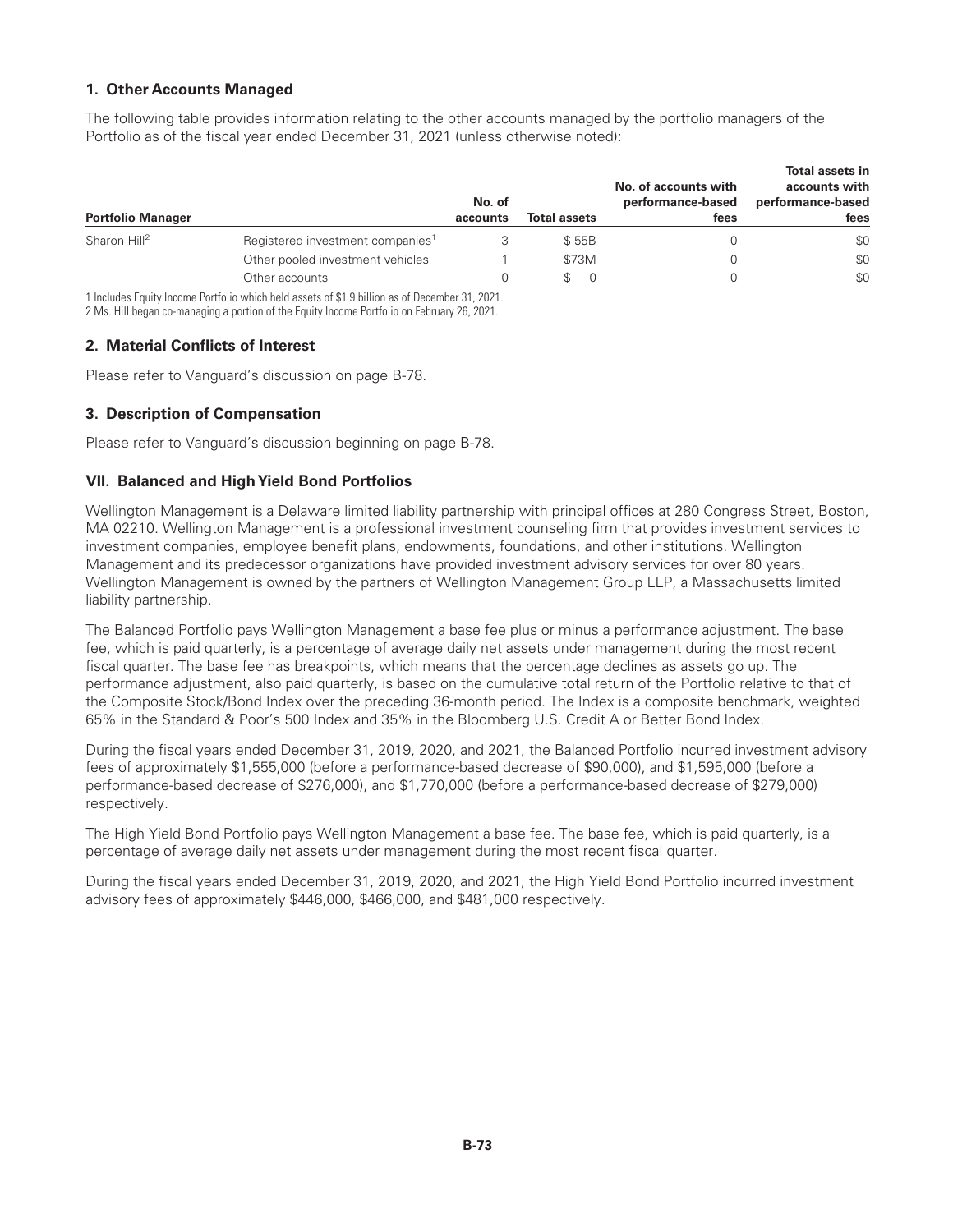### **1. Other Accounts Managed**

The following table provides information relating to the other accounts managed by the portfolio managers of the Portfolios as of the fiscal year ended December 31, 2021 (unless otherwise noted):

| <b>Portfolio Manager</b> |                                              | No. of<br>accounts | <b>Total assets</b> |        | No. of accounts with<br>performance-based<br>fees | <b>Total assets in</b><br>accounts with<br>performance-based | fees     |
|--------------------------|----------------------------------------------|--------------------|---------------------|--------|---------------------------------------------------|--------------------------------------------------------------|----------|
| Daniel J. Pozen          | Registered investment companies <sup>1</sup> | 5                  |                     | \$ 96B |                                                   | \$                                                           | 89B      |
|                          | Other pooled investment vehicles             | 20                 |                     | \$4.4B | 6                                                 | \$                                                           | 1.6B     |
|                          | Other accounts                               | 20                 | \$                  | 5B     |                                                   |                                                              | \$96.7M  |
| Loren L. Moran           | Registered investment companies <sup>1</sup> | 10                 |                     | \$ 95B | 5                                                 | \$                                                           | 89B      |
|                          | Other pooled investment vehicles             | 4                  |                     | \$182M |                                                   |                                                              | \$33.5M  |
|                          | Other accounts                               |                    |                     | \$738M |                                                   | \$                                                           | 0        |
| Michael L. Hong          | Registered investment companies <sup>2</sup> | 12                 |                     | \$31B  |                                                   |                                                              | \$778.7M |
|                          | Other pooled investment vehicles             | 9                  |                     | \$4.1B | $\Omega$                                          | \$                                                           | $\Omega$ |
|                          | Other accounts                               | 35                 | \$                  | 9B     |                                                   |                                                              | $\Omega$ |

1 Includes Balanced Portfolio which held assets of \$3.8 billion as of December 31, 2021

2 Includes High Yield Bond Portfolio which held assets of \$778.7 million as of December 31, 2021.

### **2. Material Conflicts of Interest**

Individual investment professionals at Wellington Management manage multiple accounts for multiple clients. These accounts may include mutual funds, separate accounts (assets managed on behalf of institutions, such as pension funds, insurance companies, foundations, or separately managed account programs sponsored by financial intermediaries), bank common trust accounts, and hedge funds. Each Wellington Management Portfolio's or Fund's managers listed in a prospectus who are primarily responsible for the day-to-day management of each Wellington Management Portfolio or Fund (Portfolio Manager) generally manage accounts in several different investment styles. These accounts may have investment objectives, strategies, time horizons, tax considerations, and risk profiles that differ from those of each Wellington Management Portfolio or Fund. A Portfolio Manager makes investment decisions for each account, including each Wellington Management Portfolio or Fund, based on the investment objectives, policies, practices, benchmarks, cash flows, tax, and other relevant investment considerations applicable to that account. Consequently, a Portfolio Manager may purchase or sell securities, including initial public offerings (IPOs), for one account and not another account, and the performance of securities purchased for one account may vary from the performance of securities purchased for other accounts. Alternatively, these accounts may be managed in a similar fashion to each Wellington Management Portfolio or Fund and thus the accounts may have similar—and in some cases nearly identical—objectives, strategies, and/or holdings to those of each Wellington Management Portfolio or Fund.

A Portfolio Manager or other investment professionals at Wellington Management may place transactions on behalf of other accounts that are directly or indirectly contrary to investment decisions made on behalf of each Wellington Management Portfolio or Fund, or make investment decisions that are similar to those made for each Wellington Management Portfolio or Fund, both of which have the potential to adversely impact each Wellington Management Portfolio or Fund depending on market conditions. For example, an investment professional may purchase a security in one account while appropriately selling that same security in another account. Similarly, a Portfolio Manager may purchase the same security for a Wellington Management Portfolio or Fund and one or more other accounts at or about the same time. In those instances, the other accounts will have access to their respective holdings prior to the public disclosure of each Wellington Management Portfolio's or Fund's holdings. In addition, some of these accounts have fee structures, including performance fees, which are or have the potential to be higher, in some cases significantly higher, than the fees Wellington Management receives for managing each Wellington Management Portfolio or Fund. Messrs. Pozen, Reckmeyer, and Shilling and Ms. Moran also manage accounts which pay performance allocations to Wellington Management or its affiliates. Because incentive payments paid by Wellington Management to each Portfolio Manager are tied to revenues earned by Wellington Management and, where noted, to the performance achieved by the manager in each account, the incentives associated with any given account may be significantly higher or lower than those associated with other accounts managed by a given Portfolio Manager. Finally, a Portfolio Manager may hold shares or investments in the other pooled investment vehicles and/or other accounts identified above.

Wellington Management's goal is to meet its fiduciary obligation to treat all clients fairly and provide high-quality investment services to all of its clients. Wellington Management has adopted and implemented policies and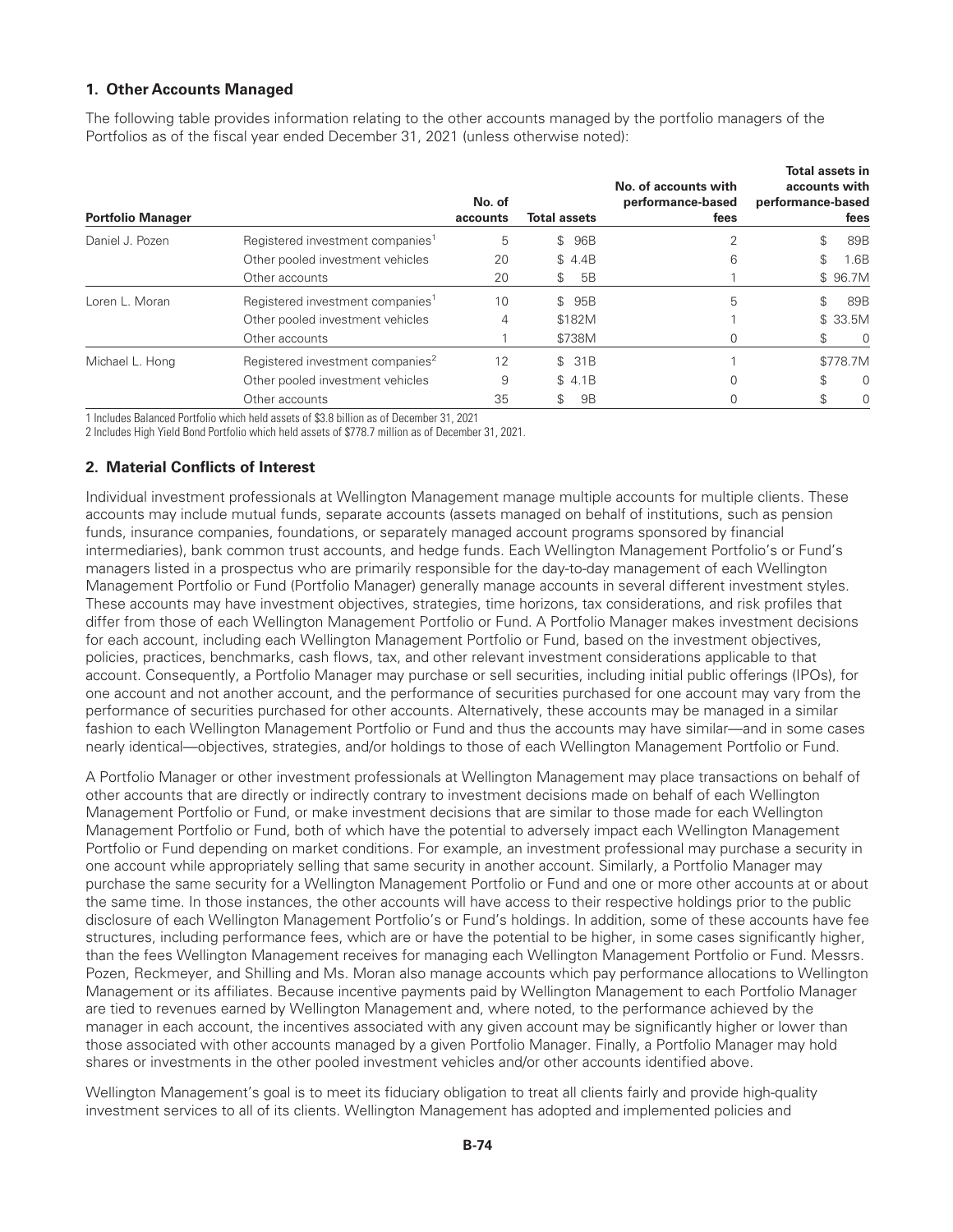procedures, including brokerage and trade allocation policies and procedures, which it believes address the conflicts associated with managing multiple accounts for multiple clients. In addition, Wellington Management monitors a variety of areas, including compliance with primary account guidelines, the allocation of IPOs, and compliance with the firm's Code of Ethics, and places additional investment restrictions on investment professionals who manage hedge funds and certain other accounts. Furthermore, senior investment and business personnel at Wellington Management periodically review the performance of Wellington Management's investment professionals. Although Wellington Management does not track the time an investment professional spends on a single account, Wellington Management does periodically assess whether an investment professional has adequate time and resources to effectively manage the investment professional's various client mandates.

# **3. Description of Compensation**

Wellington Management receives a fee based on the assets under management of each Wellington Management Portfolio or Fund as set forth in the Investment Advisory Agreement between Wellington Management and the Trust on behalf of the Fund. Wellington Management pays its investment professionals out of its total revenues, including the advisory fees earned with respect to each Wellington Management Portfolio or Fund. The following relates to the fiscal year ended December 31, 2021.

Wellington Management's compensation structure is designed to attract and retain high-caliber investment professionals necessary to deliver high-quality investment management services to its clients. Wellington Management's compensation of each Wellington Management Portfolio's or Fund's managers listed in a prospectus who are primarily responsible for the day-to-day management of each Wellington Management Portfolio or Fund includes a base salary and incentive components. The base salary for the Portfolio Manager who is a partner (a "Partner") of Wellington Management Group LLP, the ultimate holding company of Wellington Management, is generally a fixed amount that is determined by the managing partners of Wellington Management Group LLP.

Each Portfolio Manager is eligible to receive an incentive payment based on the revenues earned by Wellington Management from the Wellington Management Portfolio or Fund managed by the Portfolio Manager and generally each other account managed by such Portfolio Manager. Messr. Pozen's incentive payment relating to the Balanced Portfolio is linked to the net pre-tax performance of his portion of the Portfolio compared to the Standard & Poor's 500 Index over one-, three-, and five-year periods, with an emphasis on five-year results. Wellington Management applies similar incentive compensation structures (although the benchmarks or peer groups, time periods and rates may differ) to other accounts managed by Messr. Pozen, including accounts with performance fees. The incentive paid to the other Portfolio Managers, which has no performance-related component, is based on the revenues earned by Wellington Management.

Portfolio-based incentives across all accounts managed by an investment professional can, and typically do, represent a significant portion of an investment professional's overall compensation; incentive compensation varies significantly by individual and can vary significantly from year to year. A Portfolio Manager may also be eligible for bonus payments based on their overall contribution to Wellington Management's business operations. Senior management at Wellington Management may reward individuals as it deems appropriate based on other factors. Each Partner is eligible to participate in a Partner-funded tax-qualified retirement plan, the contributions to which are made pursuant to an actuarial formula. Messrs. Hong, Pozen, and Ms. Moran are Partners.

### **VIII. Conservative Allocation, Equity Index, Global Bond Index, Mid-Cap Index, Moderate Allocation, Money Market, Real Estate Index, Short-Term Investment-Grade, Total Bond Market Index, Total International Stock Market Index, and Total Stock Market Index Portfolios**

Vanguard, through its Equity Index Group, provides investment advisory services to the Equity Index, Mid-Cap Index, and Real Estate Index Portfolios. Vanguard, through its Fixed Income Group, provides investment advisory services to the Money Market, Short-Term Investment-Grade, and Total Bond Market Index Portfolios. The compensation and other expenses of Vanguard's advisory staff are allocated among the funds utilizing these services.

During the fiscal years ended December 31, 2019, 2020, and 2021, the Portfolios listed above incurred the following approximate investment advisory expenses:

| <b>Vanguard Fund</b>    | 2019      | 2020      | 2021        |
|-------------------------|-----------|-----------|-------------|
| Equity Index Portfolio  | \$854,000 | \$978,000 | \$1,268,000 |
| Mid-Cap Index Portfolio | 290,000   | 291.000   | 383,000     |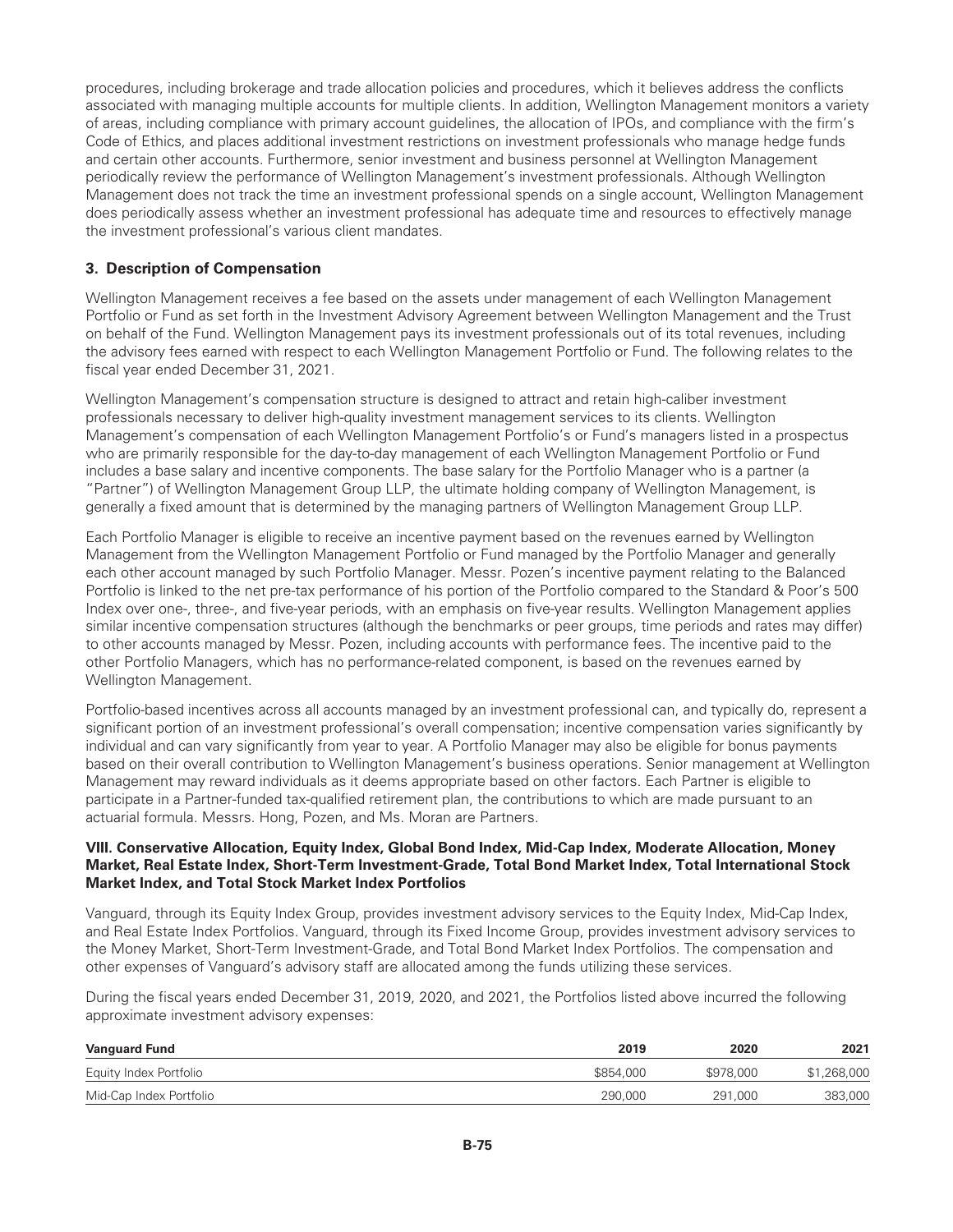| <b>Vanguard Fund</b>                  | 2019    | 2020    | 2021    |
|---------------------------------------|---------|---------|---------|
| Money Market Portfolio                | 42,000  | 33,000  | 26,000  |
| Real Estate Index Portfolio           | 173,000 | 155.000 | 195,000 |
| Short-Term Investment-Grade Portfolio | 246,000 | 204.000 | 210,000 |
| Total Bond Market Index Portfolio     | 135,000 | 111.000 | 11,000  |

Vanguard also provides investment advisory services to the Fund-of-Fund Portfolios by (1) maintaining each Portfolio's allocation to its underlying investments and (2) providing investment advisory services to those underlying funds. The Portfolios benefit from the investment advisory services provided to the underlying funds and, as shareholders of those funds, indirectly bear a proportionate share of those funds' advisory expenses. For more information about the investment advisory services provided to the underlying funds, please refer to each fund's Statement of Additional Information.

# **1. Other Accounts Managed**

The following table provides information relating to the other accounts managed by the portfolio managers of the Equity Index Portfolio as of the fiscal year ended December 31, 2021 (unless otherwise noted):

| <b>Portfolio Manager</b> |                                              | No. of<br>accounts | <b>Total assets</b>                          | No. of accounts with<br>performance-based<br>fees | Total assets in<br>accounts with<br>performance-based<br>fees |
|--------------------------|----------------------------------------------|--------------------|----------------------------------------------|---------------------------------------------------|---------------------------------------------------------------|
| Donald M. Butler         | Registered investment companies <sup>1</sup> | 14                 | \$1.5T                                       |                                                   | \$0                                                           |
|                          | Other pooled investment vehicles             |                    | \$4M                                         |                                                   | \$0                                                           |
|                          | Other accounts                               |                    | SS.<br>$\Omega$                              |                                                   | \$0                                                           |
| Michelle Louie           | Registered investment companies <sup>1</sup> | 12                 | \$1.2T                                       |                                                   | \$0                                                           |
|                          | Other pooled investment vehicles             |                    | $\begin{matrix} 1 & 0 \\ 0 & 1 \end{matrix}$ |                                                   | \$0                                                           |
|                          | Other accounts                               |                    | \$.                                          |                                                   | \$0                                                           |

1 Includes Equity Index Portfolio which held assets of \$9.4 billion as of December 31, 2021.

The following table provides information relating to the other accounts managed by the portfolio managers of the Mid-Cap Index Portfolio as of the fiscal year ended December 31, 2021 (unless otherwise noted):

| <b>Portfolio Manager</b> |                                              | No. of<br>accounts | <b>Total assets</b> | No. of accounts with<br>performance-based<br>fees | Total assets in<br>accounts with<br>performance-based<br>fees |
|--------------------------|----------------------------------------------|--------------------|---------------------|---------------------------------------------------|---------------------------------------------------------------|
| Donald M. Butler         | Registered investment companies <sup>1</sup> | 14                 | \$1.5T              |                                                   | \$0                                                           |
|                          | Other pooled investment vehicles             |                    | 4M<br>\$            |                                                   | \$0                                                           |
|                          | Other accounts                               |                    | $\Omega$            |                                                   | \$0                                                           |
| Awais Khan <sup>2</sup>  | Registered investment companies <sup>1</sup> | 13                 | \$285B              |                                                   | \$0                                                           |
|                          | Other pooled investment vehicles             |                    | 0<br>S              |                                                   | \$0                                                           |
|                          | Other accounts                               |                    | $\Omega$            |                                                   | \$0                                                           |

1 Includes Mid-Cap Index Portfolio which held assets of \$2.8 billion as of December 31, 2021.

2 Mr. Khan began co-managing the Mid-Cap Index Portfolio on July 19, 2021.

The following table provides information relating to the other accounts managed by the portfolio manager of the Money Market Portfolio as of the fiscal year ended December 31, 2021 (unless otherwise noted):

| <b>Portfolio Manager</b> |                                              | No. of<br>accounts | <b>Total assets</b> | No. of accounts with<br>performance-based<br>fees | Total assets in<br>accounts with<br>performance-based<br>fees |
|--------------------------|----------------------------------------------|--------------------|---------------------|---------------------------------------------------|---------------------------------------------------------------|
| John C. Lanius           | Registered investment companies <sup>1</sup> |                    | \$308B              |                                                   | \$0                                                           |
|                          | Other pooled investment vehicles             | O                  | \$ OM               |                                                   | \$0                                                           |
|                          | Other accounts                               | n                  |                     |                                                   | \$0                                                           |

1 Includes Money Market Portfolio which held assets of \$1.1 billion as of December 31, 2021.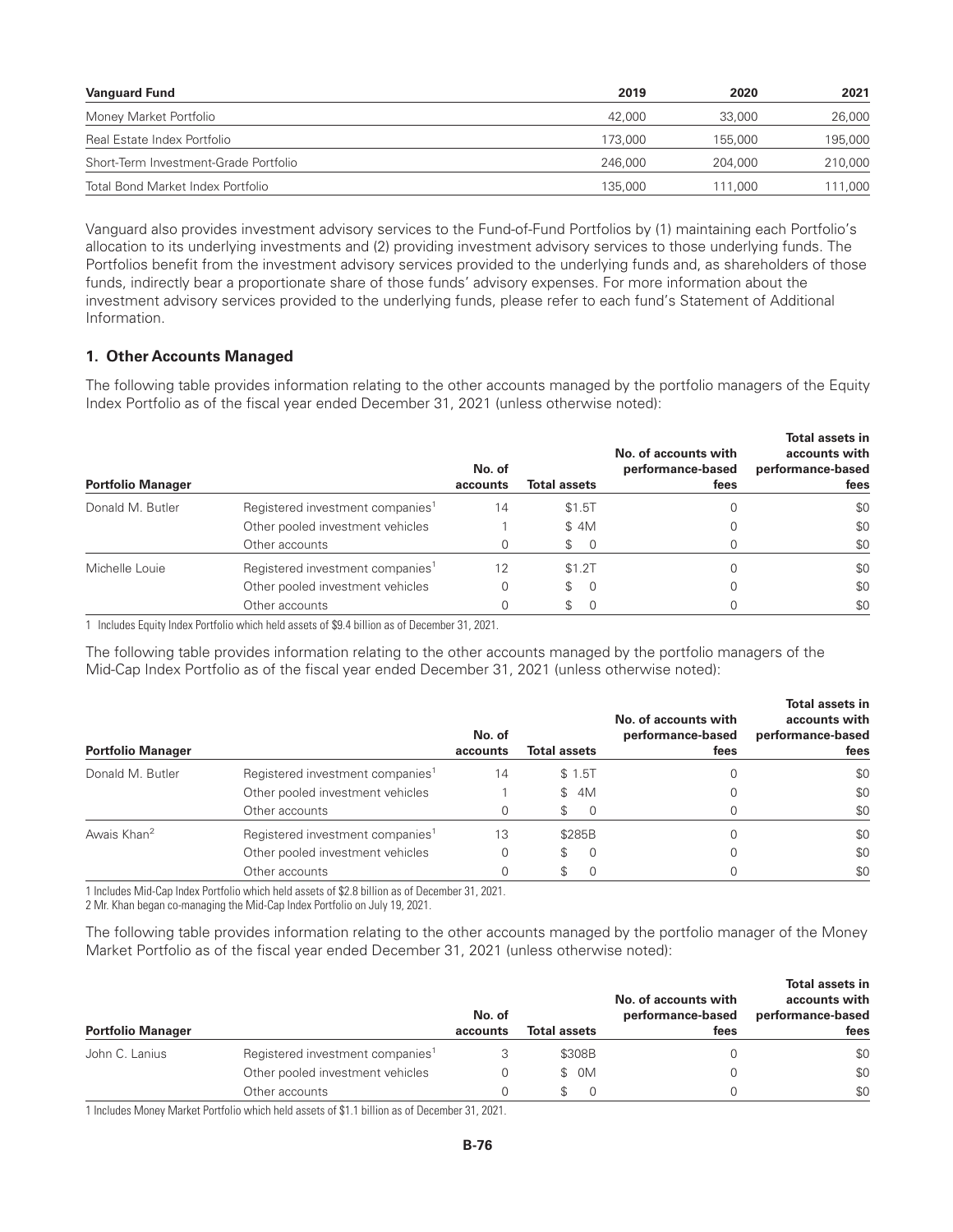The following table provides information relating to the other accounts managed by the portfolio managers of the Real Estate Index Portfolio as of the fiscal year ended December 31, 2021 (unless otherwise noted):

| <b>Portfolio Manager</b> |                                              | No. of<br>accounts | <b>Total assets</b> | No. of accounts with<br>performance-based<br>fees | <b>Total assets in</b><br>accounts with<br>performance-based<br>fees |
|--------------------------|----------------------------------------------|--------------------|---------------------|---------------------------------------------------|----------------------------------------------------------------------|
| Gerard C. O'Reilly       | Registered investment companies <sup>1</sup> | 18                 | \$2.3T              |                                                   | \$0                                                                  |
|                          | Other pooled investment vehicles             |                    | \$ 8B               |                                                   | \$0                                                                  |
|                          | Other accounts                               |                    | \$<br>- 0           |                                                   | \$0                                                                  |
| Walter Nejman            | Registered investment companies <sup>1</sup> | 56                 | \$2.9T              |                                                   | \$0                                                                  |
|                          | Other pooled investment vehicles             |                    | \$86B               |                                                   | \$0                                                                  |
|                          | Other accounts                               | 0                  | \$<br>$\Omega$      |                                                   | \$0                                                                  |

1 Includes Real Estate Index Portfolio which held assets of \$1.5 billion as of December 31, 2021.

The following table provides information relating to the other accounts managed by the portfolio managers of the Short-Term Investment-Grade Portfolio as of the fiscal year ended December 31, 2021 (unless otherwise noted):

| <b>Portfolio Manager</b> |                                              | No. of<br>accounts | <b>Total assets</b> |          | No. of accounts with<br>performance-based<br>fees | Total assets in<br>accounts with<br>performance-based<br>fees |
|--------------------------|----------------------------------------------|--------------------|---------------------|----------|---------------------------------------------------|---------------------------------------------------------------|
| Samuel C. Martinez       | Registered investment companies <sup>1</sup> | 10                 |                     | \$209B   |                                                   | \$0                                                           |
|                          | Other pooled investment vehicles             |                    |                     | 0        |                                                   | \$0                                                           |
|                          | Other accounts                               |                    |                     | $\Omega$ |                                                   | \$0                                                           |
| Arvind Narayanan         | Registered investment companies <sup>1</sup> | 12                 |                     | \$210B   |                                                   | \$0                                                           |
|                          | Other pooled investment vehicles             |                    | \$                  | $\Omega$ |                                                   | \$0                                                           |
|                          | Other accounts                               |                    |                     |          |                                                   | \$0                                                           |
| Daniel Shaykevich        | Registered investment companies <sup>1</sup> | 14                 |                     | \$212B   |                                                   | \$0                                                           |
|                          | Other pooled investment vehicles             |                    |                     | \$469M   |                                                   | \$0                                                           |
|                          | Other accounts                               |                    |                     |          |                                                   | \$0                                                           |

1 Includes Short-Term Investment-Grade Portfolio which held assets of \$2.3 billion as of December 31, 2021.

The following table provides information relating to the other accounts managed by the portfolio manager of the Total Bond Market Index and Global Bond Index Portfolios as of the fiscal year ended December 31, 2021 (unless otherwise noted):

| <b>Portfolio Manager</b> |                                              | No. of<br>accounts | <b>Total assets</b> |        | No. of accounts with<br>performance-based<br>fees | Total assets in<br>accounts with<br>performance-based<br>fees |
|--------------------------|----------------------------------------------|--------------------|---------------------|--------|---------------------------------------------------|---------------------------------------------------------------|
| Joshua C. Barrickman     | Registered investment companies <sup>1</sup> | 24                 |                     | \$1.2T |                                                   | \$0                                                           |
|                          | Other pooled investment vehicles             |                    | SS.                 | - 0    |                                                   | \$0                                                           |
|                          | Other accounts                               |                    |                     |        |                                                   | \$0                                                           |

1 Includes Total Bond Market Index Portfolio and Global Bond Index Portfolio which collectively held assets of \$5.3 billion as of December 31, 2021.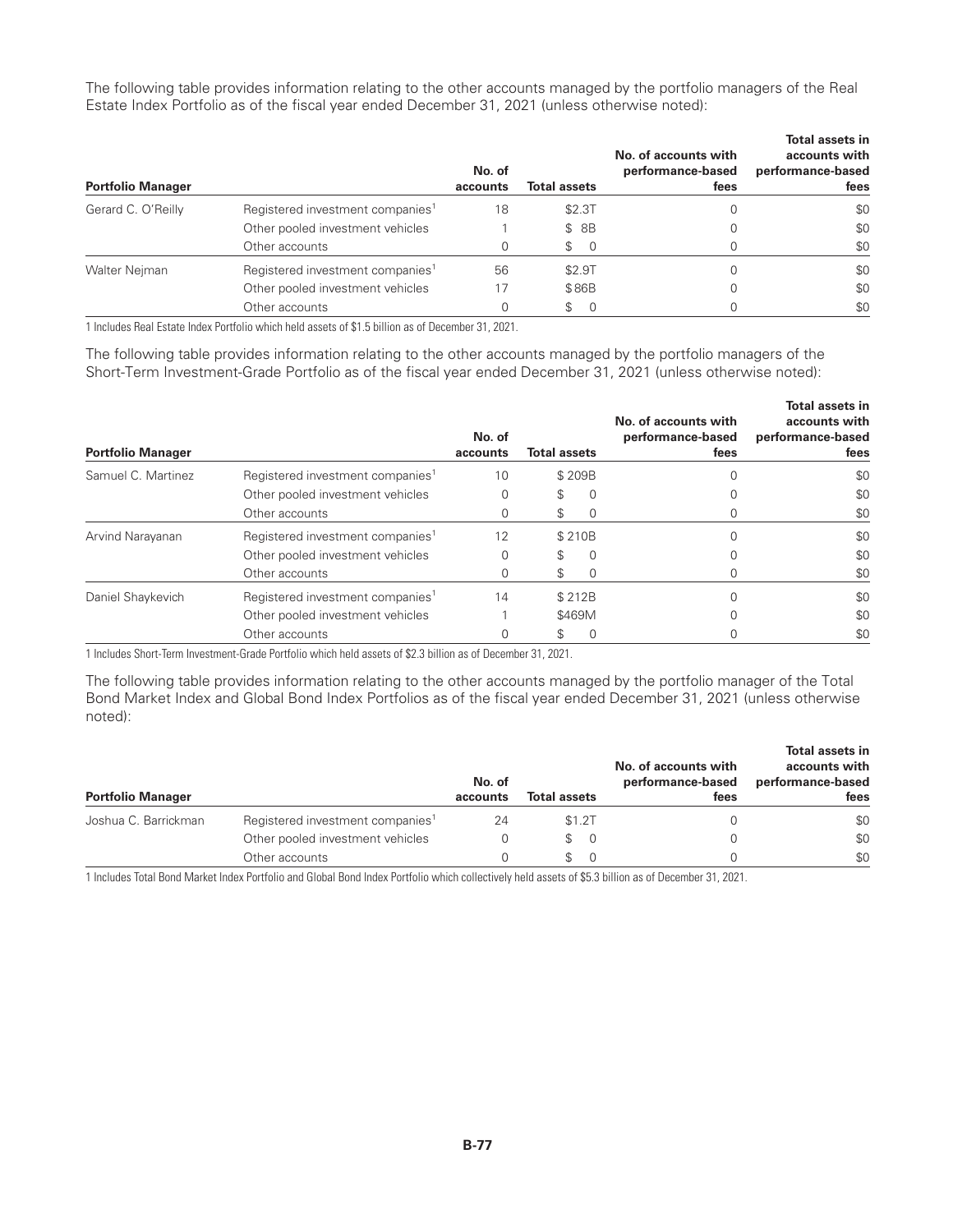The following table provides information relating to the other accounts managed by the portfolio managers of the Conservative Allocation, Moderate Allocation, Total International Stock Market Index, and Total Stock Market Index Portfolios as of the fiscal year ended December 31, 2021 (unless otherwise noted):

| <b>Portfolio Manager</b> |                                              | No. of<br>accounts | <b>Total assets</b> | No. of accounts with<br>performance-based<br>fees | <b>Total assets in</b><br>accounts with<br>performance-based<br>fees |
|--------------------------|----------------------------------------------|--------------------|---------------------|---------------------------------------------------|----------------------------------------------------------------------|
| William Coleman          | Registered investment companies <sup>1</sup> | 54                 | \$1.3T              |                                                   | \$0                                                                  |
|                          | Other pooled investment vehicles             | 12                 | \$65B               |                                                   | \$0                                                                  |
|                          | Other accounts                               | 0                  | \$<br>- 0           |                                                   | \$0                                                                  |
| Walter Nejman            | Registered investment companies <sup>1</sup> | 56                 | \$2.9T              |                                                   | \$0                                                                  |
|                          | Other pooled investment vehicles             | 17                 | \$86B               |                                                   | \$0                                                                  |
|                          | Other accounts                               | 0                  | \$<br>$\Omega$      |                                                   | \$0                                                                  |

1 Includes Conservative Allocation Portfolio, Moderate Allocation Portfolio, Total International Stock Market Index Portfolio, and Total Stock Market Index Portfolio which collectively held assets of \$6.7 billion as of December 31, 2021.

# **2. Material Conflicts of Interest**

At Vanguard, individual portfolio managers may manage multiple accounts for multiple clients. In addition to mutual funds, these accounts may include separate accounts, collective trusts, or offshore funds. Managing multiple funds or accounts may give rise to potential conflicts of interest including, for example, conflicts among investment strategies and conflicts in the allocation of investment opportunities. Vanguard manages potential conflicts between funds or accounts through allocation policies and procedures, internal review processes, and oversight by trustees and independent third parties. Vanguard has developed trade allocation procedures and controls to ensure that no one client, regardless of type, is intentionally favored at the expense of another. Allocation policies are designed to address potential conflicts in situations in which two or more funds or accounts participate in investment decisions involving the same securities.

# **3. Description of Compensation**

All Vanguard portfolio managers are Vanguard employees. This section describes the compensation of the Vanguard employees who manage Vanguard mutual funds. As of December 31, 2021, a Vanguard portfolio manager's compensation generally consists of base salary, bonus, and payments under Vanguard's long-term incentive compensation program. In addition, portfolio managers are eligible for the standard retirement benefits and health and welfare benefits available to all Vanguard employees. Also, certain portfolio managers may be eligible for additional retirement benefits under several supplemental retirement plans that Vanguard adopted in the 1980s to restore dollar-for-dollar the benefits of management employees that had been cut back solely as a result of tax law changes. These plans are structured to provide the same retirement benefits as the standard retirement plans.

In the case of portfolio managers responsible for managing multiple Vanguard funds or accounts, the method used to determine their compensation is the same for all funds and investment accounts. A portfolio manager's base salary is determined by the manager's experience and performance in the role, taking into account the ongoing compensation benchmark analyses performed by Vanguard's Human Resources Department. A portfolio manager's base salary is generally a fixed amount that may change as a result of an annual review, upon assumption of new duties, or when a market adjustment of the position occurs.

A portfolio manager's bonus is determined by a number of factors. One factor is gross, pre-tax performance of a fund relative to expectations for how the fund should have performed, given the fund's investment objective, policies, strategies, and limitations, and the market environment during the measurement period. This performance factor is not based on the amount of assets held in any individual fund's portfolio. For the Short-Term Investment-Grade Portfolio, the performance factor depends on how successfully the portfolio manager outperforms these expectations and maintains the risk parameters of the fund over a three-year period. For the Conservative Allocation and Moderate Allocation Portfolios, the performance factor depends on how successfully the portfolio manager outperforms each Portfolio's composite index and maintains the risk parameters of the Portfolio over a three-year period. For the Equity Index, Mid-Cap Index, Real Estate Index, Total Bond Market Index, and Total Stock Market Index Portfolios, the performance factor depends on how closely the portfolio manager tracks the Portfolio's benchmark index over a one-year period. For the Equity Income and Small Company Growth Portfolios, the performance factor depends on how successfully the portfolio manager maintains the risk parameters of the fund and outperforms the relevant peer group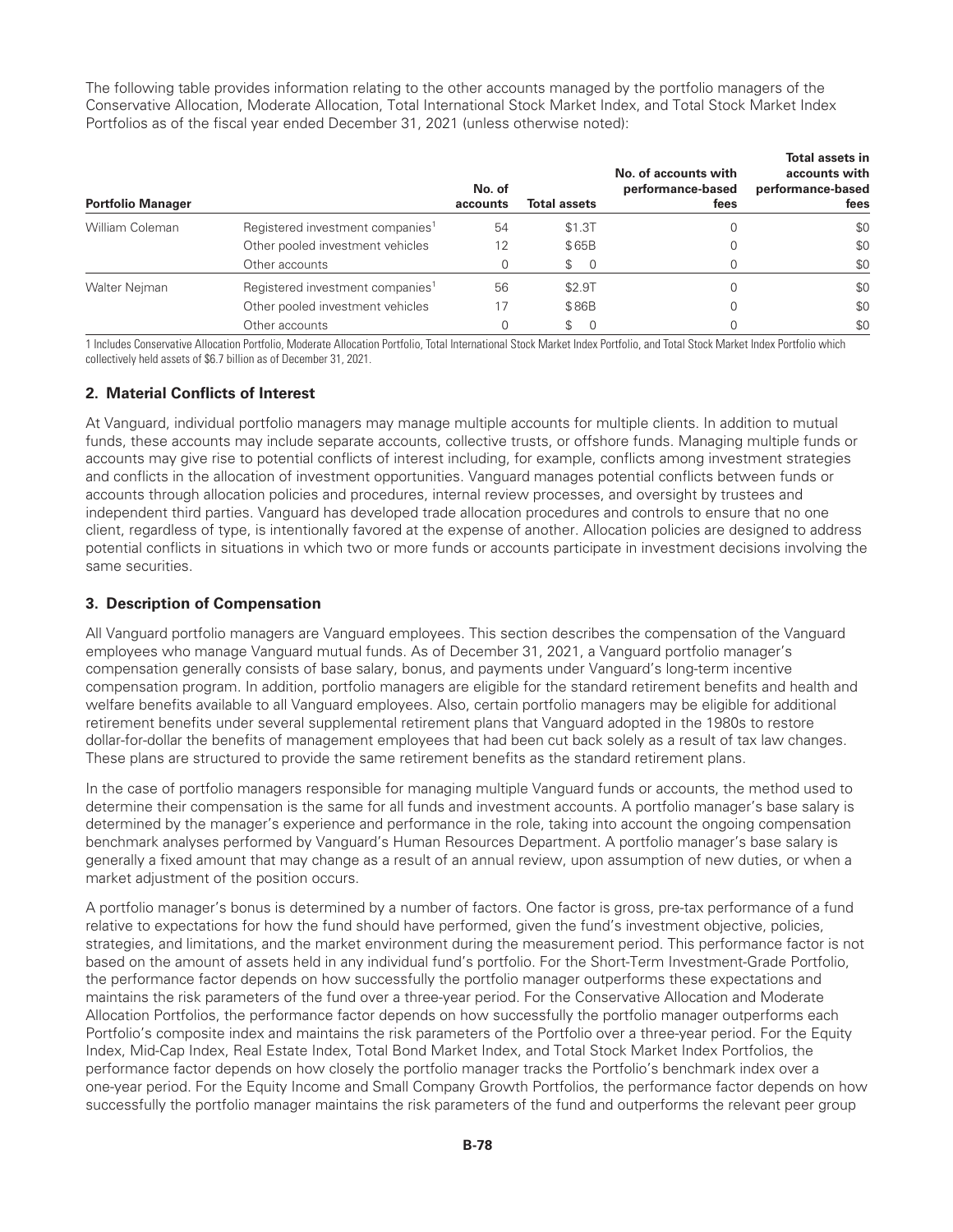that invests in the market sectors in which the fund is permitted to invest over a three-year period. For the Money Market Portfolio, the performance factor depends on how successfully the portfolio manager maintains the credit quality of the fund and, consequently, how the fund performs relative to the expectations described above over a one-year period. Additional factors include the portfolio manager's contributions to the investment management functions within the sub-asset class, contributions to the development of other investment professionals and supporting staff, and overall contributions to strategic planning and decisions for the investment group. The target bonus is expressed as a percentage of base salary. The actual bonus paid may be more or less than the target bonus, based on how well the manager satisfies the objectives previously described. The bonus is paid on an annual basis.

Under the long-term incentive compensation program, all full-time employees receive a payment from Vanguard's long-term incentive compensation plan based on their years of service, job level, and, if applicable, management responsibilities. Each year, Vanguard's independent directors determine the amount of the long-term incentive compensation award for that year based on the investment performance of the Vanguard funds relative to competitors and Vanguard's operating efficiencies in providing services to the Vanguard funds.

### **4. Ownership of Securities in the Portfolios**

Shares of the Portfolios may only be owned by purchasing variable annuity and variable life insurance contracts. Consequently, the portfolio managers do not hold shares of the Portfolios. Each portfolio manager's need for variable annuity or variable life contracts and the role those contracts would play in his or her comprehensive investment portfolio will vary and depend on a number of factors including tax, estate planning, life insurance, alternative retirement plans, or other considerations.

### **Duration and Termination of Investment Advisory Agreements**

The current investment advisory agreements with the unaffiliated advisors (other than Hotchkis and Wiley and Lazard) are renewable for successive one-year periods, only if (1) each renewal is specifically approved by a vote of the Vanguard Variable Insurance Funds' board of trustees, including the affirmative votes of a majority of the trustees who are not parties to the agreement or "interested persons" (as defined in the 1940 Act) of any such party, cast in person at a meeting called for the purpose of considering such approval, or (2) each renewal is specifically approved by a vote of a majority of the Fund's outstanding voting securities.

Each initial investment advisory agreement with Hotchkis and Wiley and Lazard is binding for a two-year period. At the end of that time, the agreements will become renewable tor successive one-year periods, subject to the above conditions.

An agreement is automatically terminated if assigned, and may be terminated without penalty at any time either (1) by vote of the Vanguard Variable Insurance Funds' board of trustees upon sixty (60) days' written notice to the advisor (thirty (30) days' written notice for ArrowMark Partners, Hotchkis and Wiley, Lazard, PRIMECAP, and Wellington Management for the Balanced, Equity Income, and Growth Portfolios); (2) by a vote of a majority of the Fund's outstanding voting securities upon 60 days' written notice to the advisor (30 days' written notice for ArrowMark Partners, Hotchkis and Wiley, Lazard, PRIMECAP, and Wellington Management for the Balanced, Equity Income, and Growth Portfolios); or (3) by the advisor upon ninety (90) days' written notice to the Fund.

Vanguard provides investment advisory services to the Conservative Allocation, Equity Index, Global Bond Index, Mid-Cap Index, Moderate Allocation, Money Market, Real Estate Index, Short-Term Investment-Grade, Total Bond Market Index, Total International Stock Market Index, and Total Stock Market Index Portfolios, and for a portion of the assets in the Equity Income and Small Company Growth Portfolios, pursuant to the terms of the Fifth Amended and Restated Funds' Service Agreement. This agreement will continue in full force and effect until terminated or amended by mutual agreement of the Vanguard funds and Vanguard.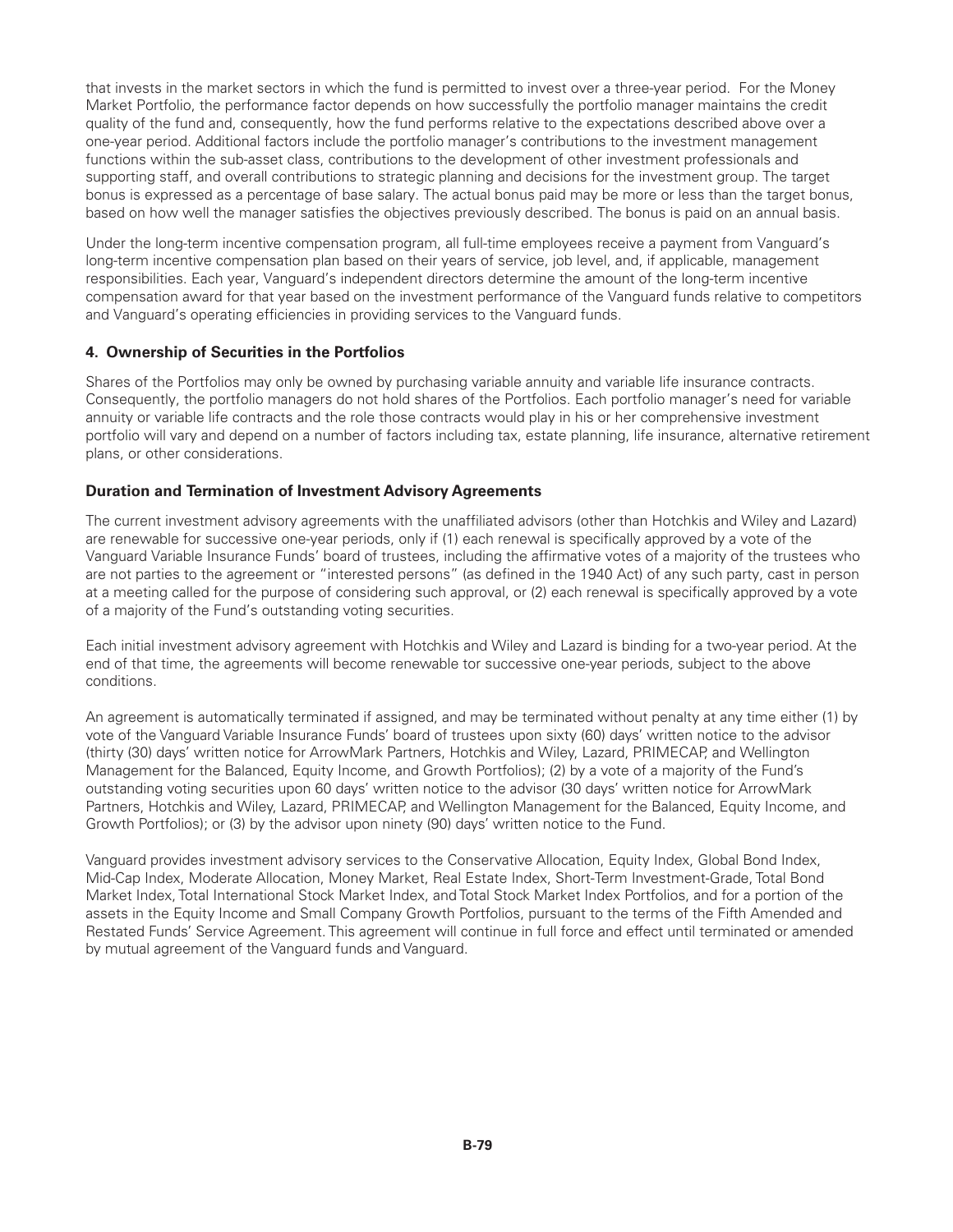# **Securities Lending**

The following table describes the securities lending activities of each Fund during the fiscal year ended December 31, 2021:

| <b>Balanced Portfolio</b><br>Gross income from securities lending activities<br>Fees paid to securities lending agent from a revenue split<br>Fees paid for any cash collateral management service (including fees deducted from a pooled cash<br>collateral reinvestment vehicle) that are not included in the revenue split<br>Administrative fees not included in revenue split<br>Indemnification fee not included in revenue split<br>Rebate (paid to borrower)<br>Other fees not included in revenue split (specify)<br>Aggregate fees/compensation for securities lending activities<br>Net income from securities lending activities<br><b>Capital Growth Portfolio</b><br>Gross income from securities lending activities<br>Fees paid to securities lending agent from a revenue split<br>Fees paid for any cash collateral management service (including fees deducted from a pooled cash<br>collateral reinvestment vehicle) that are not included in the revenue split<br>Administrative fees not included in revenue split<br>Indemnification fee not included in revenue split<br>Rebate (paid to borrower)<br>Other fees not included in revenue split (specify)<br>Aggregate fees/compensation for securities lending activities<br>Net income from securities lending activities<br><b>Diversified Value Portfolio</b><br>Gross income from securities lending activities<br>Fees paid to securities lending agent from a revenue split<br>Fees paid for any cash collateral management service (including fees deducted from a pooled cash<br>collateral reinvestment vehicle) that are not included in the revenue split<br>Administrative fees not included in revenue split<br>Indemnification fee not included in revenue split<br>Rebate (paid to borrower)<br>Other fees not included in revenue split (specify)<br>Aggregate fees/compensation for securities lending activities<br>Net income from securities lending activities<br><b>Equity Income Portfolio</b><br>Gross income from securities lending activities<br>Fees paid to securities lending agent from a revenue split | <b>Vanguard Fund</b> | <b>Securities Lending Activities</b> |
|----------------------------------------------------------------------------------------------------------------------------------------------------------------------------------------------------------------------------------------------------------------------------------------------------------------------------------------------------------------------------------------------------------------------------------------------------------------------------------------------------------------------------------------------------------------------------------------------------------------------------------------------------------------------------------------------------------------------------------------------------------------------------------------------------------------------------------------------------------------------------------------------------------------------------------------------------------------------------------------------------------------------------------------------------------------------------------------------------------------------------------------------------------------------------------------------------------------------------------------------------------------------------------------------------------------------------------------------------------------------------------------------------------------------------------------------------------------------------------------------------------------------------------------------------------------------------------------------------------------------------------------------------------------------------------------------------------------------------------------------------------------------------------------------------------------------------------------------------------------------------------------------------------------------------------------------------------------------------------------------------------------------------------------------------------------------------------------------------------------|----------------------|--------------------------------------|
|                                                                                                                                                                                                                                                                                                                                                                                                                                                                                                                                                                                                                                                                                                                                                                                                                                                                                                                                                                                                                                                                                                                                                                                                                                                                                                                                                                                                                                                                                                                                                                                                                                                                                                                                                                                                                                                                                                                                                                                                                                                                                                                |                      |                                      |
|                                                                                                                                                                                                                                                                                                                                                                                                                                                                                                                                                                                                                                                                                                                                                                                                                                                                                                                                                                                                                                                                                                                                                                                                                                                                                                                                                                                                                                                                                                                                                                                                                                                                                                                                                                                                                                                                                                                                                                                                                                                                                                                |                      | \$30.023                             |
|                                                                                                                                                                                                                                                                                                                                                                                                                                                                                                                                                                                                                                                                                                                                                                                                                                                                                                                                                                                                                                                                                                                                                                                                                                                                                                                                                                                                                                                                                                                                                                                                                                                                                                                                                                                                                                                                                                                                                                                                                                                                                                                |                      | \$0                                  |
|                                                                                                                                                                                                                                                                                                                                                                                                                                                                                                                                                                                                                                                                                                                                                                                                                                                                                                                                                                                                                                                                                                                                                                                                                                                                                                                                                                                                                                                                                                                                                                                                                                                                                                                                                                                                                                                                                                                                                                                                                                                                                                                |                      | \$476                                |
|                                                                                                                                                                                                                                                                                                                                                                                                                                                                                                                                                                                                                                                                                                                                                                                                                                                                                                                                                                                                                                                                                                                                                                                                                                                                                                                                                                                                                                                                                                                                                                                                                                                                                                                                                                                                                                                                                                                                                                                                                                                                                                                |                      | \$1,352                              |
|                                                                                                                                                                                                                                                                                                                                                                                                                                                                                                                                                                                                                                                                                                                                                                                                                                                                                                                                                                                                                                                                                                                                                                                                                                                                                                                                                                                                                                                                                                                                                                                                                                                                                                                                                                                                                                                                                                                                                                                                                                                                                                                |                      | \$0                                  |
|                                                                                                                                                                                                                                                                                                                                                                                                                                                                                                                                                                                                                                                                                                                                                                                                                                                                                                                                                                                                                                                                                                                                                                                                                                                                                                                                                                                                                                                                                                                                                                                                                                                                                                                                                                                                                                                                                                                                                                                                                                                                                                                |                      | \$0                                  |
|                                                                                                                                                                                                                                                                                                                                                                                                                                                                                                                                                                                                                                                                                                                                                                                                                                                                                                                                                                                                                                                                                                                                                                                                                                                                                                                                                                                                                                                                                                                                                                                                                                                                                                                                                                                                                                                                                                                                                                                                                                                                                                                |                      | \$0                                  |
|                                                                                                                                                                                                                                                                                                                                                                                                                                                                                                                                                                                                                                                                                                                                                                                                                                                                                                                                                                                                                                                                                                                                                                                                                                                                                                                                                                                                                                                                                                                                                                                                                                                                                                                                                                                                                                                                                                                                                                                                                                                                                                                |                      | \$1,828                              |
|                                                                                                                                                                                                                                                                                                                                                                                                                                                                                                                                                                                                                                                                                                                                                                                                                                                                                                                                                                                                                                                                                                                                                                                                                                                                                                                                                                                                                                                                                                                                                                                                                                                                                                                                                                                                                                                                                                                                                                                                                                                                                                                |                      | \$28,195                             |
|                                                                                                                                                                                                                                                                                                                                                                                                                                                                                                                                                                                                                                                                                                                                                                                                                                                                                                                                                                                                                                                                                                                                                                                                                                                                                                                                                                                                                                                                                                                                                                                                                                                                                                                                                                                                                                                                                                                                                                                                                                                                                                                |                      |                                      |
|                                                                                                                                                                                                                                                                                                                                                                                                                                                                                                                                                                                                                                                                                                                                                                                                                                                                                                                                                                                                                                                                                                                                                                                                                                                                                                                                                                                                                                                                                                                                                                                                                                                                                                                                                                                                                                                                                                                                                                                                                                                                                                                |                      | \$33,503                             |
|                                                                                                                                                                                                                                                                                                                                                                                                                                                                                                                                                                                                                                                                                                                                                                                                                                                                                                                                                                                                                                                                                                                                                                                                                                                                                                                                                                                                                                                                                                                                                                                                                                                                                                                                                                                                                                                                                                                                                                                                                                                                                                                |                      | \$0                                  |
|                                                                                                                                                                                                                                                                                                                                                                                                                                                                                                                                                                                                                                                                                                                                                                                                                                                                                                                                                                                                                                                                                                                                                                                                                                                                                                                                                                                                                                                                                                                                                                                                                                                                                                                                                                                                                                                                                                                                                                                                                                                                                                                |                      |                                      |
|                                                                                                                                                                                                                                                                                                                                                                                                                                                                                                                                                                                                                                                                                                                                                                                                                                                                                                                                                                                                                                                                                                                                                                                                                                                                                                                                                                                                                                                                                                                                                                                                                                                                                                                                                                                                                                                                                                                                                                                                                                                                                                                |                      | \$447                                |
|                                                                                                                                                                                                                                                                                                                                                                                                                                                                                                                                                                                                                                                                                                                                                                                                                                                                                                                                                                                                                                                                                                                                                                                                                                                                                                                                                                                                                                                                                                                                                                                                                                                                                                                                                                                                                                                                                                                                                                                                                                                                                                                |                      | \$1,537                              |
|                                                                                                                                                                                                                                                                                                                                                                                                                                                                                                                                                                                                                                                                                                                                                                                                                                                                                                                                                                                                                                                                                                                                                                                                                                                                                                                                                                                                                                                                                                                                                                                                                                                                                                                                                                                                                                                                                                                                                                                                                                                                                                                |                      | \$0                                  |
|                                                                                                                                                                                                                                                                                                                                                                                                                                                                                                                                                                                                                                                                                                                                                                                                                                                                                                                                                                                                                                                                                                                                                                                                                                                                                                                                                                                                                                                                                                                                                                                                                                                                                                                                                                                                                                                                                                                                                                                                                                                                                                                |                      | \$0                                  |
|                                                                                                                                                                                                                                                                                                                                                                                                                                                                                                                                                                                                                                                                                                                                                                                                                                                                                                                                                                                                                                                                                                                                                                                                                                                                                                                                                                                                                                                                                                                                                                                                                                                                                                                                                                                                                                                                                                                                                                                                                                                                                                                |                      | \$0                                  |
|                                                                                                                                                                                                                                                                                                                                                                                                                                                                                                                                                                                                                                                                                                                                                                                                                                                                                                                                                                                                                                                                                                                                                                                                                                                                                                                                                                                                                                                                                                                                                                                                                                                                                                                                                                                                                                                                                                                                                                                                                                                                                                                |                      | \$1,984                              |
|                                                                                                                                                                                                                                                                                                                                                                                                                                                                                                                                                                                                                                                                                                                                                                                                                                                                                                                                                                                                                                                                                                                                                                                                                                                                                                                                                                                                                                                                                                                                                                                                                                                                                                                                                                                                                                                                                                                                                                                                                                                                                                                |                      | \$31,519                             |
|                                                                                                                                                                                                                                                                                                                                                                                                                                                                                                                                                                                                                                                                                                                                                                                                                                                                                                                                                                                                                                                                                                                                                                                                                                                                                                                                                                                                                                                                                                                                                                                                                                                                                                                                                                                                                                                                                                                                                                                                                                                                                                                |                      |                                      |
|                                                                                                                                                                                                                                                                                                                                                                                                                                                                                                                                                                                                                                                                                                                                                                                                                                                                                                                                                                                                                                                                                                                                                                                                                                                                                                                                                                                                                                                                                                                                                                                                                                                                                                                                                                                                                                                                                                                                                                                                                                                                                                                |                      | \$10,542                             |
|                                                                                                                                                                                                                                                                                                                                                                                                                                                                                                                                                                                                                                                                                                                                                                                                                                                                                                                                                                                                                                                                                                                                                                                                                                                                                                                                                                                                                                                                                                                                                                                                                                                                                                                                                                                                                                                                                                                                                                                                                                                                                                                |                      | \$0                                  |
|                                                                                                                                                                                                                                                                                                                                                                                                                                                                                                                                                                                                                                                                                                                                                                                                                                                                                                                                                                                                                                                                                                                                                                                                                                                                                                                                                                                                                                                                                                                                                                                                                                                                                                                                                                                                                                                                                                                                                                                                                                                                                                                |                      | \$32                                 |
|                                                                                                                                                                                                                                                                                                                                                                                                                                                                                                                                                                                                                                                                                                                                                                                                                                                                                                                                                                                                                                                                                                                                                                                                                                                                                                                                                                                                                                                                                                                                                                                                                                                                                                                                                                                                                                                                                                                                                                                                                                                                                                                |                      | \$451                                |
|                                                                                                                                                                                                                                                                                                                                                                                                                                                                                                                                                                                                                                                                                                                                                                                                                                                                                                                                                                                                                                                                                                                                                                                                                                                                                                                                                                                                                                                                                                                                                                                                                                                                                                                                                                                                                                                                                                                                                                                                                                                                                                                |                      | \$0                                  |
|                                                                                                                                                                                                                                                                                                                                                                                                                                                                                                                                                                                                                                                                                                                                                                                                                                                                                                                                                                                                                                                                                                                                                                                                                                                                                                                                                                                                                                                                                                                                                                                                                                                                                                                                                                                                                                                                                                                                                                                                                                                                                                                |                      | \$0                                  |
|                                                                                                                                                                                                                                                                                                                                                                                                                                                                                                                                                                                                                                                                                                                                                                                                                                                                                                                                                                                                                                                                                                                                                                                                                                                                                                                                                                                                                                                                                                                                                                                                                                                                                                                                                                                                                                                                                                                                                                                                                                                                                                                |                      | \$0                                  |
|                                                                                                                                                                                                                                                                                                                                                                                                                                                                                                                                                                                                                                                                                                                                                                                                                                                                                                                                                                                                                                                                                                                                                                                                                                                                                                                                                                                                                                                                                                                                                                                                                                                                                                                                                                                                                                                                                                                                                                                                                                                                                                                |                      | \$483                                |
|                                                                                                                                                                                                                                                                                                                                                                                                                                                                                                                                                                                                                                                                                                                                                                                                                                                                                                                                                                                                                                                                                                                                                                                                                                                                                                                                                                                                                                                                                                                                                                                                                                                                                                                                                                                                                                                                                                                                                                                                                                                                                                                |                      | \$10,059                             |
|                                                                                                                                                                                                                                                                                                                                                                                                                                                                                                                                                                                                                                                                                                                                                                                                                                                                                                                                                                                                                                                                                                                                                                                                                                                                                                                                                                                                                                                                                                                                                                                                                                                                                                                                                                                                                                                                                                                                                                                                                                                                                                                |                      |                                      |
|                                                                                                                                                                                                                                                                                                                                                                                                                                                                                                                                                                                                                                                                                                                                                                                                                                                                                                                                                                                                                                                                                                                                                                                                                                                                                                                                                                                                                                                                                                                                                                                                                                                                                                                                                                                                                                                                                                                                                                                                                                                                                                                |                      | \$11,615                             |
|                                                                                                                                                                                                                                                                                                                                                                                                                                                                                                                                                                                                                                                                                                                                                                                                                                                                                                                                                                                                                                                                                                                                                                                                                                                                                                                                                                                                                                                                                                                                                                                                                                                                                                                                                                                                                                                                                                                                                                                                                                                                                                                |                      | \$0                                  |
| Fees paid for any cash collateral management service (including fees deducted from a pooled cash<br>collateral reinvestment vehicle) that are not included in the revenue split                                                                                                                                                                                                                                                                                                                                                                                                                                                                                                                                                                                                                                                                                                                                                                                                                                                                                                                                                                                                                                                                                                                                                                                                                                                                                                                                                                                                                                                                                                                                                                                                                                                                                                                                                                                                                                                                                                                                |                      | \$112                                |
| Administrative fees not included in revenue split                                                                                                                                                                                                                                                                                                                                                                                                                                                                                                                                                                                                                                                                                                                                                                                                                                                                                                                                                                                                                                                                                                                                                                                                                                                                                                                                                                                                                                                                                                                                                                                                                                                                                                                                                                                                                                                                                                                                                                                                                                                              |                      | \$506                                |
| Indemnification fee not included in revenue split                                                                                                                                                                                                                                                                                                                                                                                                                                                                                                                                                                                                                                                                                                                                                                                                                                                                                                                                                                                                                                                                                                                                                                                                                                                                                                                                                                                                                                                                                                                                                                                                                                                                                                                                                                                                                                                                                                                                                                                                                                                              |                      | \$0                                  |
| Rebate (paid to borrower)                                                                                                                                                                                                                                                                                                                                                                                                                                                                                                                                                                                                                                                                                                                                                                                                                                                                                                                                                                                                                                                                                                                                                                                                                                                                                                                                                                                                                                                                                                                                                                                                                                                                                                                                                                                                                                                                                                                                                                                                                                                                                      |                      | \$0                                  |
| Other fees not included in revenue split (specify)                                                                                                                                                                                                                                                                                                                                                                                                                                                                                                                                                                                                                                                                                                                                                                                                                                                                                                                                                                                                                                                                                                                                                                                                                                                                                                                                                                                                                                                                                                                                                                                                                                                                                                                                                                                                                                                                                                                                                                                                                                                             |                      | \$0                                  |
| Aggregate fees/compensation for securities lending activities                                                                                                                                                                                                                                                                                                                                                                                                                                                                                                                                                                                                                                                                                                                                                                                                                                                                                                                                                                                                                                                                                                                                                                                                                                                                                                                                                                                                                                                                                                                                                                                                                                                                                                                                                                                                                                                                                                                                                                                                                                                  |                      | \$618                                |
| Net income from securities lending activities                                                                                                                                                                                                                                                                                                                                                                                                                                                                                                                                                                                                                                                                                                                                                                                                                                                                                                                                                                                                                                                                                                                                                                                                                                                                                                                                                                                                                                                                                                                                                                                                                                                                                                                                                                                                                                                                                                                                                                                                                                                                  |                      | \$10,997                             |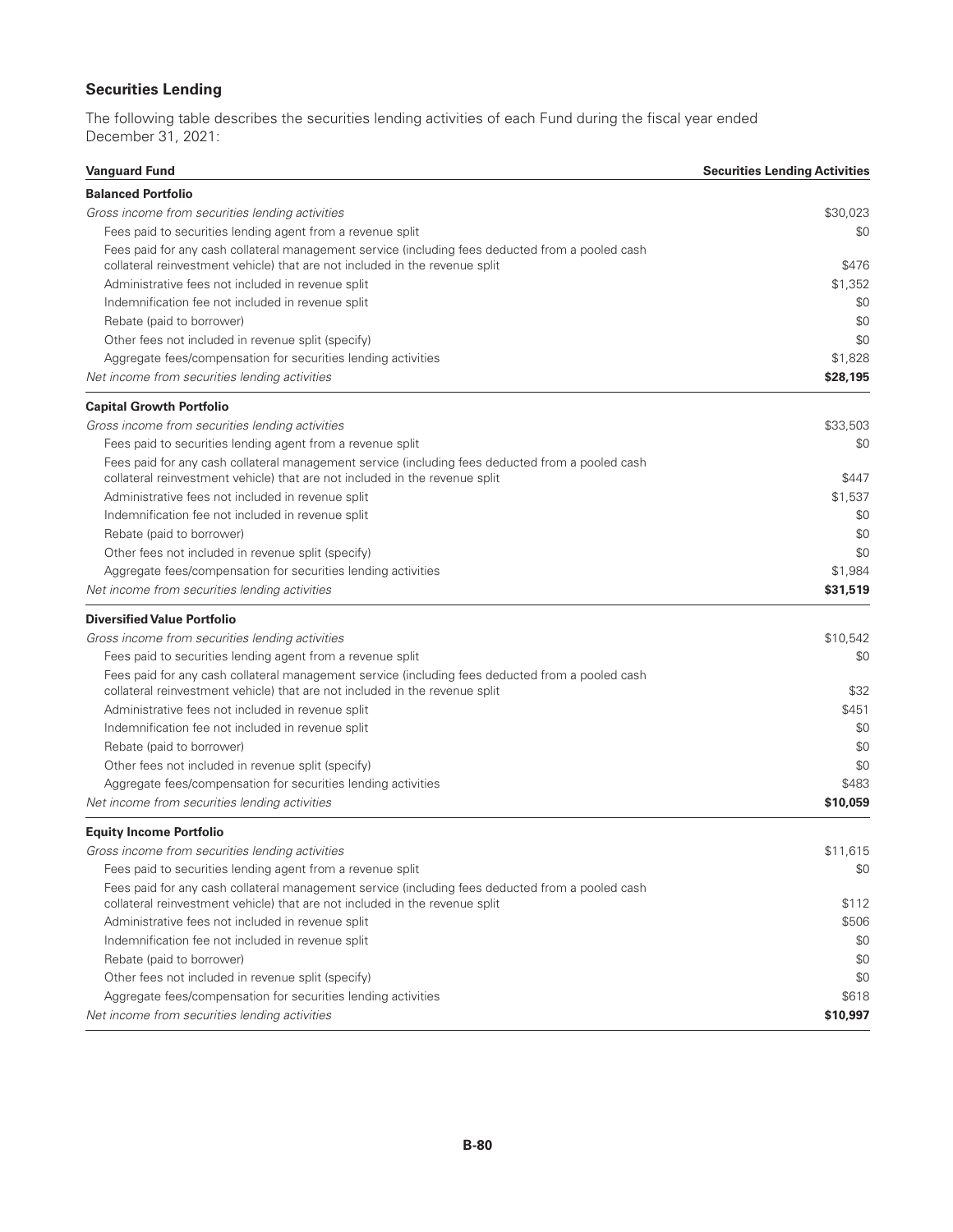| <b>Vanguard Fund</b>                                                                                                                                                            | <b>Securities Lending Activities</b> |
|---------------------------------------------------------------------------------------------------------------------------------------------------------------------------------|--------------------------------------|
| <b>Equity Index Portfolio</b>                                                                                                                                                   |                                      |
| Gross income from securities lending activities                                                                                                                                 | \$52,764                             |
| Fees paid to securities lending agent from a revenue split                                                                                                                      | \$0                                  |
| Fees paid for any cash collateral management service (including fees deducted from a pooled cash<br>collateral reinvestment vehicle) that are not included in the revenue split | \$35                                 |
| Administrative fees not included in revenue split                                                                                                                               | \$2,177                              |
| Indemnification fee not included in revenue split                                                                                                                               | \$0                                  |
| Rebate (paid to borrower)                                                                                                                                                       | \$21                                 |
| Other fees not included in revenue split (specify)                                                                                                                              | \$0                                  |
| Aggregate fees/compensation for securities lending activities                                                                                                                   | \$2,233                              |
| Net income from securities lending activities                                                                                                                                   | \$50,531                             |
| <b>Growth Portfolio</b>                                                                                                                                                         |                                      |
| Gross income from securities lending activities                                                                                                                                 | \$24,922                             |
| Fees paid to securities lending agent from a revenue split                                                                                                                      | \$0                                  |
| Fees paid for any cash collateral management service (including fees deducted from a pooled cash                                                                                |                                      |
| collateral reinvestment vehicle) that are not included in the revenue split                                                                                                     | \$125                                |
| Administrative fees not included in revenue split                                                                                                                               | \$677                                |
| Indemnification fee not included in revenue split                                                                                                                               | \$0                                  |
| Rebate (paid to borrower)                                                                                                                                                       | \$0                                  |
| Other fees not included in revenue split (specify)                                                                                                                              | \$0                                  |
| Aggregate fees/compensation for securities lending activities                                                                                                                   | \$802                                |
| Net income from securities lending activities                                                                                                                                   | \$24,120                             |
| <b>International Portfolio</b>                                                                                                                                                  |                                      |
| Gross income from securities lending activities                                                                                                                                 | \$1,085,523                          |
| Fees paid to securities lending agent from a revenue split                                                                                                                      | \$9,832                              |
| Fees paid for any cash collateral management service (including fees deducted from a pooled cash                                                                                |                                      |
| collateral reinvestment vehicle) that are not included in the revenue split                                                                                                     | \$1,540                              |
| Administrative fees not included in revenue split                                                                                                                               | \$31,425                             |
| Indemnification fee not included in revenue split                                                                                                                               | \$0                                  |
| Rebate (paid to borrower)                                                                                                                                                       | \$2,288                              |
| Other fees not included in revenue split (specify)                                                                                                                              | \$0                                  |
| Aggregate fees/compensation for securities lending activities                                                                                                                   | \$45.085                             |
| Net income from securities lending activities                                                                                                                                   | \$1,040,438                          |
| <b>Mid Cap Index Portfolio</b>                                                                                                                                                  |                                      |
| Gross income from securities lending activities                                                                                                                                 | \$140,411                            |
| Fees paid to securities lending agent from a revenue split                                                                                                                      | \$0                                  |
| Fees paid for any cash collateral management service (including fees deducted from a pooled cash<br>collateral reinvestment vehicle) that are not included in the revenue split | \$360                                |
| Administrative fees not included in revenue split                                                                                                                               | \$4,079                              |
| Indemnification fee not included in revenue split                                                                                                                               | \$0                                  |
| Rebate (paid to borrower)                                                                                                                                                       | \$0                                  |
| Other fees not included in revenue split (specify)                                                                                                                              | \$0                                  |
| Aggregate fees/compensation for securities lending activities                                                                                                                   | \$4,439                              |
| Net income from securities lending activities                                                                                                                                   | \$135,972                            |
|                                                                                                                                                                                 |                                      |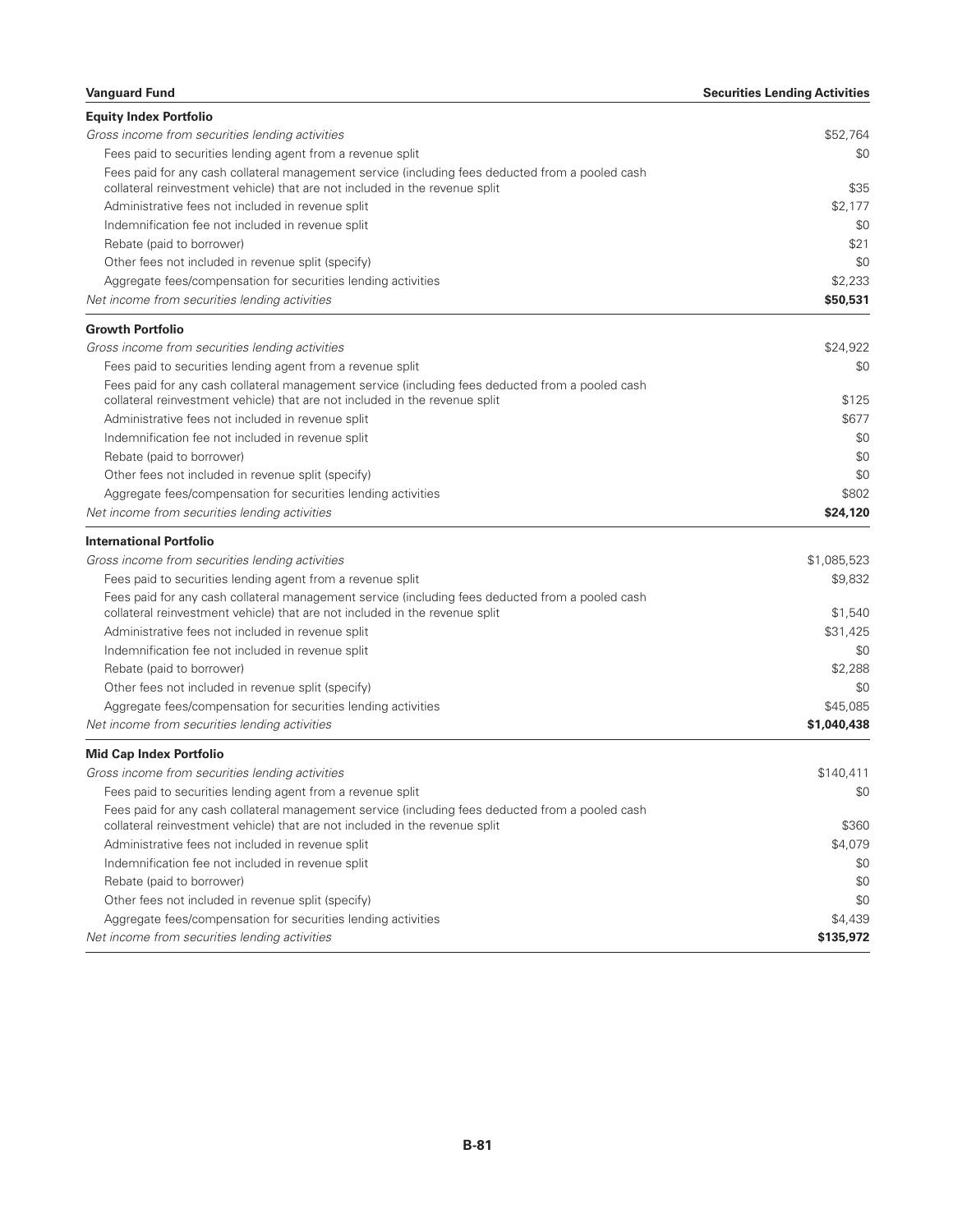#### **Vanguard Fund Securities Lending Activities**

| <b>Real Estate Index Portfolio</b>                                                               |              |
|--------------------------------------------------------------------------------------------------|--------------|
| Gross income from securities lending activities                                                  | \$27,448     |
| Fees paid to securities lending agent from a revenue split                                       | \$0          |
| Fees paid for any cash collateral management service (including fees deducted from a pooled cash |              |
| collateral reinvestment vehicle) that are not included in the revenue split                      | \$56         |
| Administrative fees not included in revenue split                                                | \$780<br>\$0 |
| Indemnification fee not included in revenue split                                                |              |
| Rebate (paid to borrower)                                                                        | \$0          |
| Other fees not included in revenue split (specify)                                               | \$0          |
| Aggregate fees/compensation for securities lending activities                                    | \$836        |
| Net income from securities lending activities                                                    | \$26,612     |
| <b>Small Company Growth Portfolio</b>                                                            |              |
| Gross income from securities lending activities                                                  | \$356,965    |
| Fees paid to securities lending agent from a revenue split                                       | \$0          |
| Fees paid for any cash collateral management service (including fees deducted from a pooled cash |              |
| collateral reinvestment vehicle) that are not included in the revenue split                      | \$785        |
|                                                                                                  |              |
| Administrative fees not included in revenue split                                                | \$12,291     |
| Indemnification fee not included in revenue split                                                | \$0          |
| Rebate (paid to borrower)                                                                        | \$0          |
| Other fees not included in revenue split (specify)                                               | \$0          |
| Aggregate fees/compensation for securities lending activities                                    | \$13,076     |

The Money Market Portfolio and all bond Portfolios cannot, and do not, lend their securities. The remaining Funds did not lend their securities during the fiscal year ended December 31, 2021.

The services provided by Brown Brothers Harriman & Co. and Vanguard, each acting separately as securities lending agents for certain Vanguard funds, include coordinating the selection of securities to be loaned to approved borrowers; negotiating the terms of the loan; monitoring the value of the securities loaned and corresponding collateral, marking to market daily; coordinating the investment of cash collateral in the funds' approved cash collateral reinvestment vehicle; monitoring dividends and coordinating material proxy votes relating to loaned securities; and transferring, recalling, and arranging the return of loaned securities to the funds upon termination of the loan.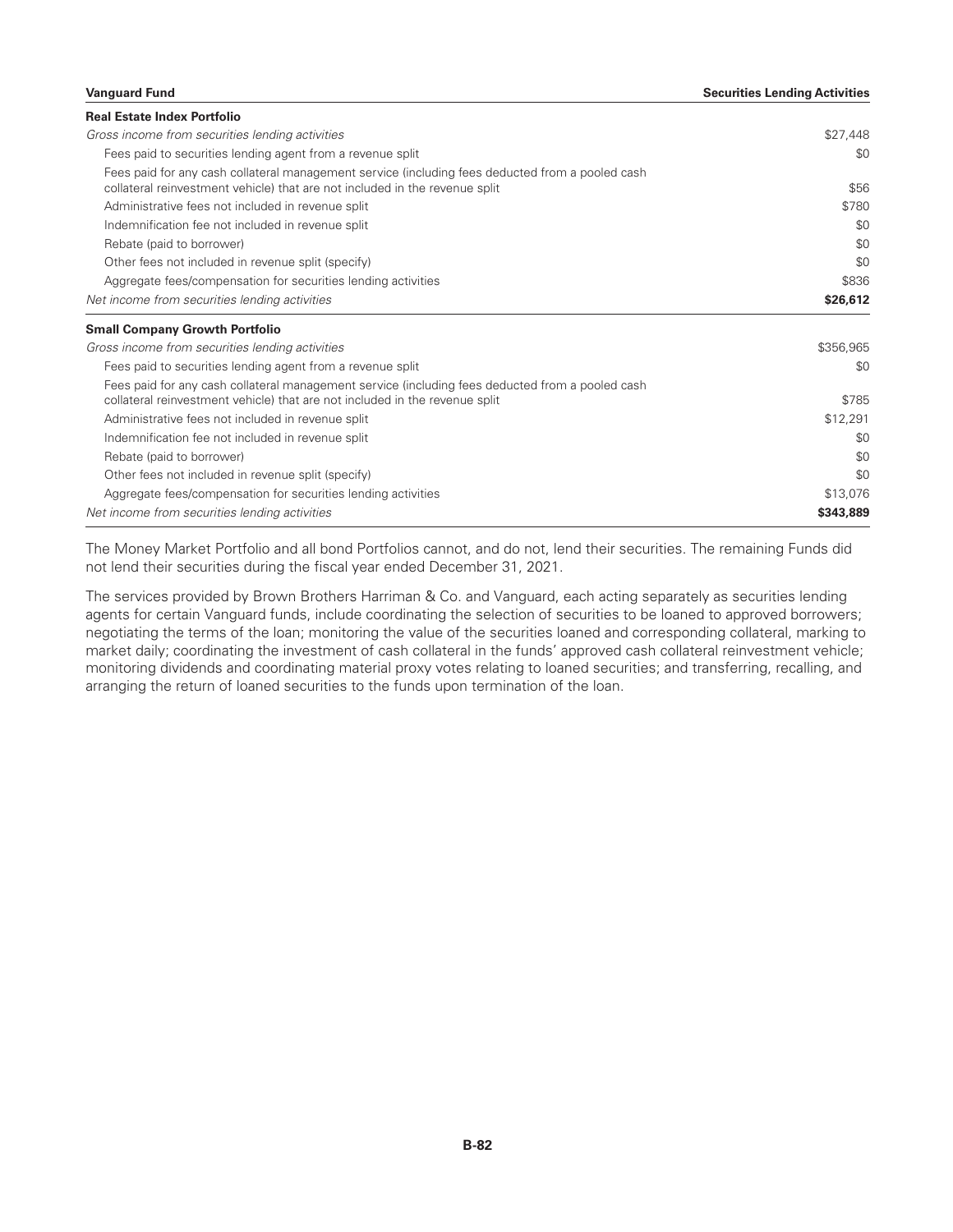# **PORTFOLIO TRANSACTIONS**

The advisors decide which securities to buy and sell on behalf of a Fund and then selects the brokers or dealers that will execute the trades on an agency basis or the dealers with whom the trades will be effected on a principal basis. For each trade, the advisor must select a broker-dealer that it believes will provide "best execution." Best execution does not necessarily mean paying the lowest spread or commission rate available. In seeking best execution, the SEC has said that an advisor should consider the full range of a broker-dealer's services. The factors considered by the advisor in seeking best execution include, but are not limited to, the broker-dealer's execution capability; clearance and settlement services; commission rate; trading expertise; willingness and ability to commit capital; ability to provide anonymity; financial responsibility; reputation and integrity; responsiveness; access to underwritten offerings and secondary markets; and access to company management, as well as the value of any research provided by the broker-dealer. In assessing which broker-dealer can provide best execution for a particular trade, the advisor also may consider the timing and size of the order and available liquidity and current market conditions. Subject to applicable legal requirements, the advisor may select a broker based partly on brokerage or research services provided to the advisor and its clients, including the Fund. The advisor may cause a Fund to pay a higher commission than other brokers would charge if the advisor determines in good faith that the amount of the commission is reasonable in relation to the value of services provided. An advisor also may receive brokerage or research services from broker-dealers that are provided at no charge in recognition of the volume of trades directed to the broker. To the extent research services or products may be a factor in selecting brokers, services and products may include written research reports analyzing performance or securities; discussions with research analysts; meetings with corporate executives to obtain oral reports on company performance; market data; and other products and services that will assist the advisor in its investment decision-making process. The research services provided by brokers through which a Fund effects securities transactions may be used by the advisor in servicing all of its accounts, and some of the services may not be used by the advisor in connection with the Fund.

The Conservative Allocation, Global Bond Index, Moderate Allocation, Total International Stock Market Index, and Total Stock Market Index Portfolios each will purchase and sell conventional shares (i.e., not exchange-traded) of the underlying Vanguard funds by dealing directly with the issuer of the underlying funds. The Funds will incur no brokerage commissions for these transactions. To the extent a Fund purchases and sells ETF Shares of an underlying fund, the Fund will pay brokerage commissions.

### **Balanced (bond portion only), HighYield Bond, Money Market, Short-Term Investment-Grade, and Total Bond Market Index Portfolios**

The types of securities in which the money market and bond Portfolios invest are generally purchased and sold through principal transactions, meaning that the Funds normally purchase securities directly from the issuer or a primary market-maker acting as principal for the securities on a net basis. Explicit brokerage commissions are not paid on these transactions, although purchases of new issues from underwriters of bonds typically include a commission or concession paid by the issuer to the underwriter, and purchases from dealers serving as market-makers typically include a dealer's markup (i.e., a spread between the bid and the asked prices).

As previously explained, the types of securities that the Funds purchase do not normally involve the payment of explicit brokerage commissions. If any such brokerage commissions are paid, however, the advisor will evaluate their reasonableness by considering (1) historical commission rates; (2) rates which other institutional investors are paying, based upon publicly available information; (3) rates quoted by brokers and dealers; (4) the size of a particular transaction, in terms of the number of shares, dollar amount, and number of clients involved; (5) the complexity of a particular transaction in terms of both execution and settlement; (6) the level and type of business done with a particular firm over a period of time; and (7) the extent to which the broker or dealer has capital at risk in the transaction.

During the fiscal years ended December 31, 2019, 2020, and 2021, the Funds paid the following approximate amounts in brokerage commissions. Brokerage commissions paid by a fund may be substantially different from year to year for multiple reasons, such as cash flows, portfolio turnover, or changes to the securities that make up a fund's target index.

| <b>Vanguard Fund</b>              | 2019              | 2020       | 2021            |
|-----------------------------------|-------------------|------------|-----------------|
| Balanced Portfolio <sup>1</sup>   | \$343,000         | \$ 548,000 | \$241,000       |
| Capital Growth Portfolio          | 83,000            | 134,000    | 107.000         |
| Conservative Allocation Portfolio | $\hspace{0.05cm}$ |            | Less than 1,000 |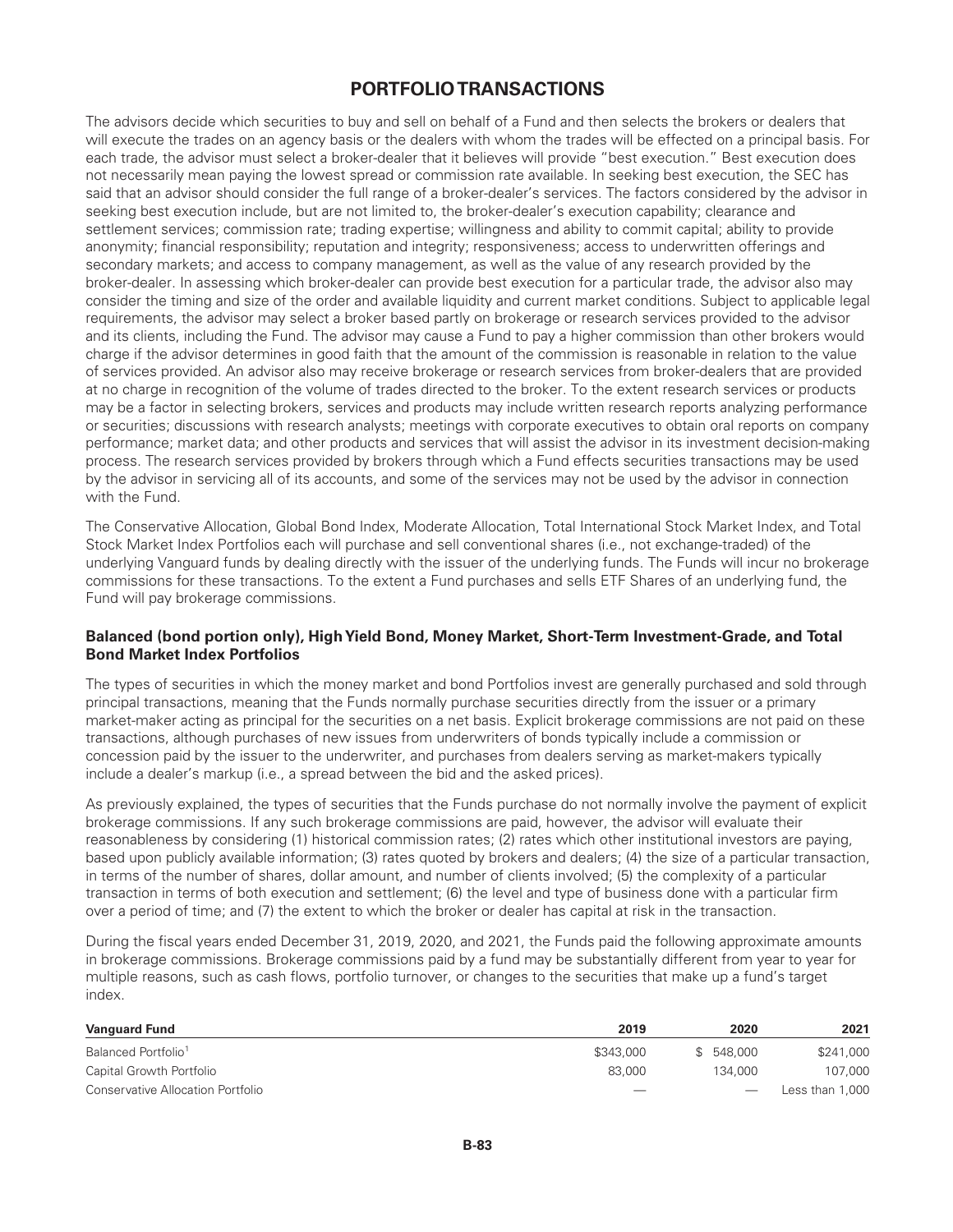| <b>Vanguard Fund</b>                               | 2019            | 2020      | 2021            |
|----------------------------------------------------|-----------------|-----------|-----------------|
| Diversified Value Portfolio <sup>2</sup>           | 427,000         | 253,000   | 171,000         |
| Equity Income Portfolio                            | 235,000         | 384,000   | 265,000         |
| Equity Index Portfolio                             | 24,000          | 37,000    | 28,000          |
| Global Bond Index Portfolio                        |                 |           |                 |
| Growth Portfolio                                   | 118,000         | 224,000   | 164,000         |
| High Yield Bond Portfolio                          |                 |           | 1,000           |
| International Portfolio                            | 435,000         | 1,137,000 | 897,000         |
| Mid-Cap Index Portfolio                            | 37,000          | 65,000    | 55,000          |
| Moderate Allocation Portfolio                      |                 |           | Less than 1,000 |
| Money Market Portfolio                             |                 |           |                 |
| Real Estate Index Portfolio                        | 18,000          | 21,000    | 25,000          |
| Short-Term Investment-Grade Portfolio <sup>3</sup> | 46,000          | 31,000    | 34,000          |
| Small Company Growth Portfolio                     | 941,000         | 894,000   | 672,000         |
| Total Bond Market Index Portfolio                  | Less than 1,000 | 1,000     |                 |
| Total International Stock Market Index Portfolio   | 1,000           | 2,000     | Less than 1,000 |
| Total Stock Market Index Portfolio                 |                 |           | 1,000           |

1 The decrease in the Portfolio's brokerage commissions during the fiscal year ended December 31, 2021 was due to a decrease in trading activity.

2 The increase in the Portfolio's brokerage commissions during the fiscal year ended December 31, 2019, was due to a change in the Portfolio's advisory structure. The decrease in brokerage commissions for the Portfolio during the fiscal year ended December 31, 2020, was the result of a return to more normal trading activity by the advisors.

3 The decrease in brokerage commissions for the Portfolio during the fiscal year ended December 31, 2020, was due to a decrease in the volume of futures trades.

Some securities that are considered for investment by a Fund may also be appropriate for other Vanguard funds or for other clients served by the advisors. If such securities are compatible with the investment policies of the Fund and one or more of an advisor's other clients, and are considered for purchase or sale at or about the same time, then transactions in such securities may be aggregated by the advisor, and the purchased securities or sale proceeds may be allocated among the participating Vanguard funds and the other participating clients of the advisor in a manner deemed equitable by the advisor. Although there may be no specified formula for allocating such transactions, the allocation methods used, and the results of such allocations, will be subject to periodic review by the Vanguard Variable Insurance Funds' board of trustees.

The ability of Vanguard and external advisors to purchase or dispose of certain fund investments, or to exercise rights on behalf of a Fund, may be restricted or impaired because of limitations imposed by law, regulation, or by certain regulators or issuers. As a result, Vanguard and external advisors on behalf of a Fund may be required to limit purchases, sell existing investments, or otherwise limit the exercise of shareholder rights by the Fund, including voting rights. These ownership restrictions and limitations can impact a Fund's performance. For index funds, this impact generally takes the form of tracking error, which can arise when a fund is not able to acquire its desired amount of a security. For actively managed funds, this impact can result, for example, in missed investment opportunities otherwise desired by a fund's investment advisor. If a Fund is required to limit its investment in a particular issuer, then the Fund may seek to obtain regulatory or corporate consents or ownership waivers. Other options a Fund may pursue include seeking to obtain economic exposure to that issuer through alternative means, such as through a derivative, which may be more costly than owning securities of the issuer directly, or through investment in a wholly-owned subsidiary.

As of December 31, 2021, each Fund held securities of its "regular brokers or dealers," as that term is defined in Rule 10b-1 of the 1940 Act, as follows:

| <b>Vanguard Fund</b>      | <b>Regular Broker or Dealer (or Parent)</b> | <b>Aggregate Holdings</b> |
|---------------------------|---------------------------------------------|---------------------------|
| <b>Balanced Portfolio</b> | Barclays Capital, Inc.                      | 5,703,000<br>\$           |
|                           | Citigroup Global Markets Inc.               | 11,691,000                |
|                           | Deutsche Bank Securities, Inc.              | 411,000                   |
|                           | Goldman Sachs & Co. LLC                     | 28,425,000                |
|                           | J.P. Morgan Securities LLC                  | 87,157,000                |
|                           | Merrill Lynch, Pierce, Fenner & Smith Inc.  | 58,992,000                |
|                           | Morgan Stanley & Co. LLC                    | 40,024,000                |
|                           | <b>RBS</b> Securities                       | 46,900,000                |
|                           | <b>UBS Securities LLC</b>                   | 4.626.000                 |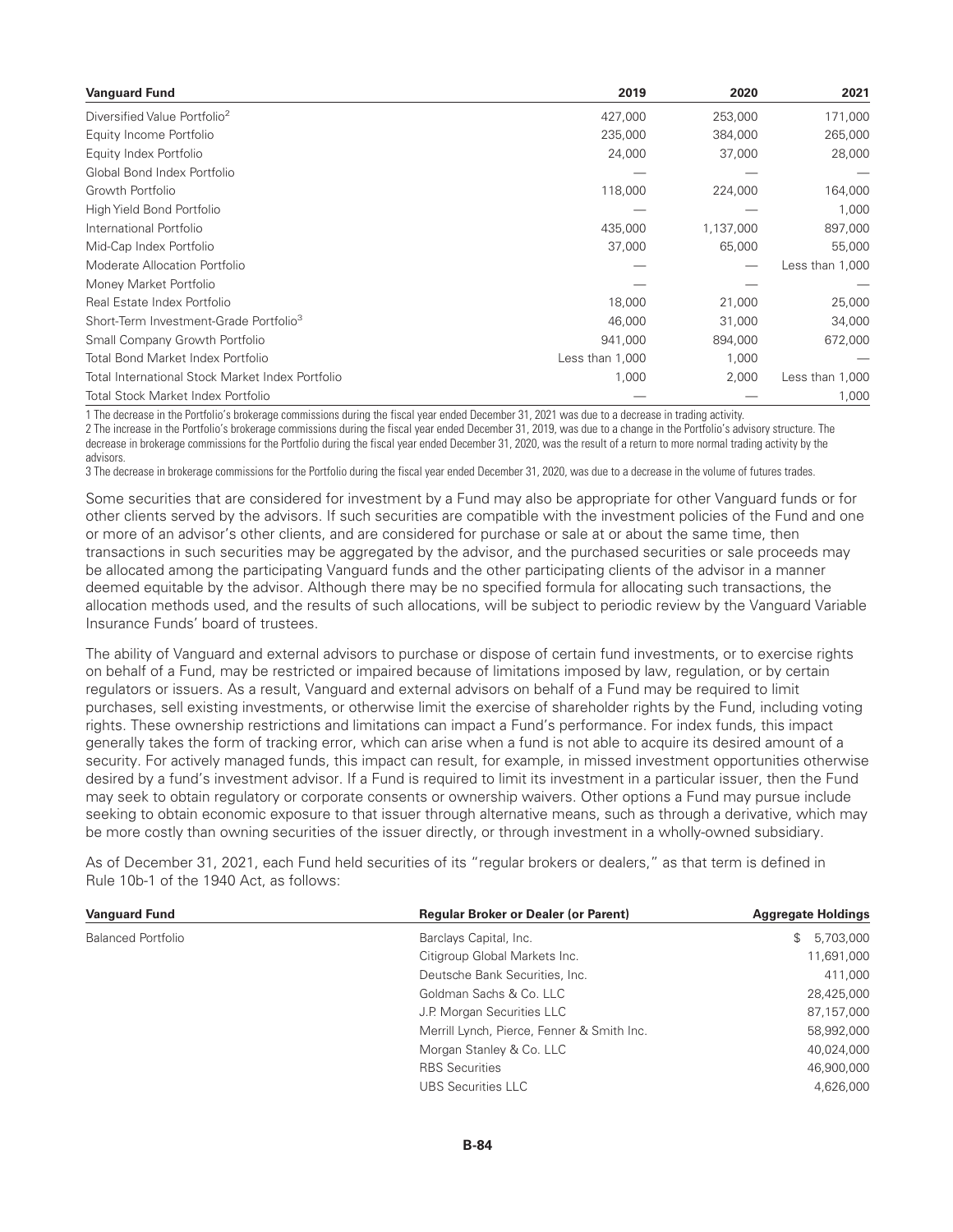| <b>Vanguard Fund</b>                  | <b>Regular Broker or Dealer (or Parent)</b> | <b>Aggregate Holdings</b> |
|---------------------------------------|---------------------------------------------|---------------------------|
| Capital Growth Portfolio              | Citigroup Global Markets Inc.               | 1,914,000                 |
|                                       | J.P. Morgan Securities LLC                  | 26,825,000                |
|                                       | Merrill Lynch, Pierce, Fenner & Smith Inc.  | 21,137,000                |
| Diversified Value Portfolio           | Merrill Lynch, Pierce, Fenner & Smith Inc.  | 36,900,000                |
| Equity Income Portfolio               | Citigroup Global Markets Inc.               | 8,652,000                 |
|                                       | J.P. Morgan Securities LLC                  | 68,370,000                |
|                                       | Jefferies LLC                               | 3,533,000                 |
|                                       | Merrill Lynch, Pierce, Fenner & Smith Inc.  | 52,627,000                |
|                                       | Morgan Stanley & Co. LLC                    | 40,067,000                |
| Equity Index Portfolio                | Citigroup Global Markets Inc.               | 27,634,000                |
|                                       | Goldman Sachs & Co. LLC                     | 29,856,000                |
|                                       | J.P. Morgan Securities LLC                  | 107,915,000               |
|                                       | Merrill Lynch, Pierce, Fenner & Smith Inc.  | 73,890,000                |
|                                       | Morgan Stanley & Co. LLC                    | 32,493,000                |
|                                       | Wells Fargo Securities, LLC                 | 44,116,000                |
| Growth Portfolio                      |                                             |                           |
| High Yield Bond Portfolio             | Barclays Capital, Inc.                      | 15,798,000                |
|                                       | BNP Paribas Securities Corp.                | 4,330,000                 |
|                                       | Citigroup Global Markets Inc.               | 29,366,000                |
|                                       | Credit Suisse Securities (USA) LLC          | 11,408,000                |
|                                       | Goldman Sachs & Co. LLC                     | 50,112,000                |
|                                       | J.P. Morgan Securities LLC                  | 52,260,000                |
|                                       | Merrill Lynch, Pierce, Fenner & Smith Inc.  | 41,556,000                |
|                                       | Morgan Stanley & Co. LLC                    | 63,991,000                |
|                                       | State Street Global Markets, LLC            | 3,396,000                 |
| International Portfolio               |                                             |                           |
| Mid-Cap Index Portfolio               |                                             |                           |
| Money Market Portfolio                | Bank of Nova Scotia                         | 47,000,000                |
|                                       | BNP Paribas Securities Corp.                | 12,000,000                |
|                                       | Credit Agricole Securities USA, Inc.        | 17,000,000                |
|                                       | Goldman Sachs & Co. LLC                     | 48,000,000                |
|                                       | J.P. Morgan Securities LLC                  | 24,000,000                |
|                                       | Sumitomo Mitsui Trust Bank, Ltd             | 8,000,000                 |
|                                       | <b>Toronto Dominion Bank</b>                | 12,000,000                |
| Real Estate Index Portfolio           |                                             |                           |
| Short-Term Investment-Grade Portfolio | Citigroup Global Markets Inc.               | 22,329,000                |
|                                       | Credit Suisse Securities (USA) LLC          | 4,670,000                 |
|                                       | Merrill Lynch, Pierce, Fenner & Smith Inc.  | 29,584,000                |
| Small Company Growth Portfolio        |                                             |                           |
| Total Bond Market Index Portfolio     | Barclays Capital, Inc.                      | 6,999,000                 |
|                                       | Citigroup Global Markets Inc.               | 24,730,000                |
|                                       | Credit Suisse Securities (USA) LLC          | 3,833,000                 |
|                                       | Goldman Sachs & Co. LLC                     | 28,114,000                |
|                                       | J.P. Morgan Securities LLC                  | 42,242,000                |
|                                       | Merrill Lynch, Pierce, Fenner & Smith Inc.  | 40,245,000                |
|                                       | Morgan Stanley & Co. LLC                    | 30,772,000                |
|                                       | Nomura Securities International, Inc.       | 1,530,000                 |
|                                       | Wells Fargo Securities, LLC                 | 29,698,000                |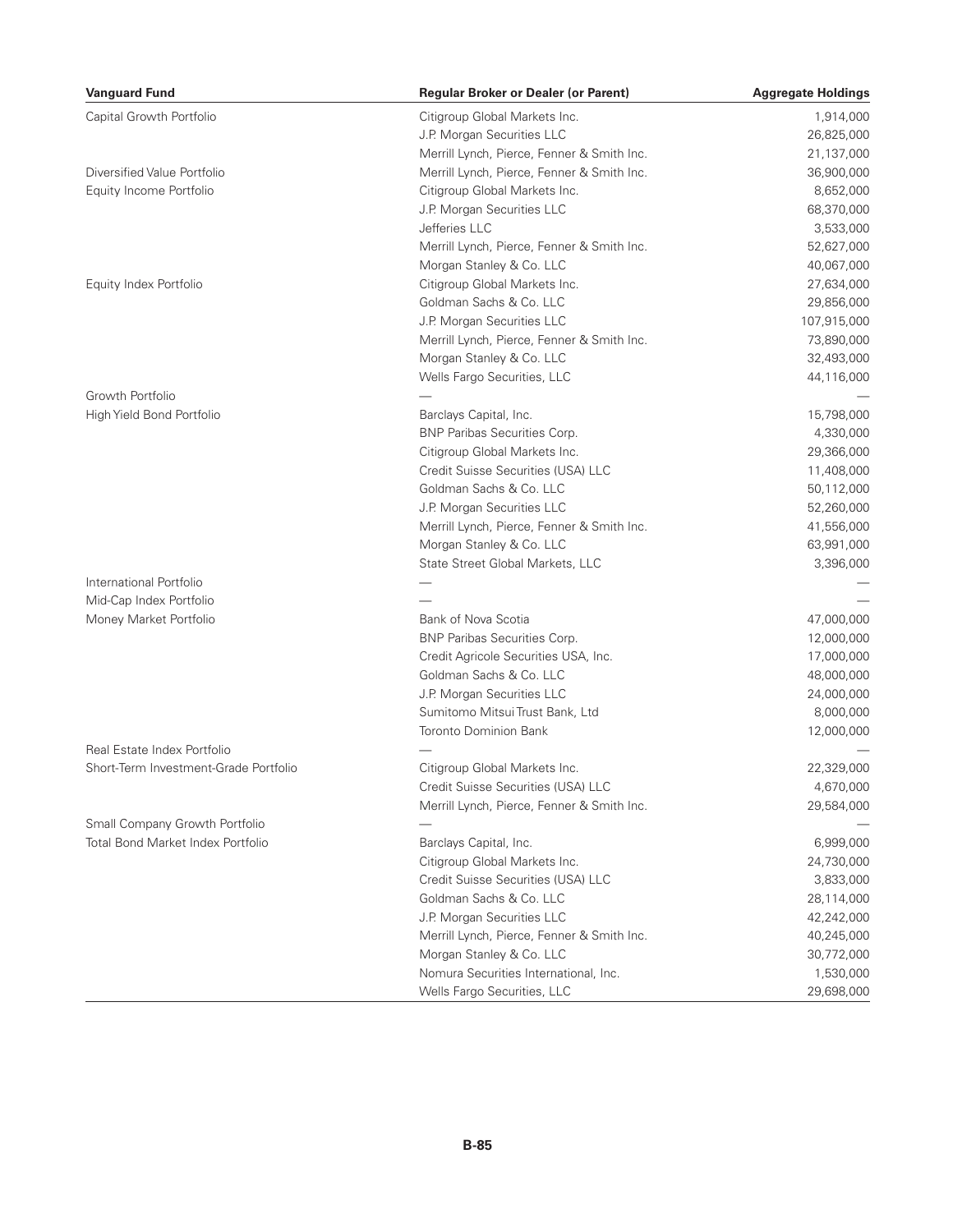# **PROXY VOTING**

# **I. Proxy Voting Policies**

Each Vanguard fund advised by Vanguard retains the authority to vote proxies received with respect to the shares of equity securities held in a portfolio advised by Vanguard. The Board of Trustees of the Vanguard-advised funds (the Board) has adopted proxy voting procedures and guidelines to govern proxy voting for each portfolio retaining proxy voting authority, which are summarized in *Appendix A*. The Board of each Vanguard fund advised by a manager not affiliated with Vanguard has delegated the authority to vote proxies related to the portfolio securities held by each fund to its respective advisor(s). Each advisor will vote such proxies in accordance with its own proxy voting policies and procedures, which are summarized in *Appendix B*.

Vanguard has entered into agreements with various state, federal, and non-U.S. regulators and with certain issuers that limit the amount of shares that the funds may vote at their discretion for particular securities. For these securities, the funds are able to vote a limited portion of the shares at their discretion. Any additional shares generally are voted in the same proportion as votes cast by the issuer's entire shareholder base (i.e., mirror voted), or the fund is not permitted to vote such shares. Further, the Board has adopted policies that will result in certain funds mirror voting a higher proportion of the shares they own in a regulated issuer in order to permit certain other funds (generally advised by managers not affiliated with Vanguard) to mirror vote none, or a lower proportion, of their shares in such regulated issuer.

### **II. Securities Lending**

There may be occasions when Vanguard needs to restrict lending of and/or recall securities that are out on loan in order to vote the full position at a shareholder meeting. For the funds managed by Vanguard, Vanguard has processes to monitor securities on loan and to evaluate any circumstances that may require it to restrict and/or attempt to recall the security based on the criteria set forth in *Appendix A*. Additionally, Vanguard has processes in place for advisors unaffiliated with Vanguard who have been delegated authority to vote proxies on behalf of certain Vanguard funds to inform Vanguard of an upcoming vote the advisor deems to be material in accordance with such advisor's proxy voting policies and procedures in order for Vanguard to instruct the recall of the security.

To obtain a free copy of a report that details how the funds voted the proxies relating to the portfolio securities held by the funds for the prior 12-month period ended June 30, log on to *vanguard.com* or visit the SEC's website at *sec.gov*.

# **FINANCIAL STATEMENTS**

Each Fund's Financial Statements for the fiscal year ended December 31, 2021, appearing in the Funds' 2021 [Annual](https://www.sec.gov/Archives/edgar/data/857490/000110465922028466/tm225037d7_ncsr.htm) [Reports](https://www.sec.gov/Archives/edgar/data/857490/000110465922028466/tm225037d7_ncsr.htm) to Shareholders, and the reports thereon of PricewaterhouseCoopers LLP, an independent registered public accounting firm, also appearing therein, are incorporated by reference into this Statement of Additional Information. For a more complete discussion of each Fund's performance, please see the Funds' Annual and Semiannual Reports to Shareholders, which may be obtained without charge.

# **DESCRIPTION OF BOND RATINGS**

### **Moody's Rating Symbols**

### **The following describe characteristics of the global long-term (original maturity of 1 year or more) bond ratings provided by Moody's Investors Service, Inc. (Moody's):**

**Aaa**—Judged to be obligations of the highest quality, they are subject to the lowest level of credit risk.

**Aa**—Judged to be obligations of high quality, they are subject to very low credit risk. Together with the Aaa group, they make up what are generally known as high-grade bonds.

**A**—Judged to be upper-medium-grade obligations, they are subject to low credit risk.

**Baa**—Judged to be medium-grade obligations, subject to moderate credit risk, they may possess certain speculative characteristics.

**Ba**—Judged to be speculative obligations, they are subject to substantial credit risk.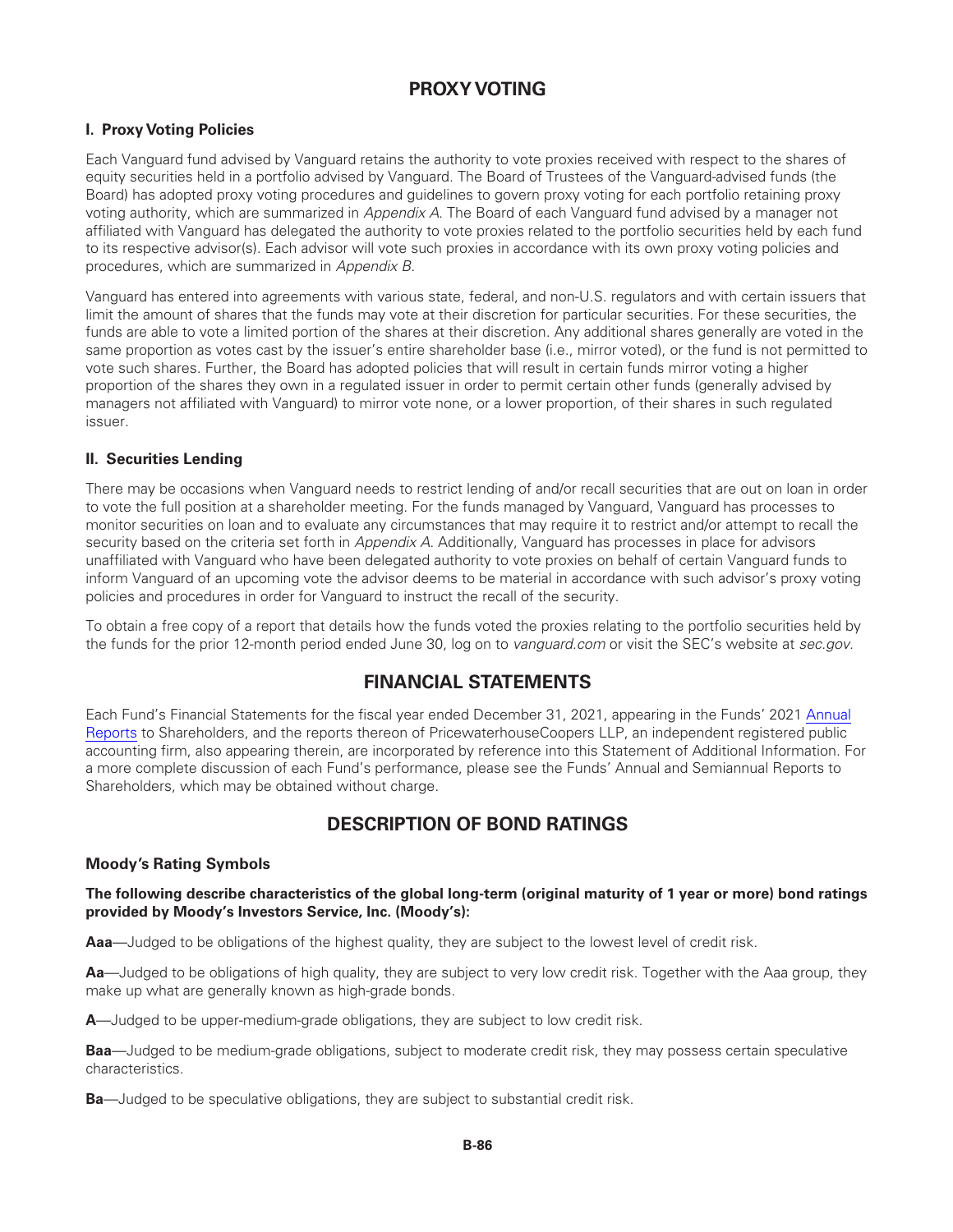**B**—Considered to be speculative obligations, they are subject to high credit risk.

**Caa**—Judged to be speculative obligations of poor standing, they are subject to very high credit risk.

**Ca**—Viewed as highly speculative obligations, they are likely in, or very near, default, with some prospect of recovery of principal and interest.

**C**—Viewed as the lowest rated obligations, they are typically in default, with little prospect for recovery of principal and interest.

*Moody's also supplies numerical indicators (1, 2, and 3) to rating categories. The modifier 1 indicates that the security is in the higher end of its rating category, the modifier 2 indicates a mid-range ranking, and the modifier 3 indicates a ranking toward the lower end of the category.*

#### **The following describe characteristics of the global short-term (original maturity of 13 months or less) bond ratings provided by Moody's. This ratings scale also applies to U.S. municipal tax-exempt commercial paper.**

**Prime-1 (P-1)**—Judged to have a superior ability to repay short-term debt obligations.

**Prime-2 (P-2)**—Judged to have a strong ability to repay short-term debt obligations.

**Prime-3 (P-3)**—Judged to have an acceptable ability to repay short-term debt obligations.

**Not Prime (NP)—Cannot be judged to be in any of the prime rating categories.** 

#### **The following describe characteristics of the U.S. municipal short-term bond ratings provided by Moody's:**

Moody's ratings for state and municipal notes and other short-term (up to 3 years) obligations are designated Municipal Investment Grade (MIG).

**MIG 1**—Indicates superior quality, enjoying the excellent protection of established cash flows, liquidity support, and broad-based access to the market for refinancing.

**MIG 2**—Indicates strong credit quality with ample margins of protection, although not as large as in the preceding group.

**MIG 3**—Indicates acceptable credit quality, with narrow liquidity and cash-flow protection and less well-established market access for refinancing.

**SG**—Indicates speculative credit quality with questionable margins of protection.

#### **Standard and Poor's Rating Symbols**

### **The following describe characteristics of the long-term (original maturity of 1 year or more) bond ratings provided by Standard and Poor's:**

**AAA**—These are the highest rated obligations. The capacity to pay interest and repay principal is extremely strong.

**AA**—These also qualify as high-grade obligations. They have a very strong capacity to pay interest and repay principal, and they differ from AAA issues only in small degree.

**A**—These are regarded as upper-medium-grade obligations. They have a strong capacity to pay interest and repay principal although they are somewhat more susceptible to the adverse effects of changes in circumstances and economic conditions than debt in higher-rated categories.

**BBB**—These are regarded as having an adequate capacity to pay interest and repay principal. However, adverse economic conditions or changing circumstances are more likely to lead to a weakened capacity in this regard. This group is the lowest that qualifies for commercial bank investment.

**BB, B, CCC, CC, and C**—These obligations range from speculative to significantly speculative with respect to the capacity to pay interest and repay principal. BB indicates the lowest degree of speculation and C the highest.

**D**—These obligations are in default, and payment of principal and/or interest is likely in arrears.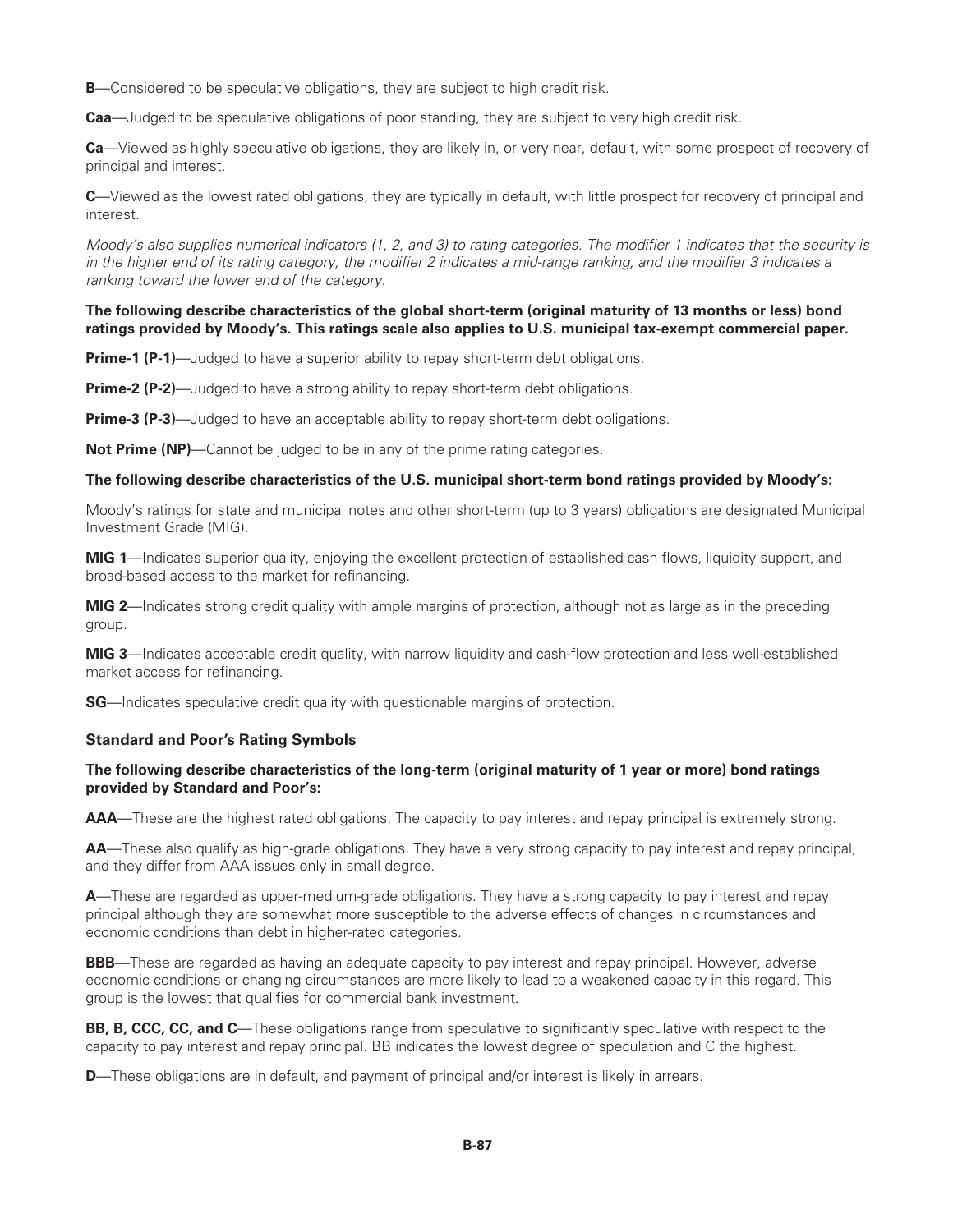*The ratings from AA to CCC may be modified by the addition of a plus (+) or minus (–) sign to show relative standing within the major rating categories.*

#### **The following describe characteristics of short-term (original maturity of 365 days or less) bond and commercial paper ratings designations provided by Standard and Poor's:**

**A-1**—These are the highest rated obligations. The capacity of the obligor to pay interest and repay principal is strong. The addition of a plus sign (+) would indicate a very strong capacity.

**A-2**—These obligations are somewhat susceptible to changing economic conditions. The obligor has a satisfactory capacity to pay interest and repay principal.

**A-3**—These obligations are more susceptible to the adverse effects of changing economic conditions, which could lead to a weakened capacity to pay interest and repay principal.

**B**—These obligations are vulnerable to nonpayment and are significantly speculative, but the obligor currently has the capacity to meet its financial commitments.

**C**—These obligations are vulnerable to nonpayment, but the obligor must rely on favorable economic conditions to meet its financial commitment.

**D**—These obligations are in default, and payment of principal and/or interest is likely in arrears.

#### **The following describe characteristics of U.S. municipal short-term (original maturity of 3 years or less) note ratings provided by Standard and Poor's:**

**SP-1**—This designation indicates a strong capacity to pay principal and interest.

**SP-2**—This designation indicates a satisfactory capacity to pay principal and interest.

**SP-3**—This designation indicates a speculative capacity to pay principal and interest.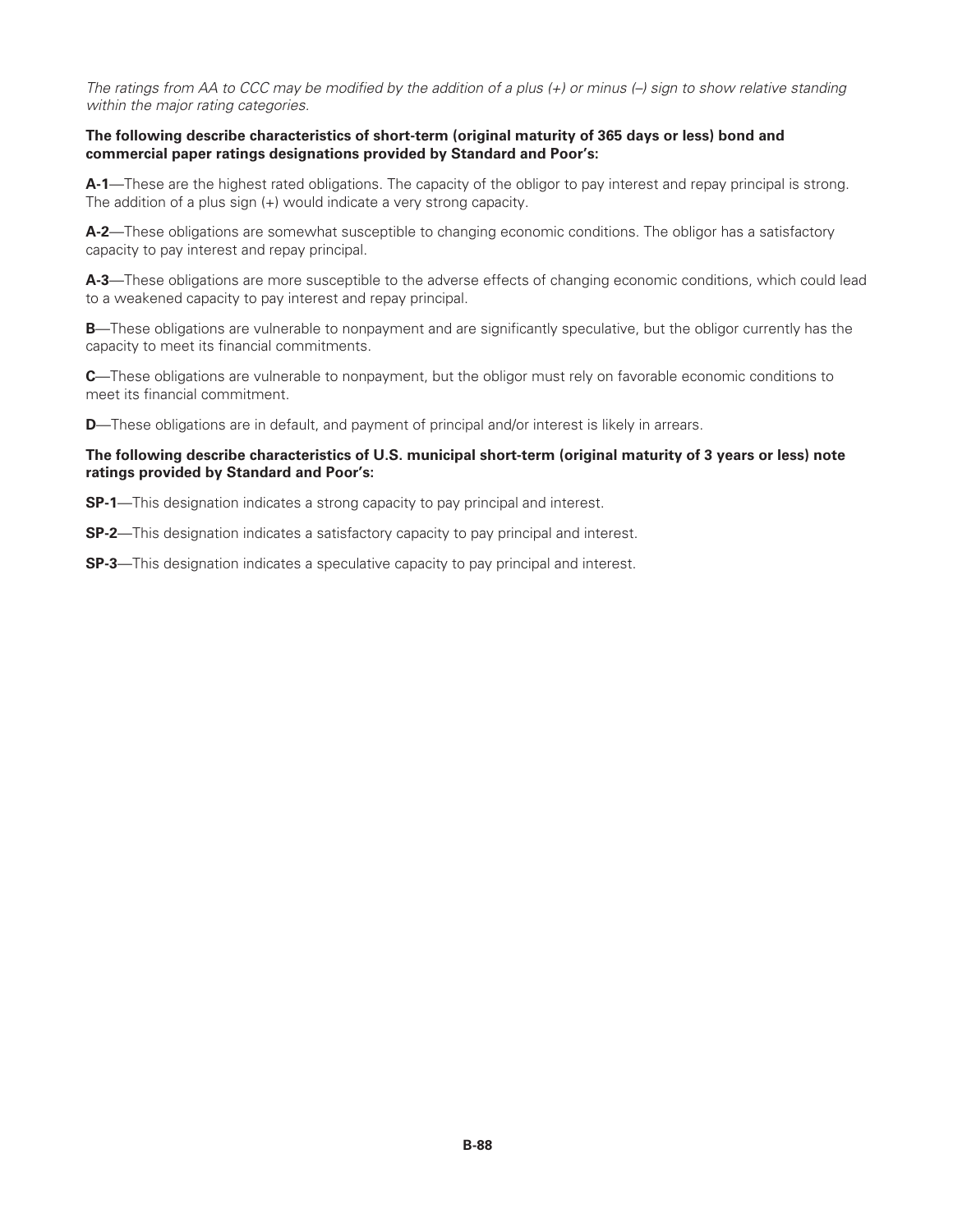# **APPENDIX A**

# **Summary of the Vanguard-Advised Funds Proxy Voting Policy**

Each Vanguard fund advised by Vanguard retains authority to vote proxies received with respect to the shares of equity securities held in a portfolio advised by Vanguard. The Board of Trustees (the Board) for the Vanguard-advised funds has adopted proxy voting procedures and guidelines to govern proxy voting for each portfolio retaining proxy voting authority.

The Investment Stewardship Oversight Committee (the Committee), comprised primarily of fund officers and subject to the procedures described below, oversees the Vanguard-advised funds' proxy voting. The Committee reports directly to the Board. Vanguard is subject to these procedures and the proxy voting policies to the extent that they call for Vanguard to administer the voting process and implement the resulting voting decisions, and for these purposes the voting policies have also been approved by the Board of Directors of Vanguard.

The voting principles and policies adopted by the Board provide a framework for assessing each proposal and seek to ensure that each vote is cast in the best interests of each fund. Under the voting policies, each proposal is evaluated on its merits, based on the particular facts and circumstances as presented. For more information on the funds' proxy voting policies, please visit *about.vanguard.com/investment-stewardship*.

# **I. Investment Stewardship Team**

The Investment Stewardship Team administers the day-to-day operation of the funds' proxy voting process, overseen by the Committee. The Investment Stewardship Team performs the following functions: (1) managing and conducting due diligence of proxy voting vendors; (2) reconciling share positions; (3) analyzing proxy proposals using factors described in the voting policies; (4) determining and addressing potential or actual conflicts of interest that may be presented by a particular proxy; and (5) voting proxies. The Investment Stewardship Team also prepares periodic and special reports to the Board, and proposes amendments to the procedures and voting policies.

### **II. Investment Stewardship Oversight Committee**

The Board, including a majority of the independent trustees, appoints the members of the Committee (which is comprised primarily of fund officers). The Committee works with the Investment Stewardship Team to provide reports and other guidance to the Board regarding proxy voting by the funds. The Committee has an obligation to exercise its decision-making authority in accordance with the Board's instructions as set forth in the funds' proxy voting procedures and voting policies and subject to the fiduciary standards of good faith, fairness, and Vanguard's Code of Ethics. The Committee may advise the Investment Stewardship Team on how to best apply the Board's instructions as set forth in the voting policies or refer the matter to the Board, which has ultimate decision-making authority for the funds. The Board reviews the procedures and voting policies annually and modifies them from time to time upon the recommendation of the Committee and in consultation with the Investment Stewardship Team.

# **III. Proxy Voting Principles**

Vanguard's investment stewardship activities are grounded in four principles of good governance:

1) *Board composition:* We believe good governance begins with a great board of directors. Our primary interest is to ensure that the individuals who represent the interests of all shareholders are independent, committed, capable, and appropriately experienced.

2) *Oversight of strategy and risk:* We believe that boards are responsible for effective oversight of a company's long-term strategy and any relevant and material risks.

3) *Executive compensation:* We believe that performance-linked compensation (or remuneration) policies and practices are fundamental drivers of sustainable, long-term value.

4) *Governance structures:* We believe that companies should have in place governance structures to ensure that boards and management serve in the best interests of the shareholders they represent.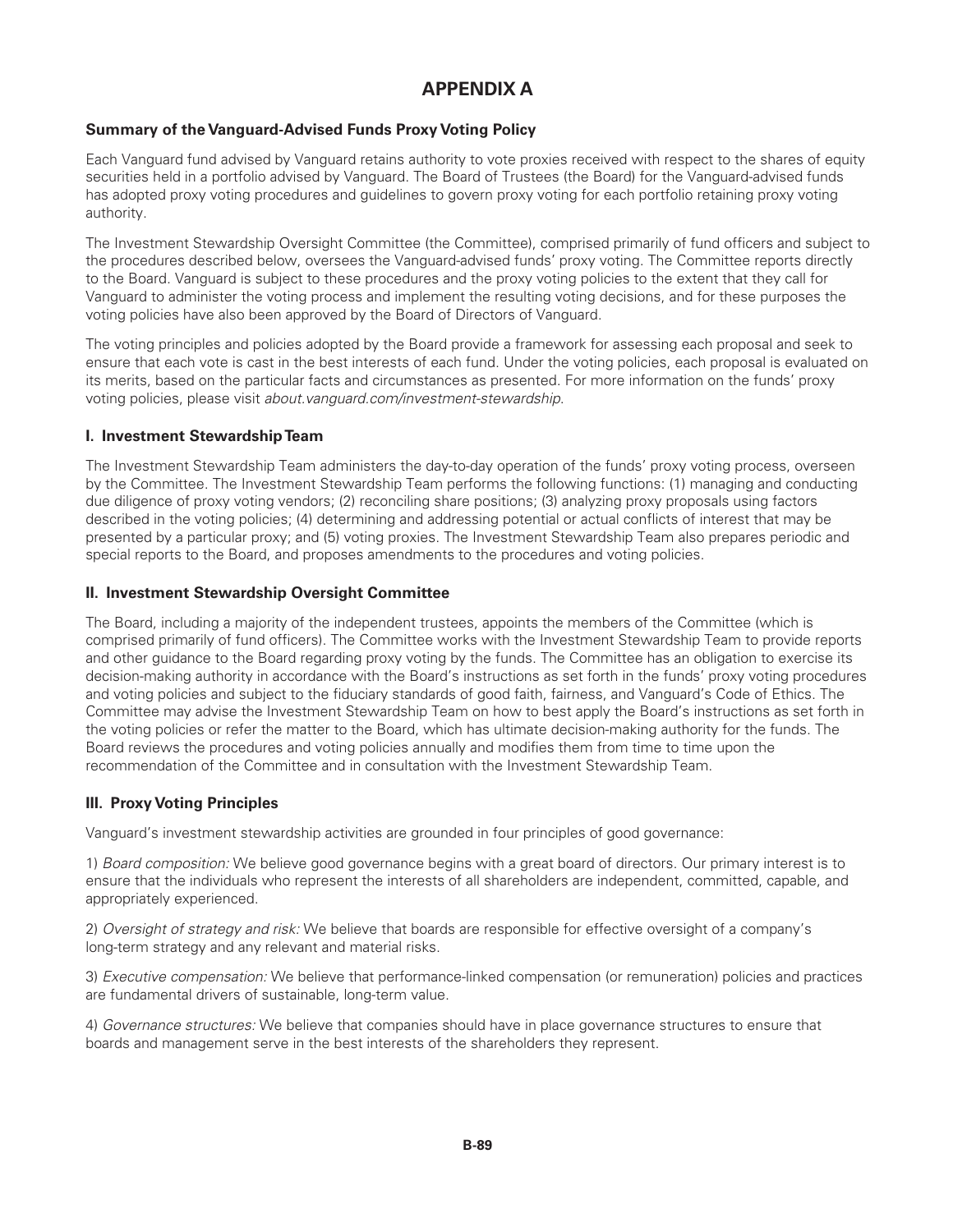# **IV. Evaluation of Proxies**

For ease of reference, the procedures and guidelines often refer to all funds. However, the processes and practices seek to ensure that proxy voting decisions are suitable for individual funds. For most proxy proposals, particularly those involving corporate governance, the evaluation could result in the funds having a common interest in the matter and, accordingly, each fund casting votes in the same manner. In other cases, however, a fund may vote differently from other funds if doing so is in the best interest of the individual fund.

The voting policies do not permit the Board to delegate voting discretion to a third party that does not serve as a fiduciary for the funds. Because many factors bear on each decision, the voting policies incorporate factors that should be considered in each voting decision. A fund may refrain from voting some or all of its shares or vote in a particular way if doing so would be in the fund's and its shareholders' best interests. These circumstances may arise, for example, if the expected cost of voting exceeds the expected benefits of voting, if exercising the vote would result in the imposition of trading or other restrictions, or if a fund (or all Vanguard funds in the aggregate) were to own more than the permissible maximum percentage of a company's stock (as determined by the company's governing documents or by applicable law, regulation, or regulatory agreement).

In evaluating proxy proposals, we consider information from many sources, which could include, but is not limited to, an investment advisor unaffiliated with Vanguard that has investment and proxy voting authority with respect to Vanguard funds that hold shares in the applicable company, the management or shareholders of a company presenting a proposal, and independent proxy research services. Additionally, data and recommendations from proxy advisors serve as one of many inputs into our research process. The funds may utilize automated voting for matters that are clearly addressed by the fund's procedures and voting policies.

While serving as a framework, the voting policies cannot contemplate all possible proposals with which a fund may be presented. In the absence of a specific guideline for a particular proposal (e.g., in the case of a transactional issue or contested proxy), the Investment Stewardship Team, under the supervision of the Committee, will evaluate the matter and cast the fund's vote in a manner that is in the fund's best interest, subject to the individual circumstances of the fund.

### **V. Conflicts of Interest**

Vanguard takes seriously its commitment to avoid potential conflicts of interest. Vanguard funds invest in thousands of publicly listed companies worldwide. Those companies may include clients, potential clients, vendors, or competitors. Some companies may employ Vanguard trustees, former Vanguard executives, or family members of Vanguard personnel who have direct involvement in Vanguard's Investment Stewardship program.

Vanguard's approach to mitigating conflicts of interest begins with the funds' proxy voting procedures. The procedures require that voting personnel act as fiduciaries, and must conduct their activities at all times in accordance with the following standards: (i) fund shareholders' interests come first; (ii) conflicts of interest must be avoided; (iii) and compromising situations must be avoided.

We maintain an important separation between Vanguard's Investment Stewardship Team and other groups within Vanguard that are responsible for sales, marketing, client service, and vendor/partner relationships. Proxy voting personnel are required to disclose potential conflicts of interest, and must recuse themselves from all voting decisions and engagement activities in such instances. In certain circumstances, Vanguard may refrain from voting shares of a company, or may engage an independent third-party fiduciary to vote proxies.

Each externally managed fund has adopted the proxy voting guidelines of its advisor(s) and votes in accordance with the external advisors' guidelines and procedures. Each advisor has its own procedures for managing conflicts of interest in the best interests of fund shareholders.

# **VI. Environmental and Social Proposals**

Proposals in this category, initiated primarily by shareholders, typically request that a company enhance its disclosure or amend certain business practices. These resolutions are evaluated in the context of the general corporate governance principle that a company's board has ultimate responsibility for providing effective ongoing oversight of relevant sectorand company-specific risks, including those related to environmental and social matters. Each proposal is evaluated on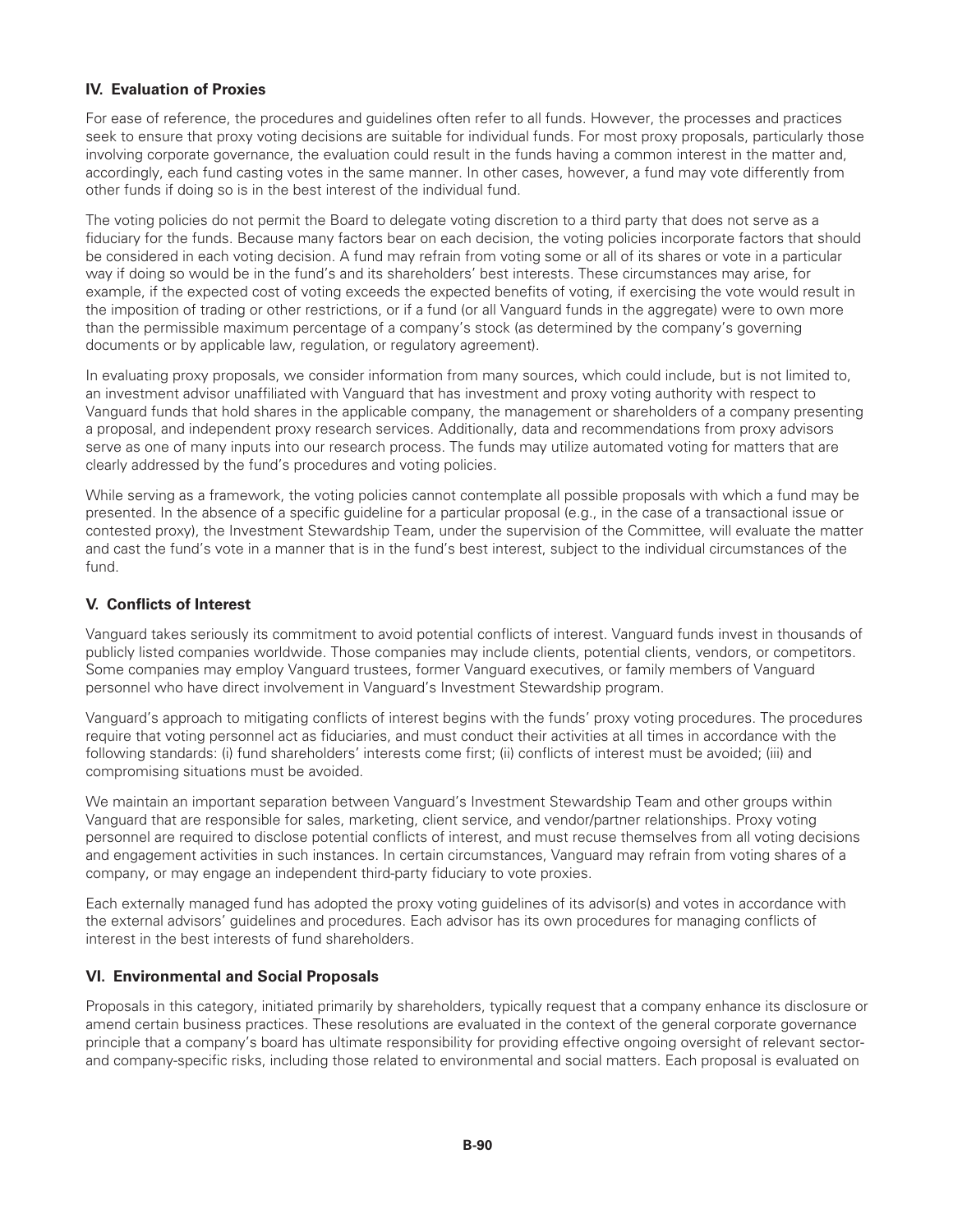its merits and supported when there is a logically demonstrable linkage between the specific proposal and long-term shareholder value of the company. Some of the factors considered when evaluating these proposals include the materiality of the issue, the quality of the current disclosures/business practices, and any progress by the company toward the adoption of best practices and/or industry norms.

# **VII. Voting in Markets Outside the United States**

Corporate governance standards, disclosure requirements, and voting mechanics vary greatly among the markets outside the United States in which the funds may invest. Each fund's votes will be used, where applicable, to support improvements in governance and disclosure by each fund's portfolio companies. Matters presented by non-U.S. portfolio companies will be evaluated in the foregoing context, as well as in accordance with local market standards and best practices. Votes are cast for each fund in a manner philosophically consistent with the voting policies, taking into account differing practices by market.

In many other markets, voting proxies will result in a fund being prohibited from selling the shares for a period of time due to requirements known as "share-blocking" or reregistration. Generally, the value of voting is unlikely to outweigh the loss of liquidity imposed by these requirements on the funds. In such instances, the funds will generally abstain from voting.

The costs of voting (e.g., custodian fees, vote agency fees) in other markets may be substantially higher than for U.S. holdings. As such, the fund may limit its voting on foreign holdings in instances in which the issues presented are unlikely to have a material impact on shareholder value.

# **VIII. Voting Shares of a Company Subject to an Ownership Limitation**

Certain companies have provisions in their governing documents or other agreements that restrict stock ownership in excess of a specified limit. Typically, these ownership restrictions are included in the governing documents of real estate investment trusts, but may be included in other companies' governing documents. A company's governing documents normally allow the company to grant a waiver of these ownership limits, which would allow a fund to exceed the stated ownership limit. Sometimes a company will grant a waiver without restriction. From time to time, a company may grant a waiver only if a fund (or funds) agrees to not vote the company's shares in excess of the normal specified limit. In such a circumstance, a fund may refrain from voting shares if owning the shares beyond the company's specified limit is in the best interests of the fund and its shareholders.

In addition, applicable law may require prior regulatory approval to permit ownership of certain regulated issuers' voting securities above certain limits or may impose other restrictions on owners of more than a certain percentage of a regulated issuer's voting shares. The Board has authorized the funds to vote shares above these limits in the same proportion as votes cast by the issuer's entire shareholder base (i.e., mirror vote), or to refrain from voting excess shares. Further, the Board has adopted policies that will result in certain funds mirror voting a higher proportion of the shares they own in a regulated issuer in order to permit certain other funds (generally advised by managers not affiliated with Vanguard) to mirror vote none, or a lower proportion, of their shares in such regulated issuer.

# **IX. Voting on a Fund's Holdings of Other Vanguard Funds**

Certain Vanguard funds (owner funds) may, from time to time, own shares of other Vanguard funds (underlying funds). If an underlying fund submits a matter to a vote of its shareholders, votes for and against such matters on behalf of the owner funds will be cast in the same proportion as the votes of the other shareholders in the underlying fund.

# **X. Securities Lending**

There may be occasions when Vanguard needs to restrict lending of and/or recall securities that are out on loan in order to vote in a shareholder meeting. Vanguard has processes to monitor securities on loan and to evaluate any circumstances that may require us to restrict and/or recall the stock. In making this decision, we consider:

- The subject of the vote and whether, based on our knowledge and experience, we believe the topic is potentially material to the corporate governance and/or long-term performance of the company;
- The Vanguard funds' individual and/or aggregate equity investment in a company, and whether we estimate that voting Vanguard funds' shares would affect the shareholder meeting outcome; and
- The long-term impact to our fund shareholders, evaluating whether we believe the benefits of voting a company's shares would outweigh the benefits of stock lending revenues in a particular instance.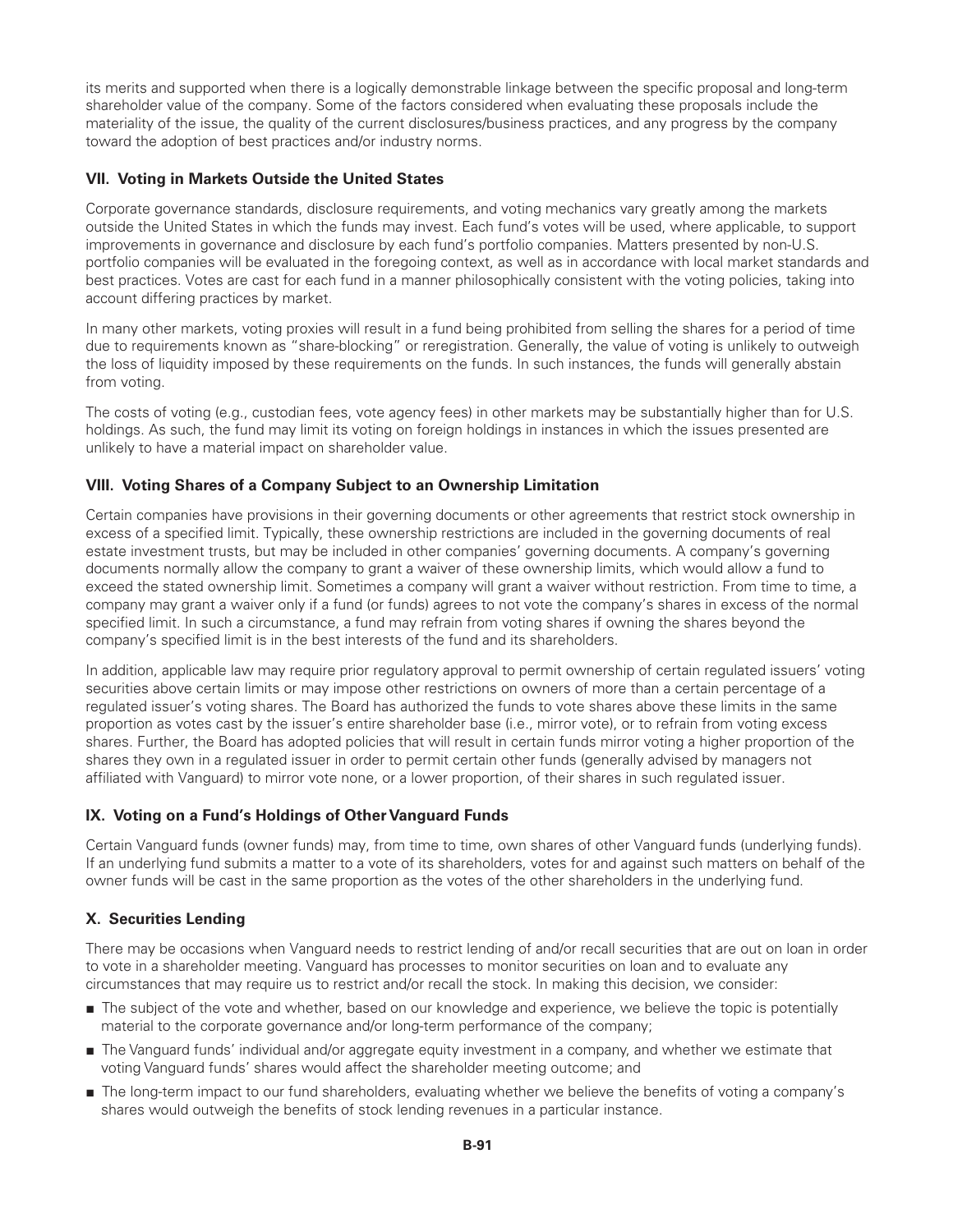# **APPENDIX B**

# **ArrowMark Partners Proxy Voting Policy and Procedures**

### **Issue**

Rule 206(4)-6 under the Advisers Act requires every investment adviser who exercises voting authority with respect to client securities to adopt and implement written policies and procedures, reasonably designed to ensure that the adviser votes proxies in the best interest of its clients. The procedures must address material conflicts that may arise in connection with proxy voting. The Rule further requires the adviser to provide a concise summary of the adviser's proxy voting process and offer to provide copies of the complete proxy voting policy and procedures to clients upon request. Lastly, the Rule requires that the adviser disclose to clients how they may obtain information on how the adviser voted their proxies.

ArrowMark votes proxies for all of its Clients, and therefore has adopted and implemented this Proxy Voting Policy and Procedures.

### **Risks**

In developing this policy and procedures, ArrowMark considered numerous risks associated with its voting of Client proxies. This analysis includes risks such as:

- ArrowMark does not maintain a written proxy voting policy as required by Rule 206(4)-6.
- Proxies are not voted in Clients' best interests.
- Proxies are not identified and voted in a timely manner.
- Conflicts between ArrowMark's interests and the Client are not identified; therefore, proxies are not voted appropriately.
- Third-party proxy voting services do not vote proxies according to ArrowMark's instructions and in Clients' best interests.
- Proxy voting records and Client requests to review proxy votes are not maintained.

ArrowMark has established the following guidelines to effectuate and monitor its proxy voting policy and procedures.

# **Policy**

It is the policy of ArrowMark to vote proxies in the best interest of its Clients. Proxies are an asset of a Client, which should be treated with the same care, diligence, and loyalty as any asset belonging to a Client. To that end, ArrowMark will vote in a way that it believes, consistent with its fiduciary duty, will cause the value of the issue to increase the most or decline the least. Consideration will be given to both the short and long term implications of the proposal to be voted on when considering the optimal vote.

ArrowMark may abstain from voting if it deems that abstaining is in its Clients' best interests. For example, ArrowMark may be unable to vote securities that have been lent by the custodian. Also, proxy voting in certain countries involves "share blocking," which limits ArrowMark's ability to sell the affected security during a blocking period that can last for several weeks. ArrowMark believes that the potential consequences of being unable to sell a security usually outweigh the benefits of participating in a proxy vote, so ArrowMark generally abstains from voting when share blocking is required.

To assist ArrowMark in executing its voting responsibilities, we've engaged a third party proxy voting specialist, Glass Lewis & Co., LLC ("Glass Lewis" or the "Proxy Manager"). The services provided by Glass Lewis include in-depth research and voting recommendations intended to create shareholder value.

ArrowMark has reviewed the Proxy Manager's Guidelines, and has determined that such Guidelines are consistent with its fiduciary responsibilities with respect to its Clients. ArrowMark will review any material amendments to such Guidelines.

Any general or specific proxy voting guidelines provided by an advisory Client or its designated agent in writing will supersede this policy.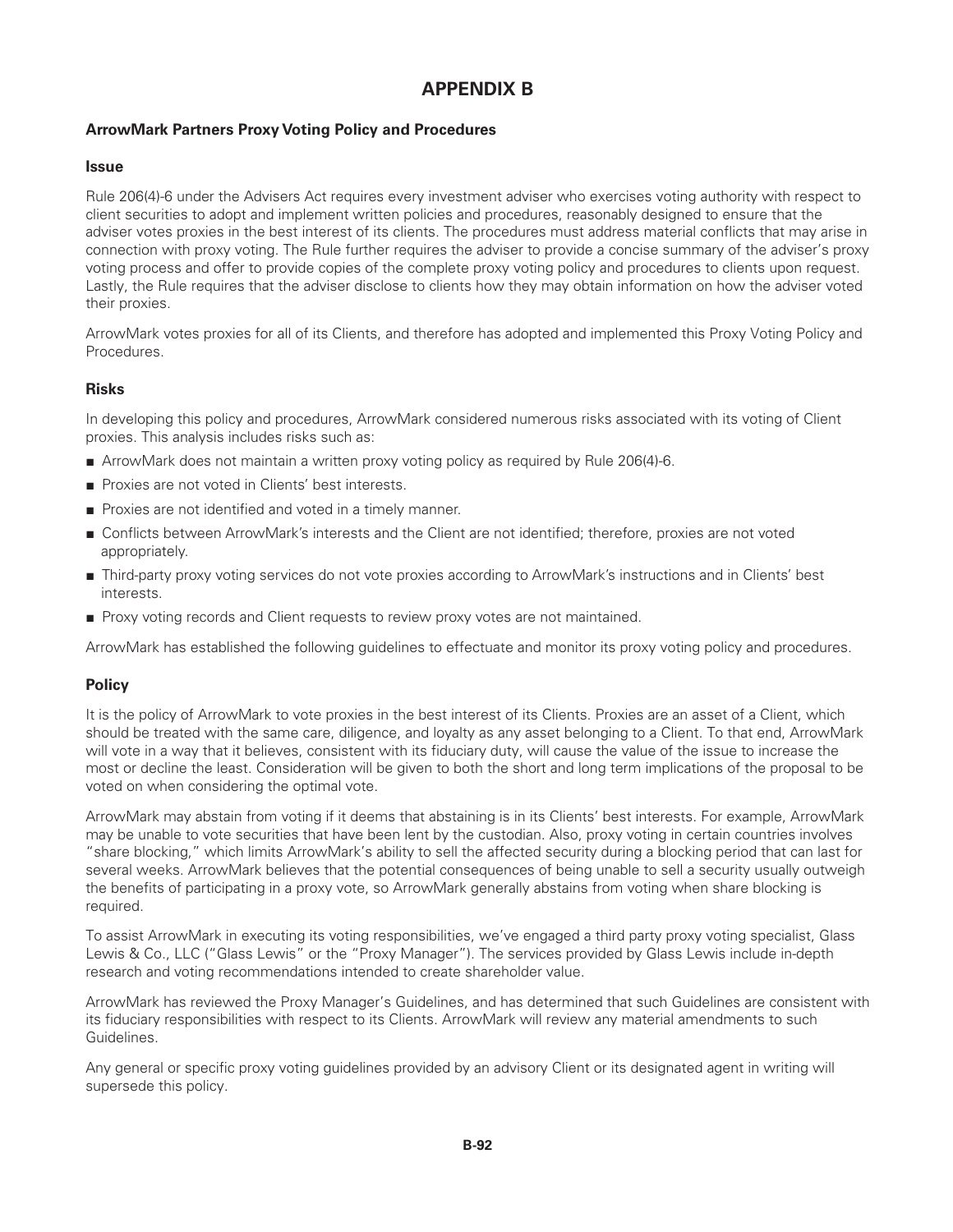## **Procedures for Identification and Voting of Proxies**

The Proxy Manager is responsible for ensuring that all proxies received are voted in a timely manner and voted consistently across all portfolios. Although many proxy proposals can be voted in accordance with the Proxy Manager's established guidelines (the "Guidelines"), ArrowMark retains the right to vote any proposal in a manner differing from the Guidelines. Such deviations from the Guidelines must be approved by the CCO with a written explanation of the rationale for the deviation. ArrowMark, in conjunction with the custodian, is responsible for ensuring that all corporate actions received are addressed in a timely manner and consistent action is taken across all portfolios.

ArrowMark's authority to vote proxies or act with respect to other corporate actions is established through the delegation of discretionary authority under its investment advisory agreements. Therefore, unless a Client specifically reserves the right, in writing, to vote its own proxies or to take shareholder action with respect to other corporate actions requiring shareholder actions, ArrowMark will vote all proxies and act on all other actions in a timely manner as part of its full discretionary authority over Clients in accordance with established policies and procedures.

### **Procedures for Glass Lewis Reconciliation**

ArrowMark provides Glass Lewis with a daily holdings file representing all accounts in which ArrowMark has proxy voting authority. ArrowMark's account master file is reconciled with Glass Lewis' account master file at least quarterly.

The daily reconciliation process performed by Glass Lewis is as follows:

1. ArrowMark's holdings files from QED Financial Systems are automatically uploaded daily into the Glass Lewis' ViewPoint system ("ViewPoint").

2. If ViewPoint doesn't recognize security IDs contained in the holdings files, the rejected holdings are sent to Glass Lewis' securities processing group to be investigated. If there are other errors in the holdings file, the securities processing group will alert the client service manager who will contact ArrowMark.

3. New Meeting Notices and Agendas are automatically uploaded into the ViewPoint system. Each meeting contains one or more security identifiers associated with it.

4. The ViewPoint reconciliation engine determines if there are matches between holdings and meetings for which Glass Lewis has not received ballots. These matches are displayed on the Ballot Reconciliation workbench for ViewPoint client service managers and audit team members.

5. The reconciliation tool can be used for the creation of ballots based on holdings information and the meeting and agenda information. This is a service Glass Lewis offers to clients with accounts that are not contracted with a proxy distribution service, such as Broadridge ("BFS") or GPD, for the delivery of ballots electronically. The ballots created by Glass Lewis are transmitted directly via email or fax to the custodians once investors' vote execution instructions are carried out.

6. If reconciliation records are generated for positions in U.S. companies and/or positions in global companies held in accounts custodied at banks that do contract with a proxy distribution service for the delivery of proxy materials, Glass Lewis will consider these records as "missing ballots" if a ballot has not been received by 10 business days prior to meeting date.

7. Multiple times a week Glass Lewis sends an automated reconciliation file to BFS with all of our clients' "open records." 24 hours later BFS provides us with a response file containing control numbers or further account setup and/or reconciliation instructions. Control numbers are uploaded immediately into VP by the Ballot Reconciliation team. All remaining open records are researched by individual client service managers (i.e., ballot reconciliation and account setup requests/inquiries are sent by email to the custodian).

8. Once a ballot is created, the corresponding reconciliation record is automatically closed. A record can be closed manually if no ballot is created when the investigation of the issue determines that no ballot will be delivered.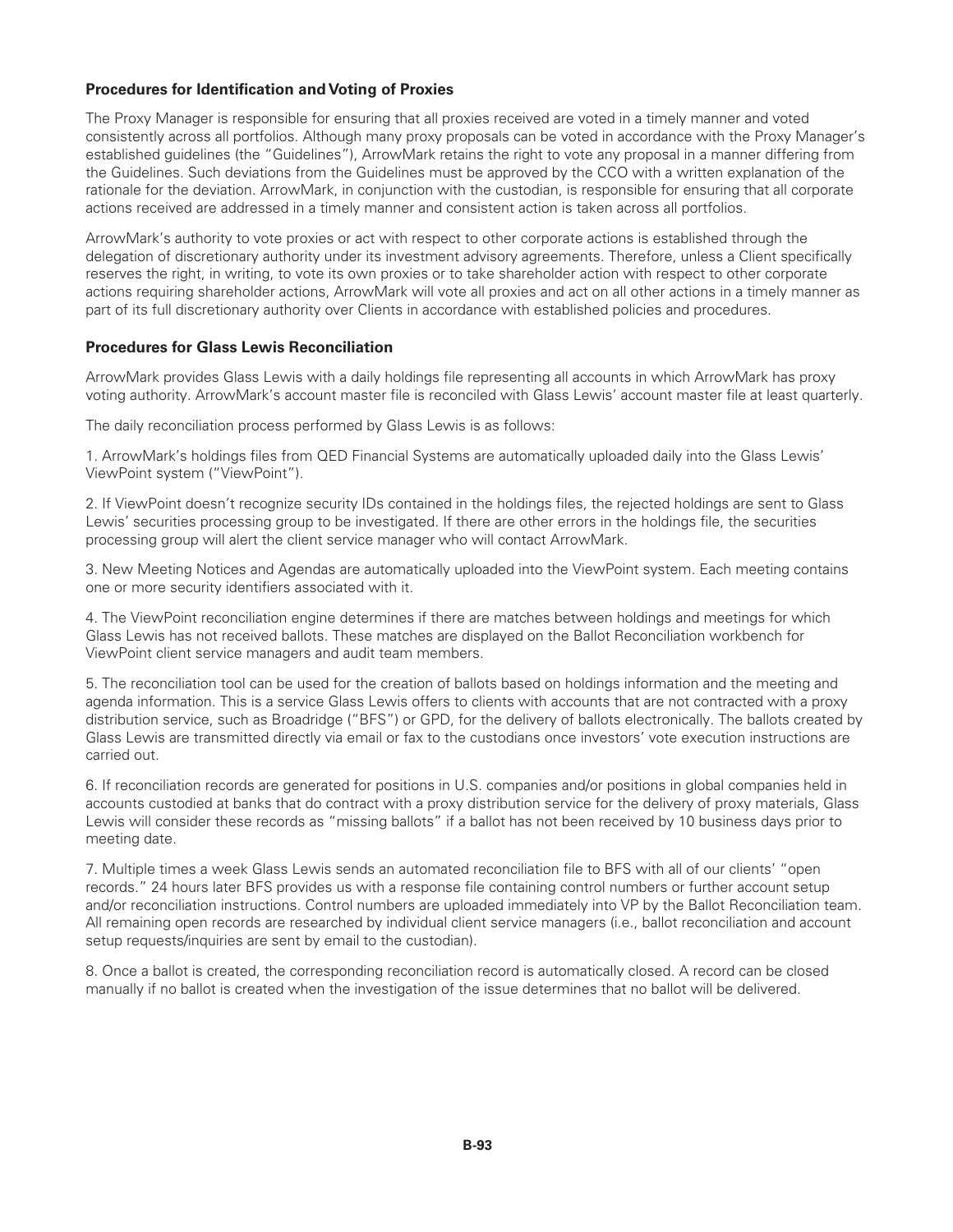### **Proxy Review Procedures**

On a monthly basis, Glass Lewis provides ArrowMark with two reports: the Proxy Voting Report ("PVR") and Analyze Voting Activity Report ("AVA"). The CCO or designee will review these reports monthly.

A PVR provides a snapshot of each meeting voted in a given time period and includes but isn't limited to the following:

- Agenda Items
- Management Recommendations
- Glass Lewis Recommendations
- ArrowMark's Policy Recommendations
- Vote Cast

The AVA can be used to get a broad look at ballot data or can be narrowed down very specifically to only include certain data points. These include:

- Meeting Types
- Vote Decisions (with or against management/policy/Glass Lewis)
- Country of Issue
- Specific Meeting Issues
- Proposal Categories

Both the PVR and AVA are able to show the vote recommendations generated by ArrowMark's Policy, as well as the final vote decision.

# **Conflicts of Interest**

ArrowMark is responsible for monitoring situations where the voting of proxies may present actual or perceived conflicts of interest between itself and Clients.

The following is a non-exhaustive list of potential conflicts of interests that could influence the proxy voting process:

- *Conflict:* ArrowMark retains an institutional Client, or is in the process of retaining an institutional Client that is affiliated with an issuer that is held in ArrowMark's Client portfolios. For example, ArrowMark may be retained to manage Company A's pension fund. Company A is a public company and ArrowMark Client accounts hold shares of Company A. This type of relationship may influence ArrowMark to vote with management on proxies to gain favor with management. Such favor may influence Company A's decision to continue its advisory relationship with ArrowMark.
- *Conflict:* ArrowMark retains a Client, or is in the process of retaining a Client that is an officer or director of an issuer that is held in ArrowMark's Client portfolios. The similar conflicts of interest exist in this relationship as discussed above.
- *Conflict:* ArrowMark's Employees maintain a personal and/or business relationship (not an advisory relationship) with issuers or individuals that serve as officers or directors of issuers. For example, the spouse of an Employee may be a high-level executive of an issuer that is held in ArrowMark's Client portfolios. The spouse could attempt to influence ArrowMark to vote in favor of management.
- **Conflict:** ArrowMark or an Employee(s) personally owns a significant number of an issuer's securities that are also held in ArrowMark's Client portfolios. For any number of reasons, an Employee(s) may seek to vote proxies in a different direction for his/her personal holdings than would otherwise be warranted by the proxy voting policy. The Employee(s) could oppose voting the proxies according to the policy and successfully influence ArrowMark to vote proxies in contradiction to the policy.

Where a proxy proposal raises a material conflict of interest between ArrowMark's interests and that of one or more its Clients, including a mutual fund client, the Glass Lewis recommendations will be followed.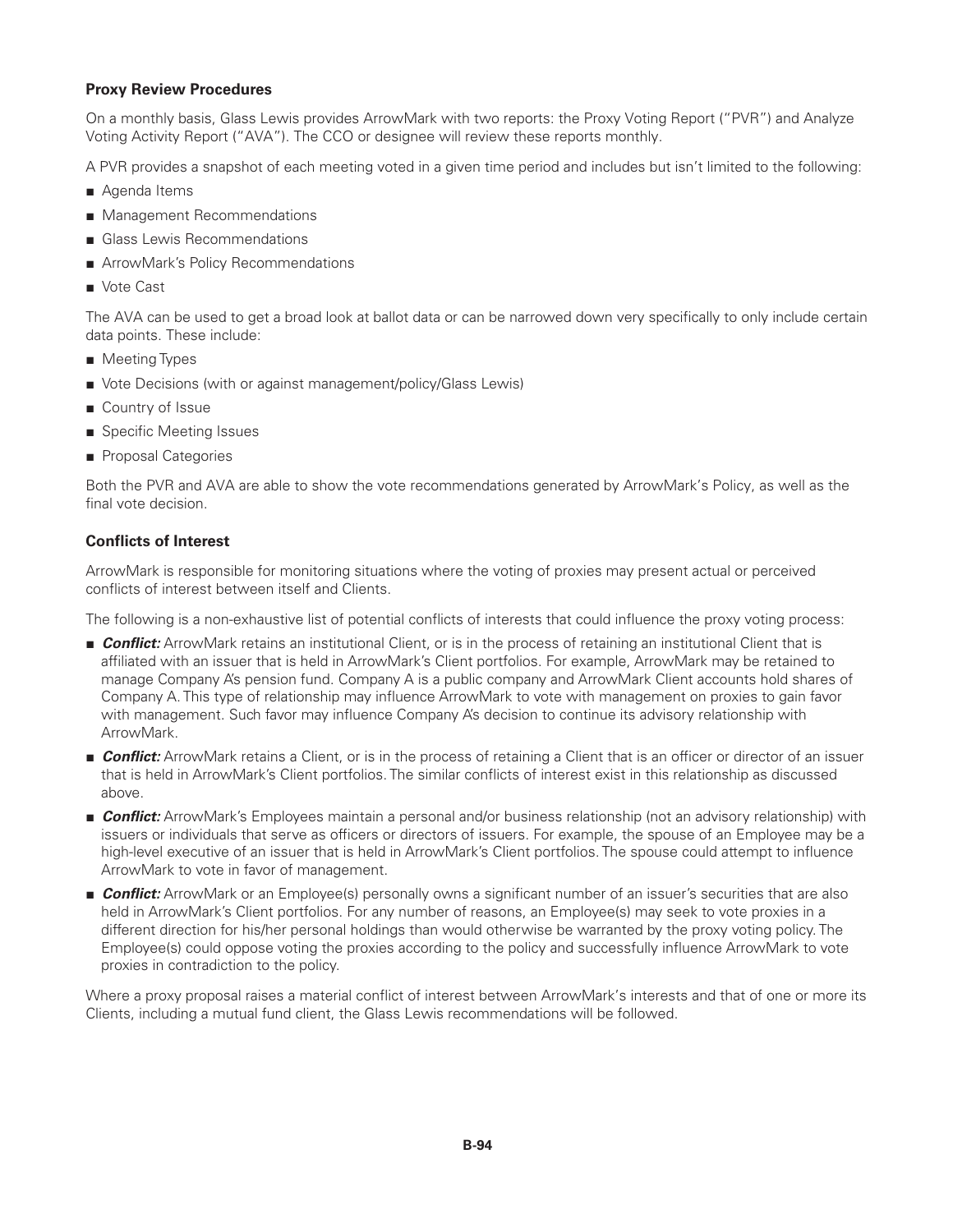# **Glass Lewis Oversight**

In addition to oversight elements included in the Review of Third-Party Service Providers Section, ArrowMark will routinely review Glass Lewis' Conflict of Interest disclosures including their Conflict of Interest Disclosure list and Conflict Avoidance Procedures. See website for conflict information (*http://www.glasslewis.com/about-glass-lewis/ disclosure-of-conflict/*).

## **Procedures for ArrowMark's Receipt of Class Actions**

ArrowMark recognizes that as a fiduciary it has a duty to act with the highest obligation of good faith, loyalty, fair dealing and due care. When a recovery is achieved in a class action, investors who owned shares in the company subject to the action have the option to either: (1) opt out of the class action and pursue their own remedy; or (2) participate in the recovery achieved via the class action. Collecting the recovery involves the completion of a Proof of Claim form which is submitted to the Claims Administrator. After the Claims Administrator receives all Proof of Claims, it dispenses the money from the settlement fund to those persons and entities with valid claims.

ArrowMark has engaged an independent class action service, Battea, to handle all class action proceedings.

### **Recordkeeping**

In accordance with Rule 204-2 under the Advisers Act, ArrowMark will maintain for the time periods set forth in the Rule

(i) These proxy voting procedures and policies, and all amendments thereto;

(ii) All proxy statements received regarding Client securities (provided however, that the we may rely on the proxy statement filed on EDGAR as its records);

(iii) A record of all votes cast on behalf of Clients;

(iv) Records of all Client requests and subsequent responses regarding proxy voting information;

(v) Any documents prepared by ArrowMark that were material to making a decision how to vote or that memorialized the basis for the decision; and

(vi) All records relating to requests made to Clients regarding conflicts of interest in voting the proxy.

Such records will be maintained in a readily accessible manner for a period of at least seven years. Proxy statements on file with EDGAR or maintained by the Proxy Manager are not subject to these retention requirements.

### **Disclosure**

ArrowMark will ensure that Part 2 of Form ADV and/or the Fund documents are updated as necessary to reflect: (i) all material changes to the Proxy Voting Policy and Procedures; and (ii) information about how Clients may obtain information on how ArrowMark voted their securities.

ArrowMark will enter into arrangements with all mutual fund clients to provide any information required to be filed by such mutual fund on Form N-PX 60 days after June 30 of each year, and will provide information as requested by the client mutual funds' board of directors.

### **Proxy Solicitation**

As a matter of practice, it is ArrowMark's policy to not reveal or disclose to any Client how ArrowMark may have voted (or intends to vote) on a particular proxy until after such proxies have been counted at a shareholder's meeting. ArrowMark will never disclose such information to unrelated third parties.

The CCO are to be promptly informed of the receipt of any solicitation from any person to vote proxies on behalf of Clients. At no time may any Employee accept any remuneration in the solicitation of proxies. The CCO should handle all responses to such solicitations.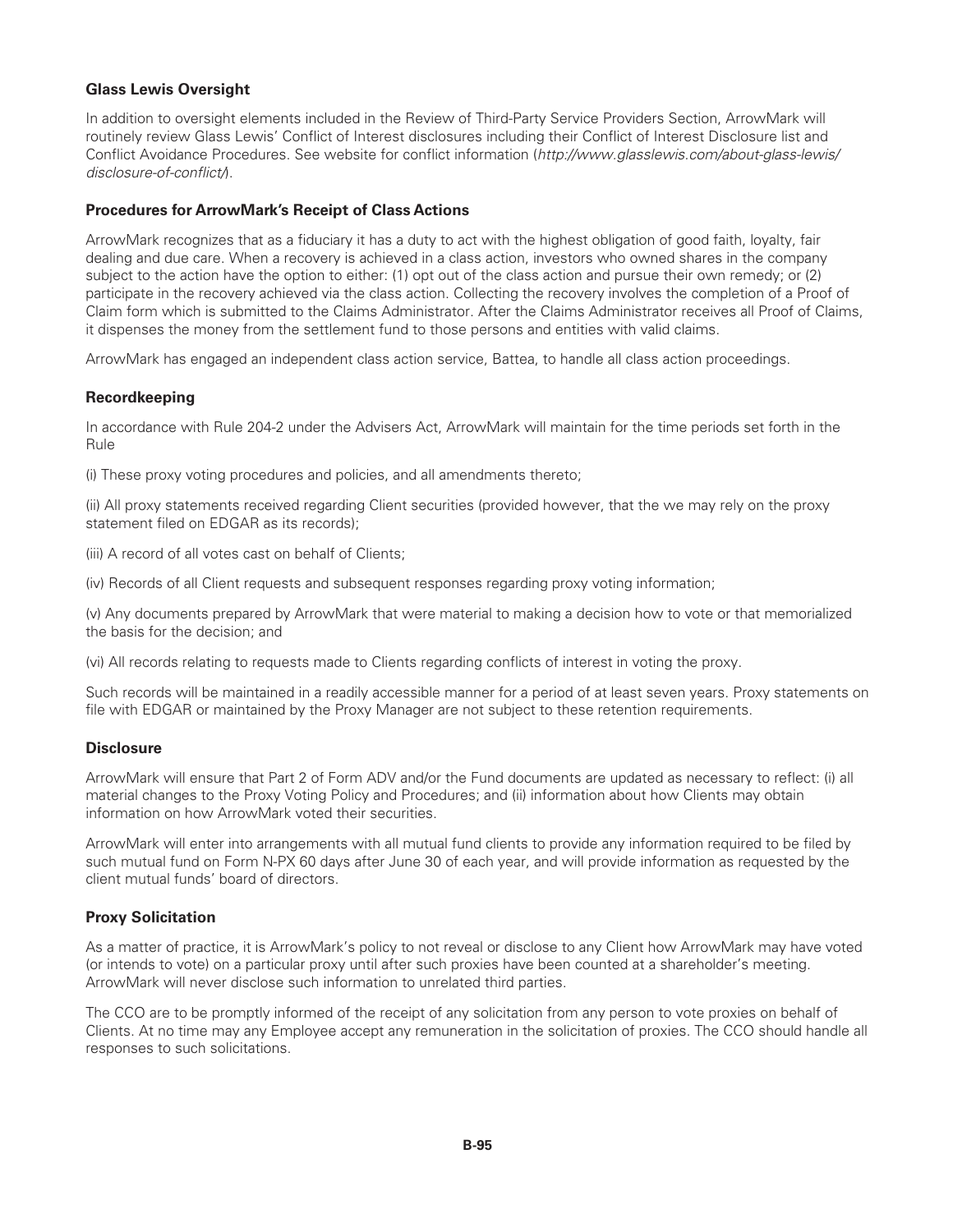# **Baillie Gifford Proxy Voting Guidelines**

Baillie Gifford has adopted the Governance and Sustainability Principles and Guidelines (the Guidelines) to vote proxies related to securities held by the funds.

The Guidelines are developed and administered by the Environmental, Social and Governance (ESG) Team of Baillie Gifford & Co. This ESG Team works with the investment teams and is responsible for the voting of proxies. The head of the ESG Team reports directly to an investment partner, with oversight of the function falling under the remit of the Equity Leadership Group and the Multi Asset and Income Leadership Group.

The Guidelines cover Baillie Gifford's approach to ESG matters including the following areas:

- Board Effectiveness and Composition
- Capital Allocation
- Governance Processes and Disclosure
- Remuneration
- Sustainability

Baillie Gifford recognizes that given the range of markets in which the Funds invest, one set of standards is unlikely to be appropriate. The Guidelines consequently take an issues based approach covering standards from a global perspective.

### **Pragmatic & Flexible Approach**

Baillie Gifford recognizes that companies within particular markets operate under significantly differing conditions. The Guidelines are intended to provide an insight into how Baillie Gifford approaches voting and engagement on behalf of clients with it important to note that Baillie Gifford assesses every company individually. With respect to voting, Baillie Gifford will evaluate proposals on a case-by-case basis, based on what it believes to be in the best long-term interests of the clients, rather than rigidly applying a policy.

In evaluating each proxy, the ESG Team follows the Guidelines, while also considering third party analysis, Baillie Gifford's and its affiliates own research and discussions with company management.

The ESG Team oversees voting analysis and execution in conjunction with the investment managers. Baillie Gifford may elect not to vote on certain proxies. While Baillie Gifford endeavors to vote a fund's shares in all markets, on occasion this may not be possible due to a practice known as share blocking, whereby voting shares would result in Baillie Gifford being prevented from trading for a certain period of time. When voting in these markets, Baillie Gifford assesses the benefits of voting clients' shares against the relevant restrictions. Baillie Gifford may also not vote where it has sold out of a stock following the record date.

### **Conflicts of Interest**

Baillie Gifford recognizes the importance of managing potential conflicts of interest that may exist when voting a proxy solicited by a company with whom Baillie Gifford & Co. has a material business or personal relationship. The ESG Team of Baillie Gifford & Co. is responsible for monitoring possible material conflicts of interest with respect to proxy voting.

For proxy votes that involve a potential conflict of interest that is not managed in line with the Conflicts of Interest policy, the ESG team report the conflict to the Equity Leadership Group for discussion. Application of the Guidelines to vote proxies will in most instances adequately address any possible conflicts of interest. For proxy votes that involve a potential conflict of interest or, that are inconsistent with (or not covered by) the Guidelines, Baillie Gifford has an internal process to review the proposed voting rationale. It would consider whether business relationships between Baillie Gifford and the company have influenced the proposed vote and decide the course of action to be taken in the best interests of its clients. Where a conflict of interest is deemed not to have been prevented or managed by organisational arrangement in place, we would disclose the existence of a conflict of interest.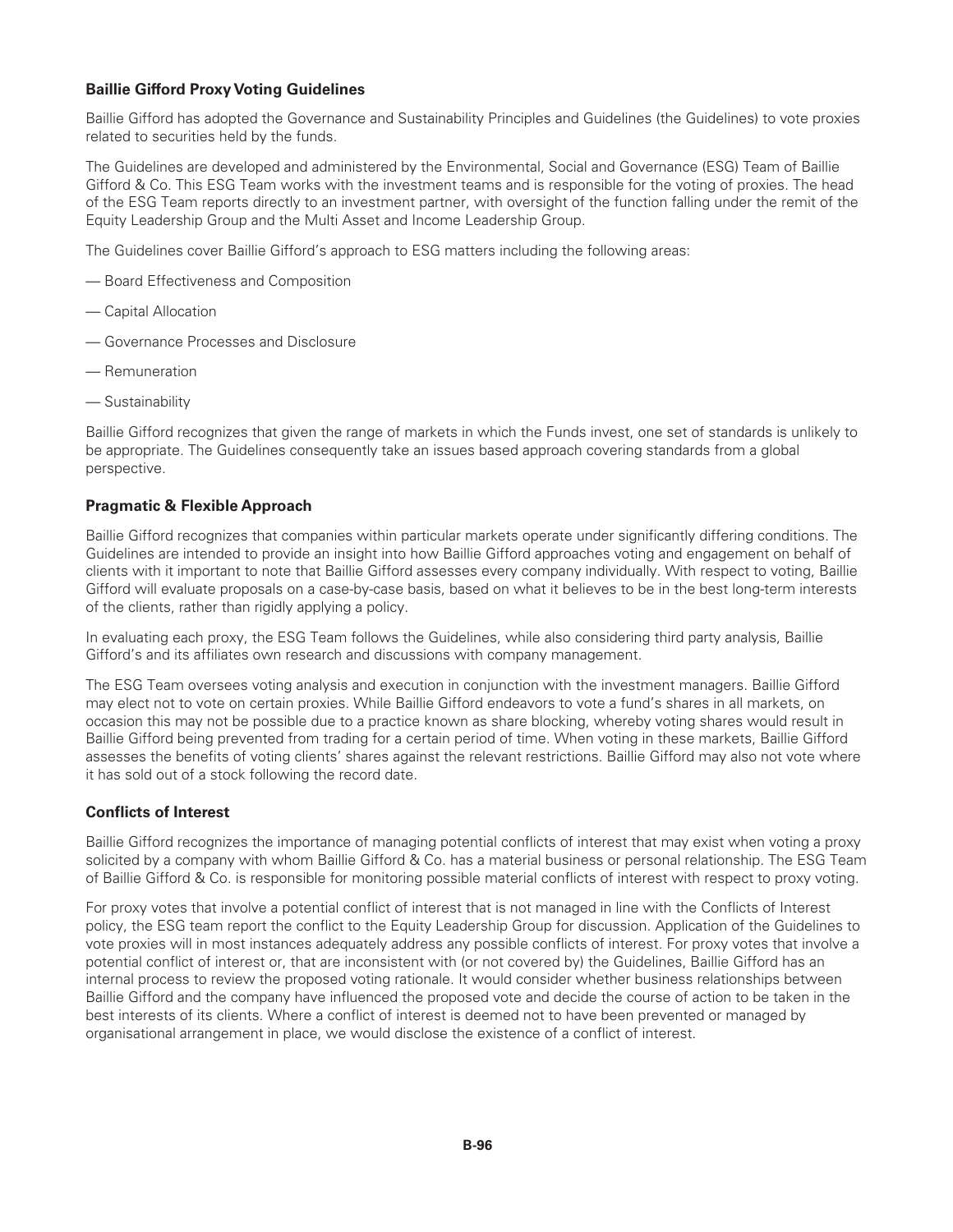# **Hotchkis andWiley ("H&W") Summary of Proxy Voting Policies and Procedures**

# **INTRODUCTION**

Our primary responsibility is to act as a fiduciary for our clients when voting proxies. We evaluate and vote each proposed proxy in a manner that encourages sustainable business practices which in turn maximizes long term shareholder value.

As part of our normal due diligence and monitoring of investments, we engage management, board members, or their representatives on material business issues including environmental, social, and governance ("ESG") matters. Each proxy to be voted is an opportunity to give company management and board members formal feedback on these important matters.

This document summarizes our stance on important issues that are commonly found on proxy ballots, though each vote is unique and there will be occasional exceptions to these guidelines. The purpose of our proxy guidelines is to ensure decision making is consistent with our responsibilities as a fiduciary.

### **GENERAL APPROACH**

To the extent we are asked to vote a client's proxy, our investment analysts are given the final authority on how to vote a particular proposal as these analysts' understanding of the company make them the best person to apply our policy to a particular company's proxy ballot. To assist our analysts in their voting, we provide them with a report that compares the company's board of directors' recommendation against H&W's proxy policy guideline recommendation and with third party proxy research (ISS sustainability and climate benchmarks) and third party ESG analysis (MSCI). Any deviation from the H&W policy recommendation requires a written statement from the analyst that summarizes their decision to deviate from policy.

There are instances such as unique client guidelines, regulatory requirements, share blocking, securities lending, or other technical limitations where we are unable to vote a particular proxy. In those instances where we do not have voting responsibility, we will generally forward our recommendation to such person our client designates.

# **VOTING GUIDELINES**

These guidelines are divided into seven categories based on issues that frequently appear on proxy ballots.

- 1.Boards and Directors
- 2.Environmental and Social Matters
- 3.Auditors and Related Matters
- 4.Shareholder Rights
- 5.Capital and Restructuring
- 6.Executive and Board Compensation
- 7.Routine and Miscellaneous Matters

#### **1. Boards and Directors**

#### Board Independence

We believe an independent board is crucial to protecting and serving the interests of public shareholders. We will generally withhold from or vote against any insiders when such insider sits on the audit, compensation, or nominating committees; or if independent directors comprise less than 50% of the board. Insiders are non-independent directors who may have inherent conflicts of interest that could prevent them from acting in the best interest of shareholders. Examples of non-independent directors include current and former company executives, persons with personal or professional relationships with the company and or its executives, and shareholders with large ownership positions.

Board Composition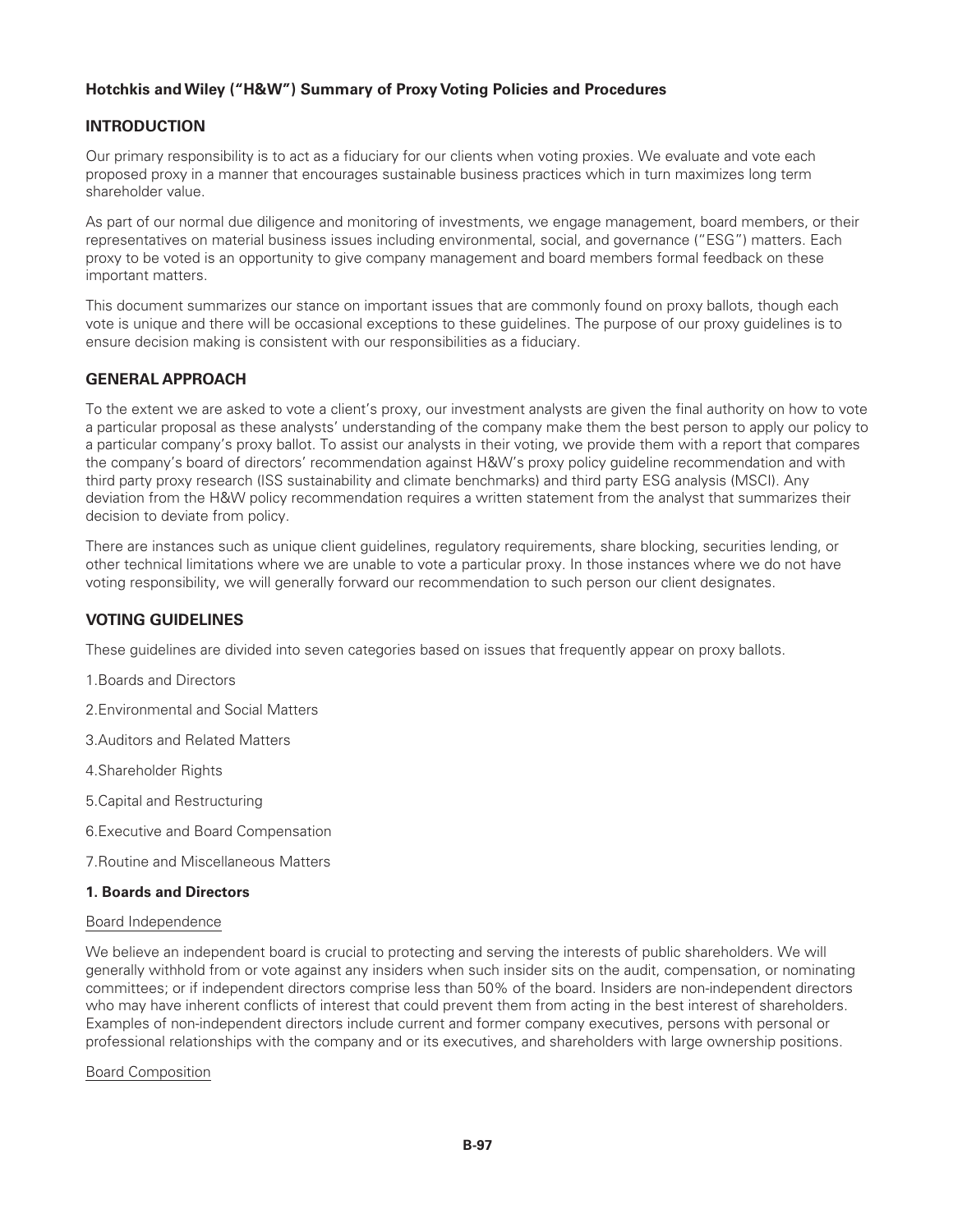We believe directors should attend meetings, be focused on the company, be responsive to shareholders, and be accountable for their decisions.

We will generally withhold from or vote against directors who attend less than 75% of meetings held during their tenure without just cause, sit on more than 5 public company boards (for CEOs only 2 outside boards), support measures that limit shareholder rights, or fail to act on shareholder proposals that passed with a majority of votes.

#### Board Diversity

Boards should consider diversity when nominating new candidates, including gender, race, ethnicity, age, and professional experience. We encourage companies to have at least one female and one diverse (e.g., race, ethnicity) director or have a plan to do so.

#### Board Size

We do not see a standard number of directors that is ideal for all companies. In general, we do not want to see board sizes changed without shareholder approval as changing board size can be abused in the context of a takeover battle.

#### Board Tenure

In general, we will evaluate on a case-by-case basis whether the board is adequately refreshed with new talent and the proposed changes are not designed to reduce board independence.

#### Classified Boards

We oppose classified boards because, among other things, it can make change in control more difficult to achieve and limit shareholder rights by reducing board accountability.

#### Cumulative Voting

Generally, we oppose cumulative voting because we believe that economic interests and voting interests should be aligned in most circumstances.

#### Independent Board Chair

Generally, we favor a separate independent chair that is not filled by an insider. If the CEO is also the board chair, we require 2/3 of the board to be independent, a strong independent director (i.e., has formal input on board agendas and can call/preside over meetings of independent directors), and the CEO cannot serve on the nominating or compensation committees.

#### Proxy Contests

Proxy contests are unusual events that require a case-by-case assessment of the unique facts and circumstances of each contested proxy campaign. Our policy is to defer to the judgement of our analysts on what best serves our clients' interests. Our analysts will evaluate the validity of the dissident's concerns, the likelihood that the dissident plan will improve shareholder value, the qualifications of the dissident's candidates, and management's historical record of creating or destroying shareholder value.

#### Risk Oversight

Generally, companies should have established processes for managing material threats to their businesses, including ESG risks. We encourage transparency and vote to improve transparency to help facilitate appropriate risk oversight.

### **2. Environmental and Social Matters**

We believe the oversight of ESG risks is an important responsibility of the board of directors and is a prerequisite for a well-managed company. Transparent disclosures are necessary to identify and evaluate environmental and social risks and opportunities. A lack of transparency will increase the likelihood that environmental and social risks are not being sufficiently managed/limited/mitigated. In general, we will engage companies with substandard disclosure to encourage them to provide adequate disclosure on E&S risks that typically align with Sustainability Accounting Standards Board (SASB) recommendations.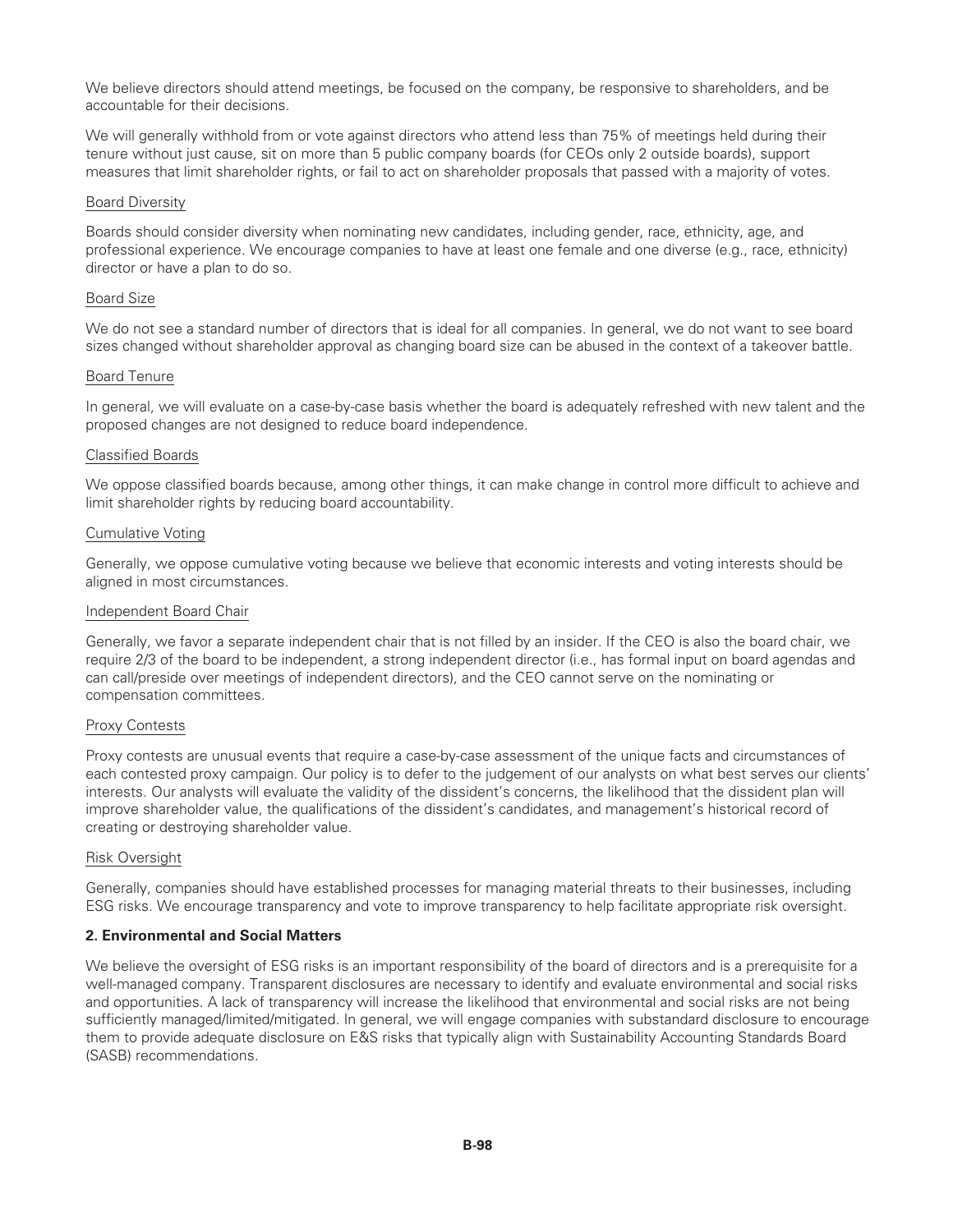In general, we support proposals that encourage disclosure of risks provided they are not overly burdensome or disclose sensitive competitive information balanced against the materiality of the risk. We also consider whether the proposal is more effectively addressed through other means, like legislation or regulation.

### *Environmental Issues*

### Climate Change and Green House Gas Emissions

Climate change has become an important factor in companies' long-term sustainability and opportunity. Understanding a company's strategy in managing these risks and opportunities is necessary in evaluating an investment's prospects. We support disclosures related to the risks and/or opportunities a company faces related to climate change, including information on how the company identifies and manages such risks/opportunities.

#### Energy Efficiency

We generally support proposals requesting that a company report on its energy efficiency policies. Exceptions may include a request that is overly burdensome or provides unrealistic deadlines.

#### Hydraulic Fracturing

We support proposals requesting greater disclosure of a company's hydraulic fracturing operations. This includes steps the company has taken, or plans to take, regarding mitigating and managing its environmental impact overall and on surrounding communities.

#### Renewable Energy

We support requests for reports on renewable energy accomplishments and future plans. Exceptions may include duplicative, irrelevant, or otherwise unreasonable requests.

#### *Social Issues*

#### Equal Opportunity

We support proposals requesting disclosures of companies' policies and/or future initiatives related to diversity, including current data regarding the diversity of its workforce.

#### Gender Identity and Sexual Orientation

We support proposals to revise diversity policies to prohibit discrimination based on sexual orientation and/or gender identity.

#### Human Rights Proposals

We support proposals requesting disclosure related to labor and/or human rights policies.

#### Political Activities

We support the disclosure of a company's policies and procedures related to political contributions and lobbying activities.

#### Sexual Harassment

We vote on a case-by-case basis regarding proposals seeking reports on company actions related to sexual harassment. We evaluate the company's current policies, oversight, and disclosures. We also consider the company's history and any related litigation or regulatory actions related to sexual harassment, and support proposals we believe will prevent such behavior when systemic issues are suspected.

### **3. Auditors and Related Matters**

Generally, we will support the board's recommendation of auditors provided that the auditors are independent, non-audit fees are less than the sum of all audit and tax related fees, and there are no indications of fraud or misleading audit opinions.

### **4. Shareholder Rights**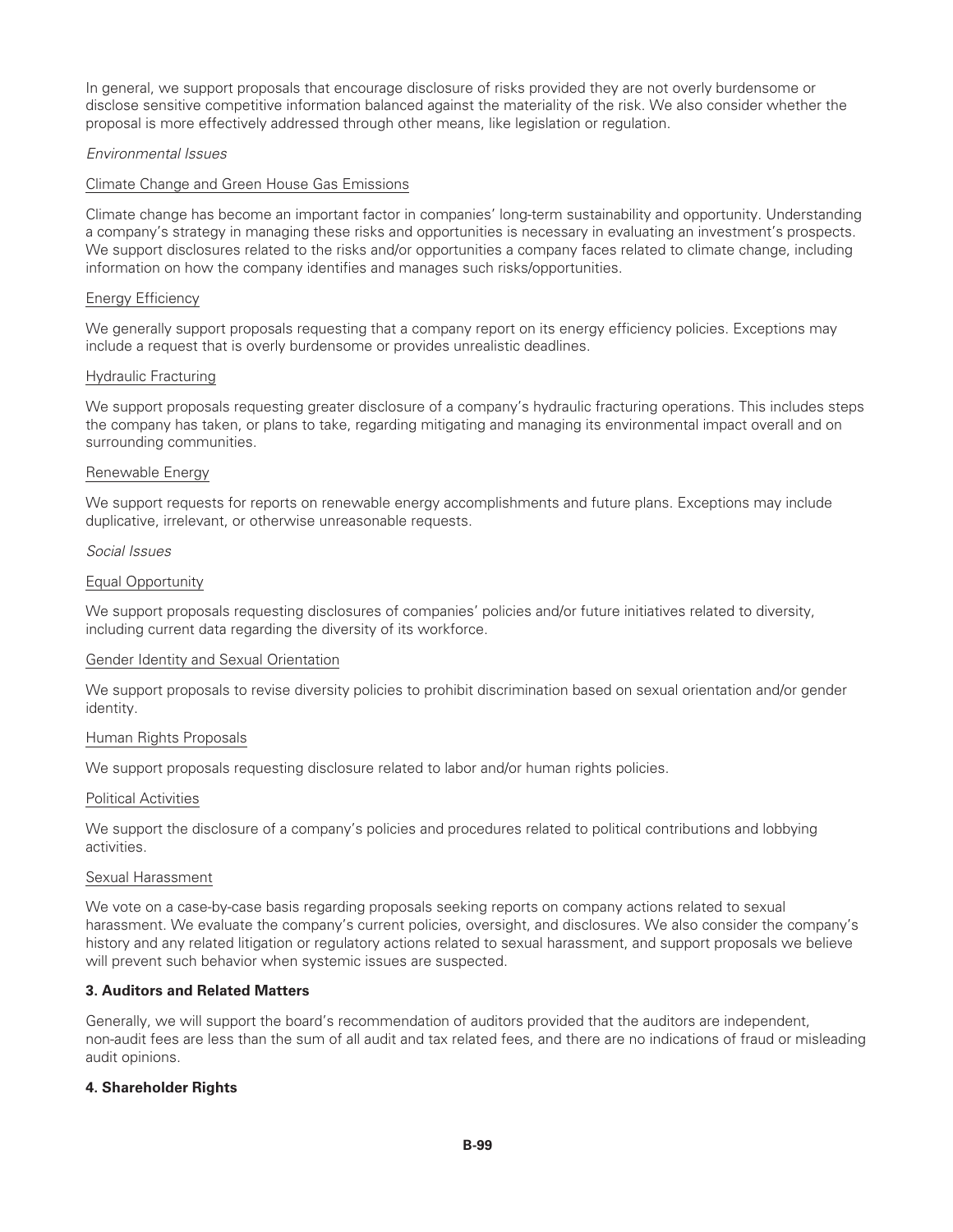We do not support proposals that limit shareholder rights. When a company chronically underperforms minimal expectations due to poor execution, poor strategic decisions, or poor capital allocation, there may arise the need for shareholders to effect change at the board level. Proposals that have the effect of entrenching boards or managements, thwarting the will of the majority of shareholders, or advantaging one class of shareholders at the expense of other shareholders will not be supported.

### Amendment to Charter/Articles/Bylaws

We do not support proposals that give the board exclusive authority to amend the bylaws. We believe amendments to charter/articles/bylaws should be approved by a vote of the majority of shareholders.

#### One Share, One Vote

Generally, we do not support proposals to create dual class voting structures that give one set of shareholders super voting rights that are disproportionate from their economic interest in the company. Generally, we will support proposals to eliminate dual class structures.

#### Poison Pills

In general, we do not support anti-takeover measures such as poison pills. Such actions can lead to outcomes that are not in shareholders' bests interests and impede maximum shareholder returns. It can also lead to management entrenchment. We may support poison pills intended to protect NOL assets.

#### Proxy Access

Generally, we support proposals that enable shareholders with an ownership level of 3% for a period of three years or more, or an ownership level of 10% and a holding period of one year or more.

#### Right to Act by Written Consent

We believe that shareholders should have the right to solicit votes by written consent in certain circumstances. These circumstances generally include but are not limited to situations where more than a narrow group of shareholders support the cause to avoid unnecessary resource waste, the proposal does not exclude minority shareholders to the benefit of a large/majority shareholder, and shareholders receive more than 50% support to set up action by written consent.

#### Special Meetings

Generally, we support proposals that enable shareholders to call a special meeting provided shareholders own at least 15% of the outstanding shares.

#### Virtual Meetings

We believe shareholders should have the opportunity to participate in the annual and special meetings, as current communications technology such as video conferencing is broadly available to facilitate such interactions. This improves shareholders' ability to hear directly from management and the board of the directors, and to provide feedback as needed.

### **5. Capital and Restructuring**

Events such as takeover offers, buyouts, mergers, asset purchases and sales, corporate restructuring, recapitalizations, dilutive equity issuance, or other major corporate events are considered by our analysts on a case-by-case basis. Our policy is to vote for transactions that maximize the long-term risk adjusted return to shareholders considering management's historical record of creating shareholder value, the likelihood of success, and the risk of not supporting the proposal.

#### Dual Class Shares

We do not support dual class shares unless the economic and voting interests are equal.

#### Issuance of Common Stock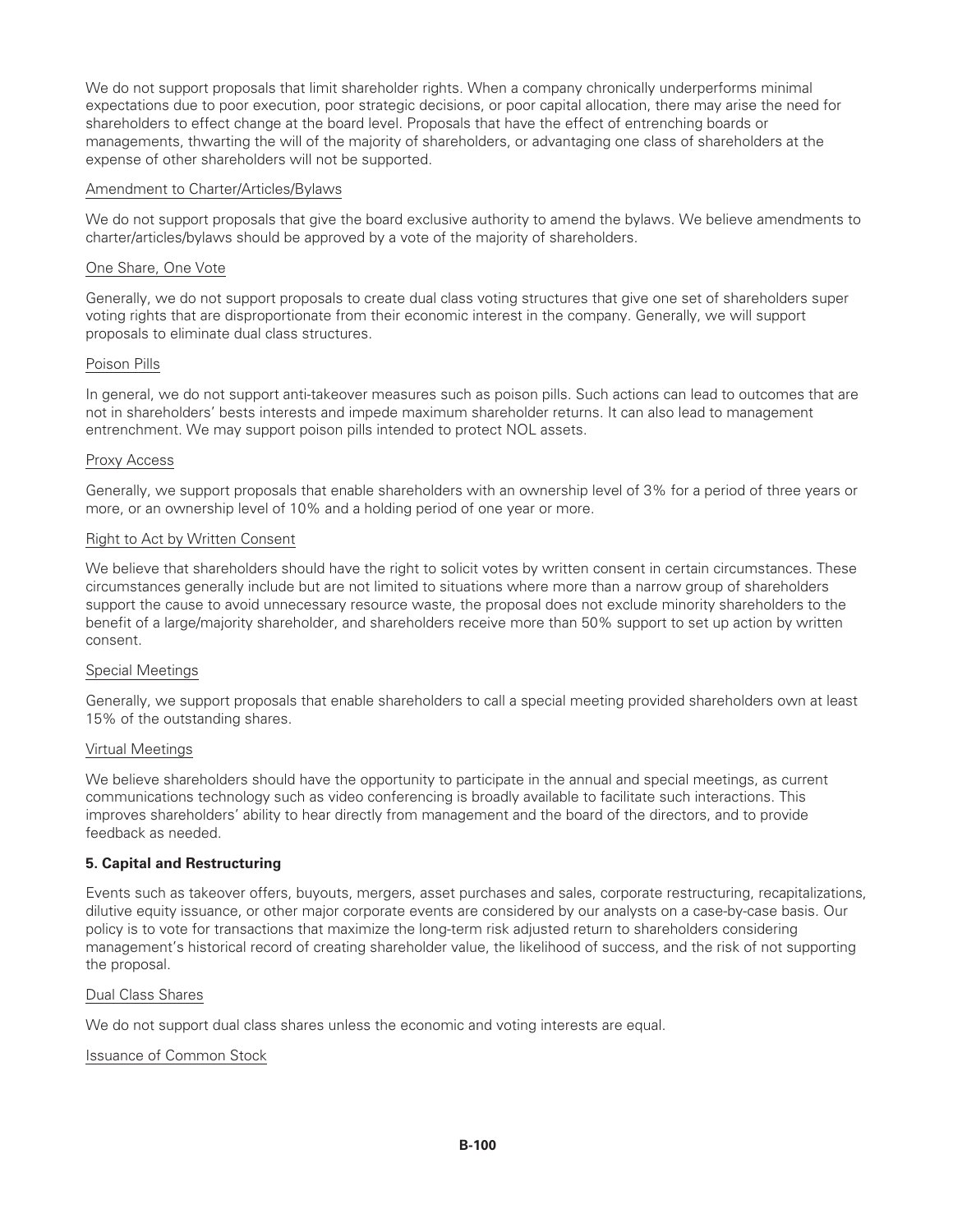In general, we will consider the issuance of additional shares in light of the stated purpose, the magnitude of the increase, the company's historical shareholder value creation, and historical use of shares. We are less likely to support issuance when discounts or re-pricing of options has been an issue in the past.

### **6. Executive and Board Compensation**

We expect the board of directors to design, implement, and monitor pay practices that promote pay-for-performance, alignment of interest with long-term shareholder value creation, retention and attraction of key employees. In general, we will evaluate executive compensation in light of historical value creation, peer group pay practices, and our view on management's stewardship of the company.

We expect the board of directors to maintain an independent and effective compensation committee that has members with the appropriate skills, knowledge, experience, and ability to access third-party advice.

We expect the board of directors to provide shareholders with clear and understandable compensation disclosures that enable shareholders to evaluate the effectiveness and fairness of executive pay packages.

And finally, we expect the board of directors' own compensation to be reasonable and not set at a level that undermines their independence from management.

#### Golden Parachutes

Golden parachutes can serve as encouragement to management to consider transactions that benefit shareholders; however, substantial payouts may present a conflict of interest where management is incentivized to support a suboptimal deal. We view cash severance greater than 3x base salary and bonus to be excessive unless approved by a majority of shareholders in a say-on-pay advisory vote.

#### Incentive Options and Repricing

We generally support long-term incentive programs tied to pay-for-performance. In general, we believe 50% or more of top executive pay should be tied to long-term performance goals and that those goals should be tied to shareholder value creation metrics. We do not support plans that reset when management fails to attain goals or require more than 10% of outstanding shares to be issued. In general, we do not support the exchange or repricing of options.

### Say-on-Pay

We believe annual say-on-pay votes are an effective mechanism to provide feedback to the board on executive pay and performance. We support non-binding proposals that are worded in a manner such that the actual implementation of the plan is not restricted. In general, we will vote against plans where there is a serious misalignment of CEO pay and performance or the company maintains problematic pay practices. In general, we will withhold votes from members of the compensation committee if there is no say-on-pay on the ballot, the board fails to respond to a previous say-on-pay proposal that received less than 70% support, the company has implemented problematic pay practices such as repricing options or its pay plans are egregious.

### **7. Routine and Miscellaneous Matters**

We generally support routine board proposals such as updating bylaws (provided they are of a housekeeping nature), change of the corporate name or change of the time or location of the annual meeting.

#### Adjournment of Meeting

We do not support proposals that give management the authority to adjourn a special meeting absent compelling reasons to support the proposal.

#### Amend Quorum Requirements

We do not support proposals to reduce quorum requirements for shareholder meetings without support from a majority of the shares outstanding without compelling justification.

#### Other Business

We do not support proposals on matters where we have not been provided sufficient opportunity to review the matters at hand.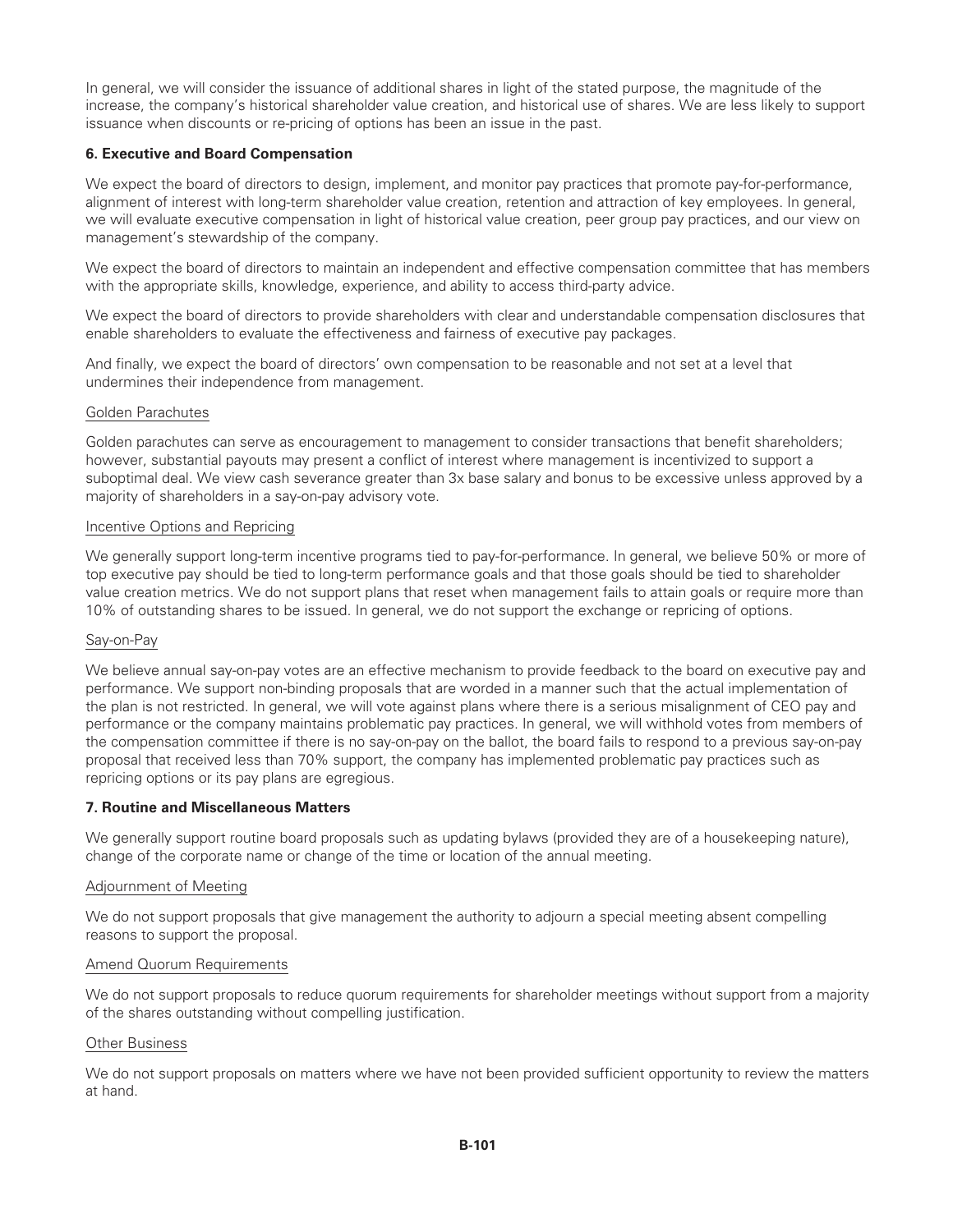# **ONGOING REVIEW AND RESPONSIBILITIES**

Investment analysts are responsible for voting proxies following a thorough review of the proposals and guided by our internal proxy policy. The analysts draw from a variety of sources during their proprietary research process, which informs the proxy vote decision. These sources include meetings with senior management and/or board members, other industry experts/contacts, and many other means. To support the proxy voting effort, Hotchkis & Wiley has engaged Institutional Shareholder Services ("ISS") for proxy research and proxy voting administration to help facilitate our process.

Hotchkis & Wiley also has a Proxy Oversight Committee consisting of the Chief Operating Officer, Chief Compliance Officer, and Managing Director of Portfolio Services. This group oversees H&W's proxy voting policies and procedures by providing an administrative framework to facilitate and monitor the exercise of such proxy voting and to fulfill the obligations of reporting and recordkeeping under the federal securities laws. This team is responsible for reviewing the policy annually and solicits feedback from investment team members to help inform any material enhancements.

### **Lazard Proxy Voting Policies and Procedures**

### **Introduction**

Lazard Asset Management LLC (Lazard) is a global investment firm that provides investment management services for a variety of clients. As a registered investment advisor, Lazard has a fiduciary obligation to vote proxies in the best interests of our clients. Lazard's Proxy Voting Policy (the "Policy") is based on the view that Lazard must vote proxies based on what it believes (i) will maximize sustainable shareholder value as a long-term investor; (ii) is in the best interest of its clients; and (iii) the votes that it casts are intended in good faith to accomplish those objectives.

Lazard does not delegate voting authority to any proxy advisory service, but rather retains complete authority for voting all proxies delegated to it. Our policy is generally to vote all meetings and all proposals; and generally to vote all proxies for a given proposal the same way for all clients. The Policy is also designed to address potential material conflicts of interest associated with proxy voting, and does so principally in voting according to pre-approved guidelines.

### **Proxy Operations Department**

Lazard's proxy voting process is administered by members of its Operations Department (Proxy Administration Team). Oversight of the process is provided by Lazard's Legal/Compliance Department and Lazard's Proxy Committee (Proxy Committee).

# **Proxy Committee**

Lazard's Proxy Committee is comprised of senior investment professionals, members of the Legal & Compliance Department, the firm's Co-Heads of Sustainable Investment & Environmental, Social and Corporate Governance ("ESG") and other personnel. The Proxy Committee meets regularly, generally on a quarterly basis, to review the Policy and other matters relating to the firm's proxy voting functions. Meetings may be convened more frequently (for example, to discuss a specific proxy voting proposal), as needed.

# **Role of Third Parties**

Lazard currently subscribes to advisory and other proxy voting services provided by Institutional Shareholder Services, Inc. (ISS) and by Glass, Lewis & Co. (Glass Lewis). These proxy advisory services provide independent analysis and recommendations regarding various companies' proxy proposals. While this research serves to help improve our understanding of the issues surrounding a company's proxy proposals, Lazard's investment professionals are ultimately responsible for providing the vote recommendation for a given non-routine proposal. Voting for each agenda of each meeting is instructed specifically by Lazard in accordance with the Policy. ISS also provides administrative services related to proxy voting such as a web-based platform for proxy voting, ballot processing, recordkeeping and reporting.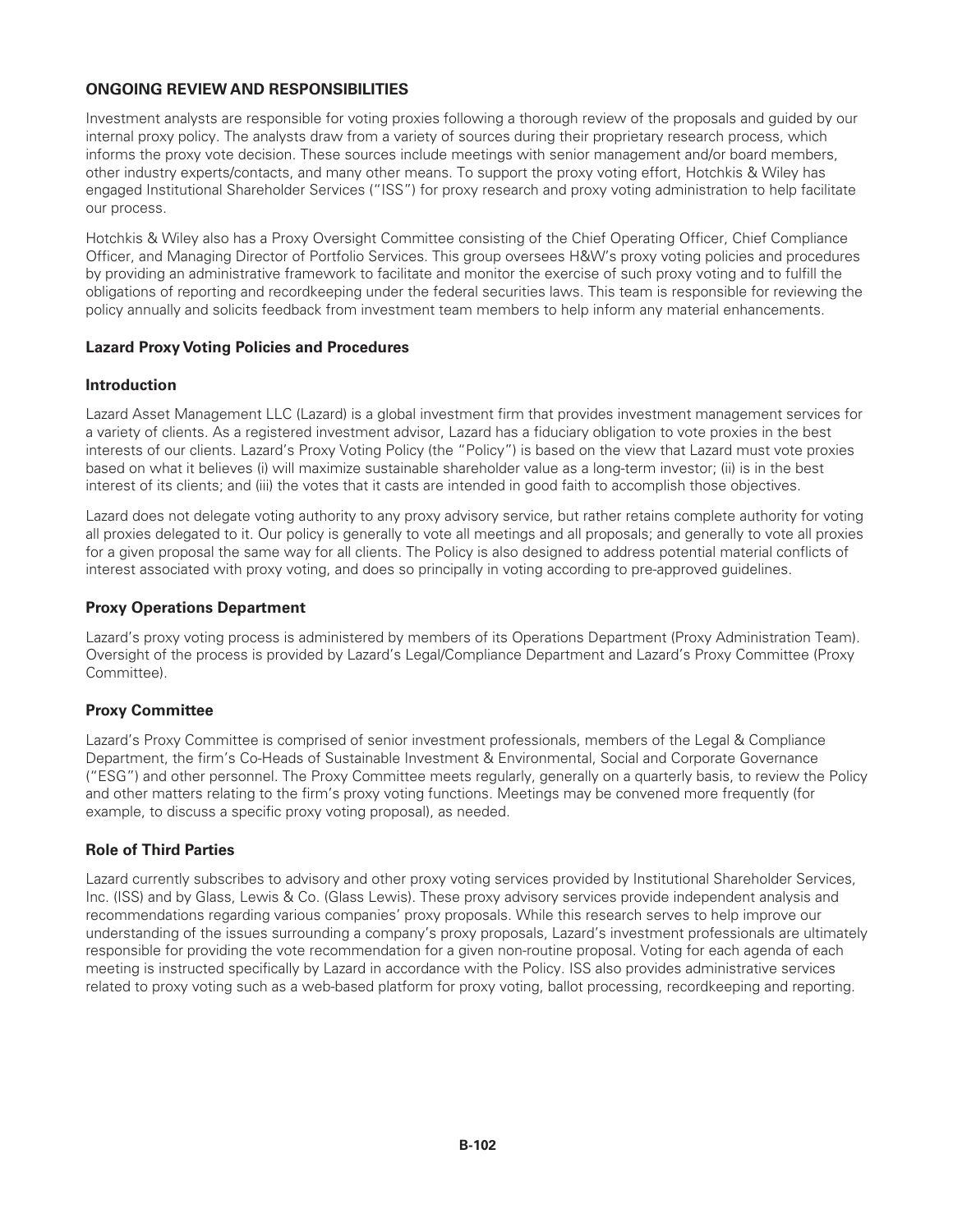# **Voting Process**

Lazard votes on behalf of our clients according to proxy voting guidelines approved by the Proxy Committee (Approved Guidelines). The Approved Guidelines determine whether a specific agenda item should be voted 'For,' 'Against,' or is to be considered on a case-by case basis. The Proxy Administration Team ensures that investment professionals responsible for proxy voting are aware of the Approved Guidelines for each proposal. Voting on a proposal in a manner that is inconsistent with an Approved Guideline requires the approval of the Proxy Committee.

With respect to proposals to be voted on a case-by-case basis, the Proxy Administration Team will consult with relevant investment professionals prior to determining how to vote on a proposal. Lazard generally will treat proxy votes and voting intentions as confidential in the period before votes have been cast, and for appropriate time periods thereafter.

## **Conflicts of Interest**

Meetings that pose a potential material conflict of interest for Lazard are voted in accordance with Approved Guidelines. Where the Approved Guideline is to vote on a case-by-case basis, Lazard will vote in accordance with the majority recommendation of the independent proxy services. Potential material conflicts of interest include, but are not limited to:

- Lazard manages the company's pension plan;
- The proponent of a shareholder proposal is a Lazard client;
- An employee of Lazard (or an affiliate) sits on a company's board of directors;
- An affiliate of Lazard serves as financial advisor or provides other services to the company with respect to an upcoming significant proxy proposal; or
- A Lazard employee has a material relationship with the company.

"Conflict Meetings" are voted in accordance with the Lazard Approved Guidelines. In situations where the Approved Guideline is to vote case-by-case and a material conflict of interest appears to exist, Lazard's policy is to vote the proxy item according to the majority recommendation of the independent proxy services to which we subscribe. Lazard also reserves the right to abstain.

# **Voting Exceptions**

It is Lazard's intention to vote all proposals at every meeting. However, there are instances when voting is not practical or is not, in our view, in the best interests of our clients. Lazard will not vote proxies for securities that are held in an investment advisory account for which Lazard exercises no investment discretion and Lazard does not generally vote proxies for securities loaned by clients through a custodian's stock lending program.

### **Environmental, Social and Corporate Governance**

Lazard has an ESG Policy, which outlines our approach to ESG and how our investment professionals take ESG issues into account as a part of the investment process. As set out in Lazard's separate ESG and Climate Change Investment Policies, Lazard is committed to an investment approach that incorporates human and natural capital and specific climate considerations in a comprehensive manner in order to safeguard the long-term interests of our clients and to manage more effectively long-term investment risks and opportunities related to ESG matters. Lazard generally supports the notion that corporations should be expected to act as good citizens. Lazard generally votes on environmental, climate, social and corporate governance proposals in a way that it believes will most increase long-term shareholder value.

# **PRIMECAP Management Company Proxy Voting Guidelines**

PRIMECAP Management Company ("PRIMECAP") acts as discretionary investment adviser for various clients, including investment companies registered under the Investment Company Act of 1940 and clients governed by the Employee Retirement Income Security Act of 1974 ("ERISA"). PRIMECAP's authority to vote proxies or act with respect to other shareholder actions is established through the delegation of discretionary authority under our investment advisory contracts. Therefore, unless a client (including a "named fiduciary" under ERISA) specifically reserves the right, in writing, to vote its own proxies or to take shareholder action with respect to other corporate actions requiring shareholder actions, PRIMECAP will vote all proxies and act on all other actions in a timely manner as part of its full discretionary authority over client assets in accordance with these guidelines.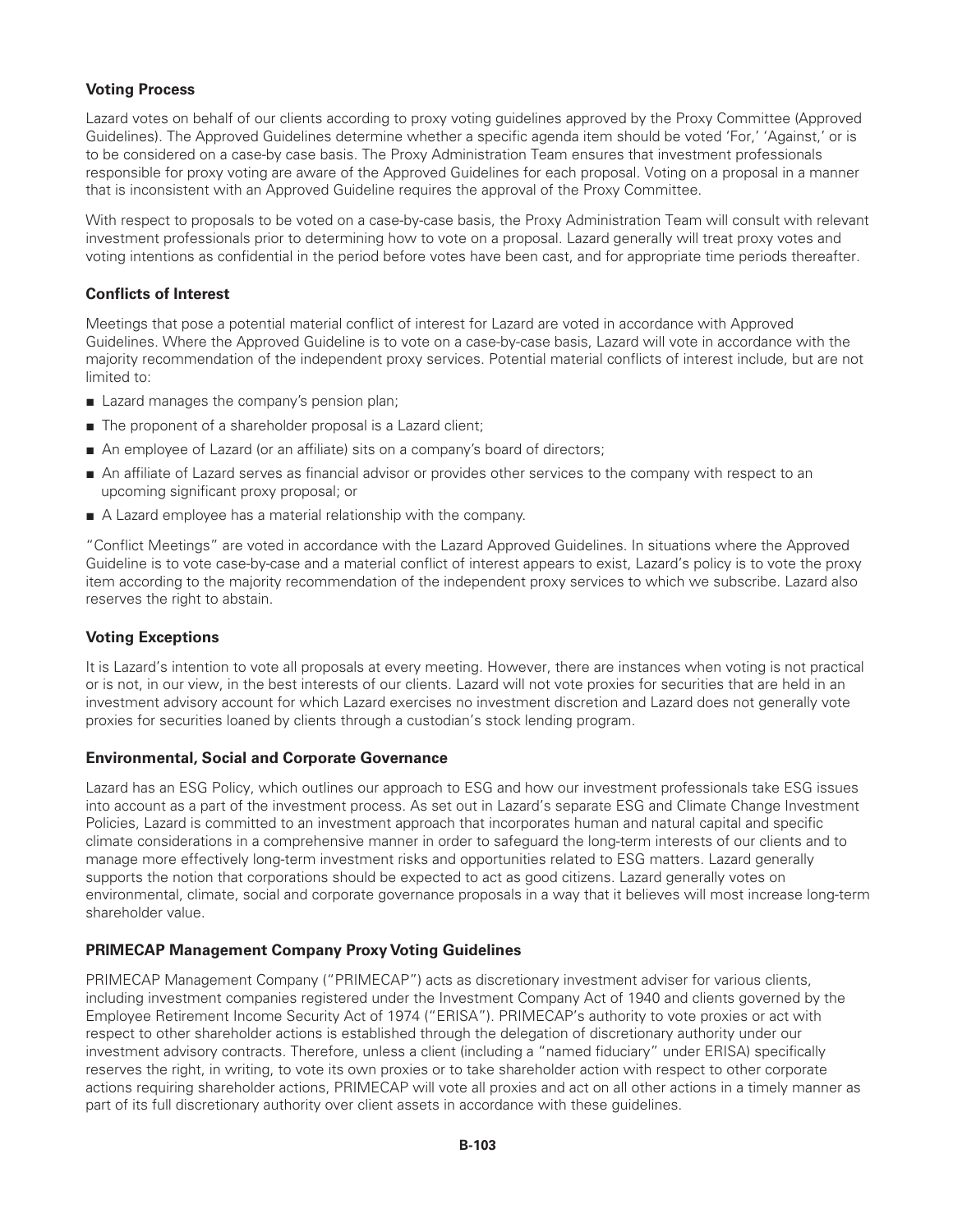# *Policy*

PRIMECAP maintains a policy of voting proxies in a way which, in PRIMECAP's opinion, best serves the interest of its clients in their capacity as shareholders of a company. PRIMECAP believes that this is consistent with SEC and U.S. Department of Labor guidelines, which state that an investment manager's primary responsibility as a fiduciary is to vote in the best interest of its clients. As an investment manager, PRIMECAP is primarily concerned with maximizing the value of its clients' investment portfolios.

PRIMECAP believes the best interests of clients are served by voting proxies in a way that maximizes long-term shareholder value. Therefore, the investment professionals responsible for voting proxies have the discretion to make the best decision given the individual facts and circumstances of each issue. Proxy issues are evaluated on their merits and considered in the context of the analyst's knowledge of a company, its current management, management's past record, and PRIMECAP's general position on each issue.

PRIMECAP believes that management, subject to the oversight of the relevant Board of Directors, is often in the best position to make decisions that serve the interests of shareholders. However, PRIMECAP votes against management on proposals where it perceives a conflict may exist between management and client interests or where the facts and circumstances indicate the proposal is not in its clients' best interests.

### **Conflicts of Interest**

From time to time conflicts of interest may exist in the proxy voting decision process where (a) portfolio companies are also clients of, or vendors to, PRIMECAP, (b) shareholder proposals are submitted by clients, or (c) proxies for which clients have publicly supported or actively solicited PRIMECAP to support a particular position. When a proxy proposal raises a potential material conflict of interest, possible conflict resolutions may include, but are not limited to: (a) vote in accordance with the guidelines to the extent that PRIMECAP has little or no discretion to deviate from the guidelines; (b) vote according to the recommendations of an independent proxy service firm retained by PRIMECAP; (c) vote in proportion to other shareholders; (d) disclose the conflict of interest to the client and obtain the client's consent before voting; or (e) vote in other ways that are consistent with PRIMECAP's obligation to vote in the clients' best interest. Conflict resolution is determined based on the facts and circumstances of the potential or actual conflict of interest.

### *Procedures*

### **Proxy Review Process**

PRIMECAP's Director of Research is responsible for coordinating the voting of proxies in a timely manner, consistent with PRIMECAP's determination of the client's best interests. PRIMECAP utilizes the services of a third-party proxy voting firm to act as agent for the proxy process, to maintain records on proxy votes for its clients, and to provide independent research on corporate governance, proxy, and corporate responsibility issues.

The Director of Research reviews each proxy ballot for routine and non-routine items. Routine proxy items are typically voted with management unless the Director of Research or research analyst who follows the company determines additional review is necessary. Routine items currently include the uncontested election of directors, ratifying auditors, adopting reports and accounts, setting and payment of dividends, approval of financial statements, and certain other administrative items. All other items are voted in accordance with the decision of the Director of Research, research analysts, or portfolio managers, depending on merits of each proposal, taking into account its effects on the specific company in question and on the company within its industry.

# **Limitations**

PRIMECAP seeks to vote all of its clients' proxies. In certain circumstances, in accordance with a client's investment advisory contract (or other written directive) or where PRIMECAP has determined that it is in the client's best interest, PRIMECAP will not vote proxies received. These circumstances may include, but are not limited to: when clients maintain proxy voting authority, when an account has been terminated, when a client has a securities lending arrangement with its custodian and the securities are out on loan, or when a proxy vote results in an extended share lockup period precluding PRIMECAP from selling the shares.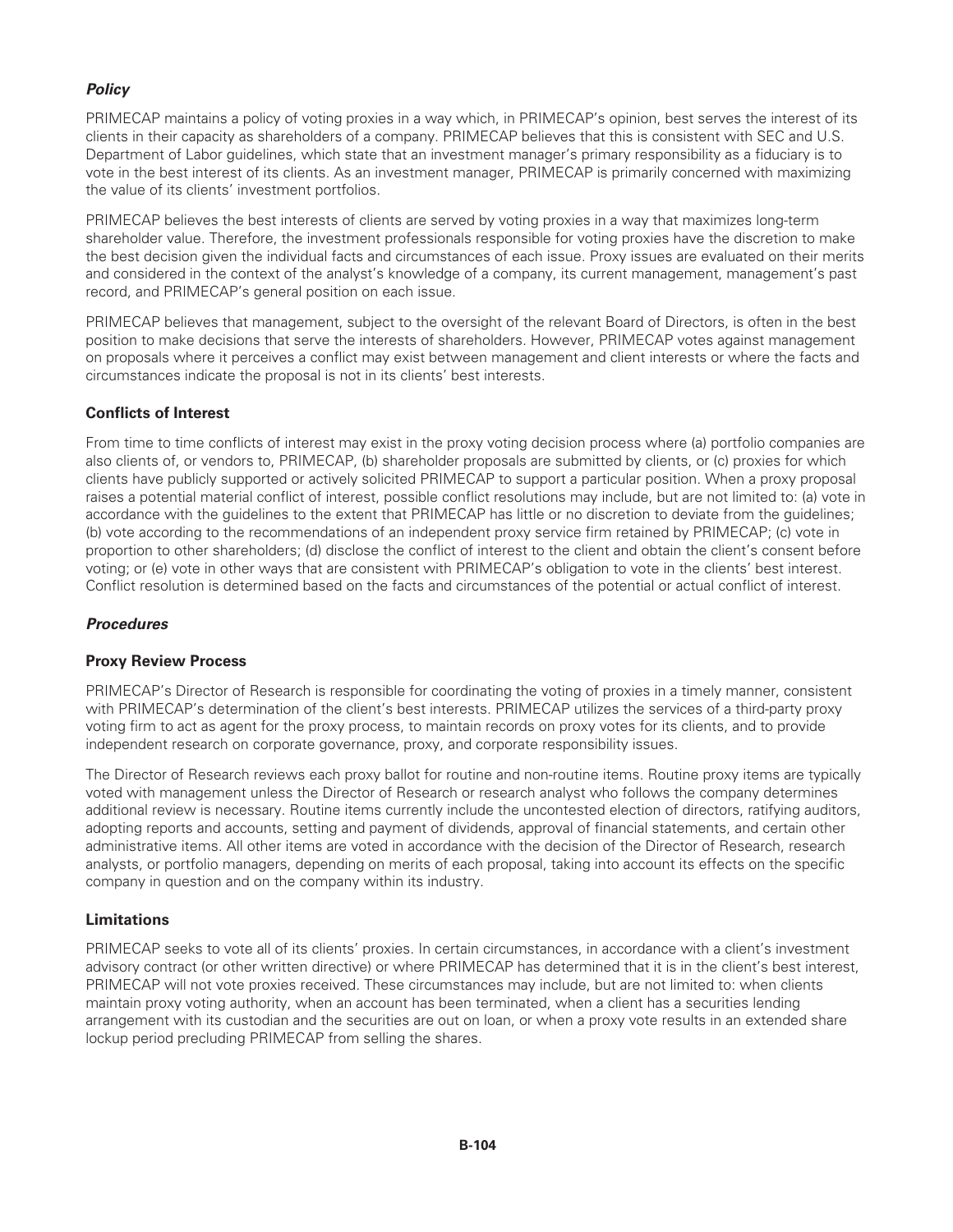## **Proxy Voting Guidelines**

PRIMECAP has developed proxy voting guidelines that reflect its general position and practice on various issues. To preserve the ability of decision makers to make the best decision in each case, these guidelines are intended only to provide context and are not intended to dictate how the issue must be voted. The guidelines are reviewed and updated as necessary by the Director of Research.

• **Corporate Governance:** PRIMECAP supports strong corporate governance practices and generally votes against proposals that serve as anti-takeover devices or diminish shareholder rights, and generally supports proposals that encourage responsiveness to shareholders. PRIMECAP evaluates board size, structure, and compensation on a case-by-case basis though generally believes the Directors and management of companies are in the best position to determine an efficient, functional structure for the Board of Directors. Mergers and acquisitions, reincorporations, and other corporate restructurings are considered on a case-by-case basis, based on the investment merits of each proposal.

• **Compensation:** PRIMECAP generally supports the concept of stock-related compensation plans as a way to align employee and shareholder interests. However, plans that include features which undermine the connection between employee and shareholder interests generally are not supported. When voting on proposals related to new plans or changes to existing plans, PRIMECAP considers, among other things: the size of the overall plan and/or the size of the increase, the historical dilution rate, whether the plan permits option repricing, the duration of the plan, and the needs of the company. PRIMECAP generally supports employee stock purchase plans and the establishment of 401(k) plans.

• **Capital Structure:** PRIMECAP generally supports increases to capital stock for legitimate financing needs but generally does not support changes in capital stock that can be used as an anti-takeover device, such as the creation of or increase in blank-check preferred stock or of a dual class capital structure with different voting rights. PRIMECAP generally supports share repurchases.

• **Environmental and Social Issues:** PRIMECAP votes on these issues based on their potential to improve the prospects for long-term success of a company and investment returns. PRIMECAP expects companies to comply with applicable laws and regulations with regards to environment and social standards.

### **Proxy Voting Records**

Upon client request, PRIMECAP will provide reports of its proxy voting record as it relates to the securities held in the client's account(s) for which PRIMECAP has proxy voting authority. PRIMECAP utilizes the services of a third-party proxy voting firm to maintain records on proxy votes for its clients.

### **Annual Assessment**

PRIMECAP will conduct an annual assessment of this proxy voting policy and related procedures.

### **Schroders Proxy Voting Policy Summary**

### **Proxy Voting General Principles**

Schroders will evaluate and usually vote for or against all proxy requests relating to securities held in any account managed by Schroders (unless this responsibility has been retained by the client).

Proxies will be treated and evaluated with the same attention and investment skill as the trading of securities in the accounts.

Proxies will be voted in a manner that is deemed most likely to protect and enhance the longer-term value of the security as an asset to the account.

### **Corporate Governance Committee**

The Corporate Governance Committee for the Schroders Group consists of investment professionals and other officers and coordinates with Schroders to ensure compliance with this proxy voting policy. The Committee meets on a periodic basis to review proxies voted, policy guidelines and to examine any issues raised, including a review of any votes cast in connection with controversial issues.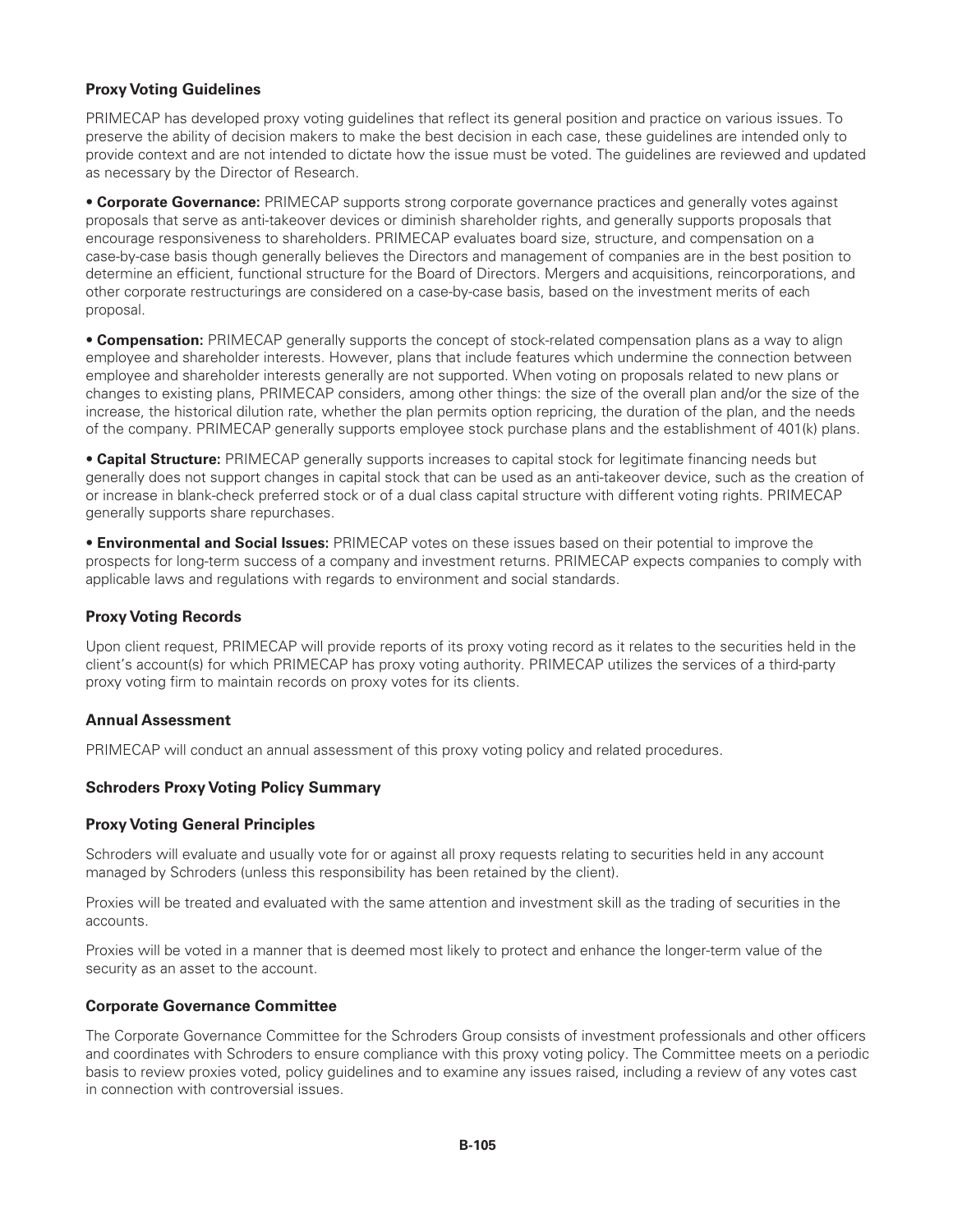The procedure for evaluating proxy requests is as follows:

The Schroders' Group Corporate Governance Team (the "Team") provides an initial evaluation of the proxy request, seeks advice where necessary, especially from the U.S. small cap and mid cap product heads, and consults with portfolio managers who have invested in the company should a controversial issue arise.

When coordinating proxy-voting decisions, the Team generally adheres to the Group Environmental, Social & Governance Policy (the "Policy"), as revised from time to time. The Policy, which has been approved by the Corporate Governance Committee, sets forth Schroder Group positions on recurring issues and criteria for addressing non-recurring issues. The Corporate Governance Committee exercises oversight to assure that proxies are voted in accordance with the Policy and that any votes inconsistent with the Policy or against management are appropriately documented.

The Team uses Institutional Shareholder Services, Inc. ("ISS") to assist in voting proxies. ISS provides proxy research, voting and vote-reporting services. ISS's primary function is to apprise the Team of shareholder meeting dates of all securities holdings, translate proxy materials received from companies, provide associated research and provide considerations and recommendations for voting on particular proxy proposals. Although Schroders may consider ISS's and others' recommendations on proxy issues, Schroders bears ultimate responsibility for proxy voting decisions.

Schroders may also consider the recommendations and research of other providers, including the National Association of Pension Funds' Voting Issues Service.

# **Conflicts**

From time to time, proxy voting proposals may raise conflicts between the interests of Schroders' clients and the interests of Schroders and/or its employees. Schroders has adopted this policy and procedures to ensure that decisions to vote the proxies are based on the clients' best interests.

For example, conflicts of interest may arise when:

• Proxy votes regarding non-routine matters are solicited by an issuer that, directly or indirectly, has a client relationship with Schroders;

- A proponent of a proxy proposal has a client relationship with Schroders;
- A proponent of a proxy proposal has a business relationship with Schroders;
- Schroders has business relationships with participants in proxy contests, corporate directors or director candidates.

Schroders is responsible for identifying proxy voting proposals that may present a material conflict of interest. If Schroders receives a proxy relating to an issuer that raises a conflict of interest, the Team shall determine whether the conflict is "material" to any specific proposal included within the proxy. Schroders (or the Team on behalf of Schroders) will determine whether a proposal is material as follows:

• Routine Proxy Proposals: Proxy proposals that are "routine" shall be presumed not to involve a material conflict of interest unless Schroders has actual knowledge that a routine proposal should be treated as material. For this purpose, "routine" proposals would typically include matters such as uncontested election of directors, meeting formalities, and approval of an annual report/financial statements.

• Non-Routine Proxy Proposals: Proxy proposals that are "non-routine" will be presumed to involve a material conflict of interest, unless Schroders determines that neither Schroders nor its personnel have a conflict of interest or the conflict is unrelated to the proposal in question. For this purpose, "non -routine" proposals would typically include any contested matter, including a contested election of directors, a merger or sale of substantial assets, a change in the articles of incorporation that materially affects the rights of shareholders, and compensation matters for management (e.g., stock, option plans, retirement plans, profit-sharing or other special remuneration plans). If Schroders determines that there is, or may be perceived to be, a conflict of interest when voting a proxy, Schroders will address matters involving such conflicts of interest as follows:

A. If a proposal is addressed by the Policy, Schroders will vote in accordance with such Policy;

B. If Schroders believes it is in the best interests of clients to depart from the Policy, Schroders will be subject to the requirements of C or D below, as applicable;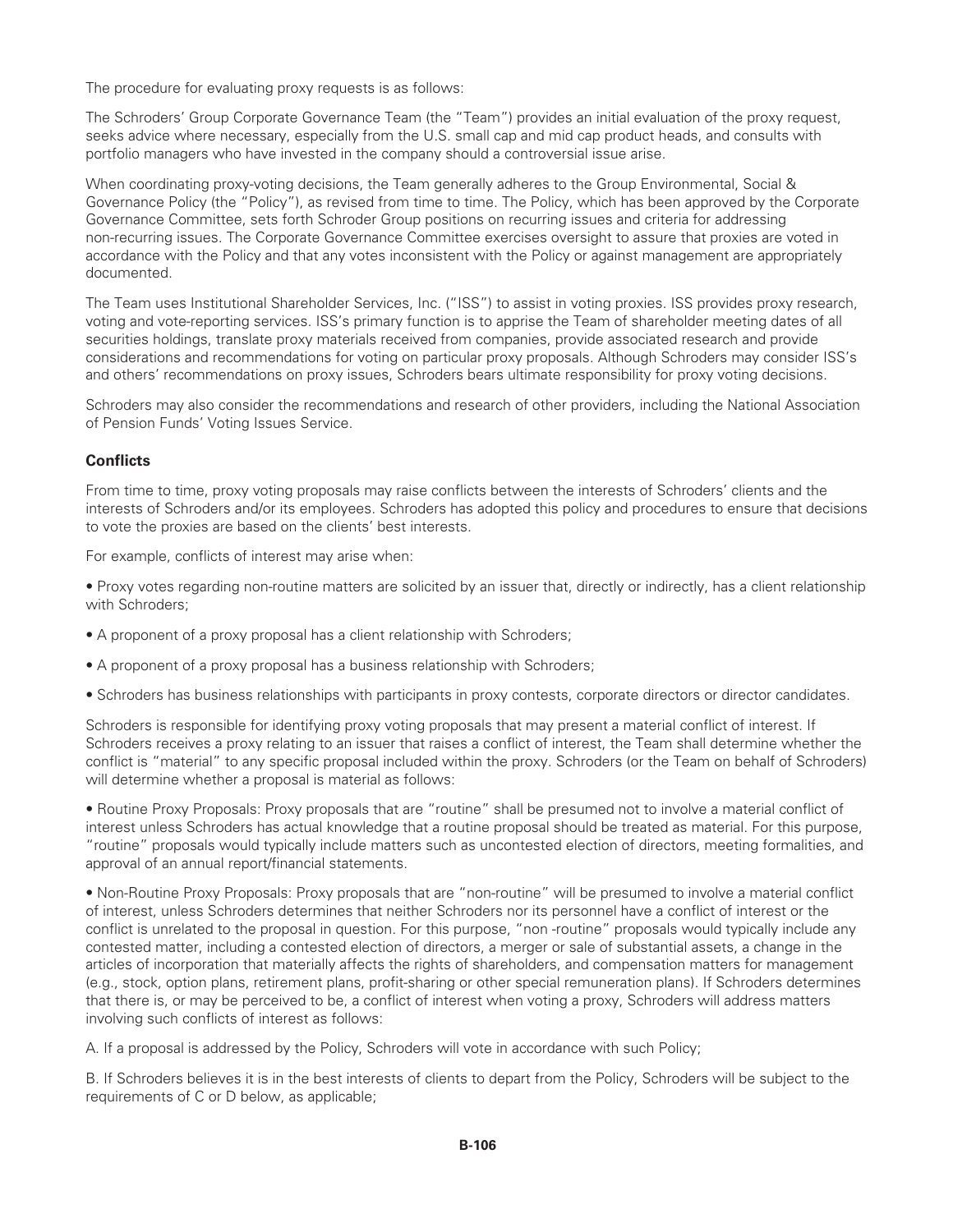C. If the proxy proposal is (1) not addressed by the Policy or (2) requires a case-by-case determination, Schroders may vote such proxy as it determines to be in the best interest of clients, without taking any action described in D below, provided that such vote would be against Schroders' own interest in the matter (i.e., against the perceived or actual conflict). The rationale of such vote will be memorialized in writing; and

D. If the proxy proposal is (1) not addressed by the Policy or (2) requires a case-by-case determination, and Schroders believes it should vote in a way that may also benefit, or be perceived to benefit, its own interest, then Schroders must take one of the following actions in voting such proxy: (a) vote in accordance with ISS' recommendation; (b) in exceptional cases, inform the client(s) of the conflict of interest and obtain consent to vote the proxy as recommended by Schroders; or (c) obtain approval of the decision from the Chief Compliance Officer and the Chief Investment Officer (the rationale of such vote will be memorialized in writing). Where the director of a company is also a director of Schroders plc, Schroders will vote in accordance with ISS' recommendation.

# **Voting Coverage**

Schroders recognizes its responsibility to make considered use of voting rights. The overriding principle governing our approach to voting is to act in line with its fiduciary responsibilities in what we deem to be the interests of its clients.

Schroders normally hopes to support company management; however, it will withhold support or oppose management if it believes that it is in the best interests of its clients to do so.

Schroders votes on a variety of resolutions; however, the majority of resolutions target specific corporate governance issues which are required under local stock exchange listing requirements, including but not limited to: approval of directors, accepting reports and accounts, approval of incentive plans, capital allocation, reorganizations and mergers. Schroders does vote on both shareholder and management resolutions.

Schroders Corporate Governance specialists assess resolutions, applying its voting policy and guidelines (as outlined in its Environmental, Social and Governance Policy) to each agenda item. These specialists draw on external research, such as the Investment Association's Institutional Voting Information Services, the Institutional Shareholder Services (ISS), and public reporting.

Schroders' own research is also integral to our process and this will be conducted by both our investment and ESG analysts. Corporate Governance specialists will consult with the relevant analysts and portfolio managers to seek their view and better understand the corporate context. The final decision will reflect what investors and Corporate Governance specialists believe to be in the best long-term interest of their client. When voting, where there is insufficient information with which to make a voting decision Schroders may not vote.

In order to maintain the necessary flexibility to meet client needs, local offices of Schroders may determine a voting policy regarding the securities for which they are responsible, subject to agreement with clients as appropriate, and/or addressing local market issues. Both Japan and Australia have these.

Schroders UK Stewardship Code Statement outlines its approach in this area in more detail for all of its international holdings and is publicly available.

# **Wellington Management Global Proxy Policy and Procedures**

Wellington Management has adopted and implemented policies and procedures that it believes are reasonably designed to ensure that proxies are voted in the best interests of clients for whom it exercises proxy-voting discretion.

Wellington Management's Proxy Voting Guidelines (the "Guidelines") set forth broad guidelines and positions on common proxy issues that Wellington Management uses in voting on proxies. In addition, Wellington Management also considers each proposal in the context of the issuer, industry and country or countries in which the issuer's business is conducted. The Guidelines are not rigid rules and the merits of a particular proposal may cause Wellington Management to enter a vote that differs from the Guidelines. Wellington Management seeks to vote all proxies with the goal of increasing long-term client value and, while client investment strategies may differ, applying this common set of guidelines is consistent with the investment objective of achieving positive long-term investment performance for each client.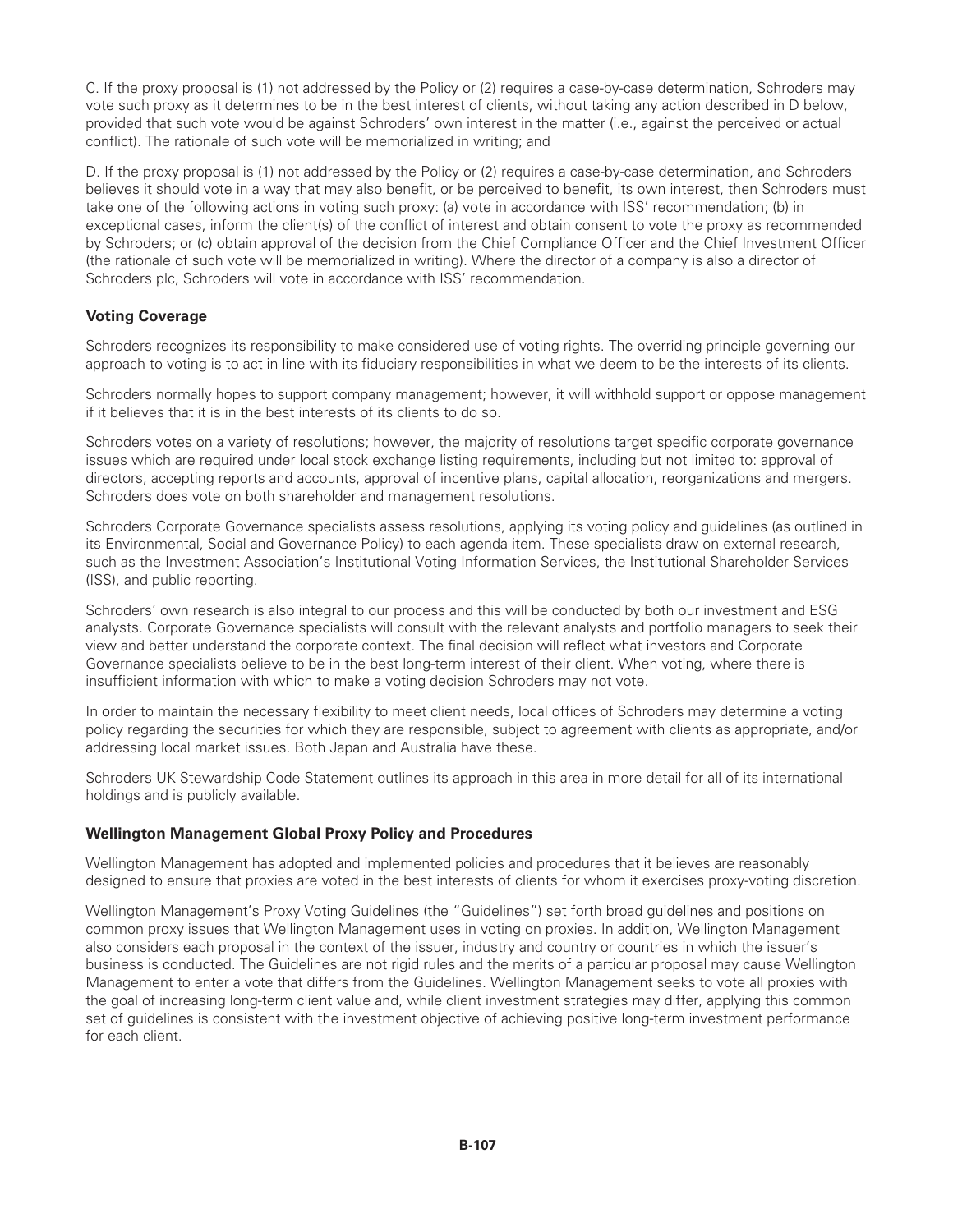# **Statement of Policy**

Wellington Management:

1) Votes client proxies for which clients have affirmatively delegated proxy-voting authority, in writing, unless it has arranged in advance with the client to limit the circumstances in which it would exercise voting authority or determines that it is in the best interest of one or more clients to refrain from voting a given proxy.

2) Votes all proxies in the best interests of the client for whom it is voting.

3) Identifies and resolves all material proxy-related conflicts of interest between the firm and its clients in the best interests of the client.

# **Responsibility and Oversight**

The Investment Research Group ("Investment Research") monitors regulatory requirements with respect to proxy voting and works with the firm's Legal and Compliance Group and the Investment Stewardship Committee to develop practices that implement those requirements. Investment Research also acts as a resource for portfolio managers and research analysts on proxy matters as needed. Day-to-day administration of the proxy voting process is the responsibility of Investment Research. The Investment Stewardship Committee is responsible for oversight of the implementation of the Global Proxy Policy and Procedures, review and approval of the Guidelines, identification and resolution of conflicts of interest, and for providing advice and guidance on specific proxy votes for individual issuers. The Investment Stewardship Committee reviews the Global Proxy Policy and Procedures annually.

# **Procedures**

# **Use of Third-Party Voting Agent**

Wellington Management uses the services of a third-party voting agent for research, voting recommendations, and to manage the administrative aspects of proxy voting. The voting agent processes proxies for client accounts, casts votes based on the Guidelines and maintains records of proxies voted. Wellington Management complements the research received by its primary voting agent with research from another voting agent.

# **Receipt of Proxy**

If a client requests that Wellington Management votes proxies on its behalf, the client must instruct its custodian bank to deliver all relevant voting material to Wellington Management or its voting agent.

# **Reconciliation**

Each public security proxy received by electronic means is matched to the securities eligible to be voted and a reminder is sent to any custodian or trustee that has not forwarded the proxies as due. This reconciliation is performed at the ballot level. Although proxies received for private securities, as well as those received in non- electronic format, are voted as received, Wellington Management is not able to reconcile these ballots, nor does it notify custodians of non-receipt.

# **Research**

In addition to proprietary investment research undertaken by Wellington Management investment professionals, Investment Research conducts proxy research internally, and uses the resources of a number of external sources including third-party voting agents to keep abreast of developments in corporate governance and of current practices of specific companies.

# **Proxy Voting**

Following the reconciliation process, each proxy is compared against the Guidelines, and handled as follows:

■ Generally, issues for which explicit proxy voting guidance is provided in the Guidelines (i.e., "For", "Against", "Abstain") are voted in accordance with the Guidelines.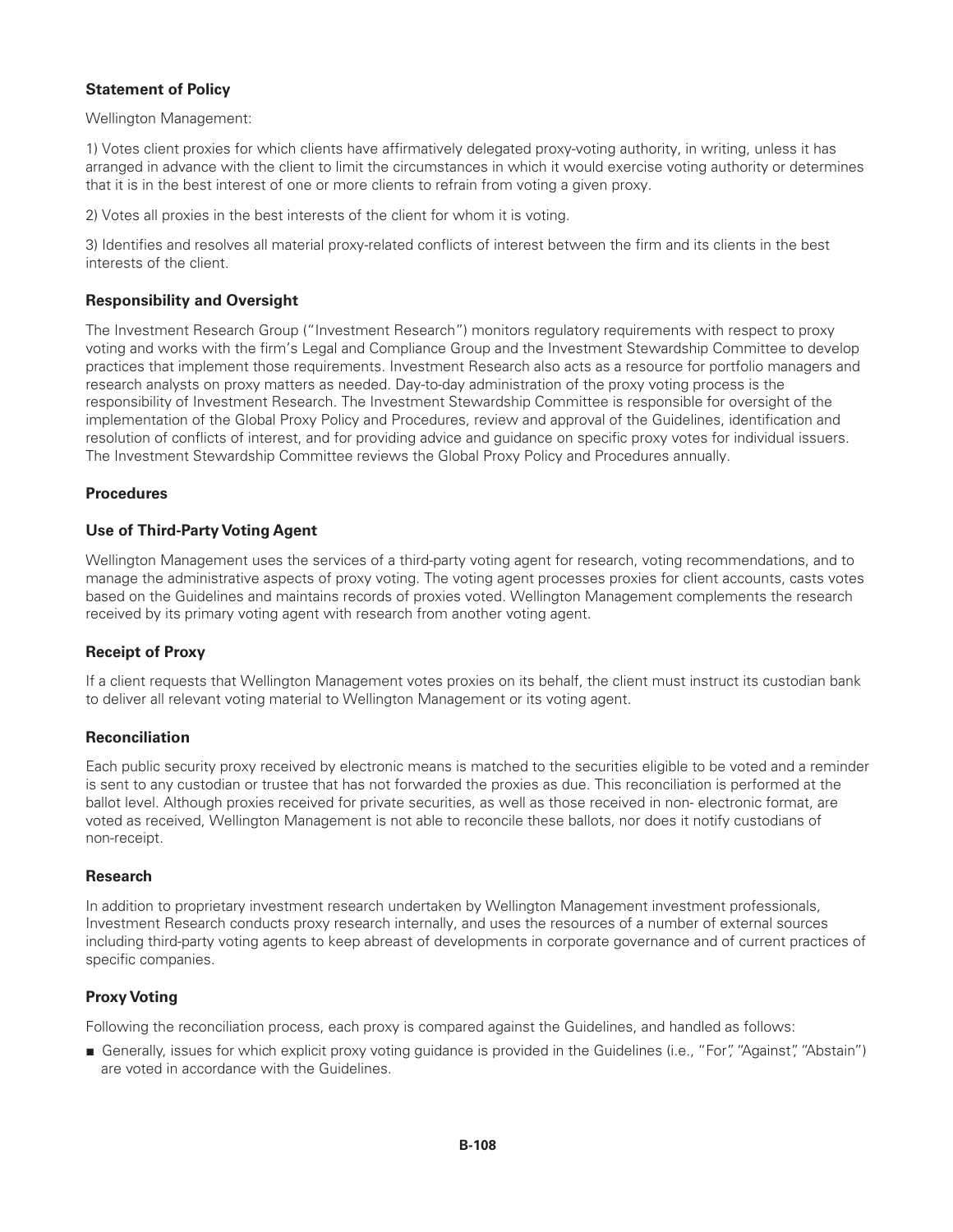- Issues identified as "case-by-case" in the Guidelines are further reviewed by Investment Research. In certain circumstances, further input is needed, so the issues are forwarded to the relevant research analyst and/or portfolio manager(s) for their input.
- Absent a material conflict of interest, the portfolio manager has the authority to decide the final vote. Different portfolio managers holding the same securities may arrive at different voting conclusions for their clients' proxies.

Wellington Management reviews a subset of the voting record to ensure that proxies are voted in accordance with these *Global Proxy Policy and Procedures* and the Guidelines; and ensures that documentation and reports, for clients and for internal purposes, relating to the voting of proxies are promptly and properly prepared and disseminated.

# **Material Conflict of Interest Identification and Resolution Processes**

Wellington Management's broadly diversified client base and functional lines of responsibility serve to minimize the number of, but not prevent, material conflicts of interest it faces in voting proxies. Annually, the Investment Stewardship Committee sets standards for identifying material conflicts based on client, vendor, and lender relationships, and publishes those standards to individuals involved in the proxy voting process. In addition, the Investment Stewardship Committee encourages all personnel to contact Investment Research about apparent conflicts of interest, even if the apparent conflict does not meet the published materiality criteria. Apparent conflicts are reviewed by designated members of the Investment Stewardship Committee to determine if there is a conflict and if so whether the conflict is material.

If a proxy is identified as presenting a material conflict of interest, the matter must be reviewed by designated members of the Investment Stewardship Committee, who will resolve the conflict and direct the vote. In certain circumstances, the designated members may determine that the full Investment Stewardship Committee should convene.

## **Other Considerations**

In certain instances, Wellington Management may be unable to vote or may determine not to vote a proxy on behalf of one or more clients. While not exhaustive, the following are potential instances in which a proxy vote might not be entered.

# **Securities Lending**

In general, Wellington Management does not know when securities have been lent out pursuant to a client's securities lending program and are therefore unavailable to be voted. Efforts to recall loaned securities are not always effective, but, in rare circumstances, Wellington Management may determine voting would outweigh the benefit to the client resulting from use of securities for lending and recommend that a client attempt to have its custodian recall the security to permit voting of related proxies.

# **Share Blocking and Re-registration**

Certain countries impose trading restrictions or requirements regarding re-registration of securities held in omnibus accounts in order for shareholders to vote a proxy. The potential impact of such requirements is evaluated when determining whether to vote such proxies.

# **Lack of Adequate Information, Untimely Receipt of Proxy Materials, or Excessive Costs**

Wellington Management may abstain from voting a proxy when the proxy statement or other available information is inadequate to allow for an informed vote, when the proxy materials are not delivered in a timely fashion or when, in Wellington Management's judgment, the costs exceed the expected benefits to clients (such as when powers of attorney or consularization are required).

# **Additional Information**

Wellington Management maintains records related to proxies pursuant to Rule 204-2 of the Investment Advisers Act of 1940 (the "Advisers Act"), the Employee Retirement Income Security Act of 1974, as amended ("ERISA"), and other applicable laws. In addition, Wellington Management discloses annually how it has exercised its voting rights for significant votes, as required by the EU Shareholder Rights Directive II ("SRD II").